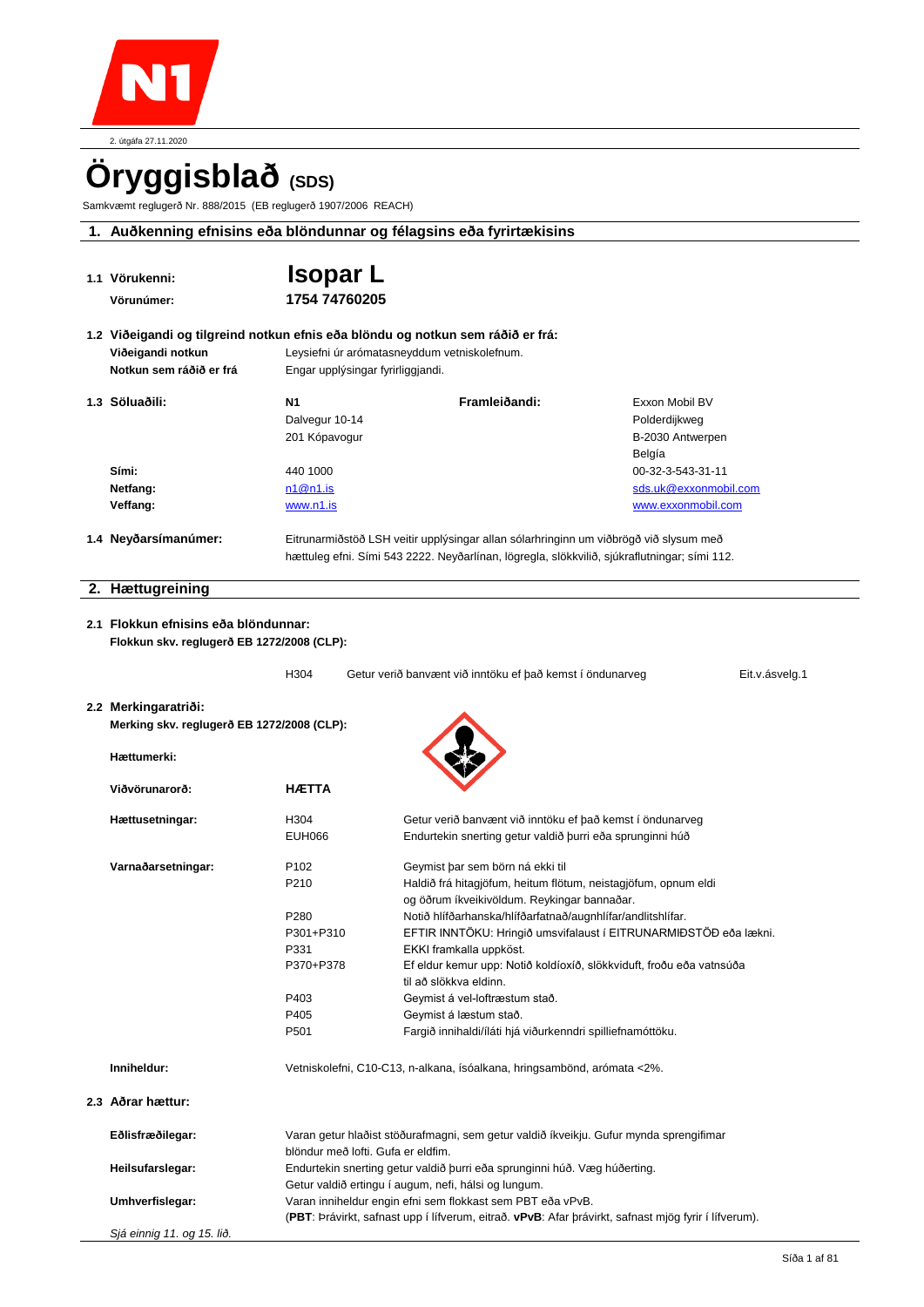

 Product Name: ISOPAR™ L Revision Date: 13 May 2020 Revision Number: 4.00 Page 1 of 79

## **SAFETY DATA SHEET**

\_\_\_\_\_\_\_\_\_\_\_\_\_\_\_\_\_\_\_\_\_\_\_\_\_\_\_\_\_\_\_\_\_\_\_\_\_\_\_\_\_\_\_\_\_\_\_\_\_\_\_\_\_\_\_\_\_\_\_\_\_\_\_\_\_\_\_\_\_\_\_\_\_\_\_\_\_\_\_\_\_\_\_\_\_\_\_\_\_\_\_\_\_\_\_\_\_\_\_\_\_\_\_\_\_\_\_\_\_\_\_\_\_\_\_\_\_

#### **SECTION 1 IDENTIFICATION OF THE SUBSTANCE / MIXTURE AND OF THE COMPANY / UNDERTAKING**

As of the revision date above, this SDS meets the regulations in the United Kingdom & Ireland.

#### **1.1. PRODUCT IDENTIFIER**

**Product Name: ISOPAR™ L**<br>**Product Description:** Isopara **Product Description:** Isoparaffinic Hydrocarbon

**Registration Name:** 

Hydrocarbons, C11-C13, isoalkanes, <2% aromatics

**Identification Number:** (EC #)920-901-0

**Registration Number:** 

01-2119456810-40-0000

#### **1.2. RELEVANT IDENTIFIED USES OF THE SUBSTANCE OR MIXTURE AND USES ADVISED AGAINST Intended Use:** Solvent

#### **Identified Uses:**

Manufacture of substance Distribution of substance Formulation and (re)packing of substances and mixtures Use in Coatings - Industrial Use in Cleaning Agents - Industrial Lubricants - Industrial Metal working fluids / rolling oils - Industrial Use as a fuel - Industrial Functional Fluids - Industrial Use in laboratories - Industrial Rubber production and processing Polymer processing - Industrial Water treatment chemicals - Industrial Use in Coatings - Professional Use in Cleaning Agents - Professional Lubricants - Professional (Low Release) Lubricants - Professional (High Release) Metal working fluids / rolling oils - Professional Agrochemical uses - Professional Use as a fuel - Professional Functional Fluids - Professional Road and construction applications Use in laboratories - Professional Polymer processing - Professional Water treatment chemicals - Professional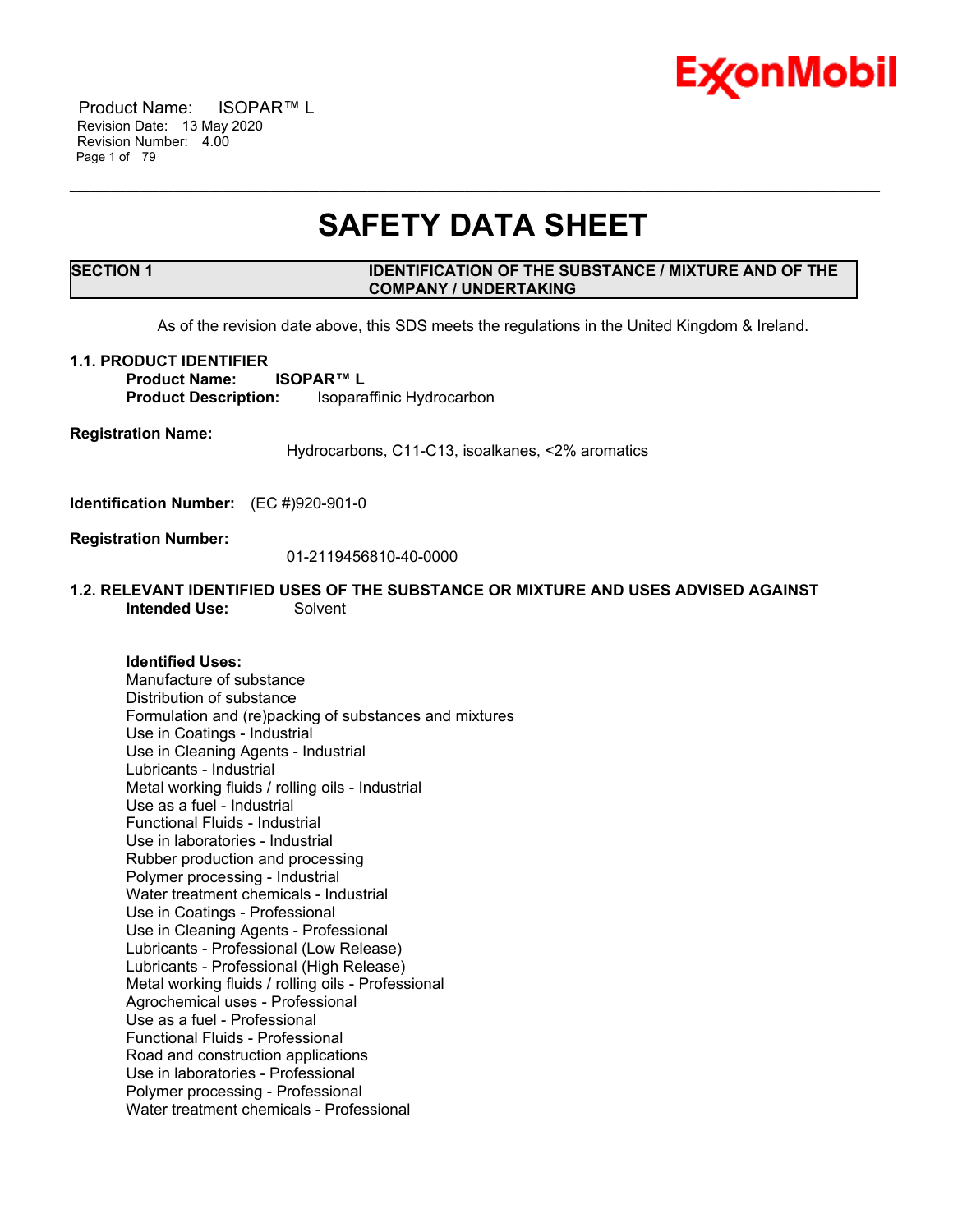## Ex⁄onMobil

 Product Name: ISOPAR™ L Revision Date: 13 May 2020 Revision Number: 4.00 Page 2 of 79

> Use in Coatings - Consumer Use in Cleaning Agents - Consumer Agrochemical uses - Consumer Use as a fuel - Consumer Functional Fluids - Consumer Uses in cosmetics/personal care products, perfumes and fragrances – Consumer

See Section 16 for list of REACH Use Descriptors for Identified Uses shown above.

**Uses advised against:** The above Identified Uses are specific to the customer for whom this Safety Data Sheet is intended and are uses for which the information in this Safety Data Sheet is applicable. Other uses for this product may be supported/registered. This product is not recommended for any industrial, professional or consumer use other than those which are supported/registered.

\_\_\_\_\_\_\_\_\_\_\_\_\_\_\_\_\_\_\_\_\_\_\_\_\_\_\_\_\_\_\_\_\_\_\_\_\_\_\_\_\_\_\_\_\_\_\_\_\_\_\_\_\_\_\_\_\_\_\_\_\_\_\_\_\_\_\_\_\_\_\_\_\_\_\_\_\_\_\_\_\_\_\_\_\_\_\_\_\_\_\_\_\_\_\_\_\_\_\_\_\_\_\_\_\_\_\_\_\_\_\_\_\_\_\_\_\_

#### **1.3. DETAILS OF THE SUPPLIER OF THE SAFETY DATA SHEET**

**Supplier: ExxonMobil Petroleum & Chemical BV**

Polderdijkweg B-2030 Antwerpen Belgium Phone: +32 3 790 31 11

**Local Contact: ExxonMobil Chemical Ltd.** MAILPOINT 14 MARSH LANE FAWLEY, SOUTHAMPTON SO45 1TX HAMPSHIRE Great Britain

**Supplier General Contact:** (UK) (+44) (0) 23 8089 3822<br>**E-Mail:** (E-Mail: signal component of the state of the state of the state of the state of the state of the state of the state of the state of the state of the state  **E-Mail:** sds.uk@exxonmobil.com

### **1.4. EMERGENCY TELEPHONE NUMBER 24 Hour Emergency Telephone:** +(44)-8708200418 (CHEMTREC)

**National Poison Control Centre:** (UK) 111 / (IE) (+353)1 809 2166

#### **SECTION 2 HAZARDS IDENTIFICATION**

#### **2.1. CLASSIFICATION OF SUBSTANCE OR MIXTURE**

**Classification according to Regulation (EC) No 1272/2008** Aspiration toxicant: Category 1. H304: May be fatal if swallowed and enters airways.

#### **2.2. LABEL ELEMENTS**

**Label elements according to Regulation (EC) No 1272/2008**

**Pictograms:**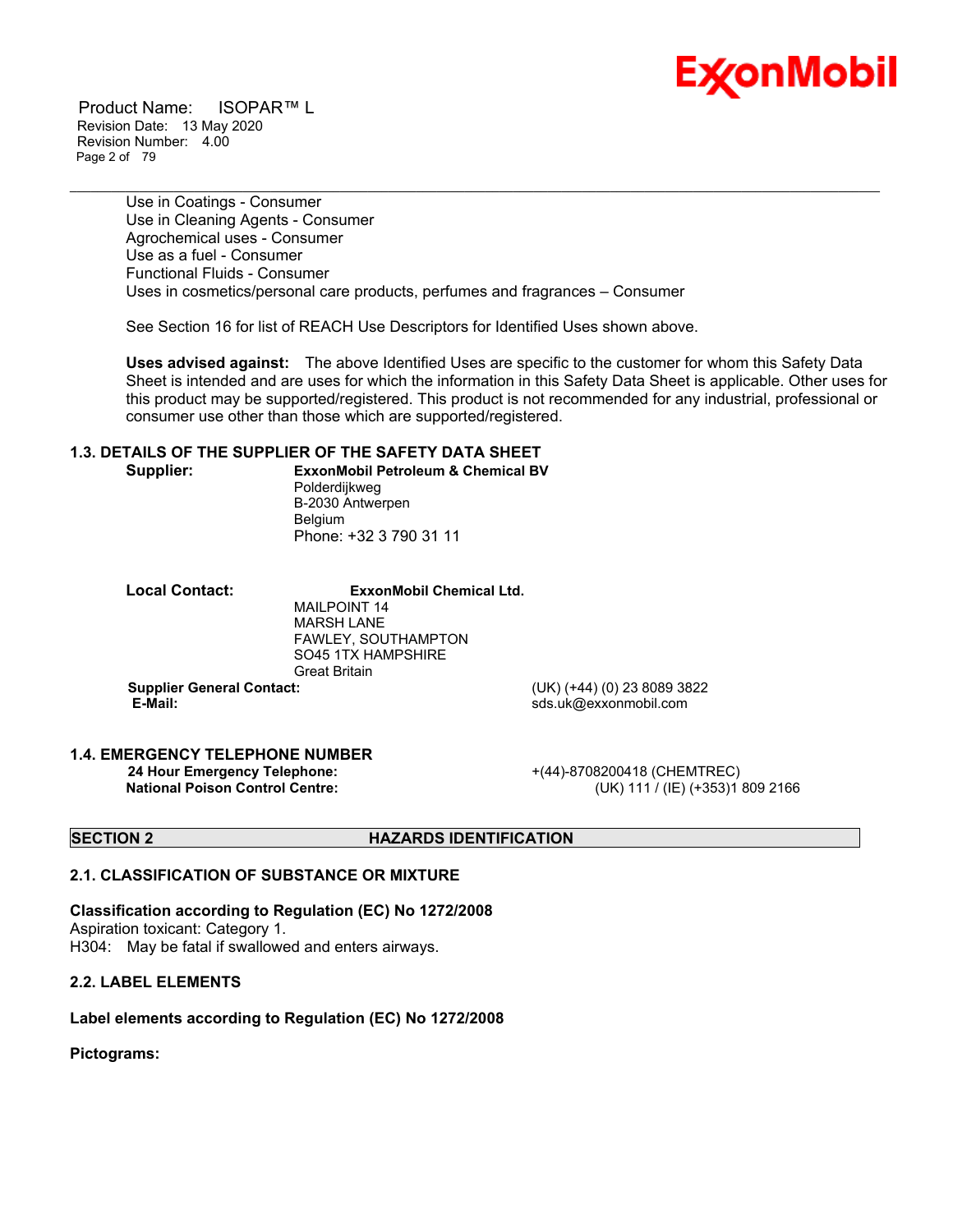

 Product Name: ISOPAR™ L Revision Date: 13 May 2020 Revision Number: 4.00 Page 3 of 79



**Signal Word:** Danger

#### **Hazard Statements:**

H304: May be fatal if swallowed and enters airways. EUH066: Repeated exposure may cause skin dryness or cracking.

#### **Precautionary Statements:**

P210: Keep away from heat, hot surfaces, sparks, open flames and other ignition sources. No smoking. P280: Wear protective gloves and eye / face protection.

P301 + P310: IF SWALLOWED: Immediately call a POISON CENTER or doctor/physician. P331: Do NOT induce vomiting. P370 + P378: In case of fire: Use water fog, foam, dry chemical or carbon dioxide (CO2) to extinguish. P403: Store in a well-ventilated place. P405: Store locked up. P501: Dispose of contents and container in accordance with local regulations.

**Contains:** Hydrocarbons, C11-C13, isoalkanes, <2% aromatics

#### **2.3. OTHER HAZARDS**

#### **Physical / Chemical Hazards:**

Material can accumulate static charges which may cause an ignition. Material can release vapours that readily form flammable mixtures. Vapour accumulation could flash and/or explode if ignited. Combustible.

#### **Health Hazards:**

Repeated exposure may cause skin dryness or cracking. May be irritating to the eyes, nose, throat, and lungs.

#### **Environmental Hazards:**

No significant hazards. Material does not meet the criteria for PBT or vPvB in accordance with REACH Annex XIII.

#### **SECTION 3 COMPOSITION / INFORMATION ON INGREDIENTS**

#### **3.1. SUBSTANCES**

This material is defined as a substance.

#### **Reportable hazardous substance(s) complying with the classification criteria and/or with an exposure limit (OEL)**

| <b>Name</b>                                         | CAS# | EC#       | <b>Registration#</b> | Concentration | <b>GHS/CLP</b>                            |
|-----------------------------------------------------|------|-----------|----------------------|---------------|-------------------------------------------|
|                                                     |      |           |                      |               | classification                            |
| Hydrocarbons. C11-C13. isoalkanes. <2%<br>aromatics |      | 920-901-0 | 01-2119456810-40     | 100 %         | [Flam. Lig. 4 H227].<br>Asp. Tox. 1 H304. |
|                                                     |      |           |                      |               | <b>EUH066</b>                             |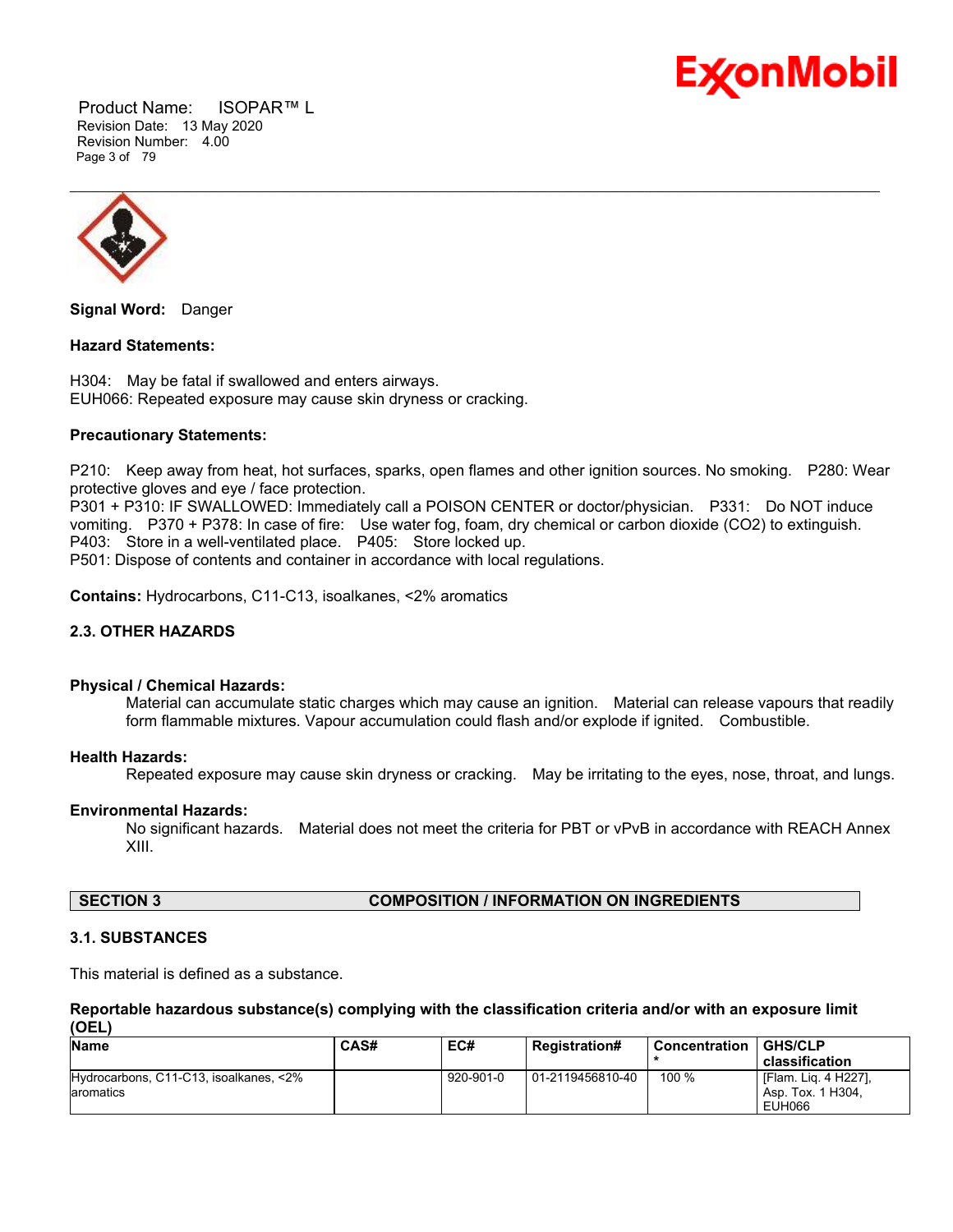

 Product Name: ISOPAR™ L Revision Date: 13 May 2020 Revision Number: 4.00 Page 4 of 79

\_\_\_\_\_\_\_\_\_\_\_\_\_\_\_\_\_\_\_\_\_\_\_\_\_\_\_\_\_\_\_\_\_\_\_\_\_\_\_\_\_\_\_\_\_\_\_\_\_\_\_\_\_\_\_\_\_\_\_\_\_\_\_\_\_\_\_\_\_\_\_\_\_\_\_\_\_\_\_\_\_\_\_\_\_\_\_\_\_\_\_\_\_\_\_\_\_\_\_\_\_\_\_\_\_\_\_\_\_\_\_\_\_\_\_\_\_ Note - any classification in brackets is a GHS building block that was not adopted by the EU in the CLP regulation (No 1272/2008) and therefore is not applicable in the EU or in non-EU countries which have implemented the CLP regulation and is shown for informational purposes only.

 \* All concentrations are percent by weight unless ingredient is a gas. Gas concentrations are in percent by volume. Concentration values may vary.

Note: Any entry in the EC# column that begins with the number "9" is a Provisional List Number provided by ECHA pending publication of the official EC Inventory Number for the substance. See Section 15 for additional CAS number information for the substance.

Note: See SDS Section 16 for full text of hazard statements.

**3.2. MIXTURES** Not Applicable. This product is regulated as a substance.

**SECTION 4 FIRST AID MEASURES**

### **4.1. DESCRIPTION OF FIRST AID MEASURES**

#### **INHALATION**

 Immediately remove from further exposure. Get immediate medical assistance. For those providing assistance, avoid exposure to yourself or others. Use adequate respiratory protection. Give supplemental oxygen, if available. If breathing has stopped, assist ventilation with a mechanical device.

#### **SKIN CONTACT**

 Wash contact areas with soap and water. Remove contaminated clothing. Launder contaminated clothing before reuse.

#### **EYE CONTACT**

Flush thoroughly with water. If irritation occurs, get medical assistance.

#### **INGESTION**

Seek immediate medical attention. Do not induce vomiting.

#### **4.2. MOST IMPORTANT SYMPTOMS AND EFFECTS, BOTH ACUTE AND DELAYED**

No important symptoms or effects.

#### **4.3. INDICATION OF ANY IMMEDIATE MEDICAL ATTENTION AND SPECIAL TREATMENT NEEDED**

If ingested, material may be aspirated into the lungs and cause chemical pneumonitis. Treat appropriately.

#### **SECTION 5 FIRE FIGHTING MEASURES**

#### **5.1. EXTINGUISHING MEDIA**

**Suitable Extinguishing Media:** Use water fog, foam, dry chemical or carbon dioxide (CO2) to extinguish flames.

**Unsuitable Extinguishing Media:** Straight streams of water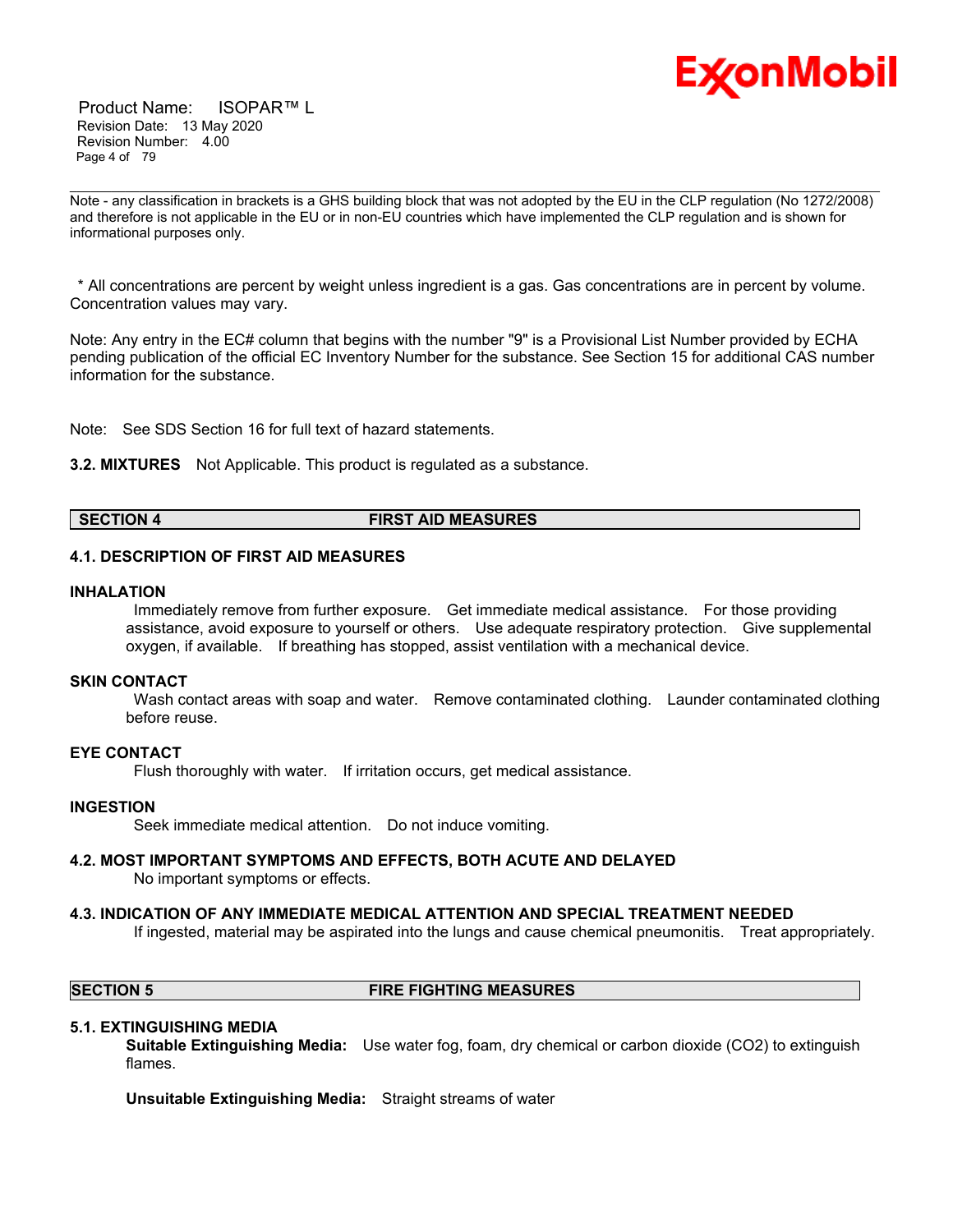

 Product Name: ISOPAR™ L Revision Date: 13 May 2020 Revision Number: 4.00 Page 5 of 79

#### **5.2. SPECIAL HAZARDS ARISING FROM THE SUBSTANCE OR MIXTURE**

**Hazardous Combustion Products:** Incomplete combustion products, Oxides of carbon, Smoke, Fume

\_\_\_\_\_\_\_\_\_\_\_\_\_\_\_\_\_\_\_\_\_\_\_\_\_\_\_\_\_\_\_\_\_\_\_\_\_\_\_\_\_\_\_\_\_\_\_\_\_\_\_\_\_\_\_\_\_\_\_\_\_\_\_\_\_\_\_\_\_\_\_\_\_\_\_\_\_\_\_\_\_\_\_\_\_\_\_\_\_\_\_\_\_\_\_\_\_\_\_\_\_\_\_\_\_\_\_\_\_\_\_\_\_\_\_\_\_

### **5.3. ADVICE FOR FIRE FIGHTERS**

**Fire Fighting Instructions:** Evacuate area. Prevent run-off from fire control or dilution from entering streams, sewers or drinking water supply. Fire-fighters should use standard protective equipment and in enclosed spaces, self-contained breathing apparatus (SCBA). Use water spray to cool fire exposed surfaces and to protect personnel.

**Unusual Fire Hazards:** Combustible.

#### **FLAMMABILITY PROPERTIES**

**Flash Point [Method]:** 68°C (154°F) [ASTM D-93] **Upper/Lower Flammable Limits (Approximate volume % in air):** UEL: 6.0 LEL: 0.6 [Extrapolated] **Autoignition Temperature:** 222°C (432°F) [ASTM E659]

#### **SECTION 6 ACCIDENTAL RELEASE MEASURES**

#### **6.1. PERSONAL PRECAUTIONS, PROTECTIVE EQUIPMENT AND EMERGENCY PROCEDURES**

#### **NOTIFICATION PROCEDURES**

In the event of a spill or accidental release, notify relevant authorities in accordance with all applicable regulations.

#### **PROTECTIVE MEASURES**

Avoid contact with spilled material. Warn or evacuate occupants in surrounding and downwind areas if required, due to toxicity or flammability of the material. See Section 5 for fire fighting information. See the Hazard Identification Section for Significant Hazards. See Section 4 for First Aid Advice. See Section 8 for advice on the minimum requirements for personal protective equipment. Additional protective measures may be necessary, depending on the specific circumstances and/or the expert judgment of the emergency responders.

For emergency responders: Respiratory protection: half-face or full-face respirator with filter(s) for organic vapor and, when applicable, H2S, or Self Contained Breathing Apparatus (SCBA) can be used depending on the size of spill and potential level of exposure. If the exposure cannot be completely characterized or an oxygen deficient atmosphere is possible or anticipated, SCBA is recommended. Work gloves that are resistant to aromatic hydrocarbons are recommended. Note: gloves made of polyvinyl acetate (PVA) are not water-resistant and are not suitable for emergency use. Chemical goggles are recommended if splashes or contact with eyes is possible. Small spills: normal antistatic work clothes are usually adequate. Large spills: full body suit of chemical resistant, antistatic material is recommended.

#### **6.2. ENVIRONMENTAL PRECAUTIONS**

Large Spills: Dyke far ahead of liquid spill for later recovery and disposal. Prevent entry into waterways, sewers, basements or confined areas.

### **6.3. METHODS AND MATERIAL FOR CONTAINMENT AND CLEANING UP**

Land Spill: Stop leak if you can do so without risk. Absorb or cover with dry earth, sand or other noncombustible material and transfer to containers. Recover by pumping or with suitable absorbent.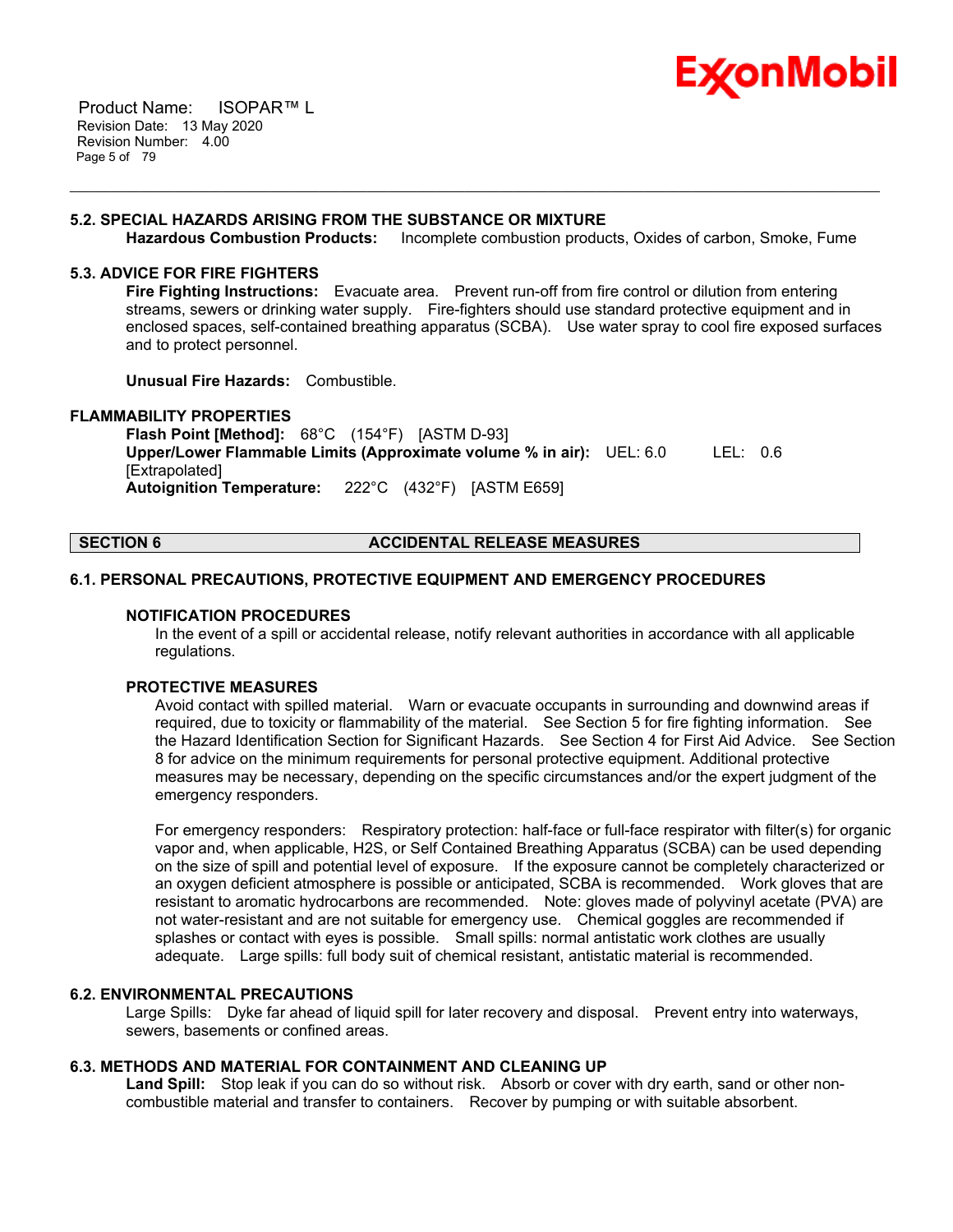

 Product Name: ISOPAR™ L Revision Date: 13 May 2020 Revision Number: 4.00 Page 6 of 79

> **Water Spill:** Stop leak if you can do so without risk. Confine the spill immediately with booms. Warn other shipping. Remove from the surface by skimming or with suitable absorbents. Seek the advice of a specialist before using dispersants.

\_\_\_\_\_\_\_\_\_\_\_\_\_\_\_\_\_\_\_\_\_\_\_\_\_\_\_\_\_\_\_\_\_\_\_\_\_\_\_\_\_\_\_\_\_\_\_\_\_\_\_\_\_\_\_\_\_\_\_\_\_\_\_\_\_\_\_\_\_\_\_\_\_\_\_\_\_\_\_\_\_\_\_\_\_\_\_\_\_\_\_\_\_\_\_\_\_\_\_\_\_\_\_\_\_\_\_\_\_\_\_\_\_\_\_\_\_

Water spill and land spill recommendations are based on the most likely spill scenario for this material; however, geographic conditions, wind, temperature, (and in the case of a water spill) wave and current direction and speed may greatly influence the appropriate action to be taken. For this reason, local experts should be consulted. Note: Local regulations may prescribe or limit action to be taken.

#### **6.4. REFERENCES TO OTHER SECTIONS**

See Sections 8 and 13.

#### **SECTION 7 HANDLING AND STORAGE**

#### **7.1. PRECAUTIONS FOR SAFE HANDLING**

Avoid contact with skin. Prevent small spills and leakage to avoid slip hazard. Material can accumulate static charges which may cause an electrical spark (ignition source). When the material is handled in bulk, an electrical spark could ignite any flammable vapors from liquids or residues that may be present (e.g., during switch-loading operations). Use proper bonding and/or earthing procedures. However, bonding and earthing may not eliminate the hazard from static accumulation. Consult local applicable standards for guidance. Additional references include American Petroleum Institute 2003 (Protection Against Ignitions Arising out of Static, Lightning and Stray Currents) or National Fire Protection Agency 77 (Recommended Practice on Static Electricity) or CENELEC CLC/TR 50404 (Electrostatics - Code of practice for the avoidance of hazards due to static electricity).

**Loading/Unloading Temperature:** [Ambient]

**Transport Temperature:** [Ambient] **Transport Pressure:** [Ambient]

**Static Accumulator:** This material is a static accumulator. A liquid is typically considered a nonconductive, static accumulator if its conductivity is below 100 pS/m (100x10E-12 Siemens per meter) and is considered a semiconductive, static accumulator if its conductivity is below 10,000 pS/m. Whether a liquid is nonconductive or semiconductive, the precautions are the same. A number of factors, for example liquid temperature, presence of contaminants, anti-static additives and filtration can greatly influence the conductivity of a liquid.

#### **7.2. CONDITIONS FOR SAFE STORAGE, INCLUDING ANY INCOMPATIBILITIES**

The type of container used to store the material may affect static accumulation and dissipation. Keep container closed. Handle containers with care. Open slowly in order to control possible pressure release. Store in a cool, well-ventilated area. Storage containers should be earthed and bonded. Fixed storage containers, transfer containers and associated equipment should be earthed and bonded to prevent accumulation of static charge.

**Storage Temperature:** [Ambient]<br>**Storage Pressure:** [Ambient] **Storage Pressure:** 

**Suitable Containers/Packing:** Tank Trucks; Drums; Barges; Tank Cars; Railcars **Suitable Materials and Coatings (Chemical Compatibility):** Carbon Steel; Stainless Steel; Teflon; Polyethylene; Polypropylene **Unsuitable Materials and Coatings:** Butyl Rubber; Natural Rubber; Ethylene-proplyene-diene monomer (EPDM); Polystyrene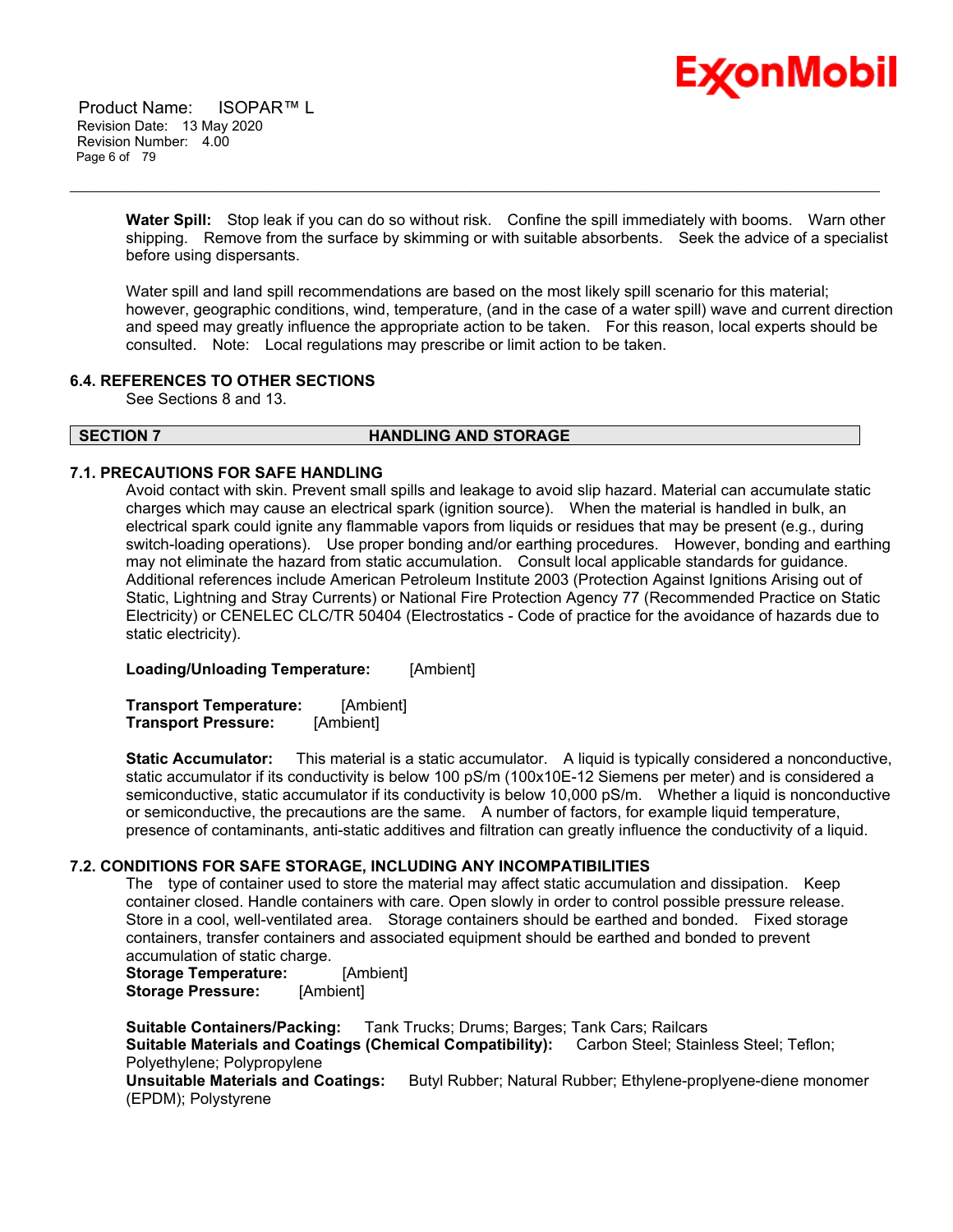

 Product Name: ISOPAR™ L Revision Date: 13 May 2020 Revision Number: 4.00 Page 7 of 79

#### **7.3. SPECIFIC END USES**

Section 1 informs about identified end-uses. No industrial or sector specific guidance available.

\_\_\_\_\_\_\_\_\_\_\_\_\_\_\_\_\_\_\_\_\_\_\_\_\_\_\_\_\_\_\_\_\_\_\_\_\_\_\_\_\_\_\_\_\_\_\_\_\_\_\_\_\_\_\_\_\_\_\_\_\_\_\_\_\_\_\_\_\_\_\_\_\_\_\_\_\_\_\_\_\_\_\_\_\_\_\_\_\_\_\_\_\_\_\_\_\_\_\_\_\_\_\_\_\_\_\_\_\_\_\_\_\_\_\_\_\_

#### **SECTION 8 EXPOSURE CONTROLS / PERSONAL PROTECTION**

#### **8.1. CONTROL PARAMETERS**

#### **EXPOSURE LIMIT VALUES**

#### **Exposure limits/standards (Note: Exposure limits are not additive)**

| l Substance Name                                   | Form    | Limit/Standard |               |            | <b>Note</b>        | Source     |
|----------------------------------------------------|---------|----------------|---------------|------------|--------------------|------------|
| Hydrocarbons, C11-C13,<br>soalkanes, <2% aromatics | Vapour. | RCP-<br>TWA    | 1200<br>mg/m3 | 171<br>ppm | Total<br>Hydrocarb | ExxonMobil |
|                                                    |         |                |               |            | ons                |            |

Note: Information about recommended monitoring procedures can be obtained from the relevant agency(ies)/institute(s):

UK Health and Safety Executive (HSE)

#### **DERIVED NO EFFECT LEVEL (DNEL)/DERIVED MINIMAL EFFECT LEVEL (DMEL)**

#### **Worker**

| <b>Substance Name</b>              | Dermal | <b>Inhalation</b> |
|------------------------------------|--------|-------------------|
| Hydrocarbons, C11-C13, isoalkanes, | ' NA   | <b>NA</b>         |
| <2% aromatics                      |        |                   |

#### **Consumer**

| <b>Substance Name</b>              | Dermal | <b>Inhalation</b> | Oral      |
|------------------------------------|--------|-------------------|-----------|
| Hydrocarbons, C11-C13, isoalkanes, | I NA   | <b>NA</b>         | <b>NA</b> |
| <2% aromatics                      |        |                   |           |

Note: The Derived No Effect Level (DNEL) is an estimated safe level of exposure that is derived from toxicity data in accord with specific guidance within the European REACH regulation. The DNEL may differ from an Occupational Exposure Limit (OEL) for the same chemical. OELs may be recommended by an individual company, a governmental regulatory body or an expert organization, such as the Scientific Committee for Occupational Exposure Limits (SCOEL) or the American Conference of Governmental Industrial Hygienists (ACGIH). OELs are considered to be safe exposure levels for a typical worker in an occupational setting for an 8-hour work shift, 40 hour work week, as a time weighted average (TWA) or a 15 minute short-term exposure limit (STEL). While also considered to be protective of health, OELs are derived by a process different from that of REACH.

#### **PREDICTED NO EFFECT CONCENTRATION (PNEC)**

| l Substance Name | lAqua   | ıAqua    | Agua            | lSewaɑe      | <b>Sediment</b> | <b>Soil</b> | <b>Oral</b>         |
|------------------|---------|----------|-----------------|--------------|-----------------|-------------|---------------------|
|                  | l(fresh | l(marine | l(intermittent) | Itreatment   |                 |             | <b>I</b> (secondary |
|                  | (water  | (water   | release)        | <b>plant</b> |                 |             | (poisoning)         |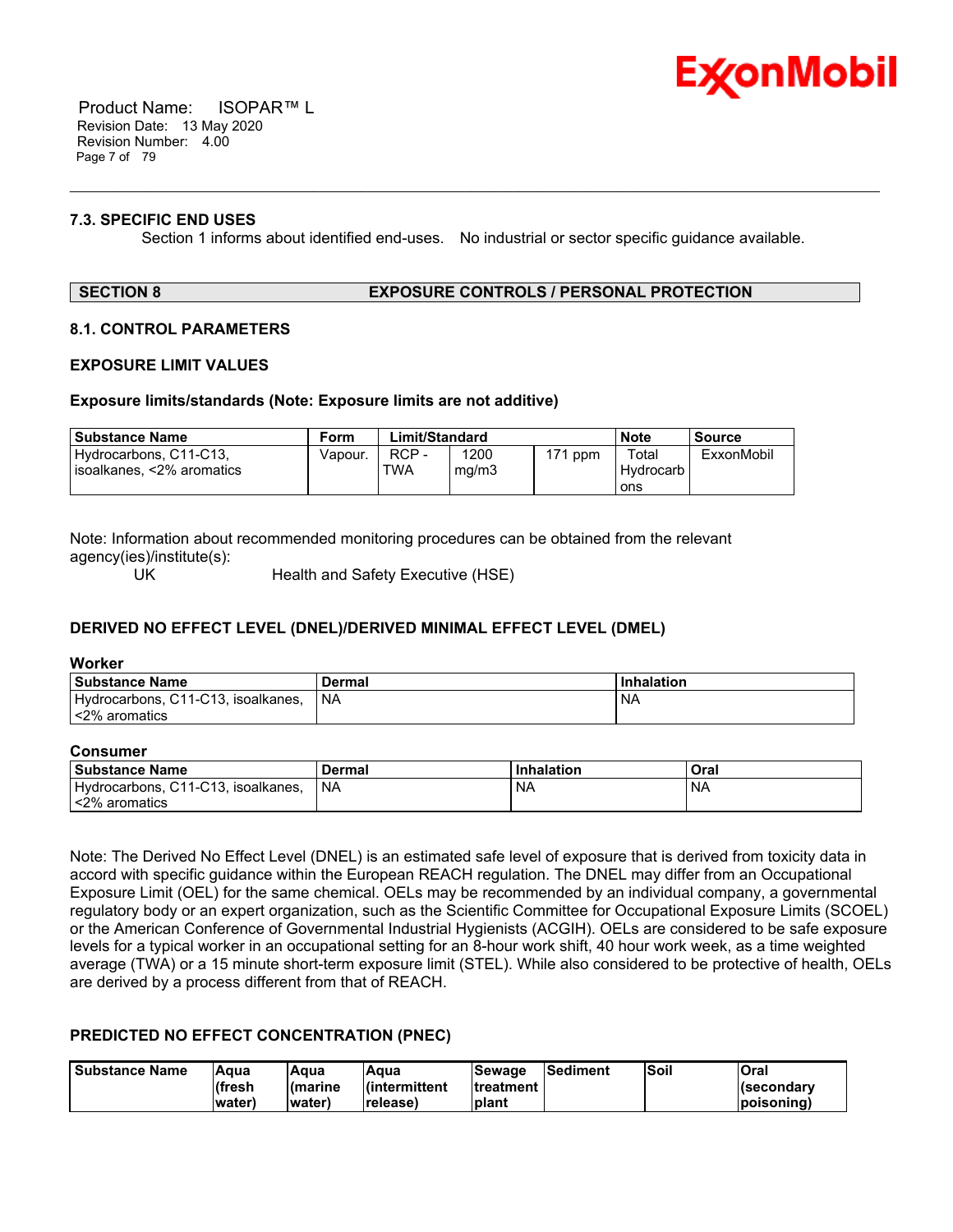

 Product Name: ISOPAR™ L Revision Date: 13 May 2020 Revision Number: 4.00 Page 8 of 79

| Hydrocarbons, C11-        | <b>INA</b> | 'NA | -NA | <b>NA</b> | ' Nr.<br>1. V Z | 'NA | <b>NA</b> |  |
|---------------------------|------------|-----|-----|-----------|-----------------|-----|-----------|--|
| C13, isoalkanes,<br>$2\%$ |            |     |     |           |                 |     |           |  |
| aromatics                 |            |     |     |           |                 |     |           |  |

For hydrocarbon UVCBs, no single PNEC value is identified for the overall substance or used in risk assessment calculations. Therefore, no PNEC values are disclosed in the above table. For further information, please contact ExxonMobil.

#### **8.2. EXPOSURE CONTROLS**

#### **ENGINEERING CONTROLS**

The level of protection and types of controls necessary will vary depending upon potential exposure conditions. Control measures to consider:

 Adequate ventilation should be provided so that exposure limits are not exceeded. Use explosionproof ventilation equipment.

#### **PERSONAL PROTECTION**

Personal protective equipment selections vary based on potential exposure conditions such as applications, handling practices, concentration and ventilation. Information on the selection of protective equipment for use with this material, as provided below, is based upon intended, normal usage.

**Respiratory Protection:** If engineering controls do not maintain airborne contaminant concentrations at a level which is adequate to protect worker health, an approved respirator may be appropriate. Respirator selection, use, and maintenance must be in accordance with regulatory requirements, if applicable. Types of respirators to be considered for this material include:

 Half-face filter respirator Type A filter material, European Committee for Standardization (CEN) standards EN 136, 140 and 405 provide respirator masks and EN 149 and 143 provide filter recommendations.

For high airborne concentrations, use an approved supplied-air respirator, operated in positive pressure mode. Supplied air respirators with an escape bottle may be appropriate when oxygen levels are inadequate, gas/vapour warning properties are poor, or if air purifying filter capacity/rating may be exceeded.

**Hand Protection:** Any specific glove information provided is based on published literature and glove manufacturer data. Glove suitability and breakthrough time will differ depending on the specific use conditions. Contact the glove manufacturer for specific advice on glove selection and breakthrough times for your use conditions. Inspect and replace worn or damaged gloves. The types of gloves to be considered for this material include:

 If prolonged or repeated contact is likely, chemical-resistant gloves are recommended. If contact with forearms is likely, wear gauntlet-style gloves. Nitrile, minimum 0.38 mm thickness or comparable protective barrier material with a high performance level for continuous contact use conditions, permeation breakthrough minimum 480 minutes in accordance with CEN standards EN 420 and EN 374.

**Eye Protection:** If contact is likely, safety glasses with side shields are recommended.

**Skin and Body Protection:** Any specific clothing information provided is based on published literature or manufacturer data. The types of clothing to be considered for this material include:

If prolonged or repeated contact is likely, chemical, and oil resistant clothing is recommended.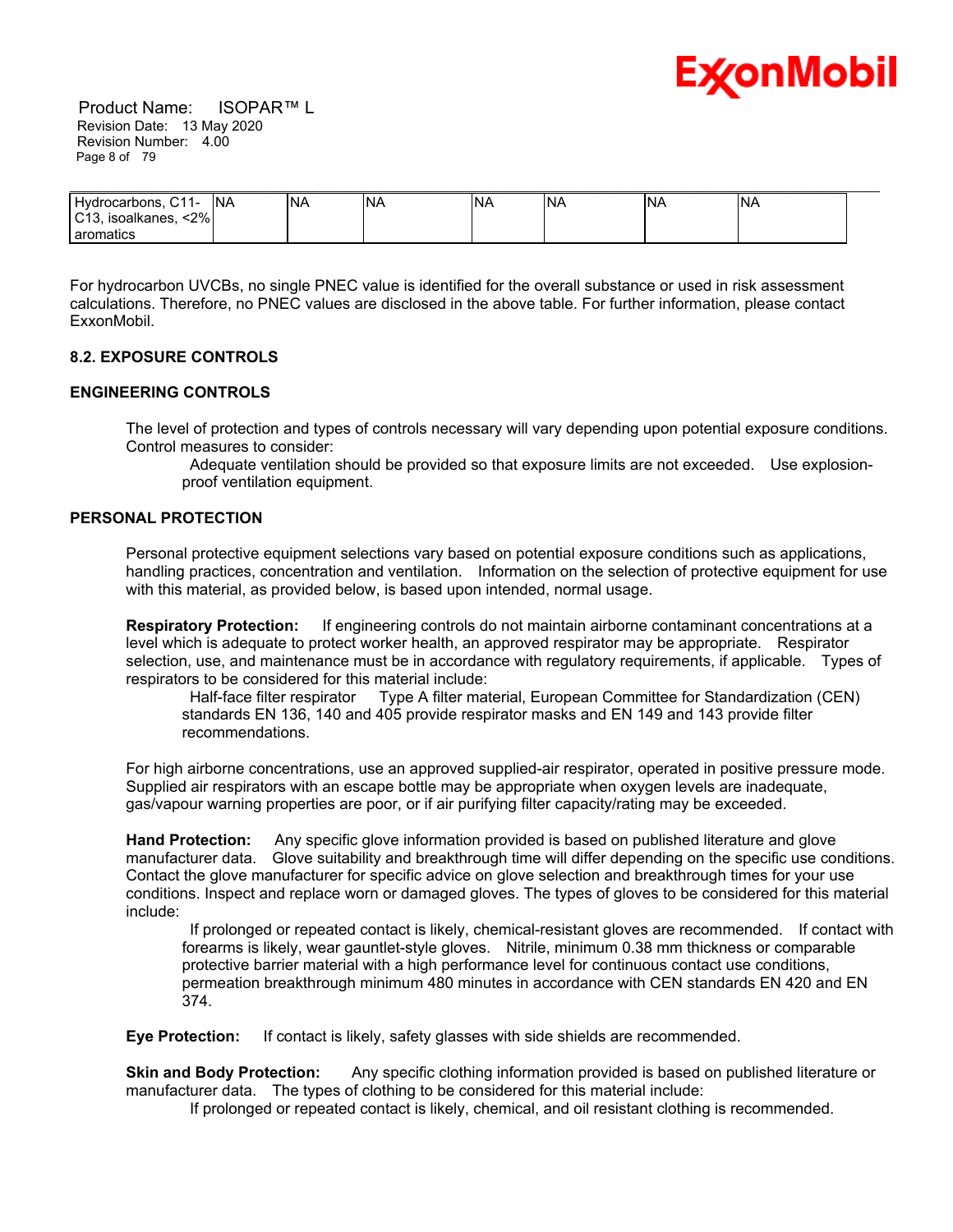

 Product Name: ISOPAR™ L Revision Date: 13 May 2020 Revision Number: 4.00 Page 9 of 79

> **Specific Hygiene Measures:** Always observe good personal hygiene measures, such as washing after handling the material and before eating, drinking, and/or smoking. Routinely wash work clothing and protective equipment to remove contaminants. Discard contaminated clothing and footwear that cannot be cleaned. Practice good housekeeping.

\_\_\_\_\_\_\_\_\_\_\_\_\_\_\_\_\_\_\_\_\_\_\_\_\_\_\_\_\_\_\_\_\_\_\_\_\_\_\_\_\_\_\_\_\_\_\_\_\_\_\_\_\_\_\_\_\_\_\_\_\_\_\_\_\_\_\_\_\_\_\_\_\_\_\_\_\_\_\_\_\_\_\_\_\_\_\_\_\_\_\_\_\_\_\_\_\_\_\_\_\_\_\_\_\_\_\_\_\_\_\_\_\_\_\_\_\_

#### **For Summary of Risk Management Measures across all identified uses, see Annex.**

#### **ENVIRONMENTAL CONTROLS**

 Comply with applicable environmental regulations limiting discharge to air, water and soil. Protect the environment by applying appropriate control measures to prevent or limit emissions.

#### **SECTION 9 PHYSICAL AND CHEMICAL PROPERTIES**

**Note: Physical and chemical properties are provided for safety, health and environmental considerations only and may not fully represent product specifications. Contact the Supplier for additional information.**

#### **9.1. INFORMATION ON BASIC PHYSICAL AND CHEMICAL PROPERTIES**

**Physical State:** Liquid **Form:** Clear **Colour:** Colourless **Odour:** Faint **Odour Threshold:** No data available **pH:** Not technically feasible **Melting Point:** Not technically feasible **Freezing Point:** No data available **Initial Boiling Point / and Boiling Range:** 188°C (370°F) - 210°C (410°F) [ASTM D86] **Flash Point [Method]:** 68°C (154°F) [ASTM D-93] **Evaporation Rate (n-butyl acetate = 1):** 0.04 [Calculated] **Flammability (Solid, Gas):** Not technically feasible **Upper/Lower Flammable Limits (Approximate volume % in air):** UEL: 6.0 LEL: 0.6 [Extrapolated] **Vapour Pressure:** 0.04 kPa (0.3 mm Hg) at 20 °C [Calculated] **Vapour Density (Air = 1):** 5.7 at 101 kPa [Calculated] **Relative Density (at 15 °C):** 0.76 [With respect to water] [Calculated] **Solubility(ies): water** Negligible **Partition coefficient (n-Octanol/Water Partition Coefficient): > 4 [Estimated] Autoignition Temperature:** 222°C (432°F) [ASTM E659] **Decomposition Temperature:** No data available **Viscosity:** 1.3 cSt (1.3 mm2/sec) at 40°C | 1.74 cSt (1.74 mm2/sec) at 20°C [Calculated] **Explosive Properties:** None **Oxidizing Properties:** None

#### **9.2. OTHER INFORMATION**

**Density (at 15 °C):** 760 kg/m3 (6.34 lbs/gal, 0.76 kg/dm3) [ISO 12185] **Pour Point:** < -114°C (-173°F) [ASTM D5950]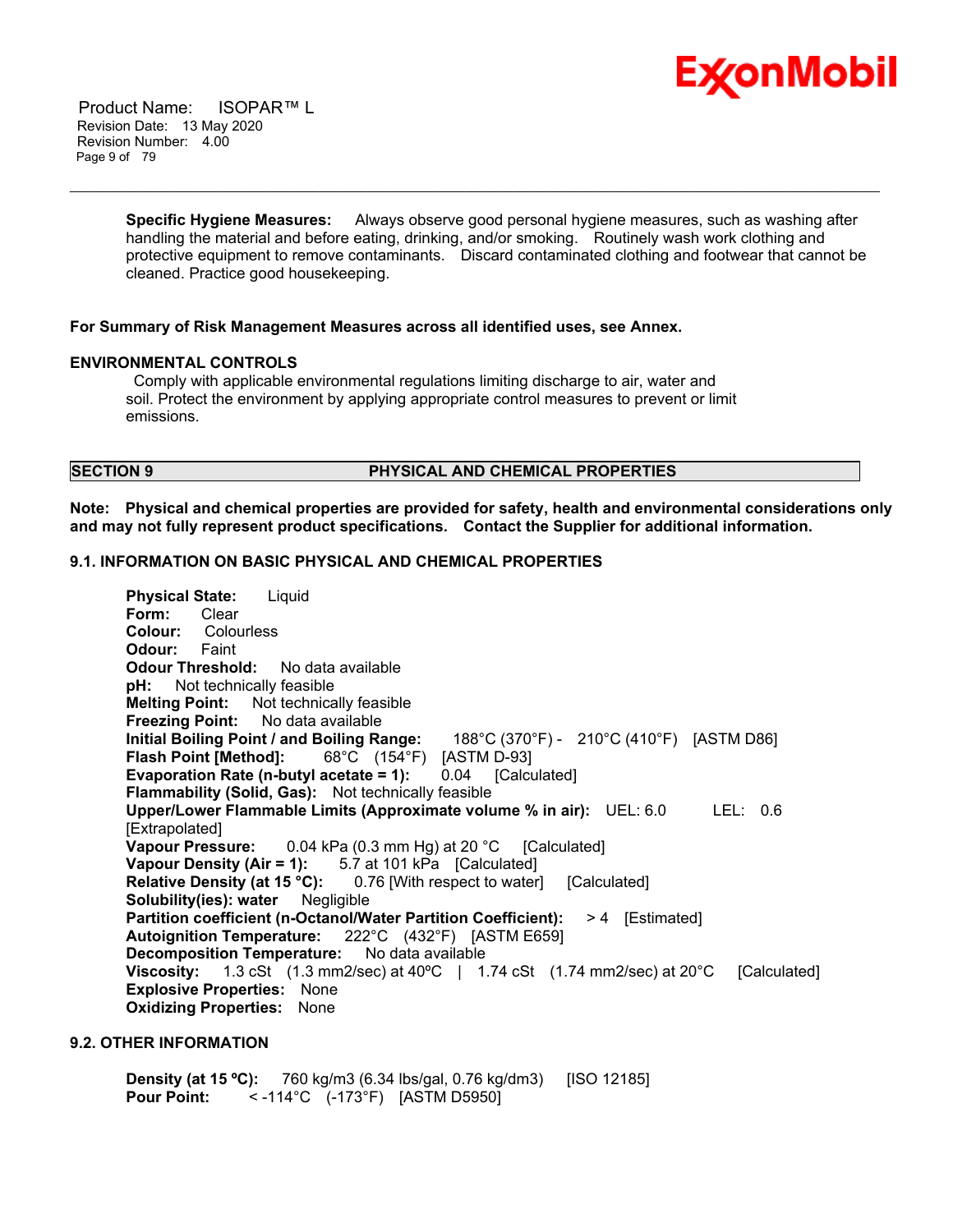

 Product Name: ISOPAR™ L Revision Date: 13 May 2020 Revision Number: 4.00 Page 10 of 79

> **Molecular Weight:** 165 g/mol [Calculated] **Hygroscopic:** No **Coefficient of Thermal Expansion:** 0.00098 per Deg C [Calculated]

#### **SECTION 10 STABILITY AND REACTIVITY**

\_\_\_\_\_\_\_\_\_\_\_\_\_\_\_\_\_\_\_\_\_\_\_\_\_\_\_\_\_\_\_\_\_\_\_\_\_\_\_\_\_\_\_\_\_\_\_\_\_\_\_\_\_\_\_\_\_\_\_\_\_\_\_\_\_\_\_\_\_\_\_\_\_\_\_\_\_\_\_\_\_\_\_\_\_\_\_\_\_\_\_\_\_\_\_\_\_\_\_\_\_\_\_\_\_\_\_\_\_\_\_\_\_\_\_\_\_

**10.1. REACTIVITY:** See sub-sections below.

**10.2. CHEMICAL STABILITY:** Material is stable under normal conditions.

**10.3. POSSIBILITY OF HAZARDOUS REACTIONS:** Hazardous polymerization will not occur.

**10.4. CONDITIONS TO AVOID:** Open flames and high energy ignition sources.

**10.5. INCOMPATIBLE MATERIALS:** Strong oxidisers

**10.6. HAZARDOUS DECOMPOSITION PRODUCTS:** Material does not decompose at ambient temperatures.

#### **SECTION 11 TOXICOLOGICAL INFORMATION**

### **11.1. INFORMATION ON TOXICOLOGICAL EFFECTS**

| <b>Hazard Class</b>                                                                                                                             | <b>Conclusion / Remarks</b>                                                                                                                                                |
|-------------------------------------------------------------------------------------------------------------------------------------------------|----------------------------------------------------------------------------------------------------------------------------------------------------------------------------|
| Inhalation                                                                                                                                      |                                                                                                                                                                            |
| Acute Toxicity: (Rat) 8 hour(s) LC50 ><br>5000 mg/m3 (Vapour) Test scores or other<br>study results do not meet criteria for<br>classification. | Minimally Toxic. Based on test data for structurally similar<br>materials. Test(s) equivalent or similar to OECD Guideline<br>403                                          |
| Irritation: No end point data for material.                                                                                                     | Negligible hazard at ambient/normal handling temperatures.                                                                                                                 |
| Ingestion                                                                                                                                       |                                                                                                                                                                            |
| Acute Toxicity (Rat): LD50 > 5000 mg/kg<br>Test scores or other study results do not<br>lmeet criteria for classification.                      | Minimally Toxic. Based on test data for structurally similar<br>materials. Test(s) equivalent or similar to OECD Guideline<br>401                                          |
| <b>Skin</b>                                                                                                                                     |                                                                                                                                                                            |
| Acute Toxicity (Rabbit): LD50 > 5000 mg/kg<br>Test scores or other study results do not<br>lmeet criteria for classification.                   | Minimally Toxic. Based on test data for structurally similar<br>materials. Test(s) equivalent or similar to OECD Guideline<br>402                                          |
| lSkin Corrosion/Irritation: Data available. Test<br>scores or other study results do not meet<br>criteria for classification.                   | May dry the skin leading to discomfort and dermatitis. Based on<br>test data for structurally similar materials. Test(s) equivalent or<br>similar to OECD Guideline<br>404 |
| <b>Eye</b>                                                                                                                                      |                                                                                                                                                                            |
| Serious Eye Damage/Irritation: Data<br>available. Test scores or other study results<br>ldo not meet criteria for classification.               | May cause mild, short-lasting discomfort to eyes. Based on test<br>data for structurally similar materials. Test(s) equivalent or similar<br>to OECD Guideline 405         |
| Sensitisation                                                                                                                                   |                                                                                                                                                                            |
| Respiratory Sensitization: No end point data<br>lfor material.                                                                                  | Not expected to be a respiratory sensitizer.                                                                                                                               |
| Skin Sensitization: Data available.<br>Test<br>scores or other study results do not meet<br>criteria for classification.                        | Not expected to be a skin sensitizer. Based on test data for<br>structurally similar materials. Test(s) equivalent or similar to OECD<br>Guideline<br>406                  |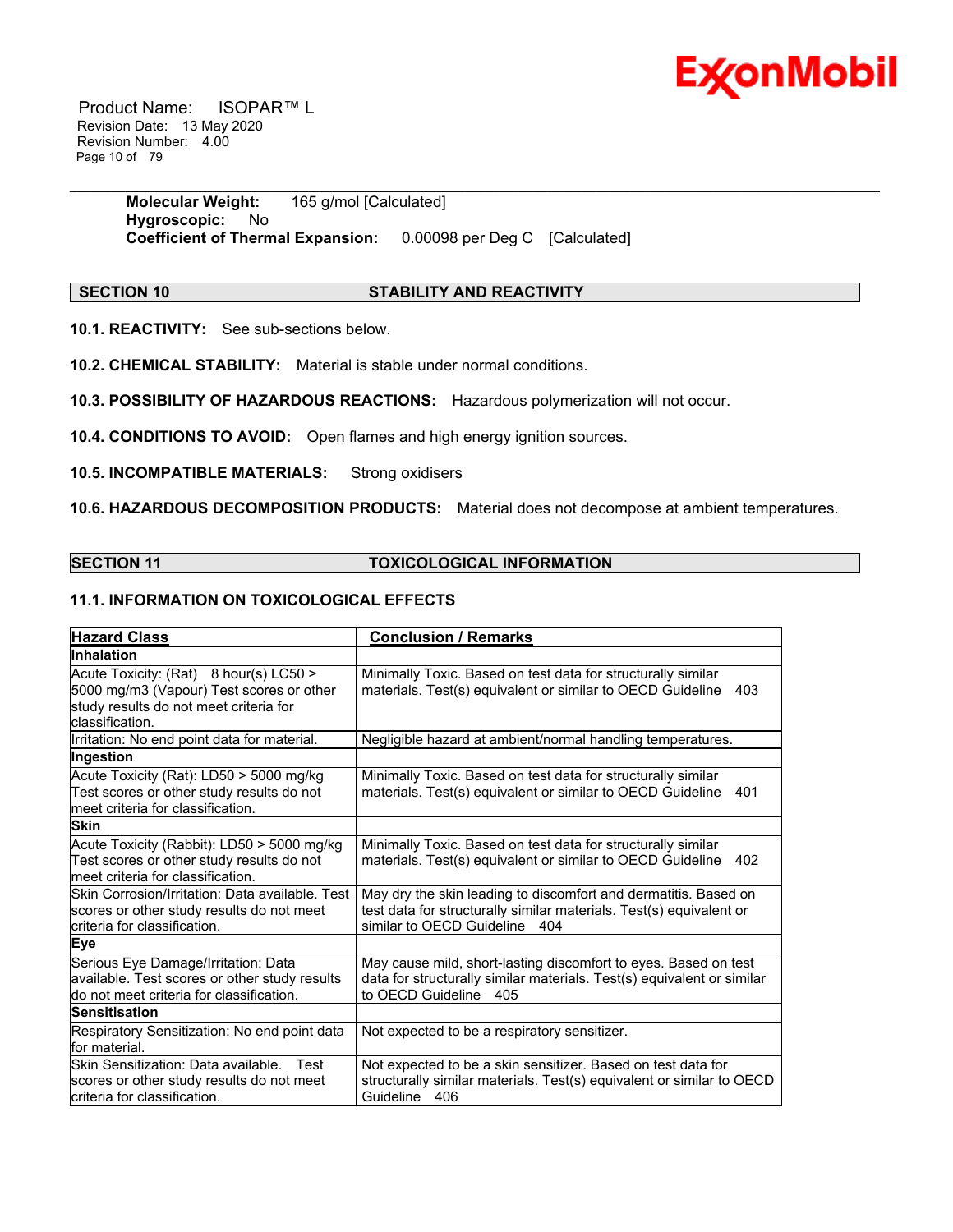

 Product Name: ISOPAR™ L Revision Date: 13 May 2020 Revision Number: 4.00 Page 11 of 79

| Aspiration: Data available.                  | May be fatal if swallowed and enters airways.<br>Based on physico-    |
|----------------------------------------------|-----------------------------------------------------------------------|
|                                              | chemical properties of the material.                                  |
| Germ Cell Mutagenicity: Data available.      | Not expected to be a germ cell mutagen. Based on test data for        |
| Test scores or other study results do not    | structurally similar materials. Test(s) equivalent or similar to OECD |
| lmeet criteria for classification.           | 471<br>473 474 476 478 479<br>Guideline                               |
| <b>Carcinogenicity:</b> Data available. Test | Not expected to cause cancer. Based on test data for structurally     |
| scores or other study results do not meet    | similar materials. Test(s) equivalent or similar to OECD Guideline    |
| Icriteria for classification.                | 453                                                                   |
| Reproductive Toxicity: Data available.       | Not expected to be a reproductive toxicant. Based on test data for    |
| Test scores or other study results do not    | structurally similar materials. Test(s) equivalent or similar to OECD |
| meet criteria for classification.            | Guideline 413 414 415                                                 |
| Lactation: No end point data for material.   | Not expected to cause harm to breast-fed children.                    |
| Specific Target Organ Toxicity (STOT)        |                                                                       |
| Single Exposure: No end point data for       | Not expected to cause organ damage from a single exposure.            |
| Imaterial.                                   |                                                                       |
| Repeated Exposure: Data available.<br>Test   | Not expected to cause organ damage from prolonged or repeated         |
| scores or other study results do not meet    | exposure. Based on test data for structurally similar materials.      |
| criteria for classification.                 | Test(s) equivalent or similar to OECD Guideline<br>408 413            |

### **OTHER INFORMATION**

### **For the product itself:**

Vapour concentrations above recommended exposure levels are irritating to the eyes and the respiratory tract, may cause headaches and dizziness, are anaesthetic and may have other central nervous system effects. Prolonged and/or repeated skin contact with low viscosity materials may defat the skin resulting in possible irritation and dermatitis. Small amounts of liquid aspirated into the lungs during ingestion or from vomiting may cause chemical pneumonitis or pulmonary edema.

#### **SECTION 12 ECOLOGICAL INFORMATION**

The information given is based on data for the material, components of the material, or for similar materials, through the application of bridging principals.

#### **12.1. TOXICITY**

 Material -- Not expected to be harmful to aquatic organisms. Material -- Not expected to demonstrate chronic toxicity to aquatic organisms

#### **12.2. PERSISTENCE AND DEGRADABILITY**

#### **Biodegradation:**

Material -- Expected to be inherently biodegradable

**Hydrolysis:** Material -- Transformation due to hydrolysis not expected to be significant.

#### **Photolysis:**

Material -- Transformation due to photolysis not expected to be significant.

#### **Atmospheric Oxidation:**

Material -- Expected to degrade rapidly in air

#### **12.3. BIOACCUMULATIVE POTENTIAL** Not determined.

#### **12.4. MOBILITY IN SOIL**

 Material -- Highly volatile, will partition rapidly to air. Not expected to partition to sediment and wastewater solids.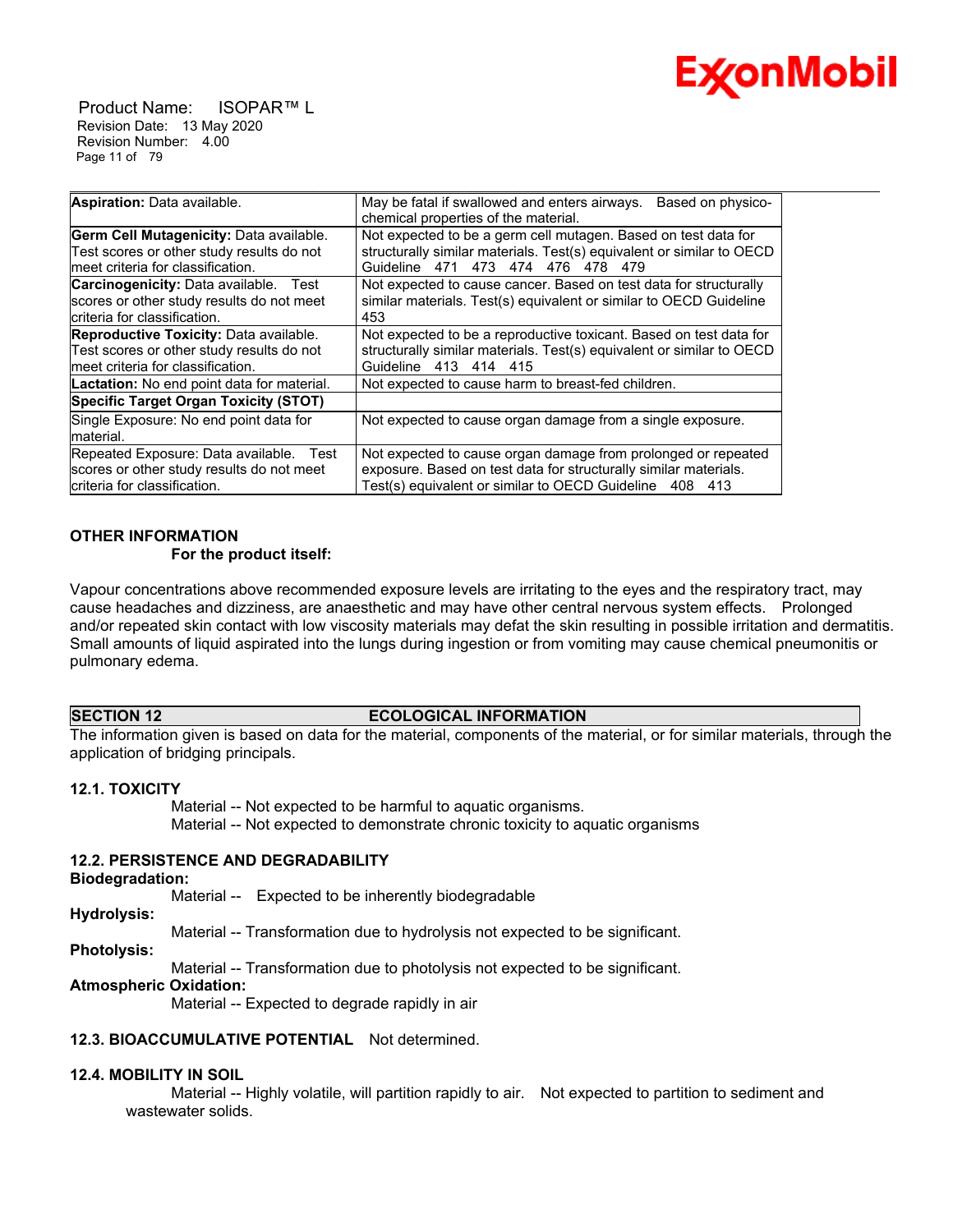

 Product Name: ISOPAR™ L Revision Date: 13 May 2020 Revision Number: 4.00 Page 12 of 79

### **12.5. PERSISTENCE, BIOACCUMULATION AND TOXICITY FOR SUBSTANCE(S)**

Material does not meet the Reach Annex XIII criteria for PBT or vPvB.

#### **12.6. OTHER ADVERSE EFFECTS**

No adverse effects are expected.

### **ECOLOGICAL DATA**

#### **Ecotoxicity**

| <b>Test</b>                     | <b>Duration</b>     | <b>Organism Type</b>               | <b>Test Results</b>                            |
|---------------------------------|---------------------|------------------------------------|------------------------------------------------|
| <b>Aquatic - Acute Toxicity</b> | 48 hour(s)          | Daphnia magna                      | EL0 1000 mg/l: data for similar materials      |
| <b>Aquatic - Acute Toxicity</b> | 96 hour(s)          | Oncorhynchus<br>mykiss             | LL0 1000 mg/l: data for similar materials      |
| Aquatic - Acute Toxicity        | 72 hour(s)          | Pseudokirchneriella<br>subcapitata | NOELR 1000 mg/l: data for similar<br>materials |
| Aquatic - Acute Toxicity        | $72$ hour(s)        | Pseudokirchneriella<br>subcapitata | EL0 1000 mg/l: data for similar materials      |
| Aquatic - Chronic Toxicity      | $21 \text{ day}(s)$ | Daphnia magna                      | NOELR 1 mg/l: data for the material            |

\_\_\_\_\_\_\_\_\_\_\_\_\_\_\_\_\_\_\_\_\_\_\_\_\_\_\_\_\_\_\_\_\_\_\_\_\_\_\_\_\_\_\_\_\_\_\_\_\_\_\_\_\_\_\_\_\_\_\_\_\_\_\_\_\_\_\_\_\_\_\_\_\_\_\_\_\_\_\_\_\_\_\_\_\_\_\_\_\_\_\_\_\_\_\_\_\_\_\_\_\_\_\_\_\_\_\_\_\_\_\_\_\_\_\_\_\_

### **Persistence, Degradability and Bioaccumulation Potential**

| Media | <b>Test Type</b>       | <b>Duration</b>     | <b>Test Results: Basis</b>      |
|-------|------------------------|---------------------|---------------------------------|
| Water | Ready Biodegradability | $28 \text{ day}(s)$ | Percent Degraded 31.3 : similar |
|       |                        |                     | material                        |

#### **SECTION 13 DISPOSAL CONSIDERATIONS**

Disposal recommendations based on material as supplied. Disposal must be in accordance with current applicable laws and regulations, and material characteristics at time of disposal.

#### **13.1. WASTE TREATMENT METHODS**

 Product is suitable for burning in an enclosed controlled burner for fuel value or disposal by supervised incineration at very high temperatures to prevent formation of undesirable combustion products.

The European Waste Catalogue (EWC) code is specific to the waste generating process and waste constituents. Determine the EWC according to the criteria provided in the European Waste Catalogue and the hazardous waste list established by Commission Decision 2000/532/EC, as amended.

**Empty Container Warning** Empty Container Warning (where applicable): Empty containers may contain residue and can be dangerous. Do not attempt to refill or clean containers without proper instructions. Empty drums should be completely drained and safely stored until appropriately reconditioned or disposed. Empty containers should be taken for recycling, recovery, or disposal through suitably qualified or licensed contractor and in accordance with governmental regulations. DO NOT PRESSURISE, CUT, WELD, BRAZE, SOLDER, DRILL, GRIND, OR EXPOSE SUCH CONTAINERS TO HEAT, FLAME, SPARKS, STATIC ELECTRICITY, OR OTHER SOURCES OF IGNITION. THEY MAY EXPLODE AND CAUSE INJURY OR DEATH.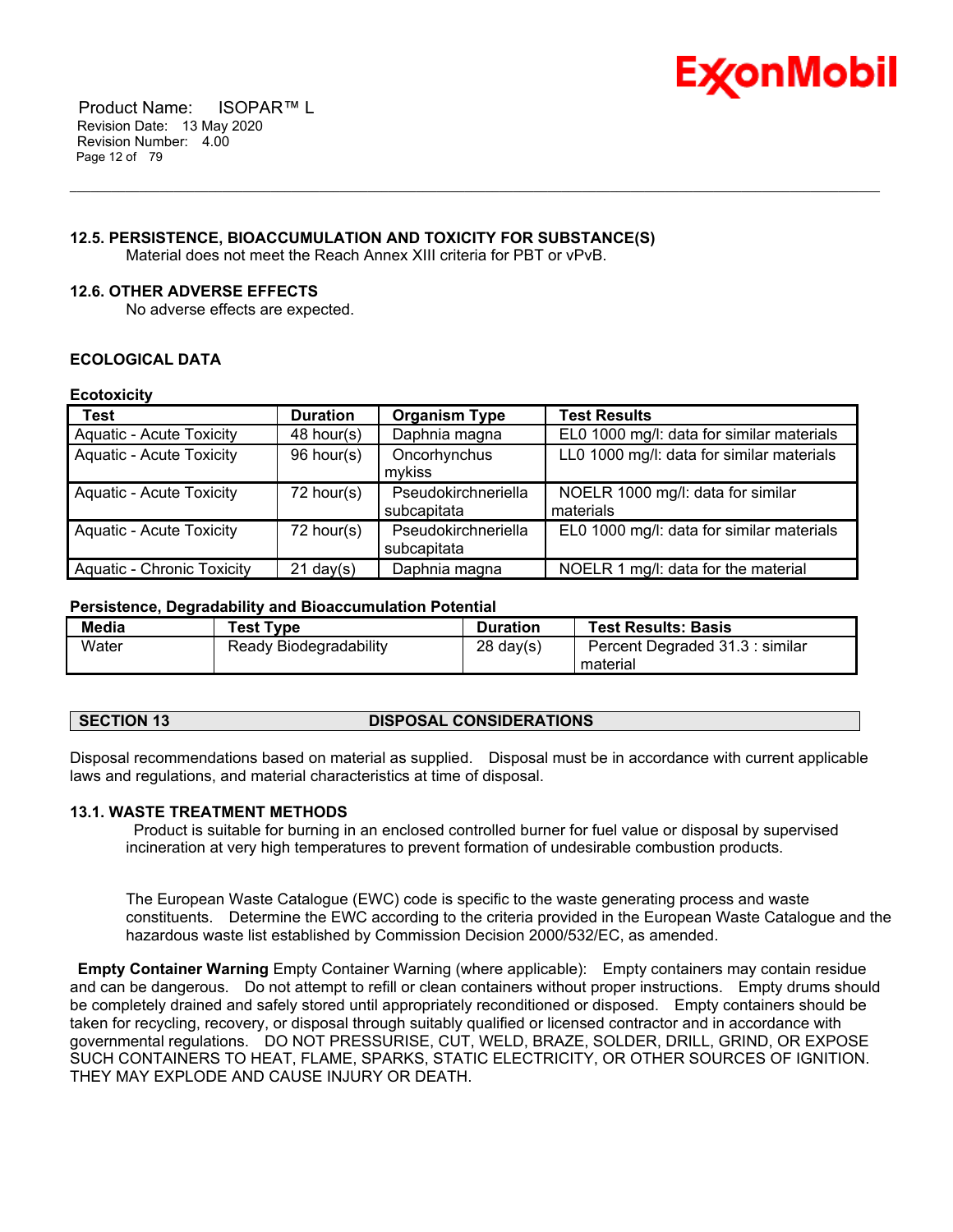

 Product Name: ISOPAR™ L Revision Date: 13 May 2020 Revision Number: 4.00 Page 13 of 79

#### **SECTION 14 TRANSPORT INFORMATION**

\_\_\_\_\_\_\_\_\_\_\_\_\_\_\_\_\_\_\_\_\_\_\_\_\_\_\_\_\_\_\_\_\_\_\_\_\_\_\_\_\_\_\_\_\_\_\_\_\_\_\_\_\_\_\_\_\_\_\_\_\_\_\_\_\_\_\_\_\_\_\_\_\_\_\_\_\_\_\_\_\_\_\_\_\_\_\_\_\_\_\_\_\_\_\_\_\_\_\_\_\_\_\_\_\_\_\_\_\_\_\_\_\_\_\_\_\_

**LAND (ADR/RID): 14.1-14.6** Not Regulated for Land Transport

#### **INLAND WATERWAYS (ADN)**

**14.1. UN (or ID) Number:** 9003 **14.2. UN Proper Shipping Name (Technical Name):** SUBSTANCES WITH 60°C < f.p.<= 100 °C (Isoundecanes) **14.3. Transport Hazard Class(es):** 9 **14.4. Packing Group:** (N/A) **14.5. Environmental Hazards:** None **14.6. Special Precautions for users: Label(s) / Mark(s):** 9 (F)

**SEA (IMDG): 14.1-14.6** Not Regulated for Sea Transport according to IMDG-Code

#### **SEA (MARPOL 73/78 Convention - Annex II):**

**14.7. Transport in bulk according to Annex II of MARPOL 73/78 and the IBC Code Substance Name:** NOXIOUS LIQUID, N.F.,(7) N.O.S., (ISOPAR L, contains iso-and cycloalkanes (C12+)) **Ship type required: 3 Pollution category:** Y

**AIR (IATA): 14.1-14.6** Not Regulated for Air Transport

**SECTION 15 REGULATORY INFORMATION**

### **REGULATORY STATUS AND APPLICABLE LAWS AND REGULATIONS**

**Listed or exempt from listing/notification on the following chemical inventories (May contain substance(s) subject to notification to the EPA Active TSCA inventory prior to import to USA):** AIIC, DSL, ENCS, IECSC, KECI, PICCS, TCSI, TSCA

**The national inventory listings are based on the CAS number or numbers listed below.**

| CAS        |  |
|------------|--|
| 90622-58-5 |  |
| 64742-48-9 |  |

#### **15.1. SAFETY, HEALTH AND ENVIRONMENTAL REGULATIONS/LEGISLATION SPECIFIC FOR THE SUBSTANCE OR MIXTURE**

#### **Applicable EU Directives and Regulations:**

1907/2006 [... on the Registration, Evaluation, Authorisation and Restriction of Chemicals ...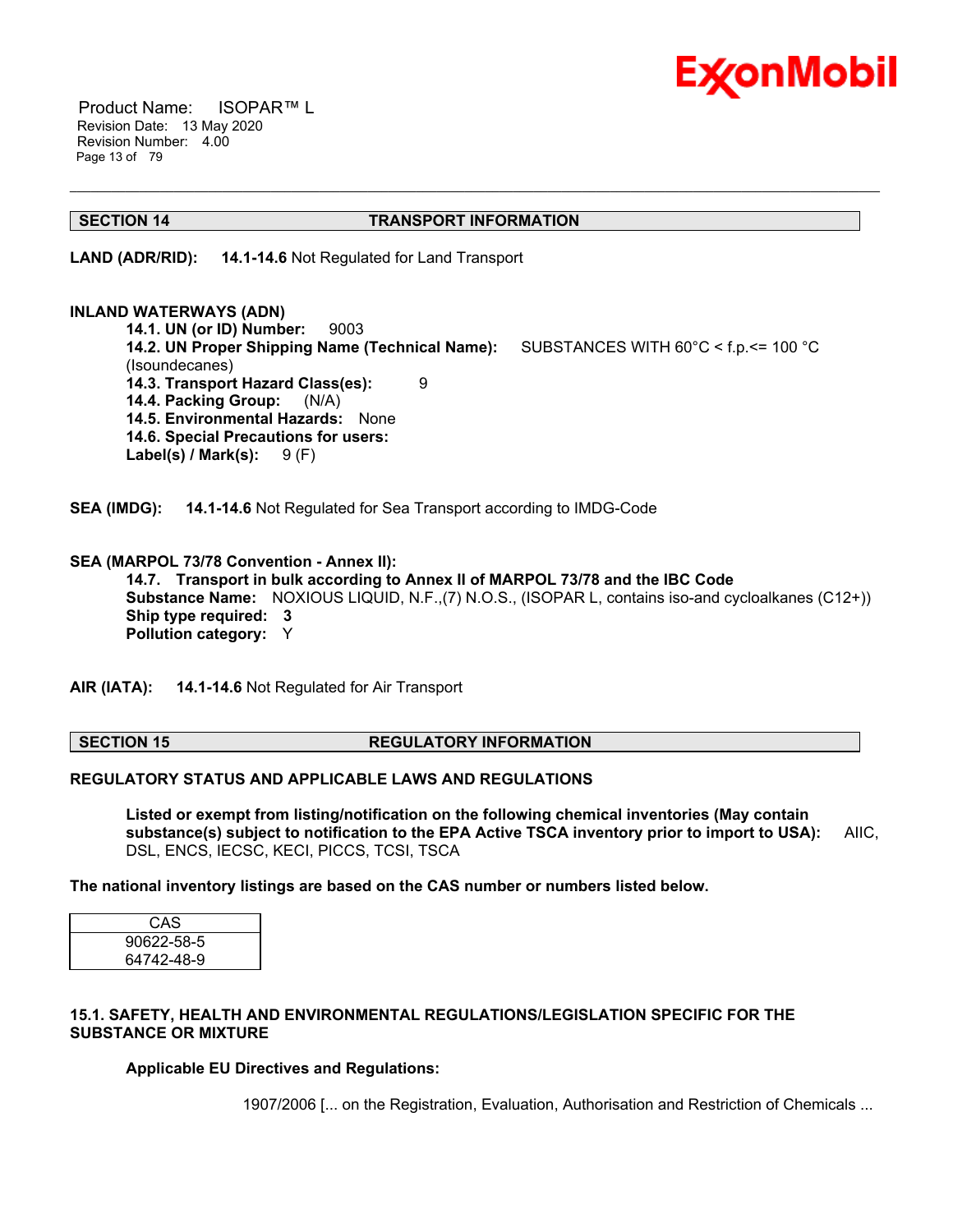

 Product Name: ISOPAR™ L Revision Date: 13 May 2020 Revision Number: 4.00 Page 14 of 79

and amendments thereto]

 2004/42/CE [on the limitation of emissions of volatile organic compounds due to the use of organic solvents in certain paints and varnishes and vehicle refinishing products and amending Directive 1999/13/EC.]

\_\_\_\_\_\_\_\_\_\_\_\_\_\_\_\_\_\_\_\_\_\_\_\_\_\_\_\_\_\_\_\_\_\_\_\_\_\_\_\_\_\_\_\_\_\_\_\_\_\_\_\_\_\_\_\_\_\_\_\_\_\_\_\_\_\_\_\_\_\_\_\_\_\_\_\_\_\_\_\_\_\_\_\_\_\_\_\_\_\_\_\_\_\_\_\_\_\_\_\_\_\_\_\_\_\_\_\_\_\_\_\_\_\_\_\_\_

 98/24/EC [... on the protection of workers from the risk related to chemical agents at work ...]. Refer to Directive for details of requirements.

 1272/2008 [on classification, labelling and packaging of substances and mixtures.. and amendments thereto]

#### **REACH Restrictions on the manufacturing, placing on the market and use of certain dangerous substances, mixtures and articles (Annex XVII):**

The following entries of Annex XVII may be considered for this product: 03

### **15.2. CHEMICAL SAFETY ASSESSMENT**

**REACH Information:** A Chemical Safety Assessment has been carried out for one or more substances present in the material.

### **SECTION 16 OTHER INFORMATION**

#### **IDENTIFIED USES:**

Manufacture of substance (PROC1, PROC15, PROC2, PROC3, PROC4, PROC8a, PROC8b, SU10, SU3, SU8, SU9) Distribution of substance (PROC1, PROC15, PROC2, PROC3, PROC4, PROC8a, PROC8b, PROC9, SU3, SU8, SU9) Formulation and (re)packing of substances and mixtures (PROC1, PROC14, PROC15, PROC2, PROC3, PROC4, PROC5, PROC8a, PROC8b, PROC9, SU10, SU3)

Use in Coatings - Industrial (PROC1, PROC10, PROC13, PROC15, PROC2, PROC3, PROC4, PROC5, PROC7, PROC8a, PROC8b, SU3)

Use in Cleaning Agents - Industrial (PROC1, PROC10, PROC13, PROC2, PROC3, PROC4, PROC7, PROC8a, PROC8bSU3, )

Lubricants - Industrial (PROC1, PROC10, PROC13, PROC17, PROC18, PROC2, PROC3, PROC4, PROC7, PROC8a, PROC8b, PROC9, SU3)

Metal working fluids / rolling oils - Industrial (PROC1, PROC10, PROC13, PROC17, PROC2, PROC3, PROC4, PROC5, PROC7, PROC8a, PROC8b, PROC9, SU3)

Use as a fuel - Industrial (PROC1, PROC16, PROC2, PROC3, PROC8a, PROC8b, SU3)

Functional Fluids - Industrial (PROC1, PROC2, PROC3, PROC4, PROC8a, PROC8b, PROC9, SU3) Use in laboratories - Industrial (PROC15, SU3)

Rubber production and processing (PROC1, PROC13, PROC14, PROC15, PROC2, PROC21, PROC3, PROC4, PROC5, PROC6, PROC7, PROC8a, PROC8b, PROC9, SU10)

Polymer processing - Industrial (PROC1, PROC13, PROC14, PROC2, PROC21, PROC3, PROC4, PROC5, PROC6, PROC8a, PROC8b, PROC9, SU10, SU3)

Water treatment chemicals - Industrial (PROC1, PROC13, PROC2, PROC3, PROC4, PROC8a, PROC8b, SU3) Use in Coatings - Professional (PROC1, PROC10, PROC11, PROC13, PROC15, PROC19, PROC2, PROC3, PROC4, PROC5, PROC8a, PROC8b, SU22)

Use in Cleaning Agents - Professional (PROC1, PROC10, PROC11, PROC13, PROC19, PROC2, PROC3, PROC4, PROC8a, PROC8b, SU22)

Lubricants - Professional (Low Release) (PROC1, PROC10, PROC11, PROC13, PROC17, PROC18, PROC2, PROC20, PROC3, PROC4, PROC8a, PROC8b, PROC9, SU22)

Lubricants - Professional (High Release) (PROC1, PROC10, PROC11, PROC13, PROC17, PROC18, PROC2,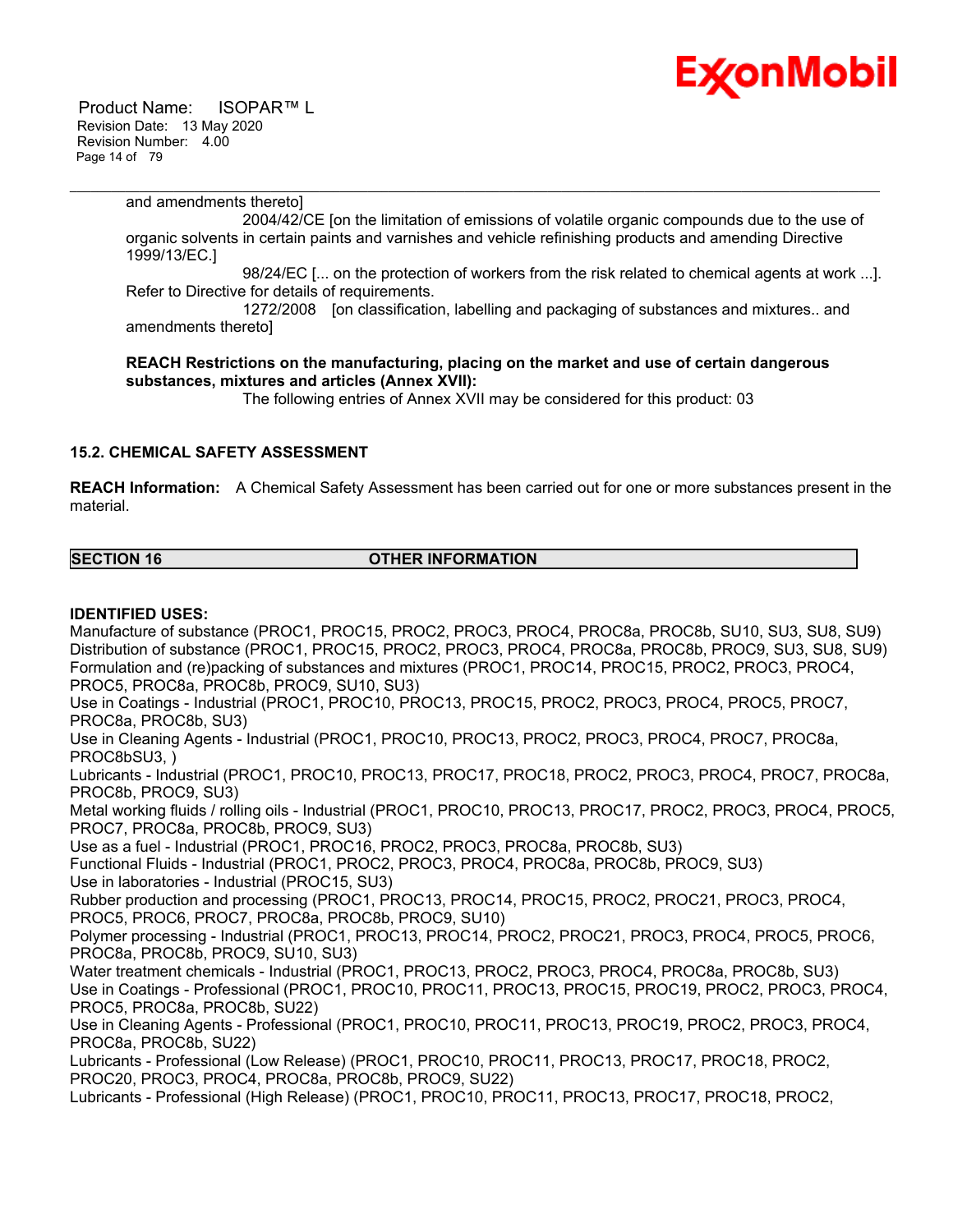

 Product Name: ISOPAR™ L Revision Date: 13 May 2020 Revision Number: 4.00 Page 15 of 79

PROC20, PROC3, PROC4, PROC8a, PROC8b, PROC9, SU22) Metal working fluids / rolling oils - Professional (PROC1, PROC10, PROC11, PROC13, PROC17, PROC2, PROC3, PROC5, PROC8a, PROC8b, PROC9, SU22) Agrochemical uses - Professional (PROC1, PROC11, PROC13, PROC2, PROC4, PROC8a, PROC8b, SU22) Use as a fuel - Professional (PROC1, PROC16, PROC2, PROC3, PROC8a, PROC8b, SU22) Functional Fluids - Professional (PROC1, PROC2, PROC20, PROC3, PROC8a, PROC9, SU22) Road and construction applications (PROC1, PROC10, PROC11, PROC13, PROC2, PROC8a, PROC8b, PROC9, SU22) Use in laboratories - Professional (PROC15, SU22) Polymer processing - Professional (PROC1, PROC14, PROC2, PROC21, PROC6, PROC8a, PROC8b, SU22) Water treatment chemicals - Professional (PROC1, PROC13, PROC2, PROC3, PROC4, PROC8a, PROC8b, SU22) Use in Coatings - Consumer (PC01,PC04,PC08,PC09A,PC09B,PC09C,PC15,PC18,PC23,PC24,PC31,PC34, SU21) Use in Cleaning Agents - Consumer (PC03,PC04,PC08,PC09A,PC09B,PC09C,PC24,PC35,PC38, SU21) Agrochemical uses - Consumer (PC12,PC27, SU21) Use as a fuel - Consumer (PC13, SU21) Functional Fluids - Consumer (PC16,PC17, SU21) Uses in cosmetics/personal care products, perfumes and fragrances – Consumer (PC28,PC39, SU21)

\_\_\_\_\_\_\_\_\_\_\_\_\_\_\_\_\_\_\_\_\_\_\_\_\_\_\_\_\_\_\_\_\_\_\_\_\_\_\_\_\_\_\_\_\_\_\_\_\_\_\_\_\_\_\_\_\_\_\_\_\_\_\_\_\_\_\_\_\_\_\_\_\_\_\_\_\_\_\_\_\_\_\_\_\_\_\_\_\_\_\_\_\_\_\_\_\_\_\_\_\_\_\_\_\_\_\_\_\_\_\_\_\_\_\_\_\_

**REFERENCES:** Sources of information used in preparing this SDS included one or more of the following: results from in house or supplier toxicology studies, CONCAWE Product Dossiers, publications from other trade associations, such as the EU Hydrocarbon Solvents REACH Consortium, U.S. HPV Program Robust Summaries, the EU IUCLID Data Base, U.S. NTP publications, and other sources, as appropriate.

|               | List of abbreviations and acronyms that could be (but not necessarily are) used in this safety data sheet: |
|---------------|------------------------------------------------------------------------------------------------------------|
| Acronym       | <b>Full text</b>                                                                                           |
| N/A           | Not applicable                                                                                             |
| N/D           | Not determined                                                                                             |
| NE.           | Not established                                                                                            |
| VOC.          | Volatile Organic Compound                                                                                  |
| <b>AIIC</b>   | Australian Inventory of Industrial Chemicals                                                               |
| AIHA WEEL     | American Industrial Hygiene Association Workplace Environmental Exposure Limits                            |
| ASTM          | ASTM International, originally known as the American Society for Testing and Materials (ASTM)              |
| DSL.          | Domestic Substance List (Canada)                                                                           |
| <b>EINECS</b> | European Inventory of Existing Commercial Substances                                                       |
| <b>ELINCS</b> | European List of Notified Chemical Substances                                                              |
| <b>ENCS</b>   | Existing and new Chemical Substances (Japanese inventory)                                                  |
| <b>IECSC</b>  | Inventory of Existing Chemical Substances in China                                                         |
| KECI          | Korean Existing Chemicals Inventory                                                                        |
| <b>NDSL</b>   | Non-Domestic Substances List (Canada)                                                                      |
| NZIoC         | New Zealand Inventory of Chemicals                                                                         |
| <b>PICCS</b>  | Philippine Inventory of Chemicals and Chemical Substances                                                  |
| TLV           | Threshold Limit Value (American Conference of Governmental Industrial Hygienists)                          |
| <b>TSCA</b>   | Toxic Substances Control Act (U.S. inventory)                                                              |
| <b>UVCB</b>   | Substances of Unknown or Variable composition, Complex reaction products or Biological materials           |
| LC            | Lethal Concentration                                                                                       |
| LD            | <b>Lethal Dose</b>                                                                                         |
| LL.           | Lethal Loading                                                                                             |
| EC            | <b>Effective Concentration</b>                                                                             |
| EL.           | <b>Effective Loading</b>                                                                                   |
| <b>NOEC</b>   | No Observable Effect Concentration                                                                         |
| <b>NOELR</b>  | No Observable Effect Loading Rate                                                                          |
|               |                                                                                                            |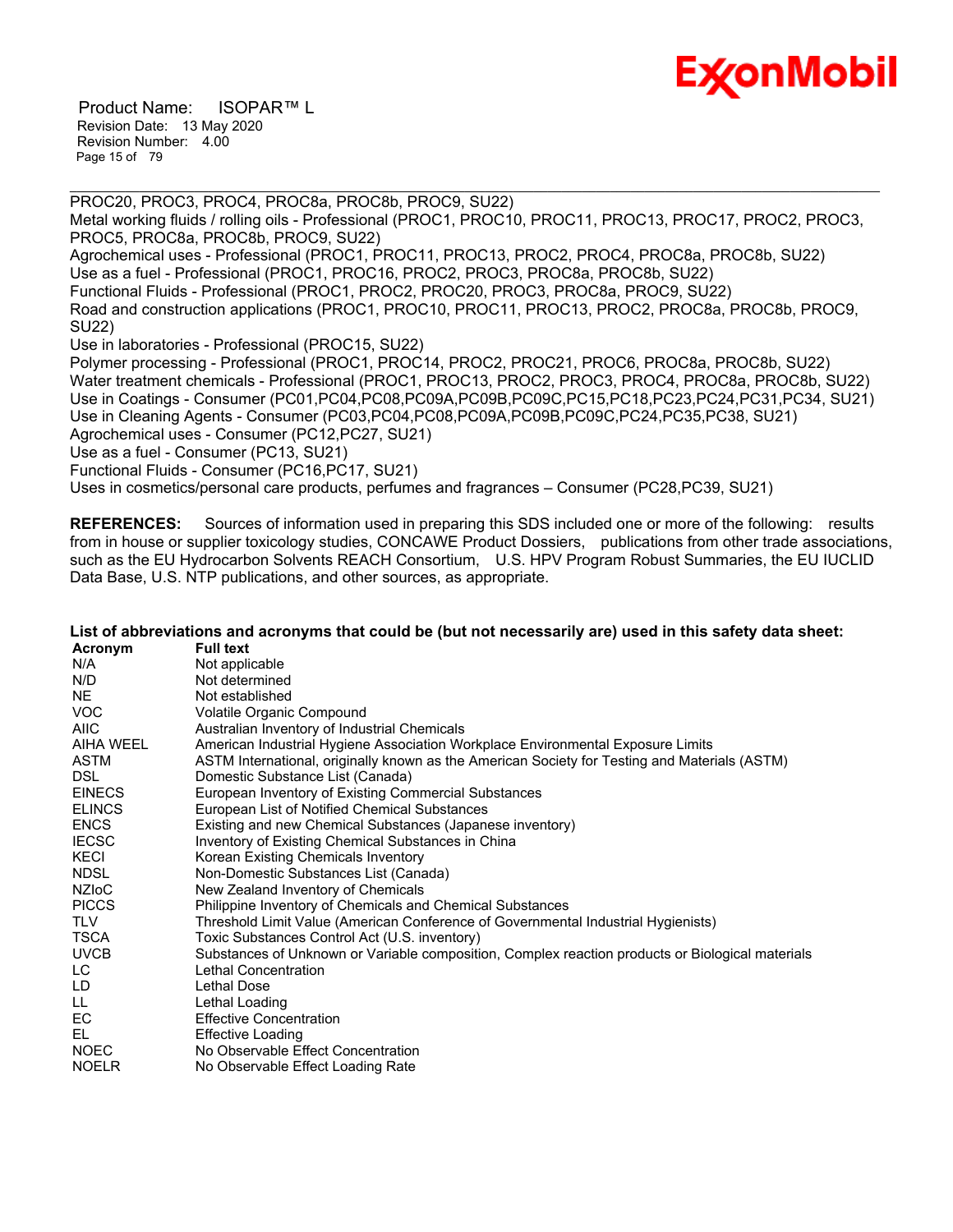

 Product Name: ISOPAR™ L Revision Date: 13 May 2020 Revision Number: 4.00 Page 16 of 79

#### \_\_\_\_\_\_\_\_\_\_\_\_\_\_\_\_\_\_\_\_\_\_\_\_\_\_\_\_\_\_\_\_\_\_\_\_\_\_\_\_\_\_\_\_\_\_\_\_\_\_\_\_\_\_\_\_\_\_\_\_\_\_\_\_\_\_\_\_\_\_\_\_\_\_\_\_\_\_\_\_\_\_\_\_\_\_\_\_\_\_\_\_\_\_\_\_\_\_\_\_\_\_\_\_\_\_\_\_\_\_\_\_\_\_\_\_\_ **KEY TO THE H-CODES CONTAINED IN SECTION 3 OF THIS DOCUMENT (for information only):**

[Flam. Liq. 4 H227]: Combustible liquid; Flammable Liquid, Cat 4 Asp. Tox. 1 H304: May be fatal if swallowed and enters airways; Aspiration, Cat 1

EUH066: Repeated exposure may cause skin dryness or cracking.

### **THIS SAFETY DATA SHEET CONTAINS THE FOLLOWING REVISIONS:**

GHS Health Symbol information was modified.

Section 01: Company Mailing Address information was modified.

Section 09: Flammable Limits - LEL information was modified.

Section 09: Flammable Limits - UEL information was modified.

Section 12: Environmental tox table in section 12 information was modified.

Section 15: National Chemical Inventory Listing information was modified.

Section 15: REACH Annex XVII data information was added.

----------------------------------------------------------------------------------------------------------------------------------------------------- The information and recommendations contained herein are, to the best of ExxonMobil's knowledge and belief, accurate and reliable as of the date issued. You can contact ExxonMobil to insure that this document is the most current available from ExxonMobil. The information and recommendations are offered for the user's consideration and examination. It is the user's responsibility to satisfy itself that the product is suitable for the intended use. If buyer repackages this product, it is the user's responsibility to insure proper health, safety and other necessary information is included with and/or on the container. Appropriate warnings and safe-handling procedures should be provided to handlers and users. Alteration of this document is strictly prohibited. Except to the extent required by law, republication or retransmission of this document, in whole or in part, is not permitted. The term, "ExxonMobil" is used for convenience, and may include any one or more of ExxonMobil Chemical Company, Exxon Mobil Corporation, or any affiliates in which they directly or indirectly hold any interest.

-----------------------------------------------------------------------------------------------------------------------------------------------------

-----------------------------------------------------------------------------------------------------------------------------------------------------

Internal Use Only MHC: 1A, 0, 0, 0, 1, 0

DGN: ALL2592HGB (1017298)

| <b>ANNEX</b>                                                                                                      |                                             |  |
|-------------------------------------------------------------------------------------------------------------------|---------------------------------------------|--|
|                                                                                                                   |                                             |  |
| <b>Section 1 Exposure Scenario Title</b>                                                                          |                                             |  |
| Title:                                                                                                            |                                             |  |
| Manufacture of substance                                                                                          |                                             |  |
| <b>Use Descriptor</b>                                                                                             |                                             |  |
| Sector(s) of Use                                                                                                  | SU10, SU3, SU8, SU9                         |  |
| Process Categories                                                                                                | PROC1, PROC15, PROC2, PROC3, PROC4, PROC8a, |  |
|                                                                                                                   | PROC8b                                      |  |
| Environmental Release Categories                                                                                  | ERC1, ERC4                                  |  |
| Specific Environmental Release Category                                                                           |                                             |  |
| Processes, tasks, activities covered                                                                              |                                             |  |
| Manufacture of the substance or use as an intermediate, process chemical or extracting agent. Includes recycling/ |                                             |  |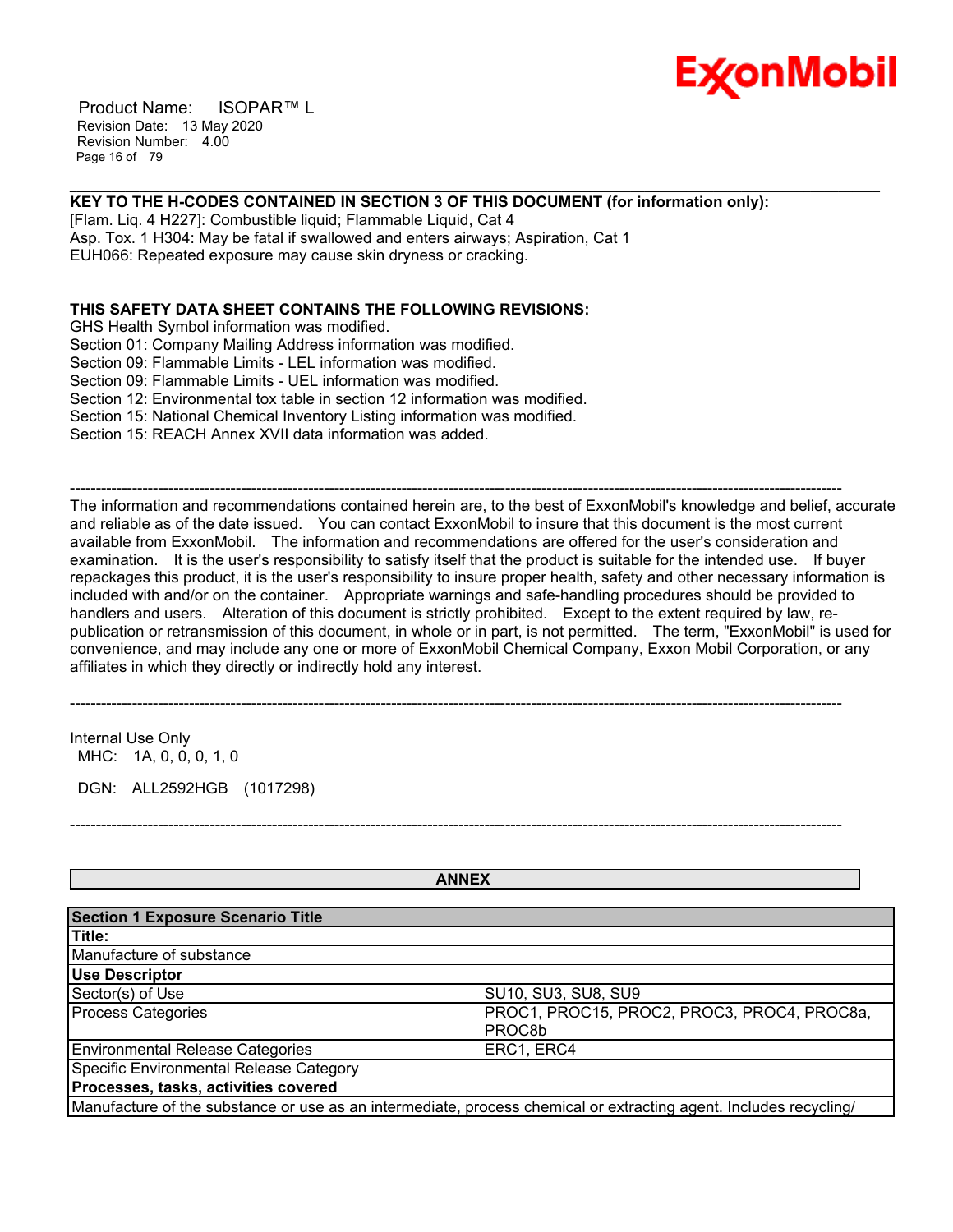

 Product Name: ISOPAR™ L Revision Date: 13 May 2020 Revision Number: 4.00 Page 17 of 79

| recovery, material transfers, storage, maintenance and loading (ncluding marine vessel/barge, road/rail car and bulk    |
|-------------------------------------------------------------------------------------------------------------------------|
| container).                                                                                                             |
| <b>Section 2</b><br>Operational conditions and risk management measures                                                 |
| Section 2.1 Control of worker exposure                                                                                  |
| <b>Product Characteristic</b>                                                                                           |
| Liquid                                                                                                                  |
| Duration, frequency and amount                                                                                          |
| Covers daily exposures up to 8 hours (unless stated differently)[G2]                                                    |
| Covers percentage substance in the product up to 100 %[G13]                                                             |
| Other given operational conditions affecting workers exposure                                                           |
| Assumes a good basic standard of occupational hygiene is implemented [G1]                                               |
| <b>Contributing Scenarios/</b>                                                                                          |
| <b>Specific Risk Management Measures and Operating Conditions</b>                                                       |
| (only required controls to demonstrate safe use listed)                                                                 |
| <b>General measures (Aspiration Hazard)</b>                                                                             |
| The H304 risk phrase (May be fatal if swallowed and enters airways) relates to potential for aspiration, a non-         |
| quantifiable hazard determined by physico-chemical properties (i.e. viscosity) that can occur during ingestion and also |
| if it is vomited following ingestion. A DNEL cannot be derived. Risks from the physicochemical hazards of substances    |
| can be controlled by implementing risk management measures. For substances classified as H304, the following            |
| measures need to be implemented to control the aspiration hazard.                                                       |
| Do not ingest. If swallowed then seek immediate medical attention. Do NOT induce vomiting.                              |
| Section 2.2 Control of environmental exposure                                                                           |
| <b>Product characteristics</b>                                                                                          |
| Not applicable                                                                                                          |
| Duration, frequency and amount                                                                                          |
| Not applicable                                                                                                          |
| Environmental factors not influenced by risk management                                                                 |
| Not applicable                                                                                                          |
| Other given operational conditions affecting environmental exposure                                                     |
| Not applicable                                                                                                          |
| Technical conditions and measures at process level (source) to prevent release                                          |
| Not applicable                                                                                                          |
| Technical onsite conditions and measures to reduce or limit discharges, air emissions and releases to soil              |
| Not applicable                                                                                                          |
| Organisation measures to prevent/limit release from site                                                                |
| Not applicable                                                                                                          |
| Conditions and measures related to municipal sewage treatment plant                                                     |
| Not applicable                                                                                                          |
| Conditions and measures related to external treatment of waste for disposal                                             |
| Not applicable                                                                                                          |
| Conditions and measures related to external recovery of waste                                                           |
| Not applicable                                                                                                          |
| Section 3 Exposure Estimation                                                                                           |
| 3.1. Health                                                                                                             |
| Not applicable                                                                                                          |
| 3.2. Environment                                                                                                        |
| Not applicable                                                                                                          |
| Guidance to check compliance with the Exposure Scenario<br>Section 4                                                    |
| 4.1. Health                                                                                                             |
|                                                                                                                         |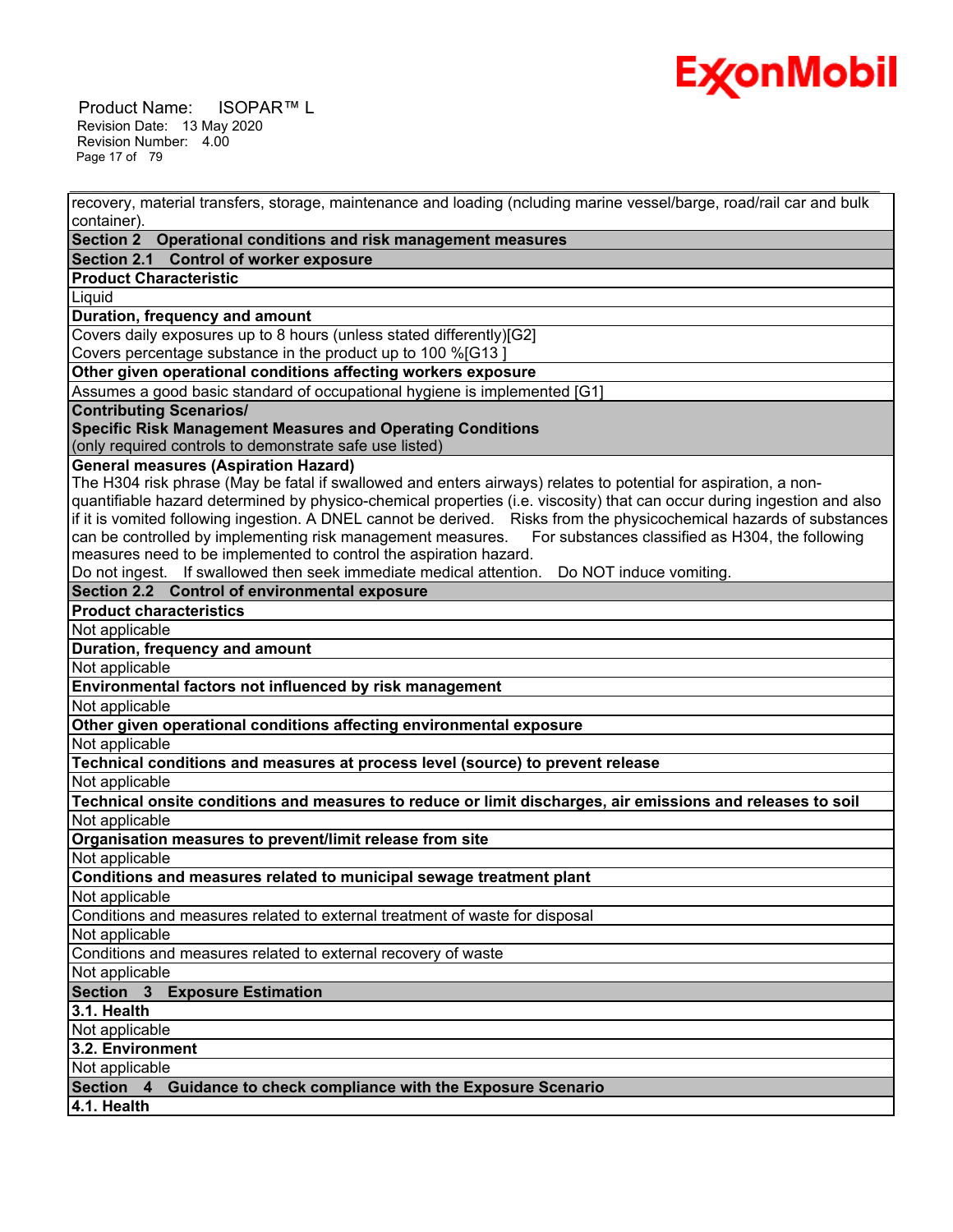

 Product Name: ISOPAR™ L Revision Date: 13 May 2020 Revision Number: 4.00 Page 18 of 79

Available hazard data do not support the need for a DNEL to be established for other health effects.[G36] Risk Management Measures are based on qualitative risk characterisation. [G37] **4.2. Environment**

\_\_\_\_\_\_\_\_\_\_\_\_\_\_\_\_\_\_\_\_\_\_\_\_\_\_\_\_\_\_\_\_\_\_\_\_\_\_\_\_\_\_\_\_\_\_\_\_\_\_\_\_\_\_\_\_\_\_\_\_\_\_\_\_\_\_\_\_\_\_\_\_\_\_\_\_\_\_\_\_\_\_\_\_\_\_\_\_\_\_\_\_\_\_\_\_\_\_\_\_\_\_\_\_\_\_\_\_\_\_\_\_\_\_\_\_\_

Not applicable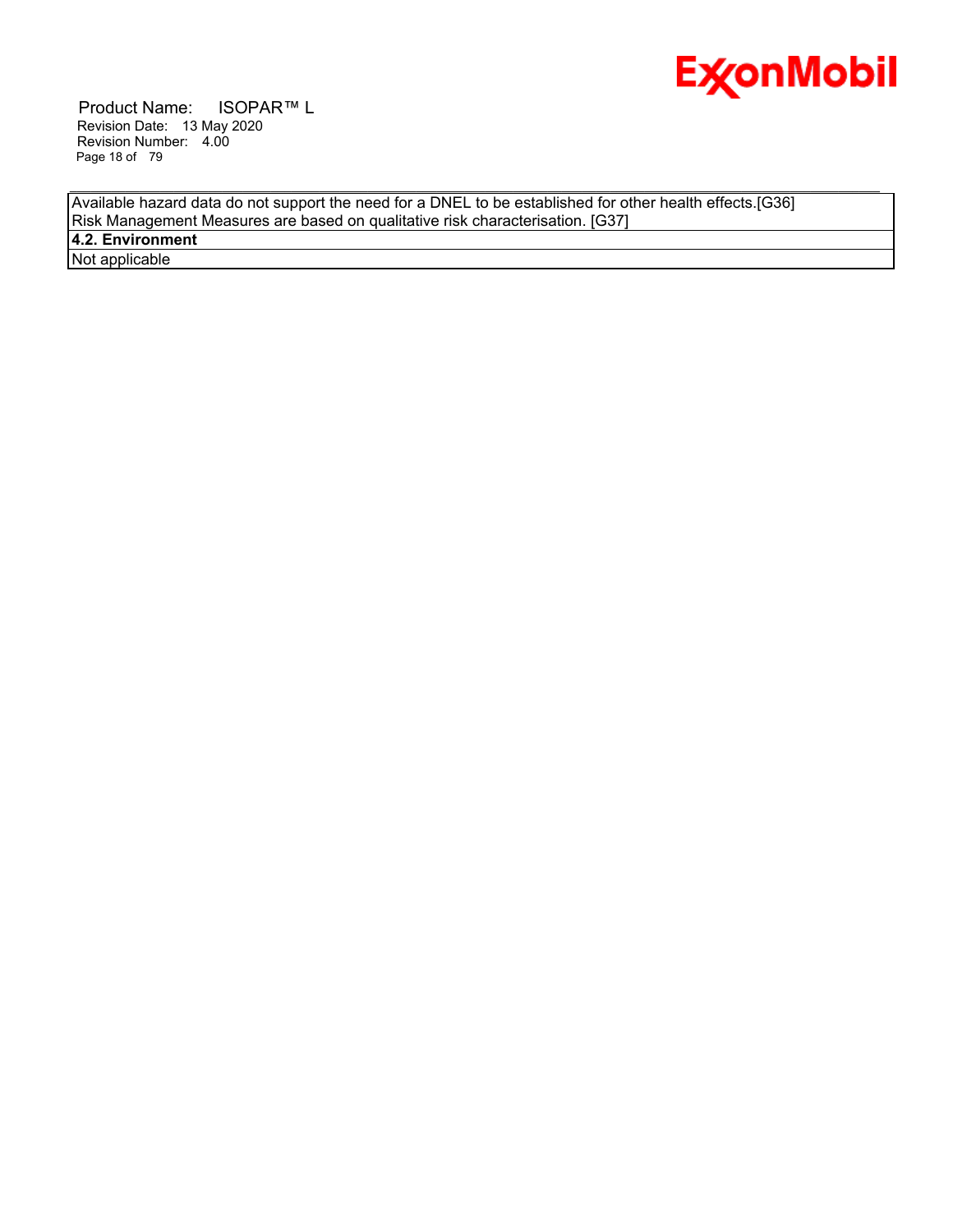

 Product Name: ISOPAR™ L Revision Date: 13 May 2020 Revision Number: 4.00 Page 19 of 79

| <b>Section 1 Exposure Scenario Title</b>                                                                                                                                                                                                                                                                                                                                                                                                                                                                                                                                                                                                                                                                |                                                                   |  |
|---------------------------------------------------------------------------------------------------------------------------------------------------------------------------------------------------------------------------------------------------------------------------------------------------------------------------------------------------------------------------------------------------------------------------------------------------------------------------------------------------------------------------------------------------------------------------------------------------------------------------------------------------------------------------------------------------------|-------------------------------------------------------------------|--|
| Title:                                                                                                                                                                                                                                                                                                                                                                                                                                                                                                                                                                                                                                                                                                  |                                                                   |  |
| Distribution of substance                                                                                                                                                                                                                                                                                                                                                                                                                                                                                                                                                                                                                                                                               |                                                                   |  |
| <b>Use Descriptor</b>                                                                                                                                                                                                                                                                                                                                                                                                                                                                                                                                                                                                                                                                                   |                                                                   |  |
| Sector(s) of Use                                                                                                                                                                                                                                                                                                                                                                                                                                                                                                                                                                                                                                                                                        | <b>SU3, SU8, SU9</b>                                              |  |
| <b>Process Categories</b>                                                                                                                                                                                                                                                                                                                                                                                                                                                                                                                                                                                                                                                                               | PROC1, PROC15, PROC2, PROC3, PROC4, PROC8a,<br>PROC8b, PROC9      |  |
| <b>Environmental Release Categories</b>                                                                                                                                                                                                                                                                                                                                                                                                                                                                                                                                                                                                                                                                 | ERC1, ERC2, ERC3, ERC4, ERC5, ERC6A, ERC6B,<br>ERC6C, ERC6D, ERC7 |  |
| Specific Environmental Release Category                                                                                                                                                                                                                                                                                                                                                                                                                                                                                                                                                                                                                                                                 |                                                                   |  |
| Processes, tasks, activities covered                                                                                                                                                                                                                                                                                                                                                                                                                                                                                                                                                                                                                                                                    |                                                                   |  |
| Loading (including marine vessel/barge, rail/road car and IBC loading) and repacking (including drums and small<br>packs) of substance, including its sampling, storage, unloading, distribution and associated laboratory activities.                                                                                                                                                                                                                                                                                                                                                                                                                                                                  |                                                                   |  |
| Section 2 Operational conditions and risk management measures                                                                                                                                                                                                                                                                                                                                                                                                                                                                                                                                                                                                                                           |                                                                   |  |
| Section 2.1 Control of worker exposure                                                                                                                                                                                                                                                                                                                                                                                                                                                                                                                                                                                                                                                                  |                                                                   |  |
| <b>Product Characteristic</b>                                                                                                                                                                                                                                                                                                                                                                                                                                                                                                                                                                                                                                                                           |                                                                   |  |
| Liquid                                                                                                                                                                                                                                                                                                                                                                                                                                                                                                                                                                                                                                                                                                  |                                                                   |  |
| Duration, frequency and amount                                                                                                                                                                                                                                                                                                                                                                                                                                                                                                                                                                                                                                                                          |                                                                   |  |
| Covers daily exposures up to 8 hours (unless stated differently)[G2]                                                                                                                                                                                                                                                                                                                                                                                                                                                                                                                                                                                                                                    |                                                                   |  |
| Covers percentage substance in the product up to 100 %[G13]                                                                                                                                                                                                                                                                                                                                                                                                                                                                                                                                                                                                                                             |                                                                   |  |
| Other given operational conditions affecting workers exposure                                                                                                                                                                                                                                                                                                                                                                                                                                                                                                                                                                                                                                           |                                                                   |  |
| Assumes a good basic standard of occupational hygiene is implemented [G1]                                                                                                                                                                                                                                                                                                                                                                                                                                                                                                                                                                                                                               |                                                                   |  |
| <b>Contributing Scenarios/</b><br><b>Specific Risk Management Measures and Operating Conditions</b><br>(only required controls to demonstrate safe use listed)                                                                                                                                                                                                                                                                                                                                                                                                                                                                                                                                          |                                                                   |  |
| <b>General measures (Aspiration Hazard)</b><br>The H304 risk phrase (May be fatal if swallowed and enters airways) relates to potential for aspiration, a non-<br>quantifiable hazard determined by physico-chemical properties (i.e. viscosity) that can occur during ingestion and also<br>if it is vomited following ingestion. A DNEL cannot be derived. Risks from the physicochemical hazards of substances<br>can be controlled by implementing risk management measures.<br>For substances classified as H304, the following<br>measures need to be implemented to control the aspiration hazard.<br>Do not ingest. If swallowed then seek immediate medical attention. Do NOT induce vomiting. |                                                                   |  |
| Section 2.2 Control of environmental exposure                                                                                                                                                                                                                                                                                                                                                                                                                                                                                                                                                                                                                                                           |                                                                   |  |
| <b>Product characteristics</b>                                                                                                                                                                                                                                                                                                                                                                                                                                                                                                                                                                                                                                                                          |                                                                   |  |
| Not applicable                                                                                                                                                                                                                                                                                                                                                                                                                                                                                                                                                                                                                                                                                          |                                                                   |  |
| Duration, frequency and amount                                                                                                                                                                                                                                                                                                                                                                                                                                                                                                                                                                                                                                                                          |                                                                   |  |
| Not applicable                                                                                                                                                                                                                                                                                                                                                                                                                                                                                                                                                                                                                                                                                          |                                                                   |  |
| Environmental factors not influenced by risk management                                                                                                                                                                                                                                                                                                                                                                                                                                                                                                                                                                                                                                                 |                                                                   |  |
| Not applicable                                                                                                                                                                                                                                                                                                                                                                                                                                                                                                                                                                                                                                                                                          |                                                                   |  |
| Other given operational conditions affecting environmental exposure                                                                                                                                                                                                                                                                                                                                                                                                                                                                                                                                                                                                                                     |                                                                   |  |
| Not applicable                                                                                                                                                                                                                                                                                                                                                                                                                                                                                                                                                                                                                                                                                          |                                                                   |  |
| Technical conditions and measures at process level (source) to prevent release                                                                                                                                                                                                                                                                                                                                                                                                                                                                                                                                                                                                                          |                                                                   |  |
| Not applicable                                                                                                                                                                                                                                                                                                                                                                                                                                                                                                                                                                                                                                                                                          |                                                                   |  |
| Technical onsite conditions and measures to reduce or limit discharges, air emissions and releases to soil                                                                                                                                                                                                                                                                                                                                                                                                                                                                                                                                                                                              |                                                                   |  |
| Not applicable                                                                                                                                                                                                                                                                                                                                                                                                                                                                                                                                                                                                                                                                                          |                                                                   |  |
| Organisation measures to prevent/limit release from site                                                                                                                                                                                                                                                                                                                                                                                                                                                                                                                                                                                                                                                |                                                                   |  |
| Not applicable                                                                                                                                                                                                                                                                                                                                                                                                                                                                                                                                                                                                                                                                                          |                                                                   |  |
| Conditions and measures related to municipal sewage treatment plant                                                                                                                                                                                                                                                                                                                                                                                                                                                                                                                                                                                                                                     |                                                                   |  |
|                                                                                                                                                                                                                                                                                                                                                                                                                                                                                                                                                                                                                                                                                                         |                                                                   |  |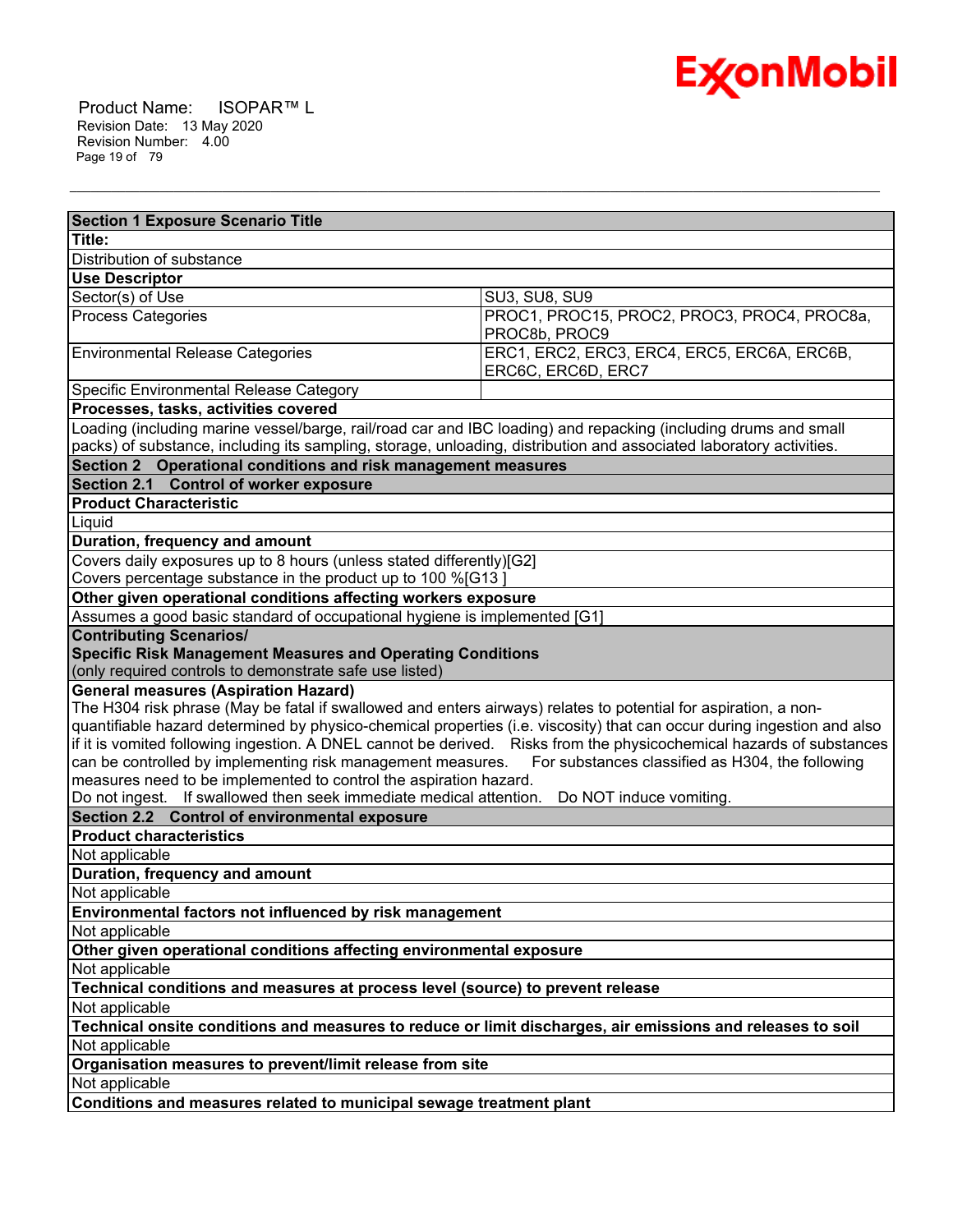

 Product Name: ISOPAR™ L Revision Date: 13 May 2020 Revision Number: 4.00 Page 20 of 79

| Not applicable                                                                                            |  |  |
|-----------------------------------------------------------------------------------------------------------|--|--|
| Conditions and measures related to external treatment of waste for disposal                               |  |  |
| Not applicable                                                                                            |  |  |
| Conditions and measures related to external recovery of waste                                             |  |  |
| Not applicable                                                                                            |  |  |
| Section 3 Exposure Estimation                                                                             |  |  |
| 3.1. Health                                                                                               |  |  |
| Not applicable                                                                                            |  |  |
| 3.2. Environment                                                                                          |  |  |
| Not applicable                                                                                            |  |  |
| Section 4 Guidance to check compliance with the Exposure Scenario                                         |  |  |
| <b>4.1. Health</b>                                                                                        |  |  |
| Available hazard data do not support the need for a DNEL to be established for other health effects.[G36] |  |  |
| Risk Management Measures are based on qualitative risk characterisation. [G37]                            |  |  |
| 4.2. Environment                                                                                          |  |  |
| Not applicable                                                                                            |  |  |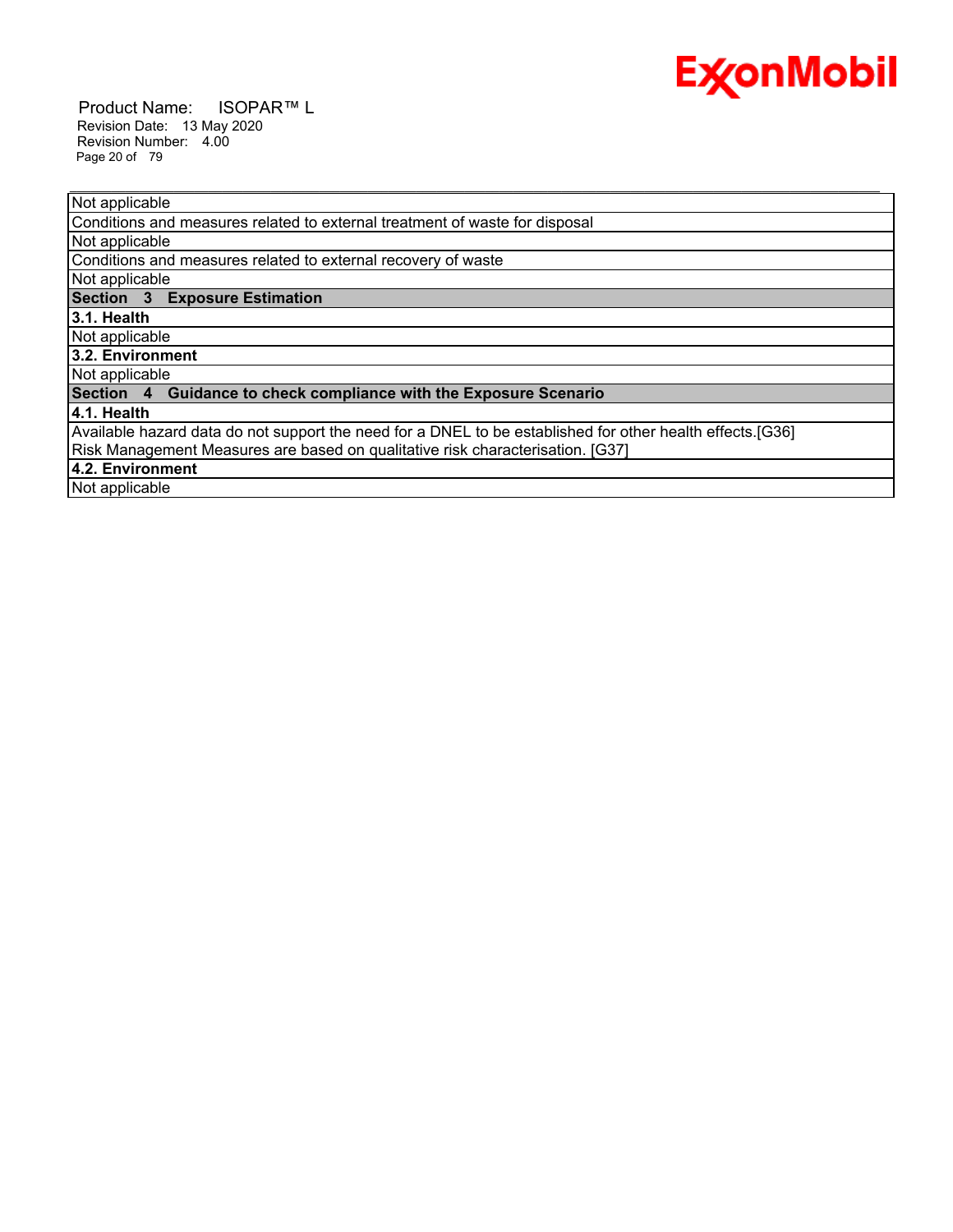

 Product Name: ISOPAR™ L Revision Date: 13 May 2020 Revision Number: 4.00 Page 21 of 79

| Title:<br>Sector(s) of Use                                                                                              |                                                  |  |
|-------------------------------------------------------------------------------------------------------------------------|--------------------------------------------------|--|
| Formulation and (re)packing of substances and mixtures<br><b>Use Descriptor</b><br><b>Process Categories</b>            |                                                  |  |
|                                                                                                                         |                                                  |  |
|                                                                                                                         |                                                  |  |
|                                                                                                                         | <b>SU10, SU3</b>                                 |  |
|                                                                                                                         | PROC1, PROC14, PROC15, PROC2, PROC3, PROC4,      |  |
|                                                                                                                         | PROC5, PROC8a, PROC8b, PROC9                     |  |
| <b>Environmental Release Categories</b>                                                                                 | ERC <sub>2</sub>                                 |  |
| Specific Environmental Release Category                                                                                 |                                                  |  |
| Processes, tasks, activities covered                                                                                    |                                                  |  |
| Formulation, packing and re-packing of the substance and its mixtures in batch or continuous operations, including      |                                                  |  |
| storage, materials transfers, mixing, tabletting, compression, pelletisation, extrusion, large and small scale packing, |                                                  |  |
| sampling, maintenance and associated laboratory activities.                                                             |                                                  |  |
| Section 2 Operational conditions and risk management measures                                                           |                                                  |  |
| Section 2.1 Control of worker exposure                                                                                  |                                                  |  |
| <b>Product Characteristic</b>                                                                                           |                                                  |  |
| Liquid                                                                                                                  |                                                  |  |
| Duration, frequency and amount                                                                                          |                                                  |  |
| Covers daily exposures up to 8 hours (unless stated differently)[G2]                                                    |                                                  |  |
| Covers percentage substance in the product up to 100 %[G13]                                                             |                                                  |  |
| Other given operational conditions affecting workers exposure                                                           |                                                  |  |
| Assumes a good basic standard of occupational hygiene is implemented [G1]                                               |                                                  |  |
| <b>Contributing Scenarios/</b>                                                                                          |                                                  |  |
| <b>Specific Risk Management Measures and Operating Conditions</b>                                                       |                                                  |  |
| (only required controls to demonstrate safe use listed)                                                                 |                                                  |  |
| <b>General measures (Aspiration Hazard)</b>                                                                             |                                                  |  |
| The H304 risk phrase (May be fatal if swallowed and enters airways) relates to potential for aspiration, a non-         |                                                  |  |
| quantifiable hazard determined by physico-chemical properties (i.e. viscosity) that can occur during ingestion and also |                                                  |  |
| if it is vomited following ingestion. A DNEL cannot be derived. Risks from the physicochemical hazards of substances    |                                                  |  |
|                                                                                                                         |                                                  |  |
| can be controlled by implementing risk management measures.                                                             | For substances classified as H304, the following |  |
| measures need to be implemented to control the aspiration hazard.                                                       |                                                  |  |
| Do not ingest. If swallowed then seek immediate medical attention. Do NOT induce vomiting.                              |                                                  |  |
| Section 2.2 Control of environmental exposure                                                                           |                                                  |  |
| <b>Product characteristics</b>                                                                                          |                                                  |  |
| Not applicable                                                                                                          |                                                  |  |
| Duration, frequency and amount                                                                                          |                                                  |  |
| Not applicable                                                                                                          |                                                  |  |
| Environmental factors not influenced by risk management                                                                 |                                                  |  |
| Not applicable                                                                                                          |                                                  |  |
| Other given operational conditions affecting environmental exposure                                                     |                                                  |  |
| Not applicable                                                                                                          |                                                  |  |
| Technical conditions and measures at process level (source) to prevent release                                          |                                                  |  |
| Not applicable                                                                                                          |                                                  |  |
| Technical onsite conditions and measures to reduce or limit discharges, air emissions and releases to soil              |                                                  |  |
| Not applicable                                                                                                          |                                                  |  |
| Organisation measures to prevent/limit release from site                                                                |                                                  |  |
| Not applicable<br>Conditions and measures related to municipal sewage treatment plant                                   |                                                  |  |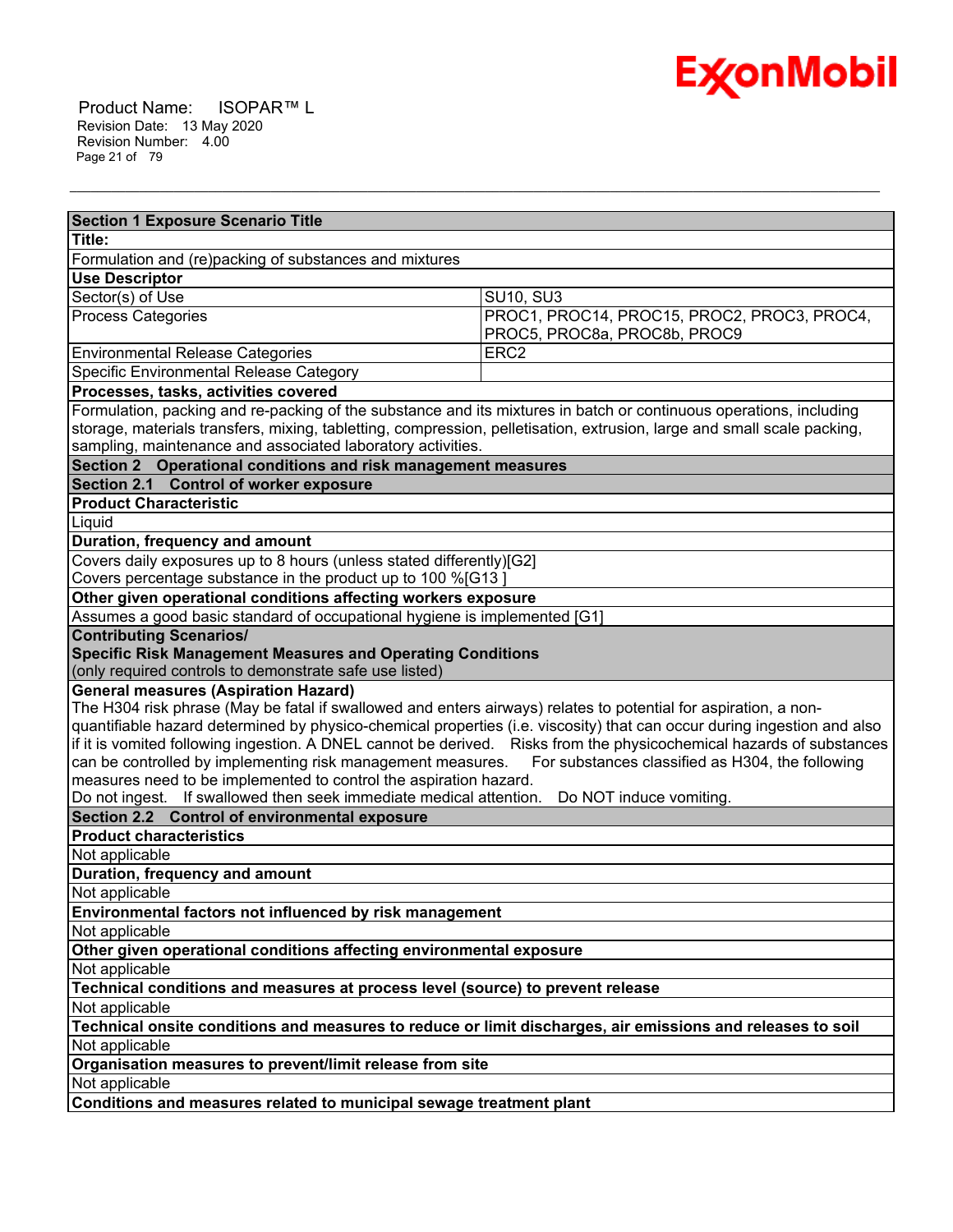

 Product Name: ISOPAR™ L Revision Date: 13 May 2020 Revision Number: 4.00 Page 22 of 79

| Not applicable                                                                                            |  |
|-----------------------------------------------------------------------------------------------------------|--|
| Conditions and measures related to external treatment of waste for disposal                               |  |
| Not applicable                                                                                            |  |
| Conditions and measures related to external recovery of waste                                             |  |
| Not applicable                                                                                            |  |
| <b>Section 3 Exposure Estimation</b>                                                                      |  |
| 3.1. Health                                                                                               |  |
| Not applicable                                                                                            |  |
| 3.2. Environment                                                                                          |  |
| Not applicable                                                                                            |  |
| Section 4 Guidance to check compliance with the Exposure Scenario                                         |  |
| ∣4.1. Health                                                                                              |  |
| Available hazard data do not support the need for a DNEL to be established for other health effects.[G36] |  |
| Risk Management Measures are based on qualitative risk characterisation. [G37]                            |  |
| 4.2. Environment                                                                                          |  |
| Not applicable                                                                                            |  |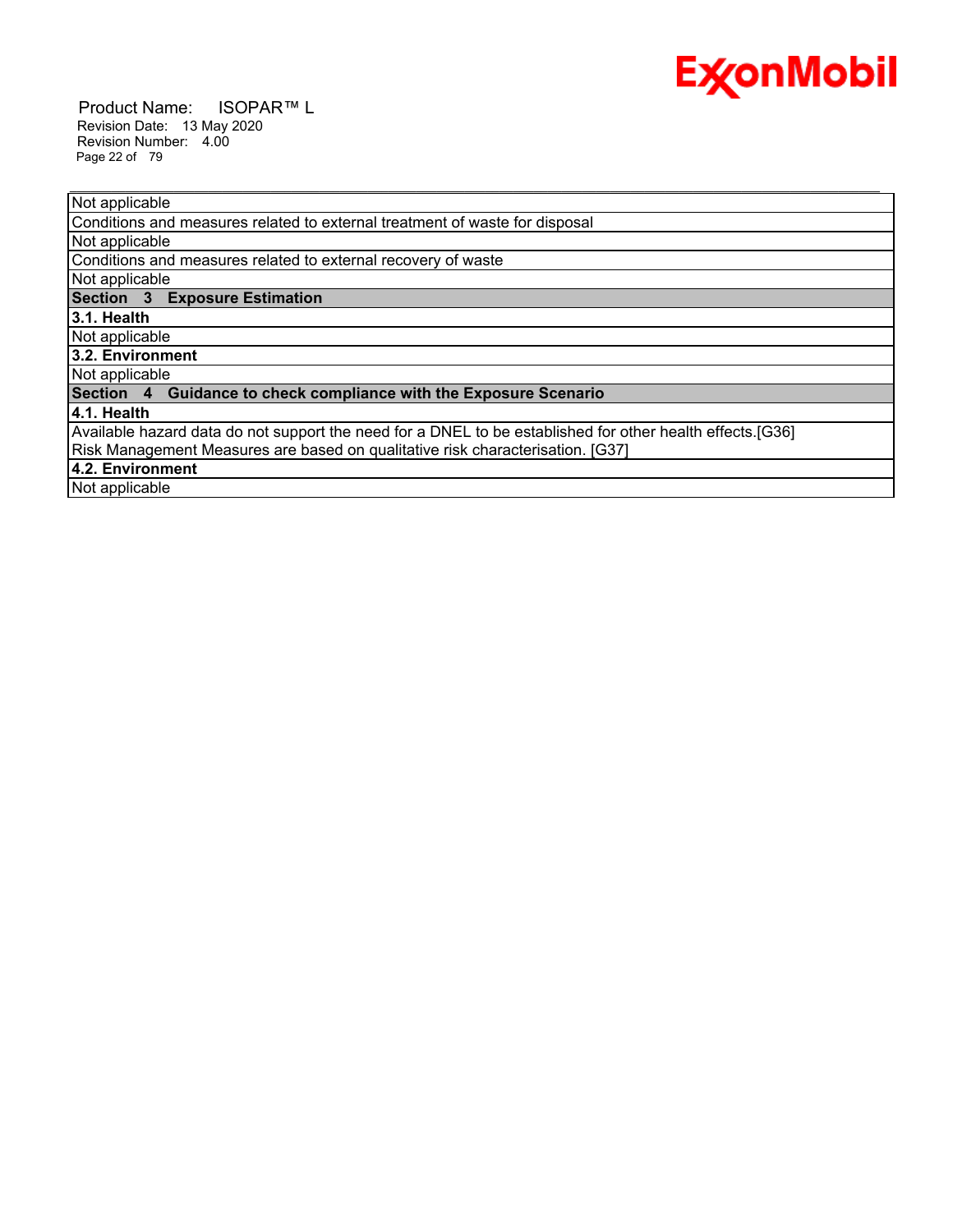

 Product Name: ISOPAR™ L Revision Date: 13 May 2020 Revision Number: 4.00 Page 23 of 79

| <b>Section 1 Exposure Scenario Title</b>                                                                                    |                                                  |  |
|-----------------------------------------------------------------------------------------------------------------------------|--------------------------------------------------|--|
| Title:                                                                                                                      |                                                  |  |
| Use in Coatings - Industrial                                                                                                |                                                  |  |
| <b>Use Descriptor</b>                                                                                                       |                                                  |  |
| Sector(s) of Use                                                                                                            | SU <sub>3</sub>                                  |  |
| <b>Process Categories</b>                                                                                                   | PROC1, PROC10, PROC13, PROC15, PROC2, PROC3,     |  |
|                                                                                                                             | PROC4, PROC5, PROC7, PROC8a, PROC8b              |  |
| <b>Environmental Release Categories</b>                                                                                     | ERC4                                             |  |
| Specific Environmental Release Category                                                                                     |                                                  |  |
| Processes, tasks, activities covered                                                                                        |                                                  |  |
| Covers the use in coatings (paints, inks, adhesives, etc) including exposures during use (including materials receipt,      |                                                  |  |
| storage, preparation and transfer from bulk and semi-bulk, application by spray, roller, spreader, dip, flow, fluidised bed |                                                  |  |
| on production lines and film formation) and equipment cleaning, maintenance and associated laboratory activities.           |                                                  |  |
| Section 2 Operational conditions and risk management measures                                                               |                                                  |  |
| Section 2.1 Control of worker exposure                                                                                      |                                                  |  |
| <b>Product Characteristic</b>                                                                                               |                                                  |  |
| Liquid                                                                                                                      |                                                  |  |
| Duration, frequency and amount                                                                                              |                                                  |  |
| Covers daily exposures up to 8 hours (unless stated differently)[G2]                                                        |                                                  |  |
| Covers percentage substance in the product up to 100 %[G13]                                                                 |                                                  |  |
| Other given operational conditions affecting workers exposure                                                               |                                                  |  |
| Assumes a good basic standard of occupational hygiene is implemented [G1]                                                   |                                                  |  |
| <b>Contributing Scenarios/</b>                                                                                              |                                                  |  |
| <b>Specific Risk Management Measures and Operating Conditions</b>                                                           |                                                  |  |
| (only required controls to demonstrate safe use listed)                                                                     |                                                  |  |
| <b>General measures (Aspiration Hazard)</b>                                                                                 |                                                  |  |
| The H304 risk phrase (May be fatal if swallowed and enters airways) relates to potential for aspiration, a non-             |                                                  |  |
| quantifiable hazard determined by physico-chemical properties (i.e. viscosity) that can occur during ingestion and also     |                                                  |  |
| if it is vomited following ingestion. A DNEL cannot be derived. Risks from the physicochemical hazards of substances        |                                                  |  |
| can be controlled by implementing risk management measures.                                                                 | For substances classified as H304, the following |  |
| measures need to be implemented to control the aspiration hazard.                                                           |                                                  |  |
| Do not ingest. If swallowed then seek immediate medical attention.                                                          | Do NOT induce vomiting.                          |  |
| Section 2.2 Control of environmental exposure                                                                               |                                                  |  |
| <b>Product characteristics</b>                                                                                              |                                                  |  |
| Not applicable                                                                                                              |                                                  |  |
| Duration, frequency and amount                                                                                              |                                                  |  |
| Not applicable                                                                                                              |                                                  |  |
| Environmental factors not influenced by risk management                                                                     |                                                  |  |
| Not applicable                                                                                                              |                                                  |  |
| Other given operational conditions affecting environmental exposure                                                         |                                                  |  |
| Not applicable                                                                                                              |                                                  |  |
| Technical conditions and measures at process level (source) to prevent release                                              |                                                  |  |
| Not applicable                                                                                                              |                                                  |  |
| Technical onsite conditions and measures to reduce or limit discharges, air emissions and releases to soil                  |                                                  |  |
| Not applicable                                                                                                              |                                                  |  |
| Organisation measures to prevent/limit release from site                                                                    |                                                  |  |
| Not applicable                                                                                                              |                                                  |  |
| Conditions and measures related to municipal sewage treatment plant                                                         |                                                  |  |
|                                                                                                                             |                                                  |  |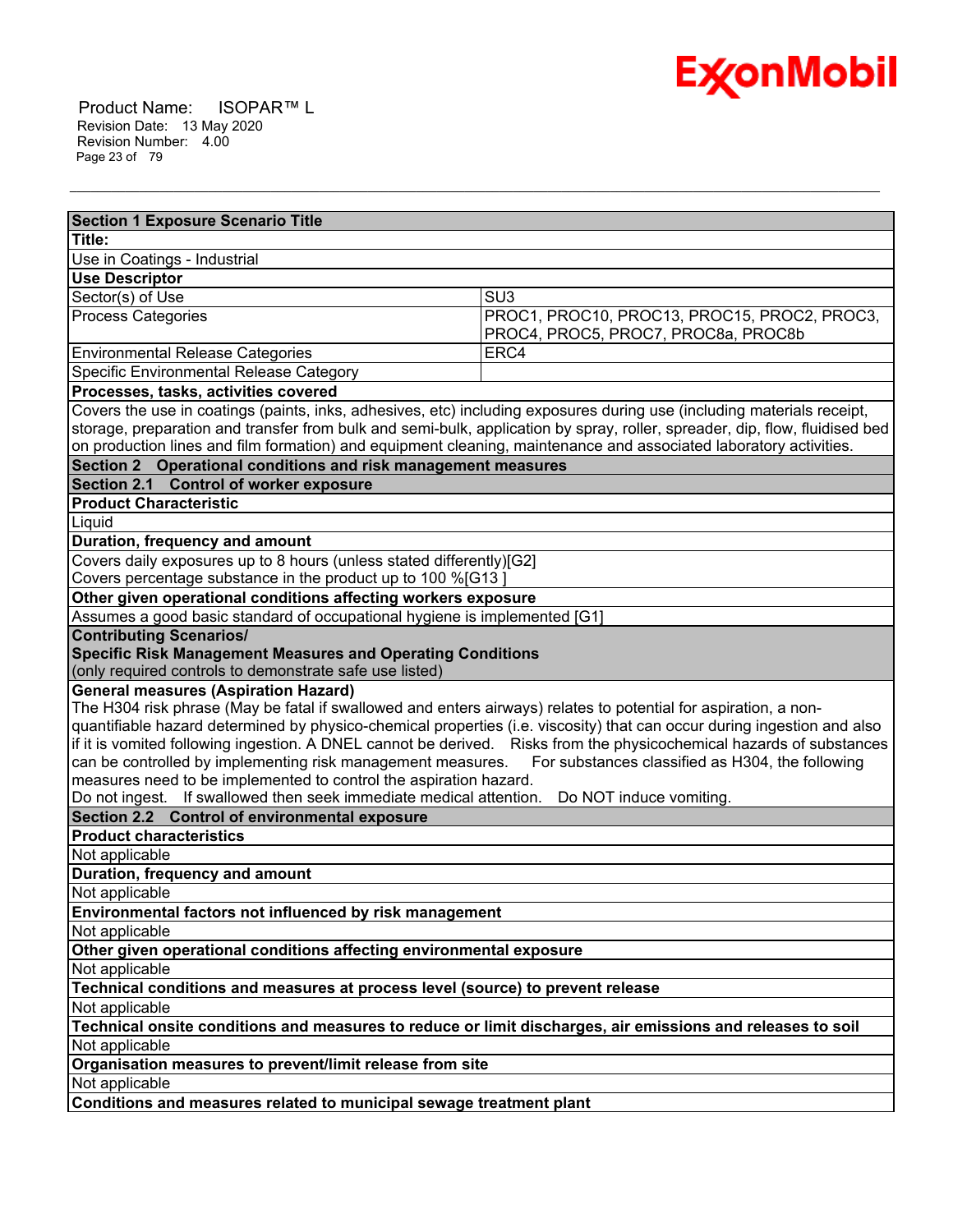

 Product Name: ISOPAR™ L Revision Date: 13 May 2020 Revision Number: 4.00 Page 24 of 79

| Not applicable                                                                                            |  |  |
|-----------------------------------------------------------------------------------------------------------|--|--|
| Conditions and measures related to external treatment of waste for disposal                               |  |  |
| Not applicable                                                                                            |  |  |
| Conditions and measures related to external recovery of waste                                             |  |  |
| Not applicable                                                                                            |  |  |
| Section 3 Exposure Estimation                                                                             |  |  |
| 3.1. Health                                                                                               |  |  |
| Not applicable                                                                                            |  |  |
| 3.2. Environment                                                                                          |  |  |
| Not applicable                                                                                            |  |  |
| Section 4 Guidance to check compliance with the Exposure Scenario                                         |  |  |
| <b>4.1. Health</b>                                                                                        |  |  |
| Available hazard data do not support the need for a DNEL to be established for other health effects.[G36] |  |  |
| Risk Management Measures are based on qualitative risk characterisation. [G37]                            |  |  |
| 4.2. Environment                                                                                          |  |  |
| Not applicable                                                                                            |  |  |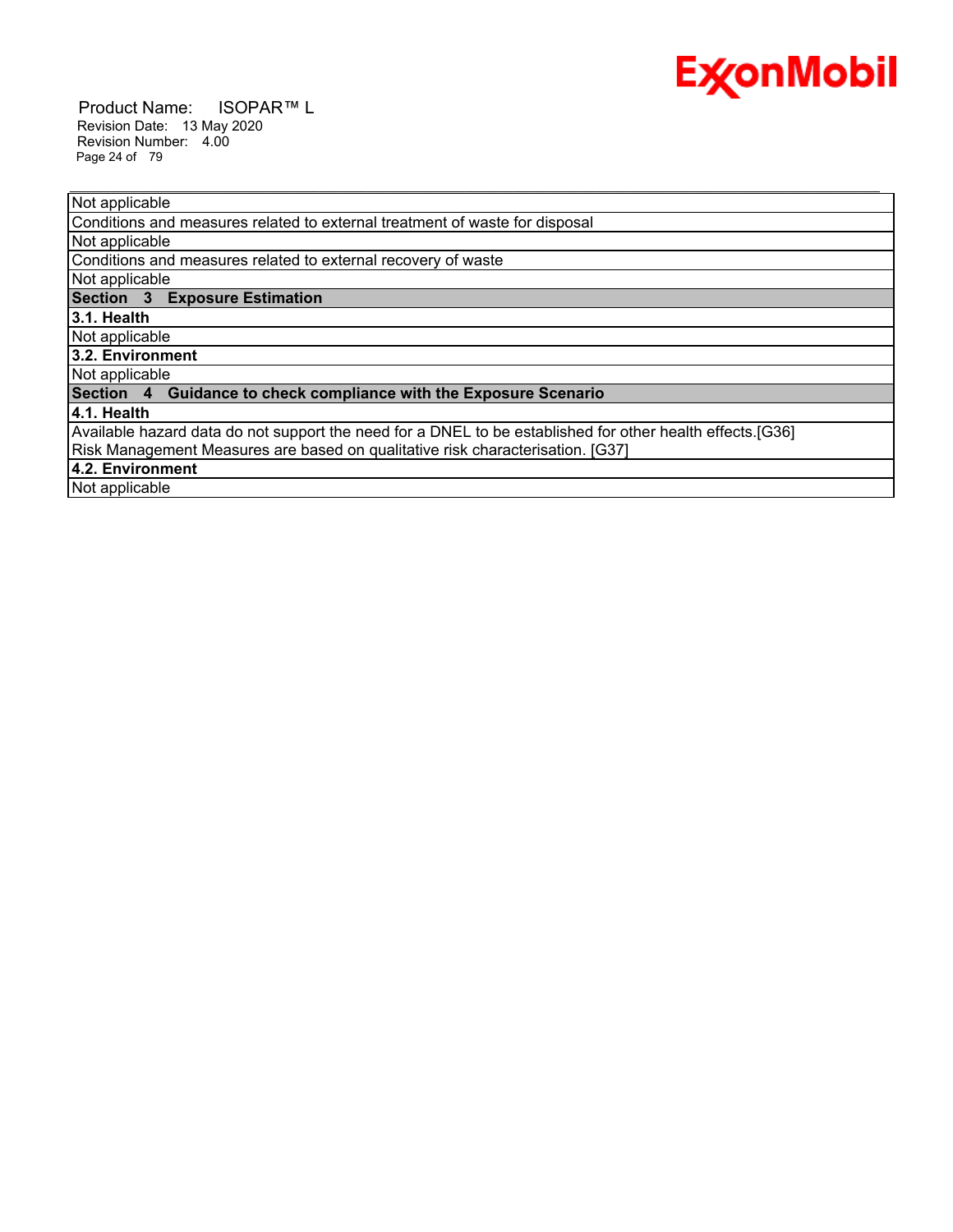

 Product Name: ISOPAR™ L Revision Date: 13 May 2020 Revision Number: 4.00 Page 25 of 79

| <b>Section 1 Exposure Scenario Title</b>                                                                                |                                                  |  |
|-------------------------------------------------------------------------------------------------------------------------|--------------------------------------------------|--|
| Title:                                                                                                                  |                                                  |  |
| Use in Cleaning Agents - Industrial                                                                                     |                                                  |  |
| <b>Use Descriptor</b>                                                                                                   |                                                  |  |
| Sector(s) of Use                                                                                                        | SU <sub>3</sub>                                  |  |
| <b>Process Categories</b>                                                                                               | PROC1, PROC10, PROC13, PROC2, PROC3, PROC4,      |  |
|                                                                                                                         | PROC7, PROC8a, PROC8b                            |  |
| <b>Environmental Release Categories</b>                                                                                 | ERC4                                             |  |
| Specific Environmental Release Category                                                                                 |                                                  |  |
| Processes, tasks, activities covered                                                                                    |                                                  |  |
| Covers the use as a component of cleaning products including transfer from storage, pouring/unloading from drums or     |                                                  |  |
| containers. exposures during mixing/diluting in the preparatory phase and cleaning activities (including spraying,      |                                                  |  |
| brushing, dipping, wiping, automated and by hand), related equipment cleaning and maintenance.                          |                                                  |  |
| Section 2 Operational conditions and risk management measures                                                           |                                                  |  |
| Section 2.1 Control of worker exposure                                                                                  |                                                  |  |
| <b>Product Characteristic</b>                                                                                           |                                                  |  |
| Liquid                                                                                                                  |                                                  |  |
| Duration, frequency and amount                                                                                          |                                                  |  |
| Covers daily exposures up to 8 hours (unless stated differently)[G2]                                                    |                                                  |  |
| Covers percentage substance in the product up to 100 %[G13]                                                             |                                                  |  |
| Other given operational conditions affecting workers exposure                                                           |                                                  |  |
| Assumes a good basic standard of occupational hygiene is implemented [G1]                                               |                                                  |  |
| <b>Contributing Scenarios/</b>                                                                                          |                                                  |  |
| <b>Specific Risk Management Measures and Operating Conditions</b>                                                       |                                                  |  |
| (only required controls to demonstrate safe use listed)                                                                 |                                                  |  |
| <b>General measures (Aspiration Hazard)</b>                                                                             |                                                  |  |
| The H304 risk phrase (May be fatal if swallowed and enters airways) relates to potential for aspiration, a non-         |                                                  |  |
| quantifiable hazard determined by physico-chemical properties (i.e. viscosity) that can occur during ingestion and also |                                                  |  |
| if it is vomited following ingestion. A DNEL cannot be derived. Risks from the physicochemical hazards of substances    |                                                  |  |
| can be controlled by implementing risk management measures.                                                             | For substances classified as H304, the following |  |
| measures need to be implemented to control the aspiration hazard.                                                       |                                                  |  |
| Do not ingest. If swallowed then seek immediate medical attention. Do NOT induce vomiting.                              |                                                  |  |
| Section 2.2 Control of environmental exposure                                                                           |                                                  |  |
| <b>Product characteristics</b>                                                                                          |                                                  |  |
| Not applicable                                                                                                          |                                                  |  |
| Duration, frequency and amount                                                                                          |                                                  |  |
| Not applicable                                                                                                          |                                                  |  |
|                                                                                                                         |                                                  |  |
| Environmental factors not influenced by risk management                                                                 |                                                  |  |
| Not applicable                                                                                                          |                                                  |  |
| Other given operational conditions affecting environmental exposure                                                     |                                                  |  |
| Not applicable                                                                                                          |                                                  |  |
| Technical conditions and measures at process level (source) to prevent release                                          |                                                  |  |
| Not applicable                                                                                                          |                                                  |  |
| Technical onsite conditions and measures to reduce or limit discharges, air emissions and releases to soil              |                                                  |  |
| Not applicable                                                                                                          |                                                  |  |
| Organisation measures to prevent/limit release from site                                                                |                                                  |  |
| Not applicable                                                                                                          |                                                  |  |
| Conditions and measures related to municipal sewage treatment plant                                                     |                                                  |  |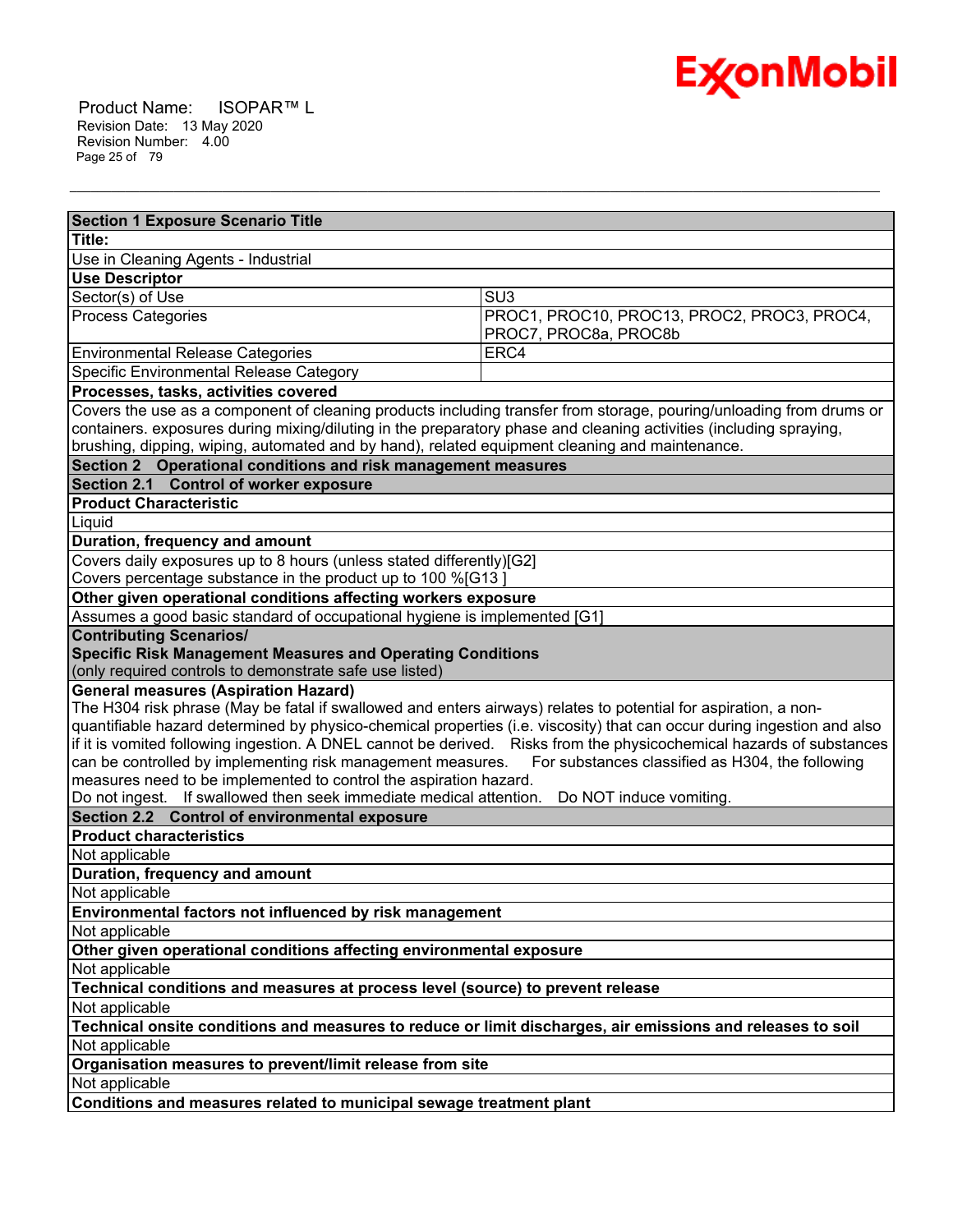

 Product Name: ISOPAR™ L Revision Date: 13 May 2020 Revision Number: 4.00 Page 26 of 79

| Not applicable                                                                                            |  |
|-----------------------------------------------------------------------------------------------------------|--|
| Conditions and measures related to external treatment of waste for disposal                               |  |
| Not applicable                                                                                            |  |
| Conditions and measures related to external recovery of waste                                             |  |
| Not applicable                                                                                            |  |
| <b>Section 3 Exposure Estimation</b>                                                                      |  |
| 3.1. Health                                                                                               |  |
| Not applicable                                                                                            |  |
| 3.2. Environment                                                                                          |  |
| Not applicable                                                                                            |  |
| Section 4 Guidance to check compliance with the Exposure Scenario                                         |  |
| ∣4.1. Health                                                                                              |  |
| Available hazard data do not support the need for a DNEL to be established for other health effects.[G36] |  |
| Risk Management Measures are based on qualitative risk characterisation. [G37]                            |  |
| 4.2. Environment                                                                                          |  |
| Not applicable                                                                                            |  |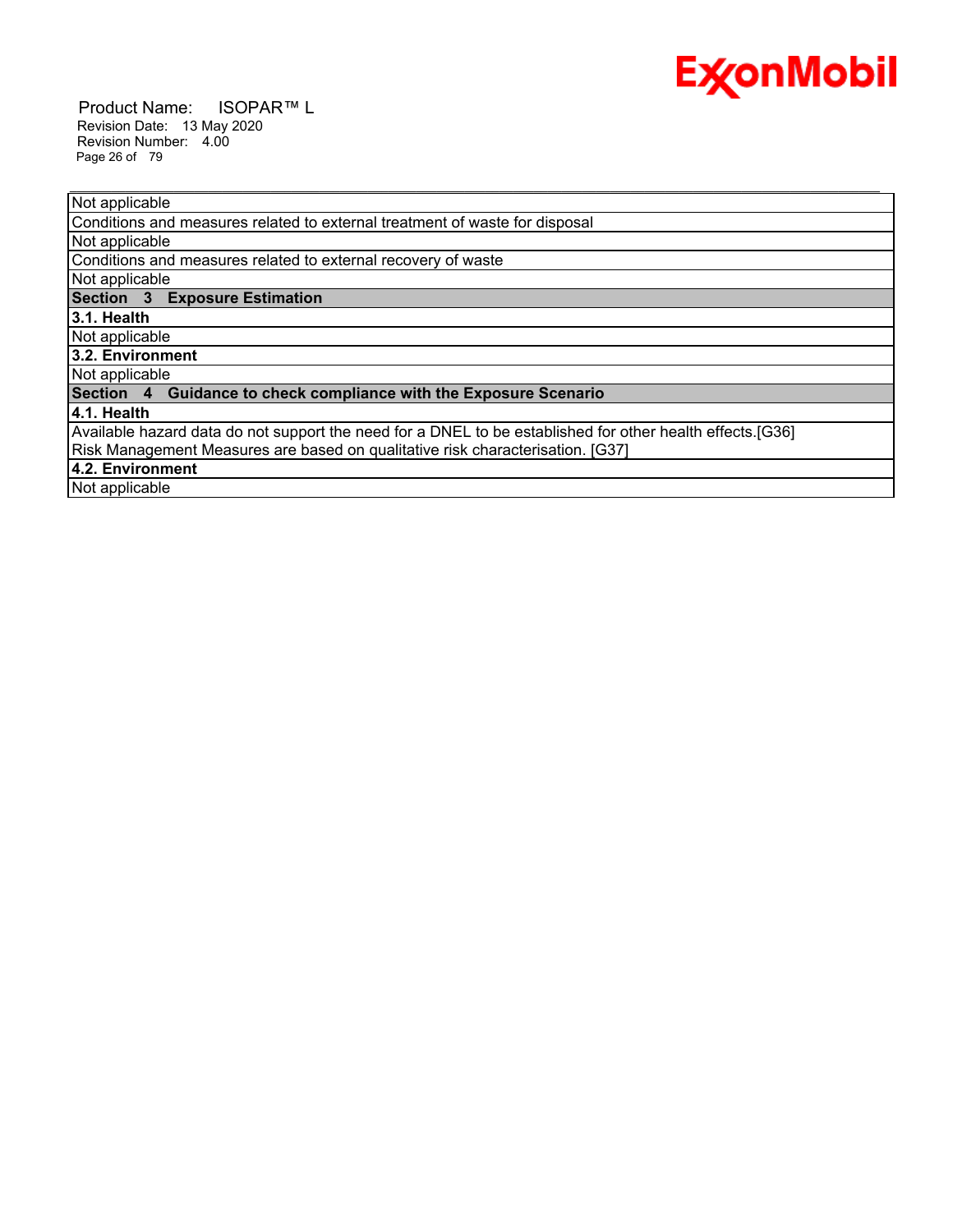

 Product Name: ISOPAR™ L Revision Date: 13 May 2020 Revision Number: 4.00 Page 27 of 79

| <b>Section 1 Exposure Scenario Title</b>                                                                                                                                                                                                        |                                                  |  |
|-------------------------------------------------------------------------------------------------------------------------------------------------------------------------------------------------------------------------------------------------|--------------------------------------------------|--|
| Title:                                                                                                                                                                                                                                          |                                                  |  |
| Lubricants - Industrial                                                                                                                                                                                                                         |                                                  |  |
| <b>Use Descriptor</b>                                                                                                                                                                                                                           |                                                  |  |
| Sector(s) of Use                                                                                                                                                                                                                                | SU <sub>3</sub>                                  |  |
| Process Categories                                                                                                                                                                                                                              | PROC1, PROC10, PROC13, PROC17, PROC18, PROC2,    |  |
|                                                                                                                                                                                                                                                 | PROC3, PROC4, PROC7, PROC8a, PROC8b, PROC9       |  |
| <b>Environmental Release Categories</b>                                                                                                                                                                                                         | ERC4, ERC7                                       |  |
| Specific Environmental Release Category                                                                                                                                                                                                         |                                                  |  |
| Processes, tasks, activities covered                                                                                                                                                                                                            |                                                  |  |
| Covers the use of formulated lubricants in closed and open systems including transfer operations, operation of                                                                                                                                  |                                                  |  |
| machinery/engines and similar articles, reworking on reject articles, equipment maintenance and disposal of wastes.                                                                                                                             |                                                  |  |
| Section 2 Operational conditions and risk management measures                                                                                                                                                                                   |                                                  |  |
| Section 2.1 Control of worker exposure                                                                                                                                                                                                          |                                                  |  |
| <b>Product Characteristic</b>                                                                                                                                                                                                                   |                                                  |  |
| Liquid                                                                                                                                                                                                                                          |                                                  |  |
| Duration, frequency and amount                                                                                                                                                                                                                  |                                                  |  |
| Covers daily exposures up to 8 hours (unless stated differently)[G2]                                                                                                                                                                            |                                                  |  |
| Covers percentage substance in the product up to 100 %[G13]                                                                                                                                                                                     |                                                  |  |
| Other given operational conditions affecting workers exposure                                                                                                                                                                                   |                                                  |  |
| Assumes a good basic standard of occupational hygiene is implemented [G1]                                                                                                                                                                       |                                                  |  |
| <b>Contributing Scenarios/</b>                                                                                                                                                                                                                  |                                                  |  |
| <b>Specific Risk Management Measures and Operating Conditions</b>                                                                                                                                                                               |                                                  |  |
| (only required controls to demonstrate safe use listed)                                                                                                                                                                                         |                                                  |  |
| <b>General measures (Aspiration Hazard)</b>                                                                                                                                                                                                     |                                                  |  |
| The H304 risk phrase (May be fatal if swallowed and enters airways) relates to potential for aspiration, a non-                                                                                                                                 |                                                  |  |
|                                                                                                                                                                                                                                                 |                                                  |  |
| quantifiable hazard determined by physico-chemical properties (i.e. viscosity) that can occur during ingestion and also<br>if it is vomited following ingestion. A DNEL cannot be derived. Risks from the physicochemical hazards of substances |                                                  |  |
| can be controlled by implementing risk management measures.                                                                                                                                                                                     | For substances classified as H304, the following |  |
| measures need to be implemented to control the aspiration hazard.                                                                                                                                                                               |                                                  |  |
| Do not ingest. If swallowed then seek immediate medical attention.                                                                                                                                                                              | Do NOT induce vomiting.                          |  |
| Section 2.2 Control of environmental exposure                                                                                                                                                                                                   |                                                  |  |
| <b>Product characteristics</b>                                                                                                                                                                                                                  |                                                  |  |
| Not applicable                                                                                                                                                                                                                                  |                                                  |  |
| Duration, frequency and amount                                                                                                                                                                                                                  |                                                  |  |
| Not applicable                                                                                                                                                                                                                                  |                                                  |  |
| Environmental factors not influenced by risk management                                                                                                                                                                                         |                                                  |  |
| Not applicable                                                                                                                                                                                                                                  |                                                  |  |
| Other given operational conditions affecting environmental exposure                                                                                                                                                                             |                                                  |  |
| Not applicable                                                                                                                                                                                                                                  |                                                  |  |
| Technical conditions and measures at process level (source) to prevent release                                                                                                                                                                  |                                                  |  |
| Not applicable                                                                                                                                                                                                                                  |                                                  |  |
| Technical onsite conditions and measures to reduce or limit discharges, air emissions and releases to soil                                                                                                                                      |                                                  |  |
| Not applicable                                                                                                                                                                                                                                  |                                                  |  |
| Organisation measures to prevent/limit release from site                                                                                                                                                                                        |                                                  |  |
| Not applicable                                                                                                                                                                                                                                  |                                                  |  |
| Conditions and measures related to municipal sewage treatment plant                                                                                                                                                                             |                                                  |  |
|                                                                                                                                                                                                                                                 |                                                  |  |
| Not applicable                                                                                                                                                                                                                                  |                                                  |  |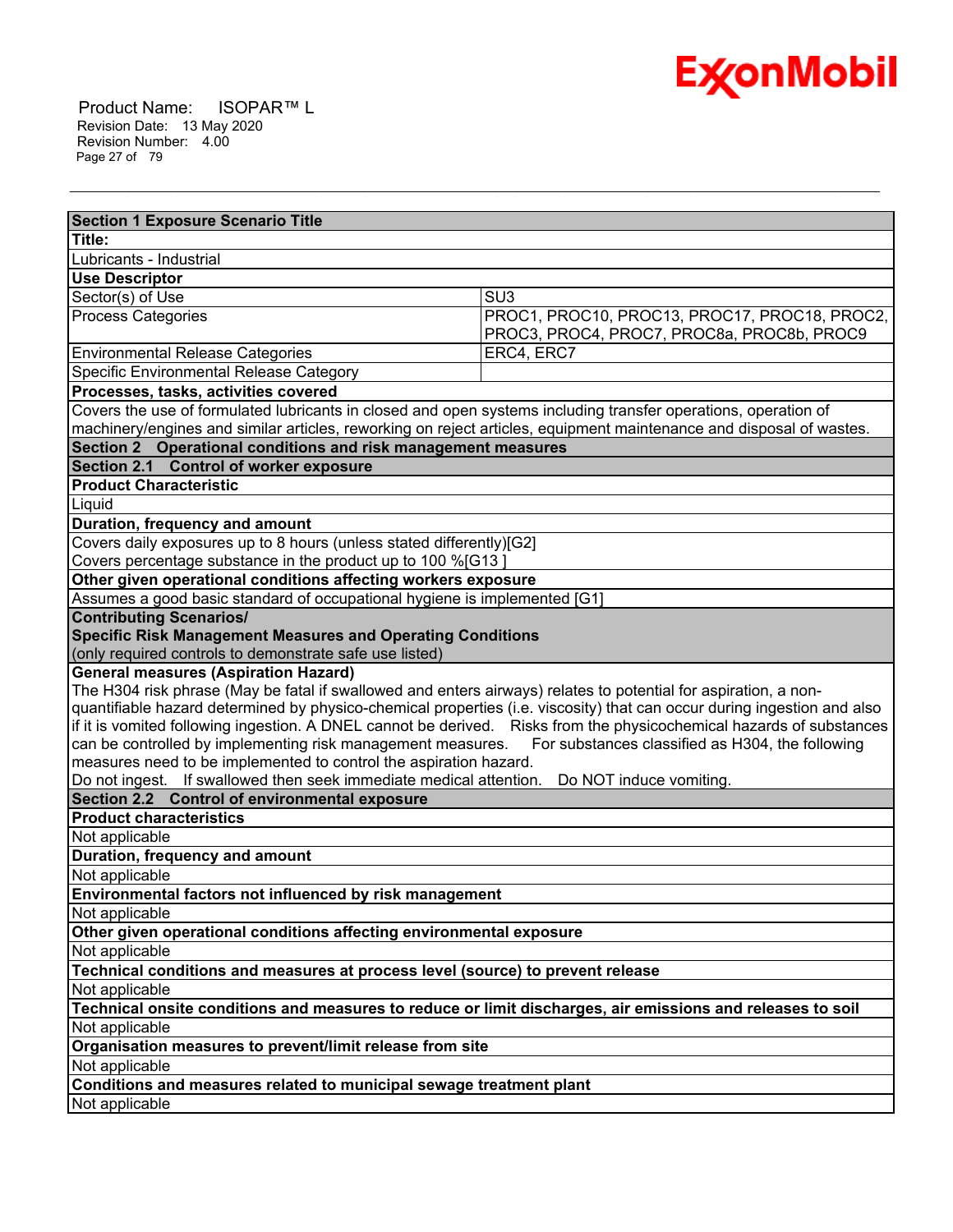

 Product Name: ISOPAR™ L Revision Date: 13 May 2020 Revision Number: 4.00 Page 28 of 79

#### \_\_\_\_\_\_\_\_\_\_\_\_\_\_\_\_\_\_\_\_\_\_\_\_\_\_\_\_\_\_\_\_\_\_\_\_\_\_\_\_\_\_\_\_\_\_\_\_\_\_\_\_\_\_\_\_\_\_\_\_\_\_\_\_\_\_\_\_\_\_\_\_\_\_\_\_\_\_\_\_\_\_\_\_\_\_\_\_\_\_\_\_\_\_\_\_\_\_\_\_\_\_\_\_\_\_\_\_\_\_\_\_\_\_\_\_\_ Conditions and measures related to external treatment of waste for disposal Not applicable Conditions and measures related to external recovery of waste Not applicable **Section 3 Exposure Estimation 3.1. Health** Not applicable **3.2. Environment** Not applicable **Section 4 Guidance to check compliance with the Exposure Scenario 4.1. Health** Available hazard data do not support the need for a DNEL to be established for other health effects.[G36] Risk Management Measures are based on qualitative risk characterisation. [G37] **4.2. Environment**

Not applicable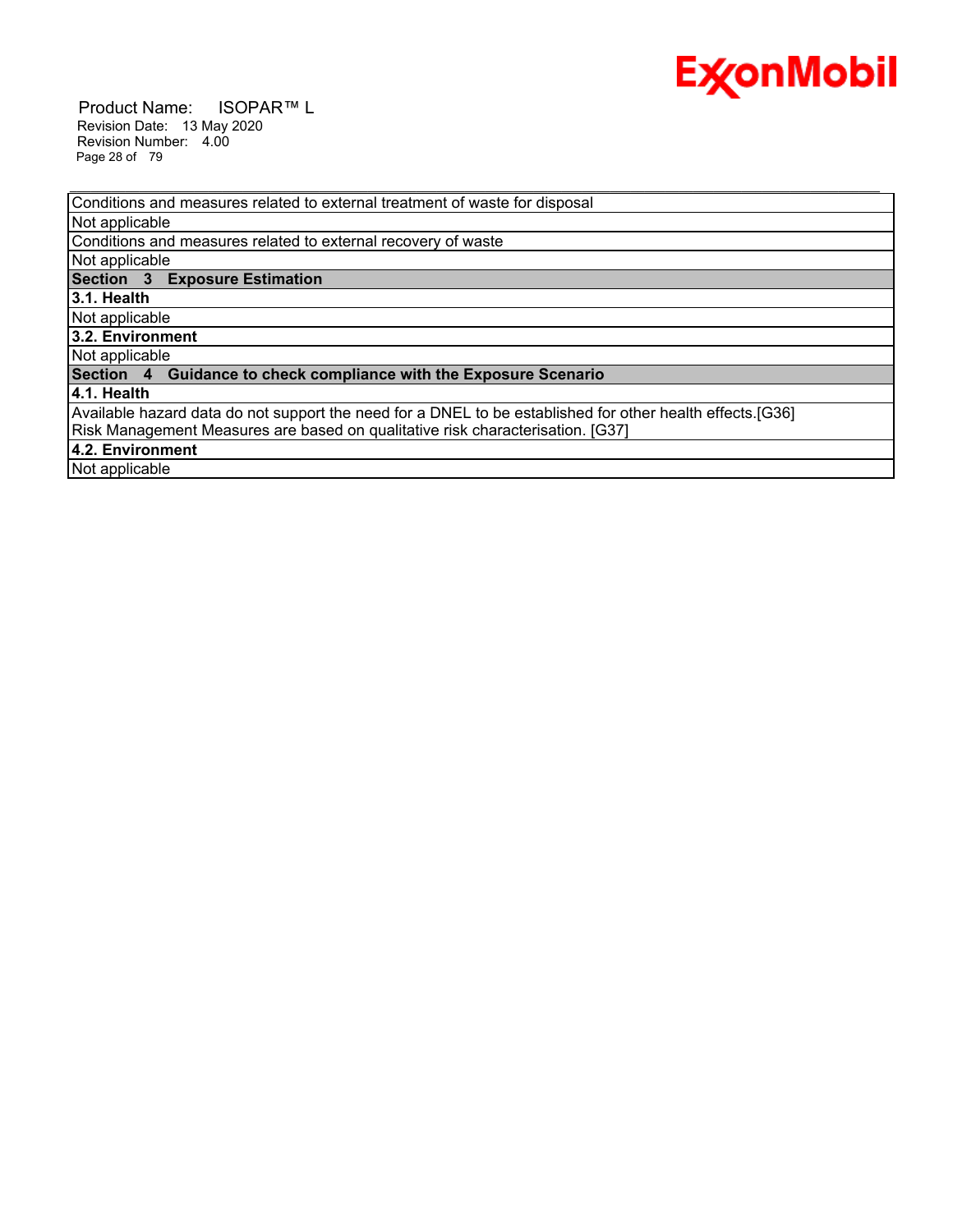

 Product Name: ISOPAR™ L Revision Date: 13 May 2020 Revision Number: 4.00 Page 29 of 79

| <b>Section 1 Exposure Scenario Title</b>                                                                                                                                                                                                        |                                                  |  |
|-------------------------------------------------------------------------------------------------------------------------------------------------------------------------------------------------------------------------------------------------|--------------------------------------------------|--|
| Title:                                                                                                                                                                                                                                          |                                                  |  |
| Metal working fluids / rolling oils - Industrial                                                                                                                                                                                                |                                                  |  |
| <b>Use Descriptor</b>                                                                                                                                                                                                                           |                                                  |  |
| Sector(s) of Use                                                                                                                                                                                                                                | SU <sub>3</sub>                                  |  |
| <b>Process Categories</b>                                                                                                                                                                                                                       | PROC1, PROC10, PROC13, PROC17, PROC2, PROC3,     |  |
|                                                                                                                                                                                                                                                 | PROC4, PROC5, PROC7, PROC8a, PROC8b, PROC9       |  |
| <b>Environmental Release Categories</b>                                                                                                                                                                                                         | ERC4                                             |  |
| Specific Environmental Release Category                                                                                                                                                                                                         |                                                  |  |
| Processes, tasks, activities covered                                                                                                                                                                                                            |                                                  |  |
| Covers the use in formulated MWFs (MWFs)/rolling oils including transfer operations, rolling and annealing activities,                                                                                                                          |                                                  |  |
| cutting/machining activities, automated and manual application of corrosion protections (including brushing, dipping                                                                                                                            |                                                  |  |
| and spraying), equipment maintenance, draining and disposal of waste oils.                                                                                                                                                                      |                                                  |  |
| Section 2 Operational conditions and risk management measures                                                                                                                                                                                   |                                                  |  |
| Section 2.1 Control of worker exposure                                                                                                                                                                                                          |                                                  |  |
| <b>Product Characteristic</b>                                                                                                                                                                                                                   |                                                  |  |
| Liquid                                                                                                                                                                                                                                          |                                                  |  |
| Duration, frequency and amount                                                                                                                                                                                                                  |                                                  |  |
| Covers daily exposures up to 8 hours (unless stated differently)[G2]                                                                                                                                                                            |                                                  |  |
| Covers percentage substance in the product up to 100 %[G13]                                                                                                                                                                                     |                                                  |  |
| Other given operational conditions affecting workers exposure                                                                                                                                                                                   |                                                  |  |
| Assumes a good basic standard of occupational hygiene is implemented [G1]                                                                                                                                                                       |                                                  |  |
| <b>Contributing Scenarios/</b>                                                                                                                                                                                                                  |                                                  |  |
|                                                                                                                                                                                                                                                 |                                                  |  |
| <b>Specific Risk Management Measures and Operating Conditions</b>                                                                                                                                                                               |                                                  |  |
| (only required controls to demonstrate safe use listed)                                                                                                                                                                                         |                                                  |  |
| <b>General measures (Aspiration Hazard)</b>                                                                                                                                                                                                     |                                                  |  |
| The H304 risk phrase (May be fatal if swallowed and enters airways) relates to potential for aspiration, a non-                                                                                                                                 |                                                  |  |
| quantifiable hazard determined by physico-chemical properties (i.e. viscosity) that can occur during ingestion and also<br>if it is vomited following ingestion. A DNEL cannot be derived. Risks from the physicochemical hazards of substances |                                                  |  |
| can be controlled by implementing risk management measures.                                                                                                                                                                                     | For substances classified as H304, the following |  |
| measures need to be implemented to control the aspiration hazard.                                                                                                                                                                               |                                                  |  |
|                                                                                                                                                                                                                                                 |                                                  |  |
| Do not ingest. If swallowed then seek immediate medical attention.<br>Do NOT induce vomiting.<br>Section 2.2 Control of environmental exposure                                                                                                  |                                                  |  |
| <b>Product characteristics</b>                                                                                                                                                                                                                  |                                                  |  |
| Not applicable                                                                                                                                                                                                                                  |                                                  |  |
|                                                                                                                                                                                                                                                 |                                                  |  |
| Duration, frequency and amount                                                                                                                                                                                                                  |                                                  |  |
| Not applicable                                                                                                                                                                                                                                  |                                                  |  |
| Environmental factors not influenced by risk management                                                                                                                                                                                         |                                                  |  |
| Not applicable                                                                                                                                                                                                                                  |                                                  |  |
| Other given operational conditions affecting environmental exposure                                                                                                                                                                             |                                                  |  |
| Not applicable                                                                                                                                                                                                                                  |                                                  |  |
| Technical conditions and measures at process level (source) to prevent release                                                                                                                                                                  |                                                  |  |
| Not applicable                                                                                                                                                                                                                                  |                                                  |  |
| Technical onsite conditions and measures to reduce or limit discharges, air emissions and releases to soil                                                                                                                                      |                                                  |  |
| Not applicable                                                                                                                                                                                                                                  |                                                  |  |
| Organisation measures to prevent/limit release from site                                                                                                                                                                                        |                                                  |  |
| Not applicable                                                                                                                                                                                                                                  |                                                  |  |
| Conditions and measures related to municipal sewage treatment plant                                                                                                                                                                             |                                                  |  |
|                                                                                                                                                                                                                                                 |                                                  |  |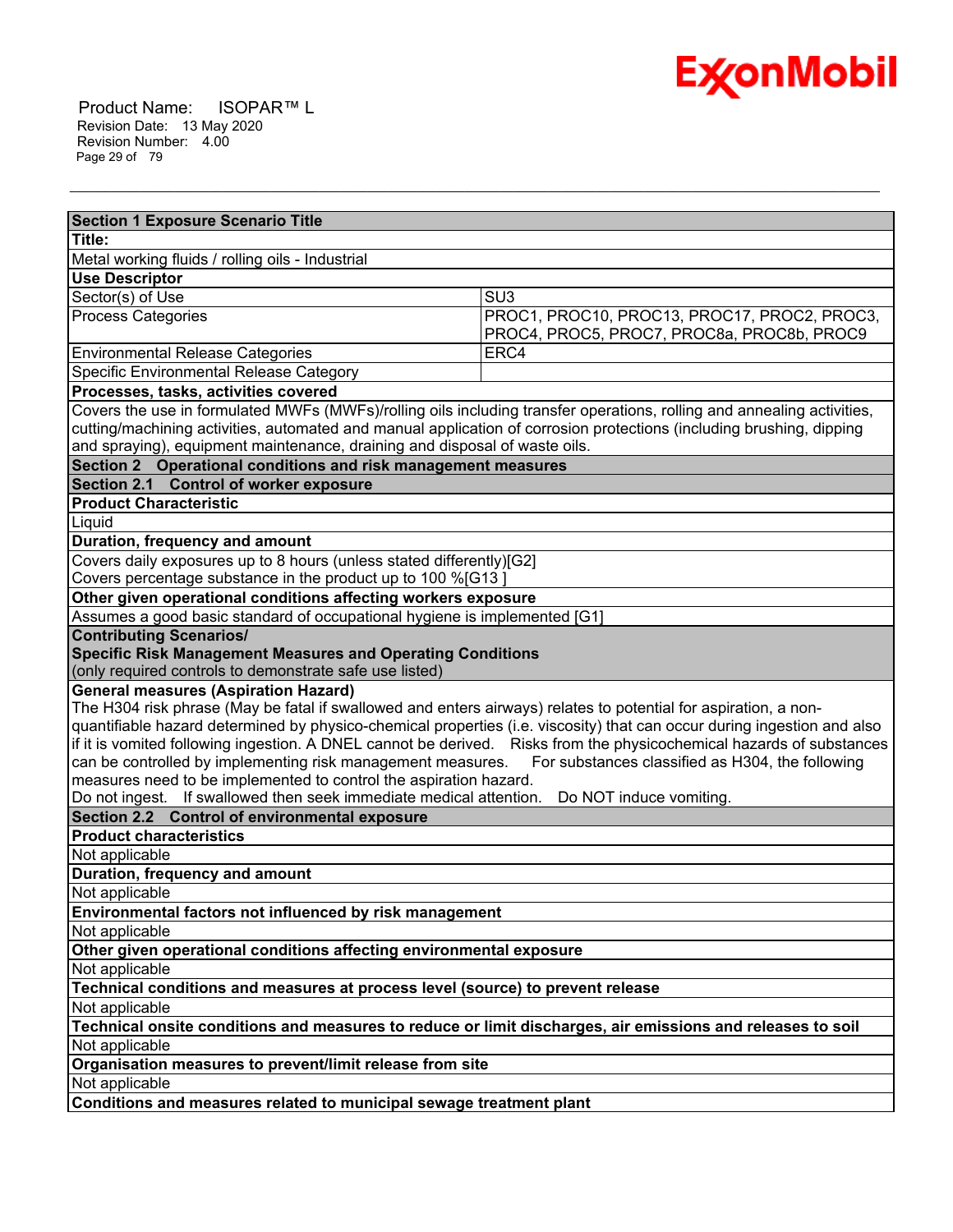

 Product Name: ISOPAR™ L Revision Date: 13 May 2020 Revision Number: 4.00 Page 30 of 79

| Not applicable                                                                                            |  |  |
|-----------------------------------------------------------------------------------------------------------|--|--|
| Conditions and measures related to external treatment of waste for disposal                               |  |  |
| Not applicable                                                                                            |  |  |
| Conditions and measures related to external recovery of waste                                             |  |  |
| Not applicable                                                                                            |  |  |
| <b>Section 3 Exposure Estimation</b>                                                                      |  |  |
| 3.1. Health                                                                                               |  |  |
| Not applicable                                                                                            |  |  |
| 3.2. Environment                                                                                          |  |  |
| Not applicable                                                                                            |  |  |
| Section 4 Guidance to check compliance with the Exposure Scenario                                         |  |  |
| ∣4.1. Health                                                                                              |  |  |
| Available hazard data do not support the need for a DNEL to be established for other health effects.[G36] |  |  |
| Risk Management Measures are based on qualitative risk characterisation. [G37]                            |  |  |
| 4.2. Environment                                                                                          |  |  |
| Not applicable                                                                                            |  |  |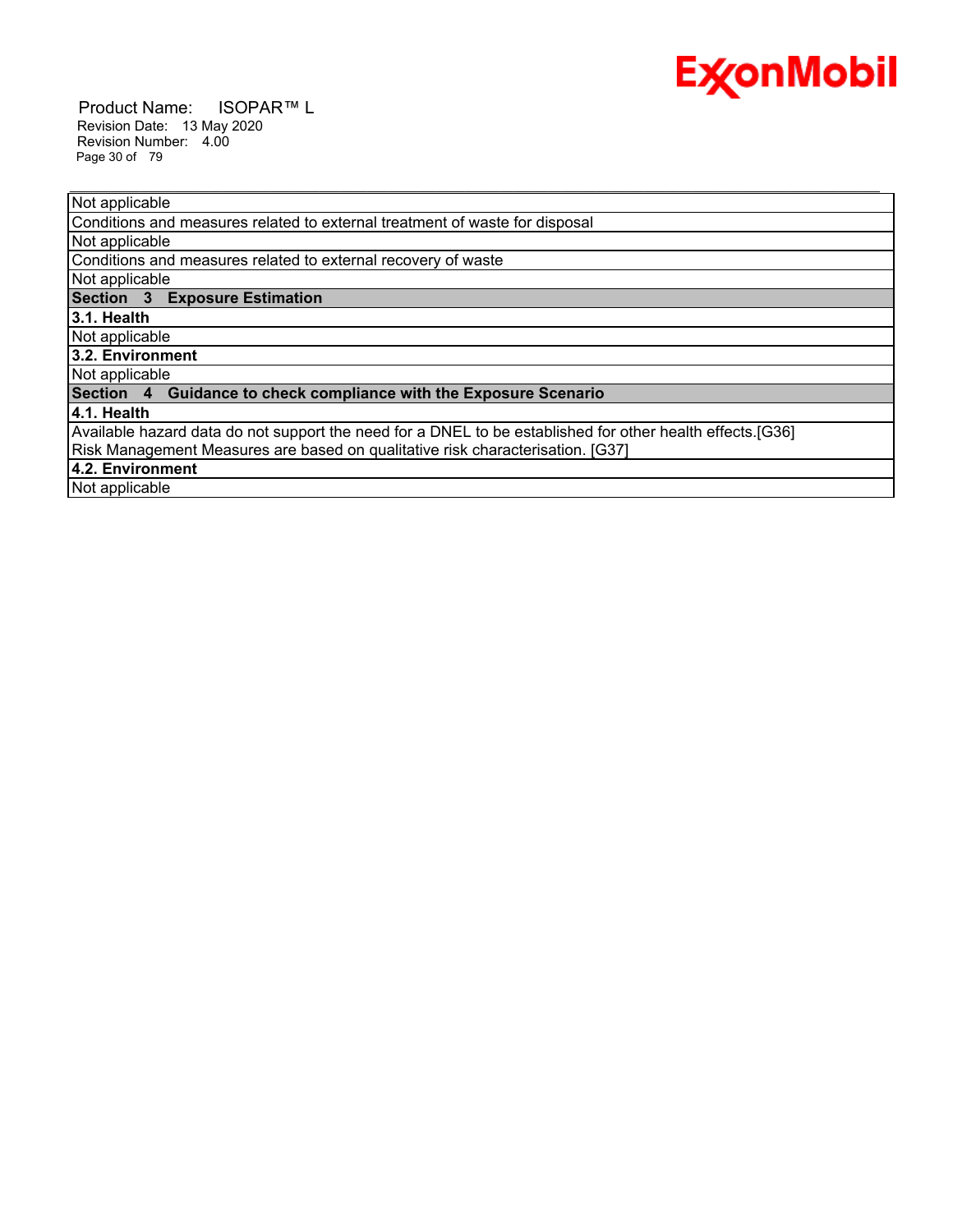

 Product Name: ISOPAR™ L Revision Date: 13 May 2020 Revision Number: 4.00 Page 31 of 79

| <b>Section 1 Exposure Scenario Title</b>                                                                                |                                                                                                                      |  |
|-------------------------------------------------------------------------------------------------------------------------|----------------------------------------------------------------------------------------------------------------------|--|
| Title:                                                                                                                  |                                                                                                                      |  |
| Use as a fuel - Industrial                                                                                              |                                                                                                                      |  |
| <b>Use Descriptor</b>                                                                                                   |                                                                                                                      |  |
| Sector(s) of Use                                                                                                        | SU <sub>3</sub>                                                                                                      |  |
| <b>Process Categories</b>                                                                                               | PROC1, PROC16, PROC2, PROC3, PROC8a, PROC8b                                                                          |  |
| <b>Environmental Release Categories</b>                                                                                 | ERC7                                                                                                                 |  |
| Specific Environmental Release Category                                                                                 |                                                                                                                      |  |
| Processes, tasks, activities covered                                                                                    |                                                                                                                      |  |
| Covers the use as a fuel (or fuel additive), and includes activities associated with its transfer, use, equipment       |                                                                                                                      |  |
| maintenance and handling of waste.                                                                                      |                                                                                                                      |  |
| Section 2 Operational conditions and risk management measures                                                           |                                                                                                                      |  |
| Section 2.1 Control of worker exposure                                                                                  |                                                                                                                      |  |
| <b>Product Characteristic</b>                                                                                           |                                                                                                                      |  |
| Liquid                                                                                                                  |                                                                                                                      |  |
| Duration, frequency and amount                                                                                          |                                                                                                                      |  |
| Covers daily exposures up to 8 hours (unless stated differently)[G2]                                                    |                                                                                                                      |  |
| Covers percentage substance in the product up to 100 %[G13]                                                             |                                                                                                                      |  |
| Other given operational conditions affecting workers exposure                                                           |                                                                                                                      |  |
| Assumes a good basic standard of occupational hygiene is implemented [G1]                                               |                                                                                                                      |  |
| <b>Contributing Scenarios/</b>                                                                                          |                                                                                                                      |  |
| <b>Specific Risk Management Measures and Operating Conditions</b>                                                       |                                                                                                                      |  |
| (only required controls to demonstrate safe use listed)                                                                 |                                                                                                                      |  |
| <b>General measures (Aspiration Hazard)</b>                                                                             |                                                                                                                      |  |
| The H304 risk phrase (May be fatal if swallowed and enters airways) relates to potential for aspiration, a non-         |                                                                                                                      |  |
| quantifiable hazard determined by physico-chemical properties (i.e. viscosity) that can occur during ingestion and also |                                                                                                                      |  |
|                                                                                                                         | if it is vomited following ingestion. A DNEL cannot be derived. Risks from the physicochemical hazards of substances |  |
| can be controlled by implementing risk management measures.                                                             | For substances classified as H304, the following                                                                     |  |
| measures need to be implemented to control the aspiration hazard.                                                       |                                                                                                                      |  |
| Do not ingest. If swallowed then seek immediate medical attention.                                                      | Do NOT induce vomiting.                                                                                              |  |
| Section 2.2 Control of environmental exposure                                                                           |                                                                                                                      |  |
| <b>Product characteristics</b>                                                                                          |                                                                                                                      |  |
| Not applicable                                                                                                          |                                                                                                                      |  |
| Duration, frequency and amount                                                                                          |                                                                                                                      |  |
| Not applicable                                                                                                          |                                                                                                                      |  |
| Environmental factors not influenced by risk management                                                                 |                                                                                                                      |  |
| Not applicable                                                                                                          |                                                                                                                      |  |
| Other given operational conditions affecting environmental exposure                                                     |                                                                                                                      |  |
| Not applicable                                                                                                          |                                                                                                                      |  |
| Technical conditions and measures at process level (source) to prevent release                                          |                                                                                                                      |  |
| Not applicable                                                                                                          |                                                                                                                      |  |
| Technical onsite conditions and measures to reduce or limit discharges, air emissions and releases to soil              |                                                                                                                      |  |
| Not applicable                                                                                                          |                                                                                                                      |  |
| Organisation measures to prevent/limit release from site                                                                |                                                                                                                      |  |
| Not applicable                                                                                                          |                                                                                                                      |  |
| Conditions and measures related to municipal sewage treatment plant                                                     |                                                                                                                      |  |
| Not applicable                                                                                                          |                                                                                                                      |  |
| Conditions and measures related to external treatment of waste for disposal                                             |                                                                                                                      |  |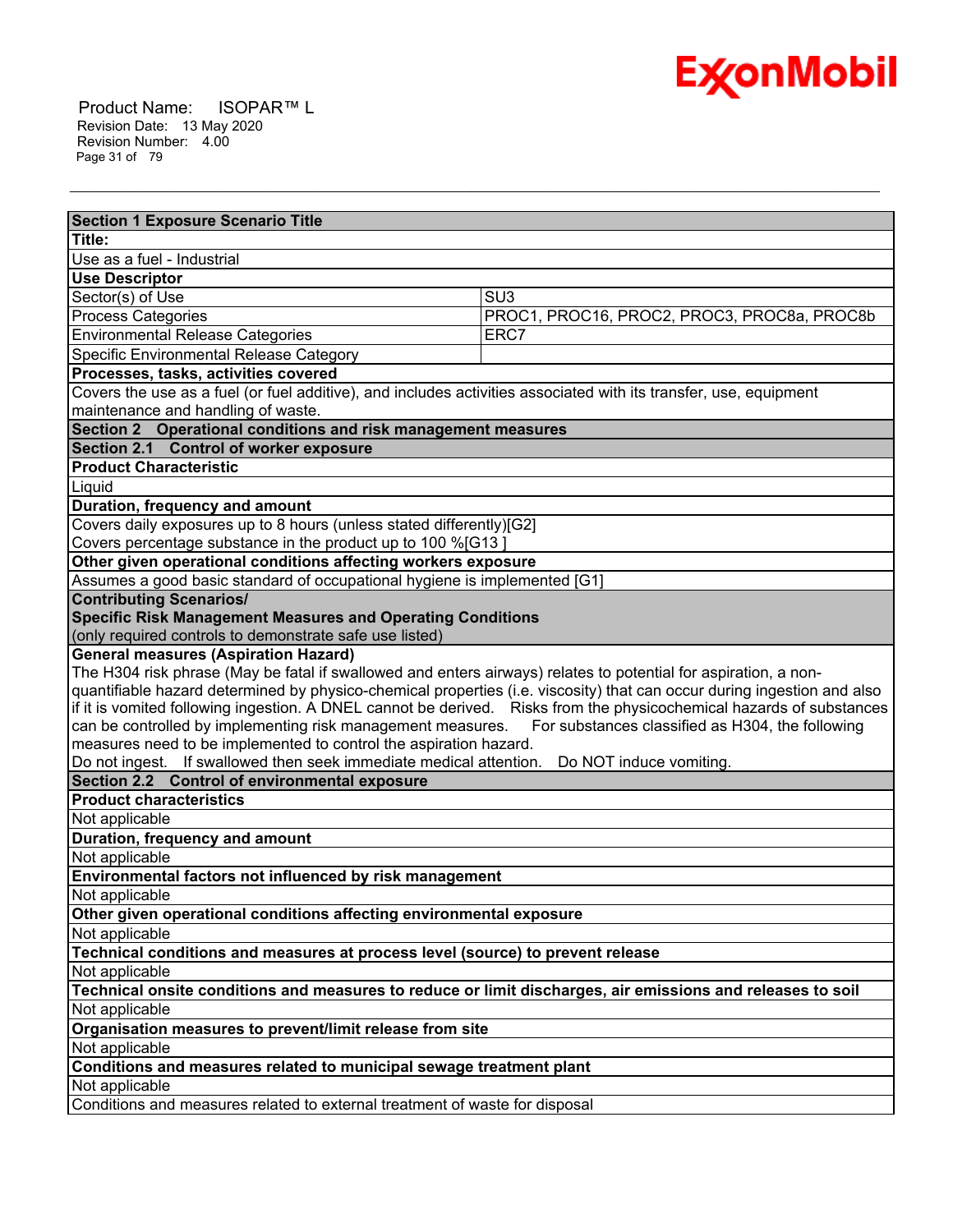

 Product Name: ISOPAR™ L Revision Date: 13 May 2020 Revision Number: 4.00 Page 32 of 79

| Not applicable                                                                                            |  |  |
|-----------------------------------------------------------------------------------------------------------|--|--|
| Conditions and measures related to external recovery of waste                                             |  |  |
| Not applicable                                                                                            |  |  |
| Section 3 Exposure Estimation                                                                             |  |  |
| 3.1. Health                                                                                               |  |  |
| Not applicable                                                                                            |  |  |
| 3.2. Environment                                                                                          |  |  |
| Not applicable                                                                                            |  |  |
| Section 4 Guidance to check compliance with the Exposure Scenario                                         |  |  |
| <b>4.1. Health</b>                                                                                        |  |  |
| Available hazard data do not support the need for a DNEL to be established for other health effects.[G36] |  |  |
| Risk Management Measures are based on qualitative risk characterisation. [G37]                            |  |  |
| 4.2. Environment                                                                                          |  |  |
| Not applicable                                                                                            |  |  |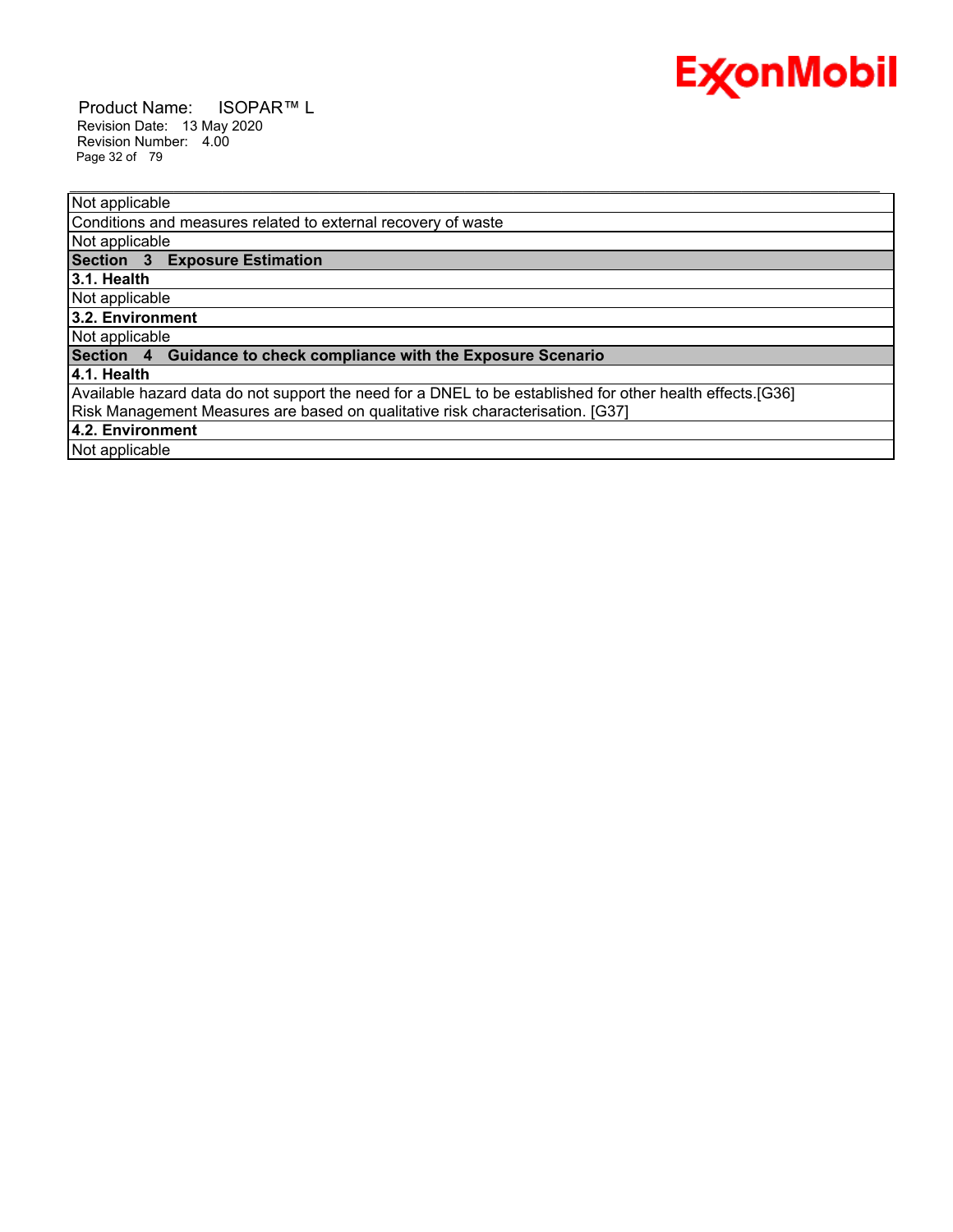

 Product Name: ISOPAR™ L Revision Date: 13 May 2020 Revision Number: 4.00 Page 33 of 79

| <b>Section 1 Exposure Scenario Title</b>                                                                                    |                                                  |  |
|-----------------------------------------------------------------------------------------------------------------------------|--------------------------------------------------|--|
| Title:                                                                                                                      |                                                  |  |
| Functional Fluids - Industrial                                                                                              |                                                  |  |
| <b>Use Descriptor</b>                                                                                                       |                                                  |  |
| Sector(s) of Use                                                                                                            | SU <sub>3</sub>                                  |  |
| Process Categories                                                                                                          | PROC1, PROC2, PROC3, PROC4, PROC8a, PROC8b,      |  |
|                                                                                                                             | PROC9                                            |  |
| <b>Environmental Release Categories</b>                                                                                     | ERC7                                             |  |
| Specific Environmental Release Category                                                                                     |                                                  |  |
| Processes, tasks, activities covered                                                                                        |                                                  |  |
| Use as functional fluids e.g. cable oils, transfer oils, coolants, insulators, refrigerants, hydraulic fluids in industrial |                                                  |  |
| equipment including maintenance and related material transfers.                                                             |                                                  |  |
| Section 2 Operational conditions and risk management measures                                                               |                                                  |  |
| Section 2.1 Control of worker exposure                                                                                      |                                                  |  |
| <b>Product Characteristic</b>                                                                                               |                                                  |  |
| Liquid                                                                                                                      |                                                  |  |
| Duration, frequency and amount                                                                                              |                                                  |  |
| Covers daily exposures up to 8 hours (unless stated differently)[G2]                                                        |                                                  |  |
| Covers percentage substance in the product up to 100 %[G13]                                                                 |                                                  |  |
| Other given operational conditions affecting workers exposure                                                               |                                                  |  |
| Assumes a good basic standard of occupational hygiene is implemented [G1]                                                   |                                                  |  |
| <b>Contributing Scenarios/</b>                                                                                              |                                                  |  |
| <b>Specific Risk Management Measures and Operating Conditions</b>                                                           |                                                  |  |
| (only required controls to demonstrate safe use listed)                                                                     |                                                  |  |
| <b>General measures (Aspiration Hazard)</b>                                                                                 |                                                  |  |
| The H304 risk phrase (May be fatal if swallowed and enters airways) relates to potential for aspiration, a non-             |                                                  |  |
| quantifiable hazard determined by physico-chemical properties (i.e. viscosity) that can occur during ingestion and also     |                                                  |  |
| if it is vomited following ingestion. A DNEL cannot be derived. Risks from the physicochemical hazards of substances        |                                                  |  |
| can be controlled by implementing risk management measures.                                                                 | For substances classified as H304, the following |  |
| measures need to be implemented to control the aspiration hazard.                                                           |                                                  |  |
| Do not ingest. If swallowed then seek immediate medical attention.                                                          | Do NOT induce vomiting.                          |  |
| Section 2.2 Control of environmental exposure                                                                               |                                                  |  |
| <b>Product characteristics</b>                                                                                              |                                                  |  |
| Not applicable                                                                                                              |                                                  |  |
| Duration, frequency and amount                                                                                              |                                                  |  |
| Not applicable                                                                                                              |                                                  |  |
| Environmental factors not influenced by risk management                                                                     |                                                  |  |
| Not applicable                                                                                                              |                                                  |  |
| Other given operational conditions affecting environmental exposure                                                         |                                                  |  |
| Not applicable                                                                                                              |                                                  |  |
| Technical conditions and measures at process level (source) to prevent release                                              |                                                  |  |
| Not applicable                                                                                                              |                                                  |  |
| Technical onsite conditions and measures to reduce or limit discharges, air emissions and releases to soil                  |                                                  |  |
| Not applicable                                                                                                              |                                                  |  |
| Organisation measures to prevent/limit release from site                                                                    |                                                  |  |
| Not applicable                                                                                                              |                                                  |  |
| Conditions and measures related to municipal sewage treatment plant                                                         |                                                  |  |
| Not applicable                                                                                                              |                                                  |  |
|                                                                                                                             |                                                  |  |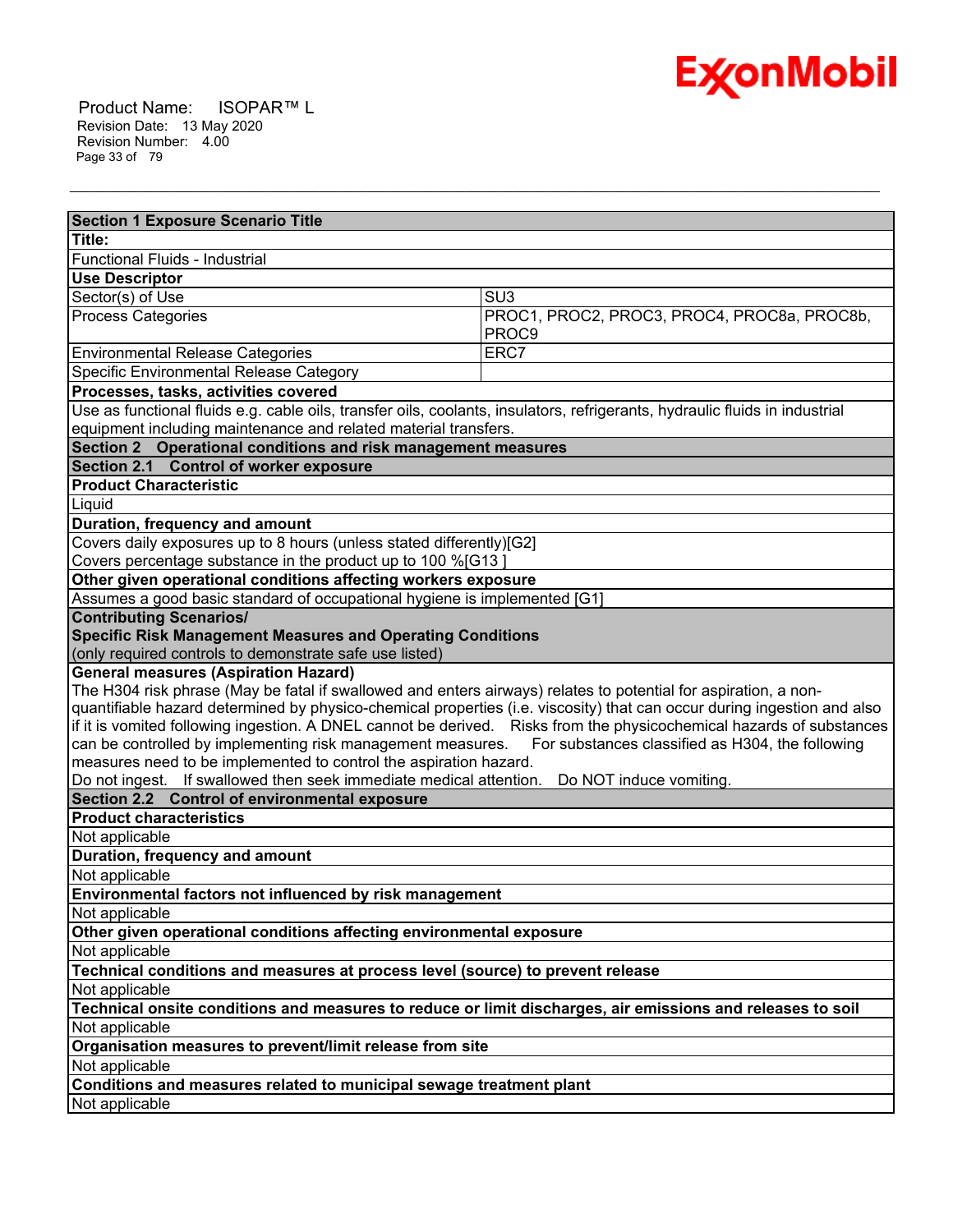

 Product Name: ISOPAR™ L Revision Date: 13 May 2020 Revision Number: 4.00 Page 34 of 79

#### \_\_\_\_\_\_\_\_\_\_\_\_\_\_\_\_\_\_\_\_\_\_\_\_\_\_\_\_\_\_\_\_\_\_\_\_\_\_\_\_\_\_\_\_\_\_\_\_\_\_\_\_\_\_\_\_\_\_\_\_\_\_\_\_\_\_\_\_\_\_\_\_\_\_\_\_\_\_\_\_\_\_\_\_\_\_\_\_\_\_\_\_\_\_\_\_\_\_\_\_\_\_\_\_\_\_\_\_\_\_\_\_\_\_\_\_\_ Conditions and measures related to external treatment of waste for disposal Not applicable Conditions and measures related to external recovery of waste Not applicable **Section 3 Exposure Estimation 3.1. Health** Not applicable **3.2. Environment** Not applicable **Section 4 Guidance to check compliance with the Exposure Scenario 4.1. Health** Available hazard data do not support the need for a DNEL to be established for other health effects.[G36] Risk Management Measures are based on qualitative risk characterisation. [G37] **4.2. Environment**

Not applicable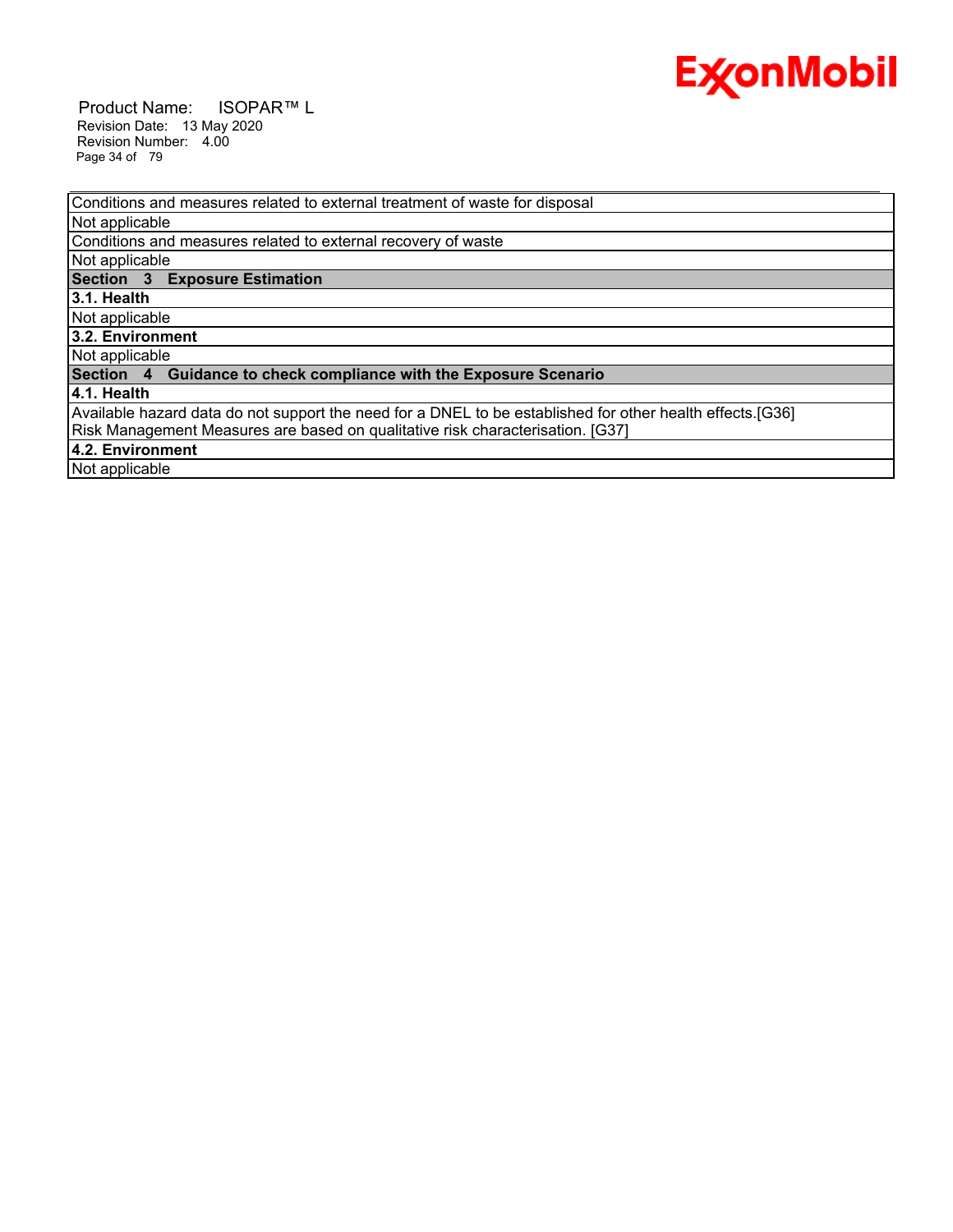

 Product Name: ISOPAR™ L Revision Date: 13 May 2020 Revision Number: 4.00 Page 35 of 79

| <b>Section 1 Exposure Scenario Title</b>                                                                                                                                                                                                                                                                                                                                                                                                                                                                                                                                                                                                                                                                   |                 |  |
|------------------------------------------------------------------------------------------------------------------------------------------------------------------------------------------------------------------------------------------------------------------------------------------------------------------------------------------------------------------------------------------------------------------------------------------------------------------------------------------------------------------------------------------------------------------------------------------------------------------------------------------------------------------------------------------------------------|-----------------|--|
| Title:                                                                                                                                                                                                                                                                                                                                                                                                                                                                                                                                                                                                                                                                                                     |                 |  |
| Use in laboratories - Industrial                                                                                                                                                                                                                                                                                                                                                                                                                                                                                                                                                                                                                                                                           |                 |  |
| <b>Use Descriptor</b>                                                                                                                                                                                                                                                                                                                                                                                                                                                                                                                                                                                                                                                                                      |                 |  |
| Sector(s) of Use                                                                                                                                                                                                                                                                                                                                                                                                                                                                                                                                                                                                                                                                                           | SU <sub>3</sub> |  |
| <b>Process Categories</b>                                                                                                                                                                                                                                                                                                                                                                                                                                                                                                                                                                                                                                                                                  | PROC15          |  |
| <b>Environmental Release Categories</b>                                                                                                                                                                                                                                                                                                                                                                                                                                                                                                                                                                                                                                                                    | ERC4            |  |
| Specific Environmental Release Category                                                                                                                                                                                                                                                                                                                                                                                                                                                                                                                                                                                                                                                                    |                 |  |
| Processes, tasks, activities covered                                                                                                                                                                                                                                                                                                                                                                                                                                                                                                                                                                                                                                                                       |                 |  |
| Use of the substance within laboratory settings, including material transfers and equipment cleaning.                                                                                                                                                                                                                                                                                                                                                                                                                                                                                                                                                                                                      |                 |  |
| Section 2 Operational conditions and risk management measures                                                                                                                                                                                                                                                                                                                                                                                                                                                                                                                                                                                                                                              |                 |  |
| Section 2.1 Control of worker exposure                                                                                                                                                                                                                                                                                                                                                                                                                                                                                                                                                                                                                                                                     |                 |  |
| <b>Product Characteristic</b>                                                                                                                                                                                                                                                                                                                                                                                                                                                                                                                                                                                                                                                                              |                 |  |
| Liquid                                                                                                                                                                                                                                                                                                                                                                                                                                                                                                                                                                                                                                                                                                     |                 |  |
| Duration, frequency and amount                                                                                                                                                                                                                                                                                                                                                                                                                                                                                                                                                                                                                                                                             |                 |  |
| Covers daily exposures up to 8 hours (unless stated differently)[G2]                                                                                                                                                                                                                                                                                                                                                                                                                                                                                                                                                                                                                                       |                 |  |
| Covers percentage substance in the product up to 100 %[G13]                                                                                                                                                                                                                                                                                                                                                                                                                                                                                                                                                                                                                                                |                 |  |
| Other given operational conditions affecting workers exposure                                                                                                                                                                                                                                                                                                                                                                                                                                                                                                                                                                                                                                              |                 |  |
| Assumes a good basic standard of occupational hygiene is implemented [G1]                                                                                                                                                                                                                                                                                                                                                                                                                                                                                                                                                                                                                                  |                 |  |
| <b>Contributing Scenarios/</b>                                                                                                                                                                                                                                                                                                                                                                                                                                                                                                                                                                                                                                                                             |                 |  |
| <b>Specific Risk Management Measures and Operating Conditions</b>                                                                                                                                                                                                                                                                                                                                                                                                                                                                                                                                                                                                                                          |                 |  |
| (only required controls to demonstrate safe use listed)                                                                                                                                                                                                                                                                                                                                                                                                                                                                                                                                                                                                                                                    |                 |  |
| <b>General measures (Aspiration Hazard)</b><br>The H304 risk phrase (May be fatal if swallowed and enters airways) relates to potential for aspiration, a non-<br>quantifiable hazard determined by physico-chemical properties (i.e. viscosity) that can occur during ingestion and also<br>if it is vomited following ingestion. A DNEL cannot be derived. Risks from the physicochemical hazards of substances<br>can be controlled by implementing risk management measures.<br>For substances classified as H304, the following<br>measures need to be implemented to control the aspiration hazard.<br>Do not ingest. If swallowed then seek immediate medical attention.<br>Do NOT induce vomiting. |                 |  |
| Section 2.2 Control of environmental exposure                                                                                                                                                                                                                                                                                                                                                                                                                                                                                                                                                                                                                                                              |                 |  |
| <b>Product characteristics</b>                                                                                                                                                                                                                                                                                                                                                                                                                                                                                                                                                                                                                                                                             |                 |  |
| Not applicable                                                                                                                                                                                                                                                                                                                                                                                                                                                                                                                                                                                                                                                                                             |                 |  |
| Duration, frequency and amount                                                                                                                                                                                                                                                                                                                                                                                                                                                                                                                                                                                                                                                                             |                 |  |
| Not applicable                                                                                                                                                                                                                                                                                                                                                                                                                                                                                                                                                                                                                                                                                             |                 |  |
| Environmental factors not influenced by risk management                                                                                                                                                                                                                                                                                                                                                                                                                                                                                                                                                                                                                                                    |                 |  |
| Not applicable                                                                                                                                                                                                                                                                                                                                                                                                                                                                                                                                                                                                                                                                                             |                 |  |
| Other given operational conditions affecting environmental exposure                                                                                                                                                                                                                                                                                                                                                                                                                                                                                                                                                                                                                                        |                 |  |
| Not applicable                                                                                                                                                                                                                                                                                                                                                                                                                                                                                                                                                                                                                                                                                             |                 |  |
| Technical conditions and measures at process level (source) to prevent release                                                                                                                                                                                                                                                                                                                                                                                                                                                                                                                                                                                                                             |                 |  |
| Not applicable                                                                                                                                                                                                                                                                                                                                                                                                                                                                                                                                                                                                                                                                                             |                 |  |
| Technical onsite conditions and measures to reduce or limit discharges, air emissions and releases to soil                                                                                                                                                                                                                                                                                                                                                                                                                                                                                                                                                                                                 |                 |  |
| Not applicable                                                                                                                                                                                                                                                                                                                                                                                                                                                                                                                                                                                                                                                                                             |                 |  |
| Organisation measures to prevent/limit release from site                                                                                                                                                                                                                                                                                                                                                                                                                                                                                                                                                                                                                                                   |                 |  |
| Not applicable                                                                                                                                                                                                                                                                                                                                                                                                                                                                                                                                                                                                                                                                                             |                 |  |
| Conditions and measures related to municipal sewage treatment plant                                                                                                                                                                                                                                                                                                                                                                                                                                                                                                                                                                                                                                        |                 |  |
| Not applicable                                                                                                                                                                                                                                                                                                                                                                                                                                                                                                                                                                                                                                                                                             |                 |  |
| Conditions and measures related to external treatment of waste for disposal                                                                                                                                                                                                                                                                                                                                                                                                                                                                                                                                                                                                                                |                 |  |
| Not applicable                                                                                                                                                                                                                                                                                                                                                                                                                                                                                                                                                                                                                                                                                             |                 |  |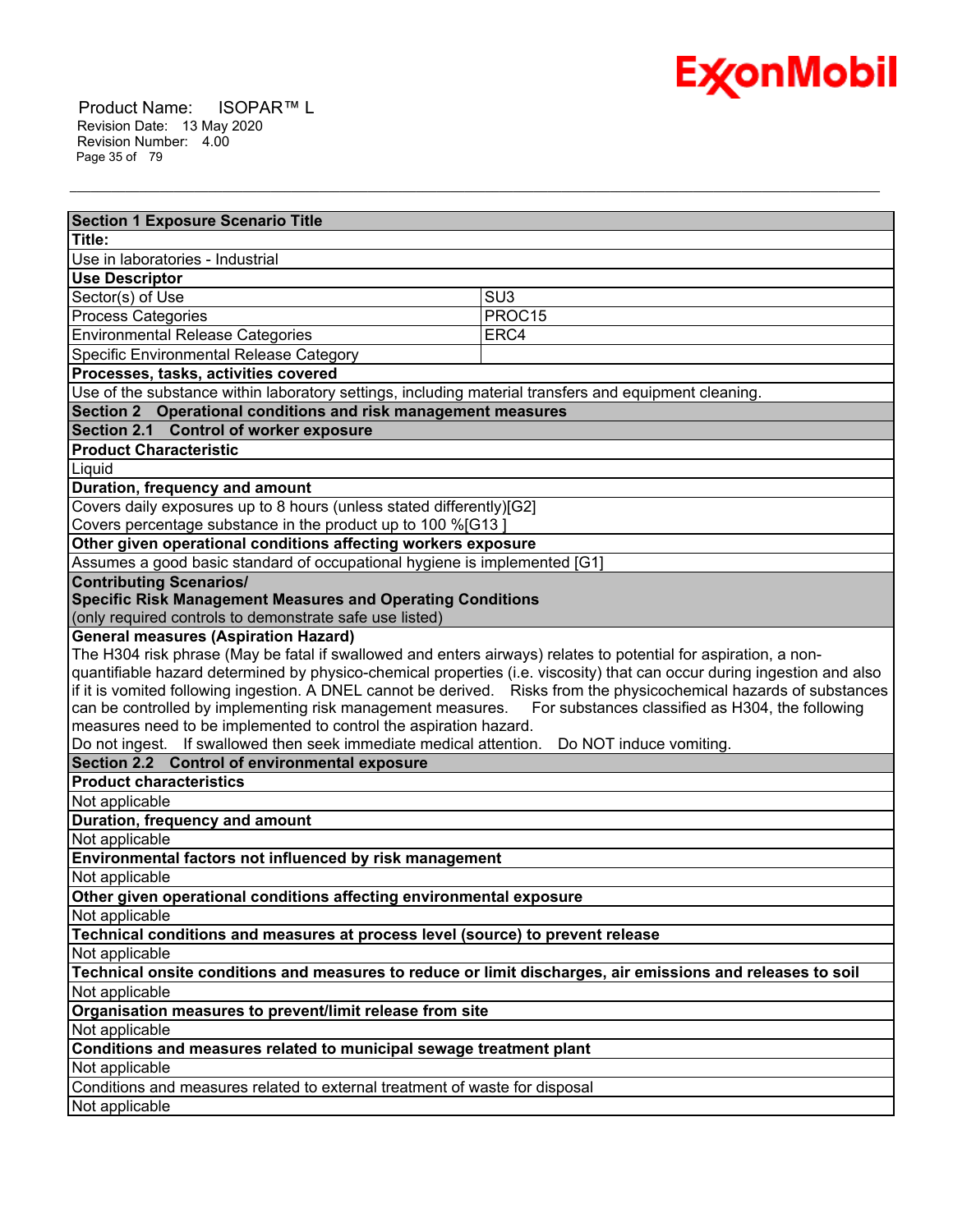

 Product Name: ISOPAR™ L Revision Date: 13 May 2020 Revision Number: 4.00 Page 36 of 79

| Conditions and measures related to external recovery of waste                                             |
|-----------------------------------------------------------------------------------------------------------|
| Not applicable                                                                                            |
| <b>Section 3 Exposure Estimation</b>                                                                      |
| 3.1. Health                                                                                               |
| Not applicable                                                                                            |
| 3.2. Environment                                                                                          |
| Not applicable                                                                                            |
| Section 4 Guidance to check compliance with the Exposure Scenario                                         |
| 4.1. Health                                                                                               |
| Available hazard data do not support the need for a DNEL to be established for other health effects.[G36] |
| Risk Management Measures are based on qualitative risk characterisation. [G37]                            |
| 4.2. Environment                                                                                          |
| Not applicable                                                                                            |
|                                                                                                           |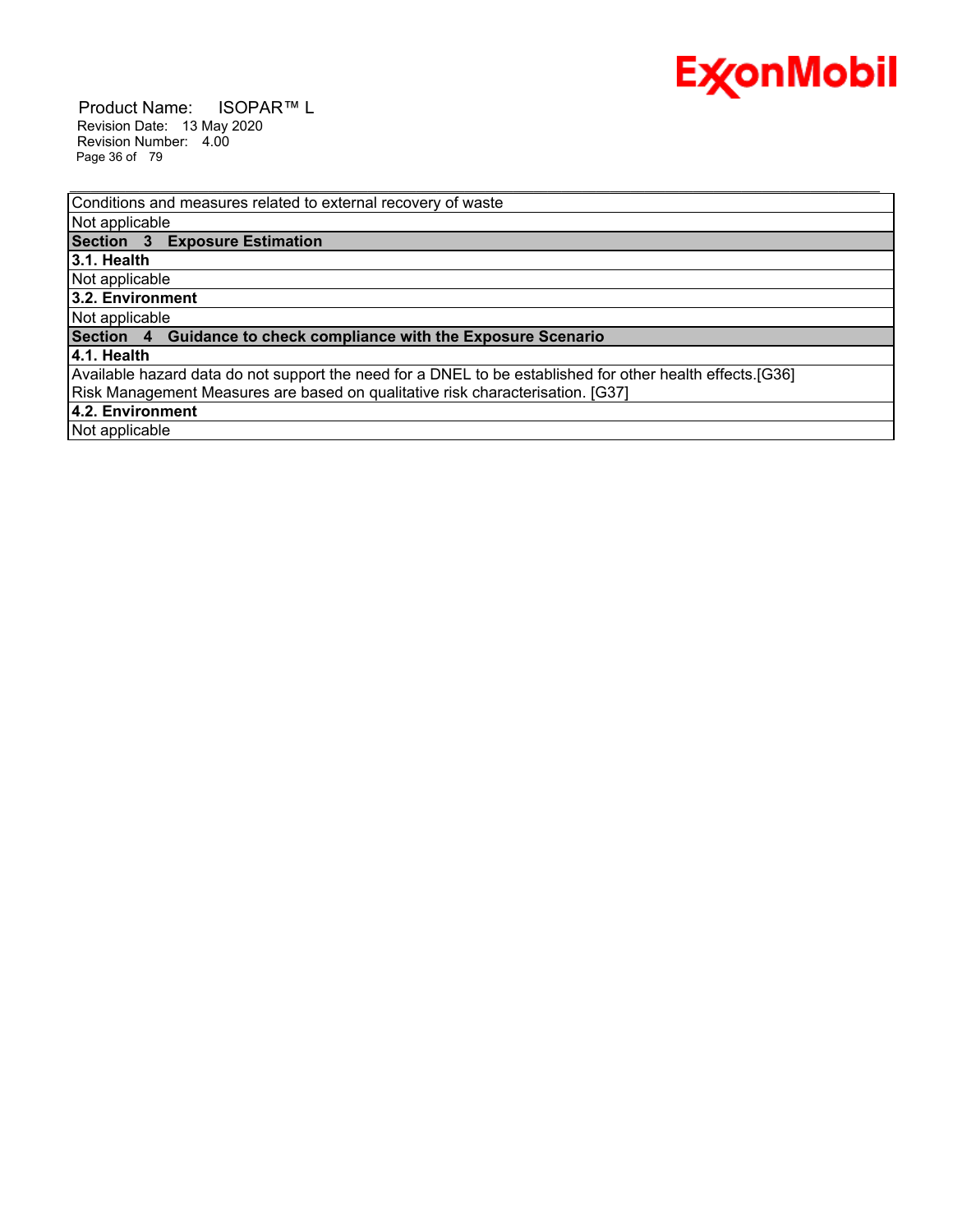

 Product Name: ISOPAR™ L Revision Date: 13 May 2020 Revision Number: 4.00 Page 37 of 79

| <b>Section 1 Exposure Scenario Title</b>                                                                                                                                                                                                                                                                                                                                                                                                                                                                                                                                                                                    |                                                                                                              |
|-----------------------------------------------------------------------------------------------------------------------------------------------------------------------------------------------------------------------------------------------------------------------------------------------------------------------------------------------------------------------------------------------------------------------------------------------------------------------------------------------------------------------------------------------------------------------------------------------------------------------------|--------------------------------------------------------------------------------------------------------------|
| Title:                                                                                                                                                                                                                                                                                                                                                                                                                                                                                                                                                                                                                      |                                                                                                              |
| Rubber production and processing                                                                                                                                                                                                                                                                                                                                                                                                                                                                                                                                                                                            |                                                                                                              |
| <b>Use Descriptor</b>                                                                                                                                                                                                                                                                                                                                                                                                                                                                                                                                                                                                       |                                                                                                              |
| Sector(s) of Use                                                                                                                                                                                                                                                                                                                                                                                                                                                                                                                                                                                                            | <b>SU10</b>                                                                                                  |
| <b>Process Categories</b>                                                                                                                                                                                                                                                                                                                                                                                                                                                                                                                                                                                                   | PROC1, PROC13, PROC14, PROC15, PROC2, PROC21,<br>PROC3, PROC4, PROC5, PROC6, PROC7, PROC8a,<br>PROC8b, PROC9 |
| <b>Environmental Release Categories</b>                                                                                                                                                                                                                                                                                                                                                                                                                                                                                                                                                                                     | ERC1, ERC4, ERC6D                                                                                            |
| Specific Environmental Release Category                                                                                                                                                                                                                                                                                                                                                                                                                                                                                                                                                                                     |                                                                                                              |
| Processes, tasks, activities covered                                                                                                                                                                                                                                                                                                                                                                                                                                                                                                                                                                                        |                                                                                                              |
| Manufacture of tyres and general rubber articles, including processing of raw (uncured) rubber, handling and mixing of<br>rubber additives, vulcanising, cooling and finishing.                                                                                                                                                                                                                                                                                                                                                                                                                                             |                                                                                                              |
| Section 2 Operational conditions and risk management measures                                                                                                                                                                                                                                                                                                                                                                                                                                                                                                                                                               |                                                                                                              |
| Section 2.1 Control of worker exposure                                                                                                                                                                                                                                                                                                                                                                                                                                                                                                                                                                                      |                                                                                                              |
| <b>Product Characteristic</b>                                                                                                                                                                                                                                                                                                                                                                                                                                                                                                                                                                                               |                                                                                                              |
| Liquid                                                                                                                                                                                                                                                                                                                                                                                                                                                                                                                                                                                                                      |                                                                                                              |
| Duration, frequency and amount                                                                                                                                                                                                                                                                                                                                                                                                                                                                                                                                                                                              |                                                                                                              |
| Covers daily exposures up to 8 hours (unless stated differently)[G2]                                                                                                                                                                                                                                                                                                                                                                                                                                                                                                                                                        |                                                                                                              |
| Covers percentage substance in the product up to 100 %[G13]                                                                                                                                                                                                                                                                                                                                                                                                                                                                                                                                                                 |                                                                                                              |
| Other given operational conditions affecting workers exposure                                                                                                                                                                                                                                                                                                                                                                                                                                                                                                                                                               |                                                                                                              |
| Assumes a good basic standard of occupational hygiene is implemented [G1]                                                                                                                                                                                                                                                                                                                                                                                                                                                                                                                                                   |                                                                                                              |
| <b>Contributing Scenarios/</b><br><b>Specific Risk Management Measures and Operating Conditions</b><br>(only required controls to demonstrate safe use listed)                                                                                                                                                                                                                                                                                                                                                                                                                                                              |                                                                                                              |
| <b>General measures (Aspiration Hazard)</b><br>The H304 risk phrase (May be fatal if swallowed and enters airways) relates to potential for aspiration, a non-<br>quantifiable hazard determined by physico-chemical properties (i.e. viscosity) that can occur during ingestion and also<br>if it is vomited following ingestion. A DNEL cannot be derived. Risks from the physicochemical hazards of substances<br>can be controlled by implementing risk management measures.<br>measures need to be implemented to control the aspiration hazard.<br>Do not ingest. If swallowed then seek immediate medical attention. | For substances classified as H304, the following<br>Do NOT induce vomiting.                                  |
| Section 2.2 Control of environmental exposure                                                                                                                                                                                                                                                                                                                                                                                                                                                                                                                                                                               |                                                                                                              |
| <b>Product characteristics</b>                                                                                                                                                                                                                                                                                                                                                                                                                                                                                                                                                                                              |                                                                                                              |
| Not applicable                                                                                                                                                                                                                                                                                                                                                                                                                                                                                                                                                                                                              |                                                                                                              |
| Duration, frequency and amount                                                                                                                                                                                                                                                                                                                                                                                                                                                                                                                                                                                              |                                                                                                              |
| Not applicable                                                                                                                                                                                                                                                                                                                                                                                                                                                                                                                                                                                                              |                                                                                                              |
| Environmental factors not influenced by risk management                                                                                                                                                                                                                                                                                                                                                                                                                                                                                                                                                                     |                                                                                                              |
| Not applicable                                                                                                                                                                                                                                                                                                                                                                                                                                                                                                                                                                                                              |                                                                                                              |
| Other given operational conditions affecting environmental exposure                                                                                                                                                                                                                                                                                                                                                                                                                                                                                                                                                         |                                                                                                              |
| Not applicable                                                                                                                                                                                                                                                                                                                                                                                                                                                                                                                                                                                                              |                                                                                                              |
| Technical conditions and measures at process level (source) to prevent release                                                                                                                                                                                                                                                                                                                                                                                                                                                                                                                                              |                                                                                                              |
| Not applicable                                                                                                                                                                                                                                                                                                                                                                                                                                                                                                                                                                                                              |                                                                                                              |
| Technical onsite conditions and measures to reduce or limit discharges, air emissions and releases to soil                                                                                                                                                                                                                                                                                                                                                                                                                                                                                                                  |                                                                                                              |
| Not applicable                                                                                                                                                                                                                                                                                                                                                                                                                                                                                                                                                                                                              |                                                                                                              |
| Organisation measures to prevent/limit release from site                                                                                                                                                                                                                                                                                                                                                                                                                                                                                                                                                                    |                                                                                                              |
| Not applicable                                                                                                                                                                                                                                                                                                                                                                                                                                                                                                                                                                                                              |                                                                                                              |
| Conditions and measures related to municipal sewage treatment plant                                                                                                                                                                                                                                                                                                                                                                                                                                                                                                                                                         |                                                                                                              |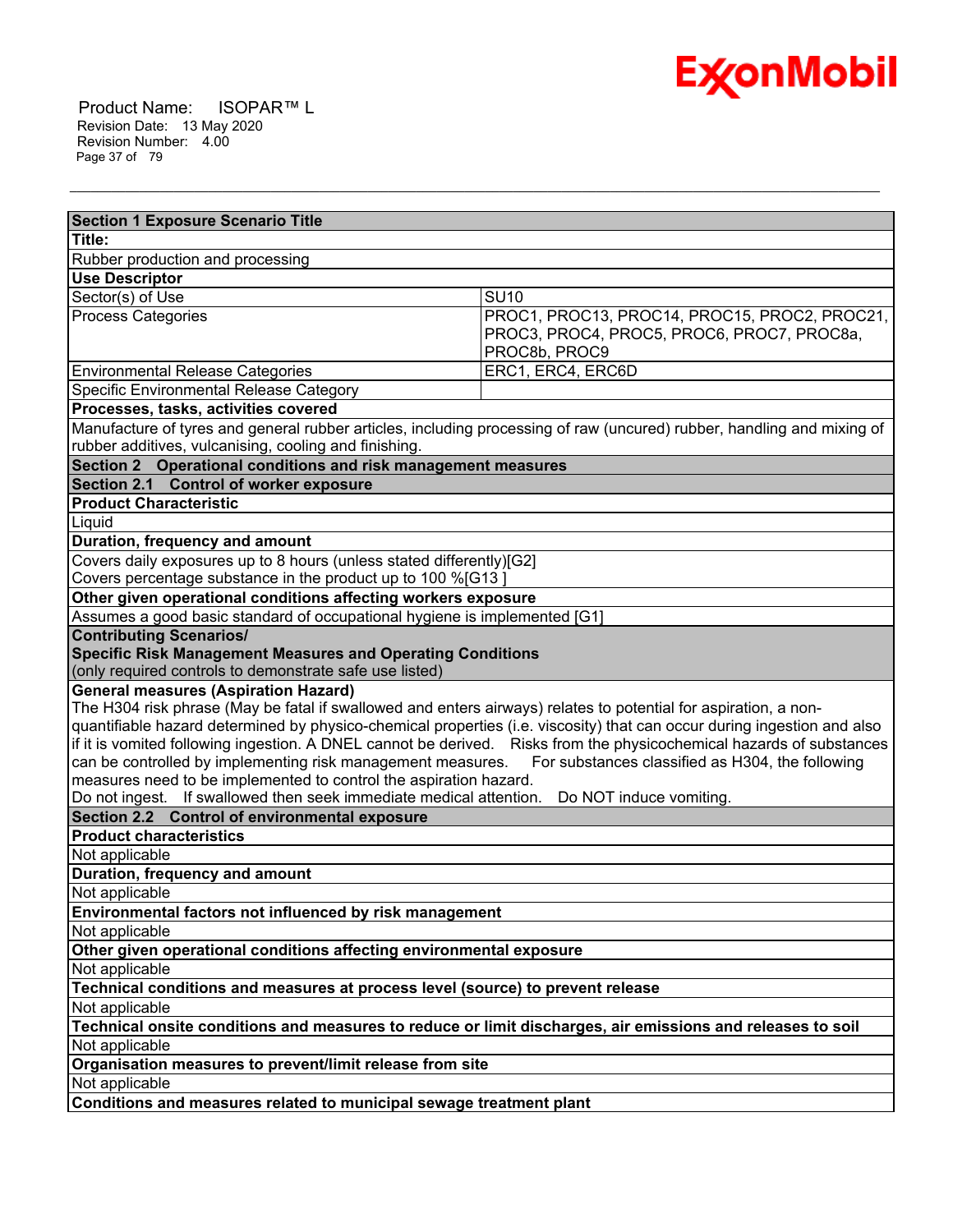

 Product Name: ISOPAR™ L Revision Date: 13 May 2020 Revision Number: 4.00 Page 38 of 79

| Not applicable                                                                                            |
|-----------------------------------------------------------------------------------------------------------|
| Conditions and measures related to external treatment of waste for disposal                               |
| Not applicable                                                                                            |
| Conditions and measures related to external recovery of waste                                             |
| Not applicable                                                                                            |
| Section 3 Exposure Estimation                                                                             |
| 3.1. Health                                                                                               |
| Not applicable                                                                                            |
| 3.2. Environment                                                                                          |
| Not applicable                                                                                            |
| Section 4 Guidance to check compliance with the Exposure Scenario                                         |
| ∣4.1. Health                                                                                              |
| Available hazard data do not support the need for a DNEL to be established for other health effects.[G36] |
| Risk Management Measures are based on qualitative risk characterisation. [G37]                            |
| 4.2. Environment                                                                                          |
| Not applicable                                                                                            |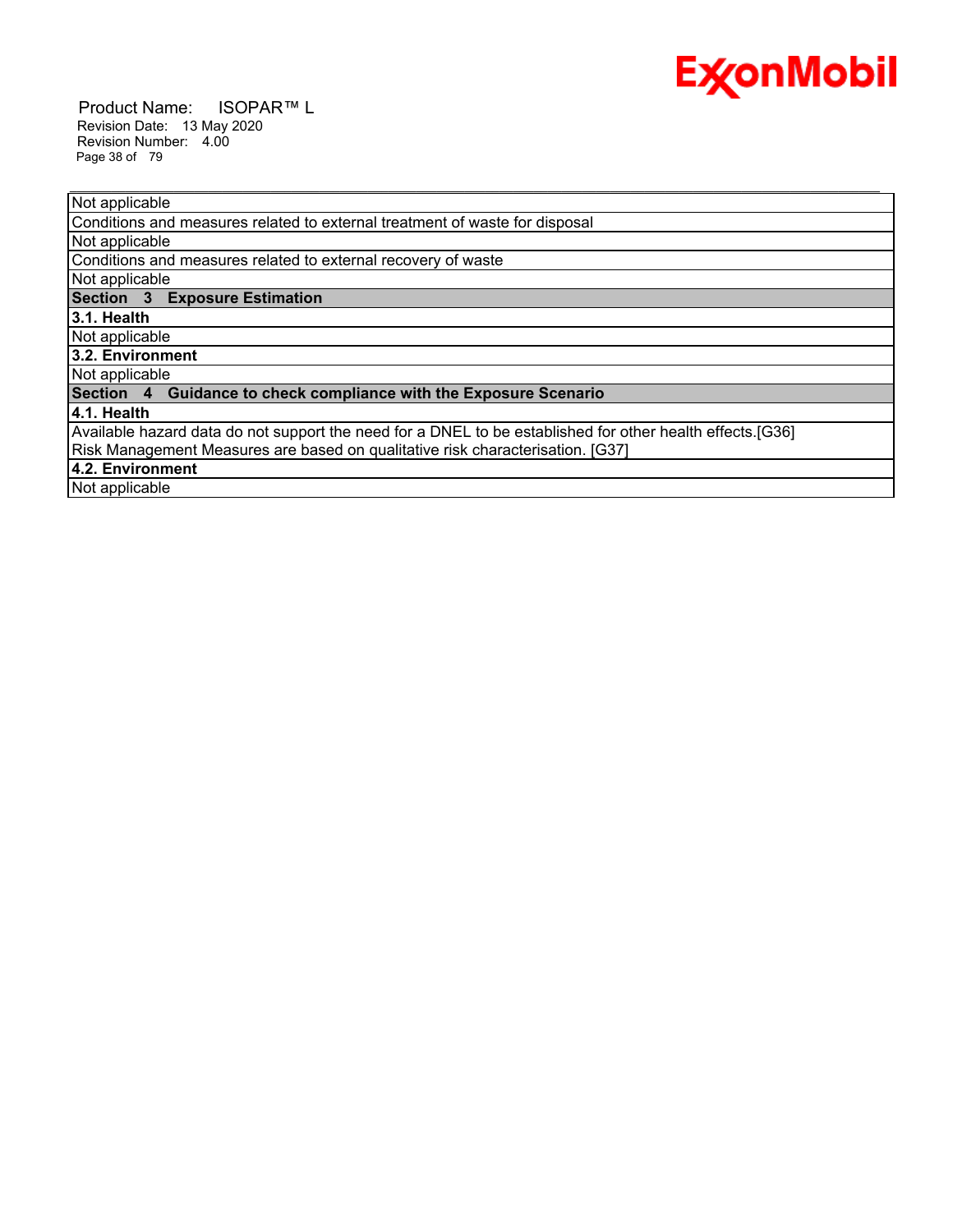

 Product Name: ISOPAR™ L Revision Date: 13 May 2020 Revision Number: 4.00 Page 39 of 79

| <b>Section 1 Exposure Scenario Title</b>                                                                                 |                                                  |
|--------------------------------------------------------------------------------------------------------------------------|--------------------------------------------------|
| Title:                                                                                                                   |                                                  |
| Polymer processing - Industrial                                                                                          |                                                  |
| <b>Use Descriptor</b>                                                                                                    |                                                  |
| Sector(s) of Use                                                                                                         | <b>SU10, SU3</b>                                 |
| <b>Process Categories</b>                                                                                                | PROC1, PROC13, PROC14, PROC2, PROC21, PROC3,     |
|                                                                                                                          | PROC4, PROC5, PROC6, PROC8a, PROC8b, PROC9       |
| <b>Environmental Release Categories</b>                                                                                  | ERC4                                             |
| Specific Environmental Release Category                                                                                  |                                                  |
| Processes, tasks, activities covered                                                                                     |                                                  |
| Processing of formulated polymers including material transfers, additives handling (e.g. pigments, stabilisers, fillers, |                                                  |
| plasticisers, etc.), moulding, curing and forming activities, material re-works, storage and associated maintenance.     |                                                  |
| Section 2 Operational conditions and risk management measures                                                            |                                                  |
| Section 2.1 Control of worker exposure                                                                                   |                                                  |
| <b>Product Characteristic</b>                                                                                            |                                                  |
| Liquid                                                                                                                   |                                                  |
| Duration, frequency and amount                                                                                           |                                                  |
| Covers daily exposures up to 8 hours (unless stated differently)[G2]                                                     |                                                  |
| Covers percentage substance in the product up to 100 %[G13]                                                              |                                                  |
| Other given operational conditions affecting workers exposure                                                            |                                                  |
| Assumes a good basic standard of occupational hygiene is implemented [G1]                                                |                                                  |
| <b>Contributing Scenarios/</b>                                                                                           |                                                  |
| <b>Specific Risk Management Measures and Operating Conditions</b>                                                        |                                                  |
| (only required controls to demonstrate safe use listed)                                                                  |                                                  |
| <b>General measures (Aspiration Hazard)</b>                                                                              |                                                  |
| The H304 risk phrase (May be fatal if swallowed and enters airways) relates to potential for aspiration, a non-          |                                                  |
| quantifiable hazard determined by physico-chemical properties (i.e. viscosity) that can occur during ingestion and also  |                                                  |
| if it is vomited following ingestion. A DNEL cannot be derived. Risks from the physicochemical hazards of substances     |                                                  |
| can be controlled by implementing risk management measures.                                                              | For substances classified as H304, the following |
| measures need to be implemented to control the aspiration hazard.                                                        |                                                  |
| Do not ingest. If swallowed then seek immediate medical attention.                                                       | Do NOT induce vomiting.                          |
| Section 2.2 Control of environmental exposure                                                                            |                                                  |
| <b>Product characteristics</b>                                                                                           |                                                  |
| Not applicable                                                                                                           |                                                  |
| Duration, frequency and amount                                                                                           |                                                  |
| Not applicable                                                                                                           |                                                  |
| Environmental factors not influenced by risk management                                                                  |                                                  |
| Not applicable                                                                                                           |                                                  |
| Other given operational conditions affecting environmental exposure                                                      |                                                  |
| Not applicable                                                                                                           |                                                  |
| Technical conditions and measures at process level (source) to prevent release                                           |                                                  |
| Not applicable                                                                                                           |                                                  |
| Technical onsite conditions and measures to reduce or limit discharges, air emissions and releases to soil               |                                                  |
| Not applicable                                                                                                           |                                                  |
| Organisation measures to prevent/limit release from site                                                                 |                                                  |
| Not applicable                                                                                                           |                                                  |
| Conditions and measures related to municipal sewage treatment plant                                                      |                                                  |
| Not applicable                                                                                                           |                                                  |
|                                                                                                                          |                                                  |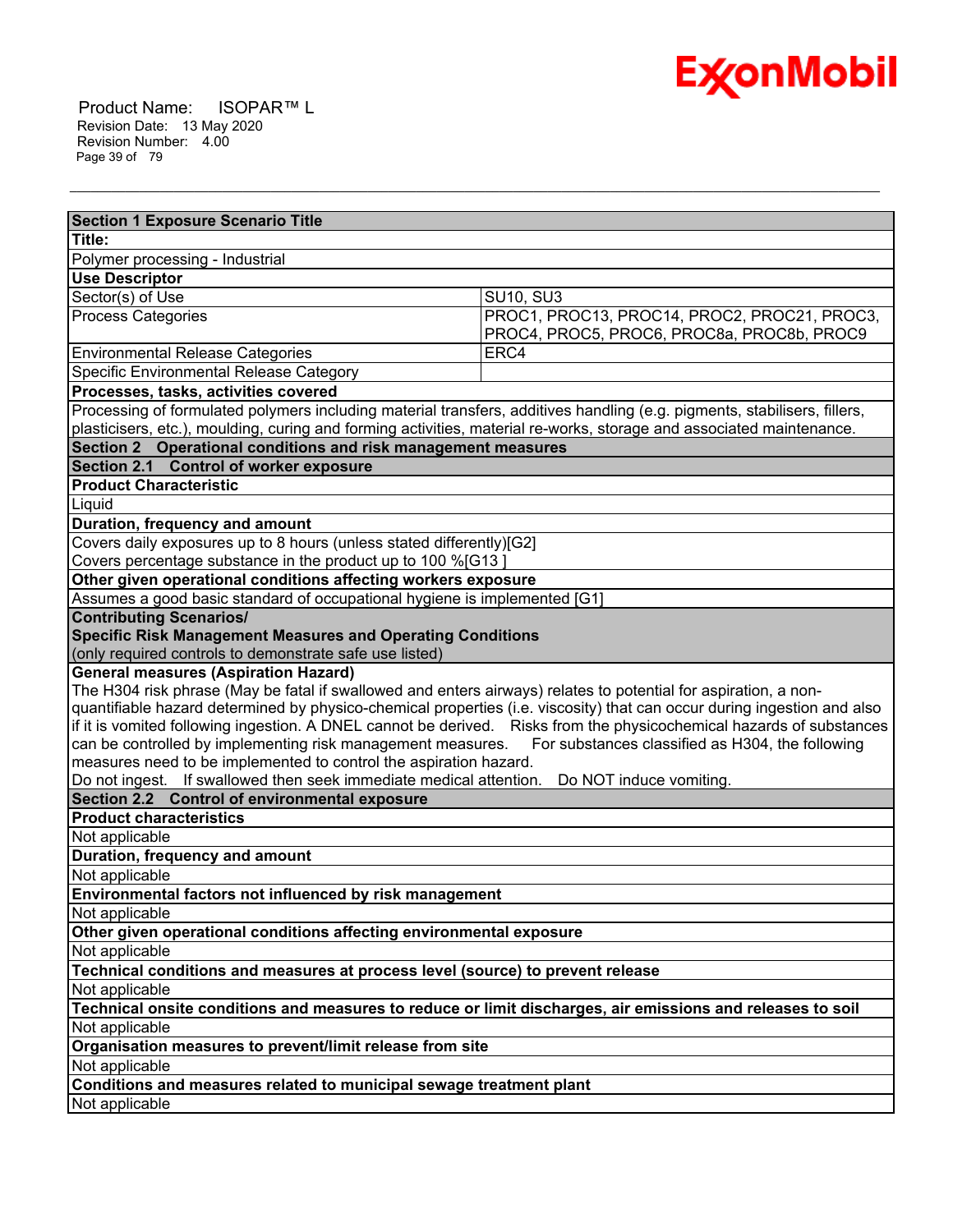

 Product Name: ISOPAR™ L Revision Date: 13 May 2020 Revision Number: 4.00 Page 40 of 79

## \_\_\_\_\_\_\_\_\_\_\_\_\_\_\_\_\_\_\_\_\_\_\_\_\_\_\_\_\_\_\_\_\_\_\_\_\_\_\_\_\_\_\_\_\_\_\_\_\_\_\_\_\_\_\_\_\_\_\_\_\_\_\_\_\_\_\_\_\_\_\_\_\_\_\_\_\_\_\_\_\_\_\_\_\_\_\_\_\_\_\_\_\_\_\_\_\_\_\_\_\_\_\_\_\_\_\_\_\_\_\_\_\_\_\_\_\_ Conditions and measures related to external treatment of waste for disposal Not applicable Conditions and measures related to external recovery of waste Not applicable **Section 3 Exposure Estimation 3.1. Health** Not applicable **3.2. Environment** Not applicable **Section 4 Guidance to check compliance with the Exposure Scenario 4.1. Health** Available hazard data do not support the need for a DNEL to be established for other health effects.[G36] Risk Management Measures are based on qualitative risk characterisation. [G37] **4.2. Environment**

Not applicable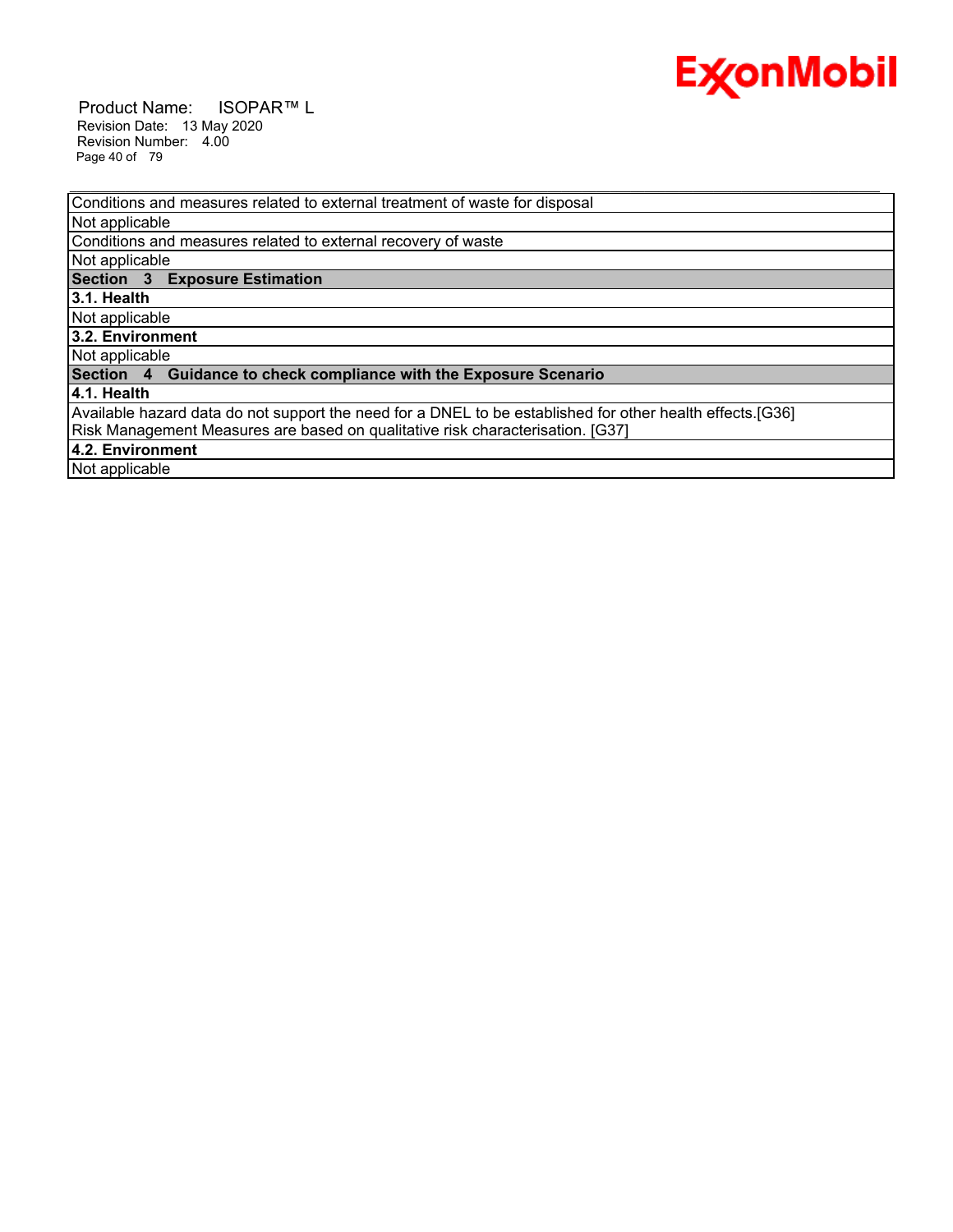

 Product Name: ISOPAR™ L Revision Date: 13 May 2020 Revision Number: 4.00 Page 41 of 79

| <b>Section 1 Exposure Scenario Title</b>                                                                                                                                                                                                                                                                                                                           |                                                       |
|--------------------------------------------------------------------------------------------------------------------------------------------------------------------------------------------------------------------------------------------------------------------------------------------------------------------------------------------------------------------|-------------------------------------------------------|
| Title:                                                                                                                                                                                                                                                                                                                                                             |                                                       |
| Water treatment chemicals - Industrial                                                                                                                                                                                                                                                                                                                             |                                                       |
| <b>Use Descriptor</b>                                                                                                                                                                                                                                                                                                                                              |                                                       |
| Sector(s) of Use                                                                                                                                                                                                                                                                                                                                                   | SU <sub>3</sub>                                       |
| <b>Process Categories</b>                                                                                                                                                                                                                                                                                                                                          | PROC1, PROC13, PROC2, PROC3, PROC4, PROC8a,<br>PROC8b |
| <b>Environmental Release Categories</b>                                                                                                                                                                                                                                                                                                                            | ERC3, ERC4                                            |
| Specific Environmental Release Category                                                                                                                                                                                                                                                                                                                            |                                                       |
| Processes, tasks, activities covered                                                                                                                                                                                                                                                                                                                               |                                                       |
| Covers the use of the substance for the treatment of water at industrial facilities in open and closed systems                                                                                                                                                                                                                                                     |                                                       |
| Section 2 Operational conditions and risk management measures                                                                                                                                                                                                                                                                                                      |                                                       |
| Section 2.1 Control of worker exposure                                                                                                                                                                                                                                                                                                                             |                                                       |
| <b>Product Characteristic</b>                                                                                                                                                                                                                                                                                                                                      |                                                       |
| Liquid                                                                                                                                                                                                                                                                                                                                                             |                                                       |
| Duration, frequency and amount                                                                                                                                                                                                                                                                                                                                     |                                                       |
| Covers daily exposures up to 8 hours (unless stated differently)[G2]                                                                                                                                                                                                                                                                                               |                                                       |
| Covers percentage substance in the product up to 100 %[G13]                                                                                                                                                                                                                                                                                                        |                                                       |
| Other given operational conditions affecting workers exposure                                                                                                                                                                                                                                                                                                      |                                                       |
| Assumes a good basic standard of occupational hygiene is implemented [G1]                                                                                                                                                                                                                                                                                          |                                                       |
| <b>Contributing Scenarios/</b>                                                                                                                                                                                                                                                                                                                                     |                                                       |
| <b>Specific Risk Management Measures and Operating Conditions</b>                                                                                                                                                                                                                                                                                                  |                                                       |
| (only required controls to demonstrate safe use listed)                                                                                                                                                                                                                                                                                                            |                                                       |
| <b>General measures (Aspiration Hazard)</b>                                                                                                                                                                                                                                                                                                                        |                                                       |
|                                                                                                                                                                                                                                                                                                                                                                    |                                                       |
| The H304 risk phrase (May be fatal if swallowed and enters airways) relates to potential for aspiration, a non-<br>quantifiable hazard determined by physico-chemical properties (i.e. viscosity) that can occur during ingestion and also<br>if it is vomited following ingestion. A DNEL cannot be derived. Risks from the physicochemical hazards of substances |                                                       |
| can be controlled by implementing risk management measures. For substances classified as H304, the following                                                                                                                                                                                                                                                       |                                                       |
| measures need to be implemented to control the aspiration hazard.                                                                                                                                                                                                                                                                                                  |                                                       |
| Do not ingest. If swallowed then seek immediate medical attention.                                                                                                                                                                                                                                                                                                 | Do NOT induce vomiting.                               |
| Section 2.2 Control of environmental exposure                                                                                                                                                                                                                                                                                                                      |                                                       |
| <b>Product characteristics</b>                                                                                                                                                                                                                                                                                                                                     |                                                       |
| Not applicable                                                                                                                                                                                                                                                                                                                                                     |                                                       |
| Duration, frequency and amount                                                                                                                                                                                                                                                                                                                                     |                                                       |
| Not applicable                                                                                                                                                                                                                                                                                                                                                     |                                                       |
| Environmental factors not influenced by risk management                                                                                                                                                                                                                                                                                                            |                                                       |
| Not applicable                                                                                                                                                                                                                                                                                                                                                     |                                                       |
| Other given operational conditions affecting environmental exposure                                                                                                                                                                                                                                                                                                |                                                       |
| Not applicable                                                                                                                                                                                                                                                                                                                                                     |                                                       |
| Technical conditions and measures at process level (source) to prevent release                                                                                                                                                                                                                                                                                     |                                                       |
| Not applicable                                                                                                                                                                                                                                                                                                                                                     |                                                       |
| Technical onsite conditions and measures to reduce or limit discharges, air emissions and releases to soil                                                                                                                                                                                                                                                         |                                                       |
| Not applicable                                                                                                                                                                                                                                                                                                                                                     |                                                       |
| Organisation measures to prevent/limit release from site                                                                                                                                                                                                                                                                                                           |                                                       |
| Not applicable                                                                                                                                                                                                                                                                                                                                                     |                                                       |
| Conditions and measures related to municipal sewage treatment plant                                                                                                                                                                                                                                                                                                |                                                       |
| Not applicable                                                                                                                                                                                                                                                                                                                                                     |                                                       |
| Conditions and measures related to external treatment of waste for disposal                                                                                                                                                                                                                                                                                        |                                                       |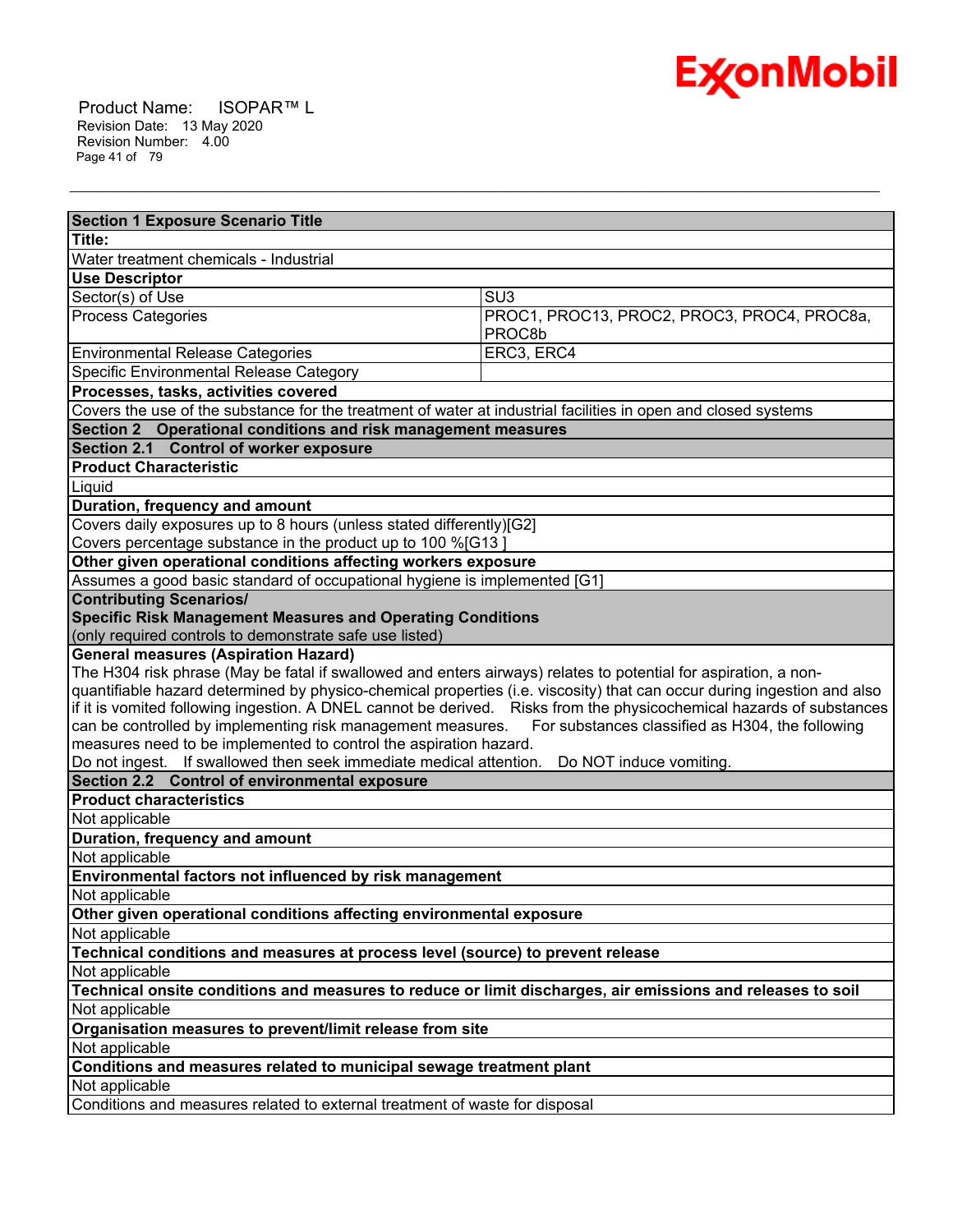

 Product Name: ISOPAR™ L Revision Date: 13 May 2020 Revision Number: 4.00 Page 42 of 79

| Not applicable                                                                                            |
|-----------------------------------------------------------------------------------------------------------|
| Conditions and measures related to external recovery of waste                                             |
| Not applicable                                                                                            |
| Section 3 Exposure Estimation                                                                             |
| 3.1. Health                                                                                               |
| Not applicable                                                                                            |
| 3.2. Environment                                                                                          |
| Not applicable                                                                                            |
| Section 4 Guidance to check compliance with the Exposure Scenario                                         |
| <b>4.1. Health</b>                                                                                        |
| Available hazard data do not support the need for a DNEL to be established for other health effects.[G36] |
| Risk Management Measures are based on qualitative risk characterisation. [G37]                            |
| 4.2. Environment                                                                                          |
| Not applicable                                                                                            |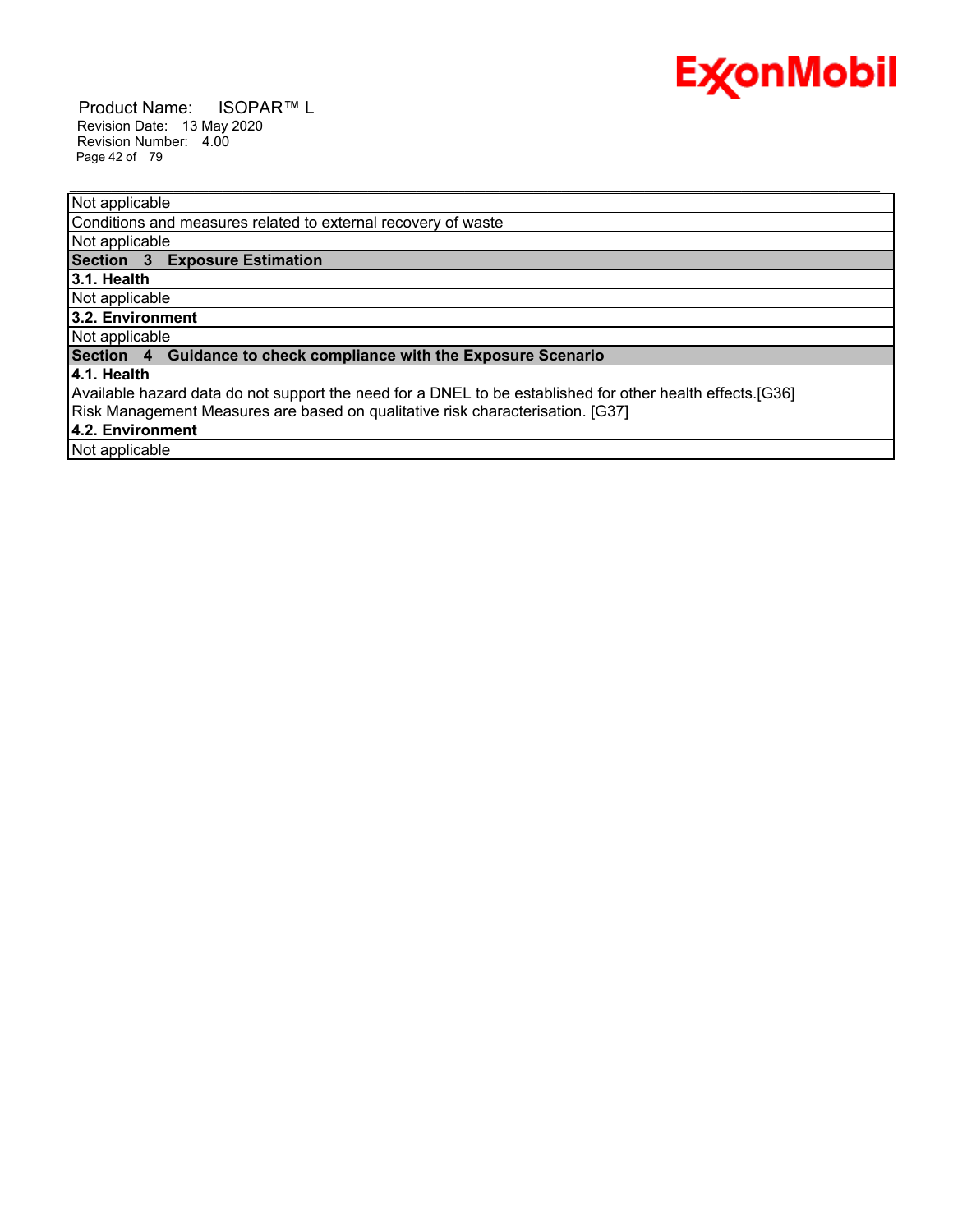

 Product Name: ISOPAR™ L Revision Date: 13 May 2020 Revision Number: 4.00 Page 43 of 79

| <b>Section 1 Exposure Scenario Title</b>                                                                                |                                                  |
|-------------------------------------------------------------------------------------------------------------------------|--------------------------------------------------|
| Title:                                                                                                                  |                                                  |
| Use in Coatings - Professional                                                                                          |                                                  |
| <b>Use Descriptor</b>                                                                                                   |                                                  |
| Sector(s) of Use                                                                                                        | <b>SU22</b>                                      |
| <b>Process Categories</b>                                                                                               | PROC1, PROC10, PROC11, PROC13, PROC15,           |
|                                                                                                                         | PROC19, PROC2, PROC3, PROC4, PROC5, PROC8a,      |
|                                                                                                                         | PROC8b                                           |
| <b>Environmental Release Categories</b>                                                                                 | ERC8A, ERC8D                                     |
| Specific Environmental Release Category                                                                                 |                                                  |
| Processes, tasks, activities covered                                                                                    |                                                  |
| Covers the use in coatings (paints, inks, adhesives, etc) including exposures during use (including materials receipt,  |                                                  |
| storage, preparation and transfer from bulk and semi-bulk, application by spray, roller, brush, spreader by hand or     |                                                  |
| similar methods, and film formation) and equipment cleaning, maintenance and associated laboratory activities.          |                                                  |
| Section 2 Operational conditions and risk management measures                                                           |                                                  |
| Section 2.1 Control of worker exposure                                                                                  |                                                  |
| <b>Product Characteristic</b>                                                                                           |                                                  |
| Liquid                                                                                                                  |                                                  |
| Duration, frequency and amount                                                                                          |                                                  |
| Covers daily exposures up to 8 hours (unless stated differently)[G2]                                                    |                                                  |
| Covers percentage substance in the product up to 100 %[G13]                                                             |                                                  |
| Other given operational conditions affecting workers exposure                                                           |                                                  |
| Assumes a good basic standard of occupational hygiene is implemented [G1]                                               |                                                  |
| <b>Contributing Scenarios/</b>                                                                                          |                                                  |
| <b>Specific Risk Management Measures and Operating Conditions</b>                                                       |                                                  |
| (only required controls to demonstrate safe use listed)                                                                 |                                                  |
| <b>General measures (Aspiration Hazard)</b>                                                                             |                                                  |
| The H304 risk phrase (May be fatal if swallowed and enters airways) relates to potential for aspiration, a non-         |                                                  |
| quantifiable hazard determined by physico-chemical properties (i.e. viscosity) that can occur during ingestion and also |                                                  |
| if it is vomited following ingestion. A DNEL cannot be derived. Risks from the physicochemical hazards of substances    |                                                  |
| can be controlled by implementing risk management measures.                                                             | For substances classified as H304, the following |
| measures need to be implemented to control the aspiration hazard.                                                       |                                                  |
| Do not ingest. If swallowed then seek immediate medical attention. Do NOT induce vomiting.                              |                                                  |
| Section 2.2 Control of environmental exposure                                                                           |                                                  |
| <b>Product characteristics</b>                                                                                          |                                                  |
| Not applicable                                                                                                          |                                                  |
| Duration, frequency and amount                                                                                          |                                                  |
| Not applicable                                                                                                          |                                                  |
| Environmental factors not influenced by risk management                                                                 |                                                  |
| Not applicable                                                                                                          |                                                  |
| Other given operational conditions affecting environmental exposure                                                     |                                                  |
| Not applicable                                                                                                          |                                                  |
| Technical conditions and measures at process level (source) to prevent release                                          |                                                  |
| Not applicable                                                                                                          |                                                  |
| Technical onsite conditions and measures to reduce or limit discharges, air emissions and releases to soil              |                                                  |
| Not applicable                                                                                                          |                                                  |
| Organisation measures to prevent/limit release from site                                                                |                                                  |
| Not applicable                                                                                                          |                                                  |
|                                                                                                                         |                                                  |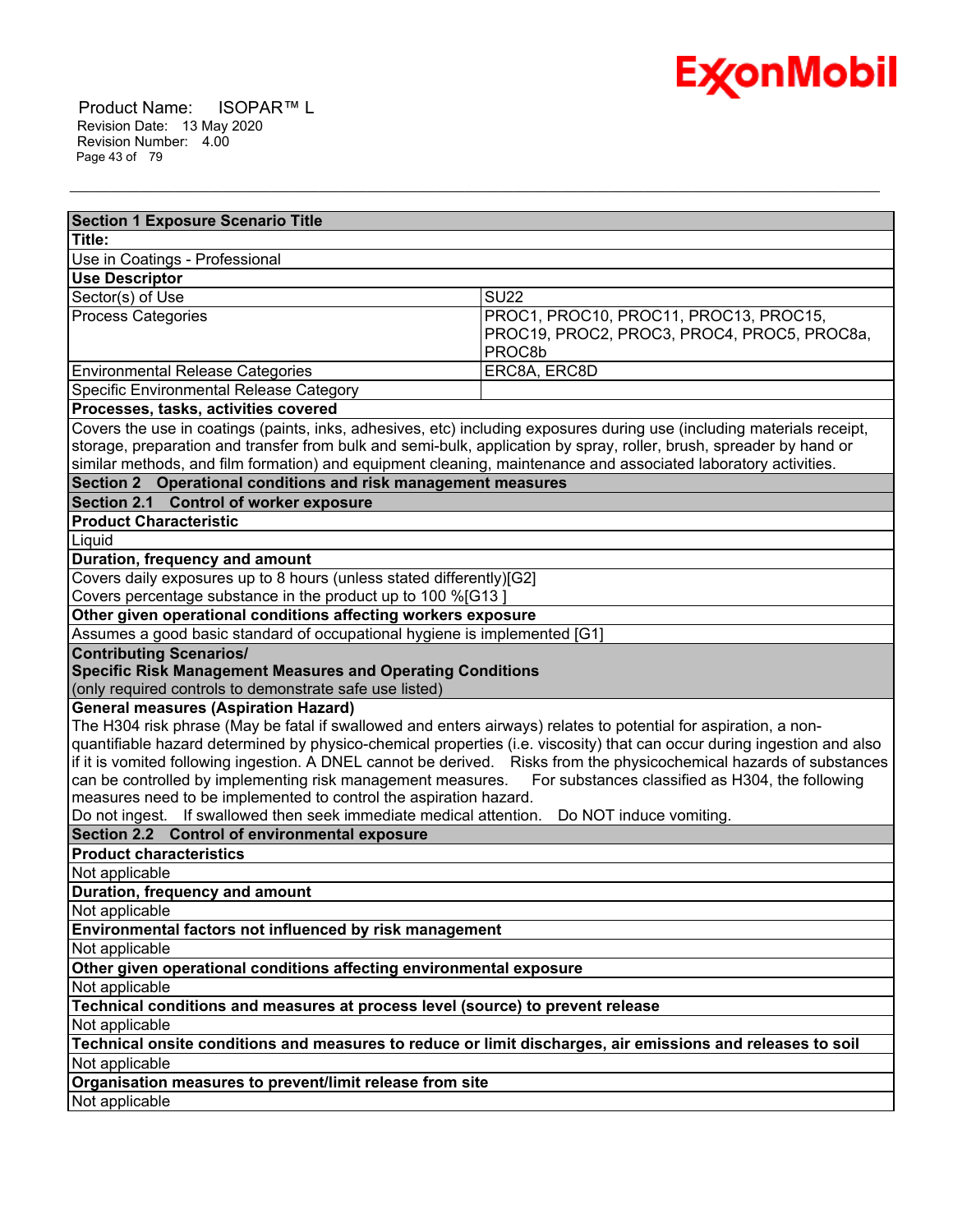

 Product Name: ISOPAR™ L Revision Date: 13 May 2020 Revision Number: 4.00 Page 44 of 79

| Conditions and measures related to municipal sewage treatment plant                                       |
|-----------------------------------------------------------------------------------------------------------|
| Not applicable                                                                                            |
| Conditions and measures related to external treatment of waste for disposal                               |
| Not applicable                                                                                            |
| Conditions and measures related to external recovery of waste                                             |
| Not applicable                                                                                            |
| <b>Section 3 Exposure Estimation</b>                                                                      |
| 3.1. Health                                                                                               |
| Not applicable                                                                                            |
| 3.2. Environment                                                                                          |
| Not applicable                                                                                            |
| Section 4 Guidance to check compliance with the Exposure Scenario                                         |
| 4.1. Health                                                                                               |
| Available hazard data do not support the need for a DNEL to be established for other health effects.[G36] |
| Risk Management Measures are based on qualitative risk characterisation. [G37]                            |
| 4.2. Environment                                                                                          |
| Not applicable                                                                                            |
|                                                                                                           |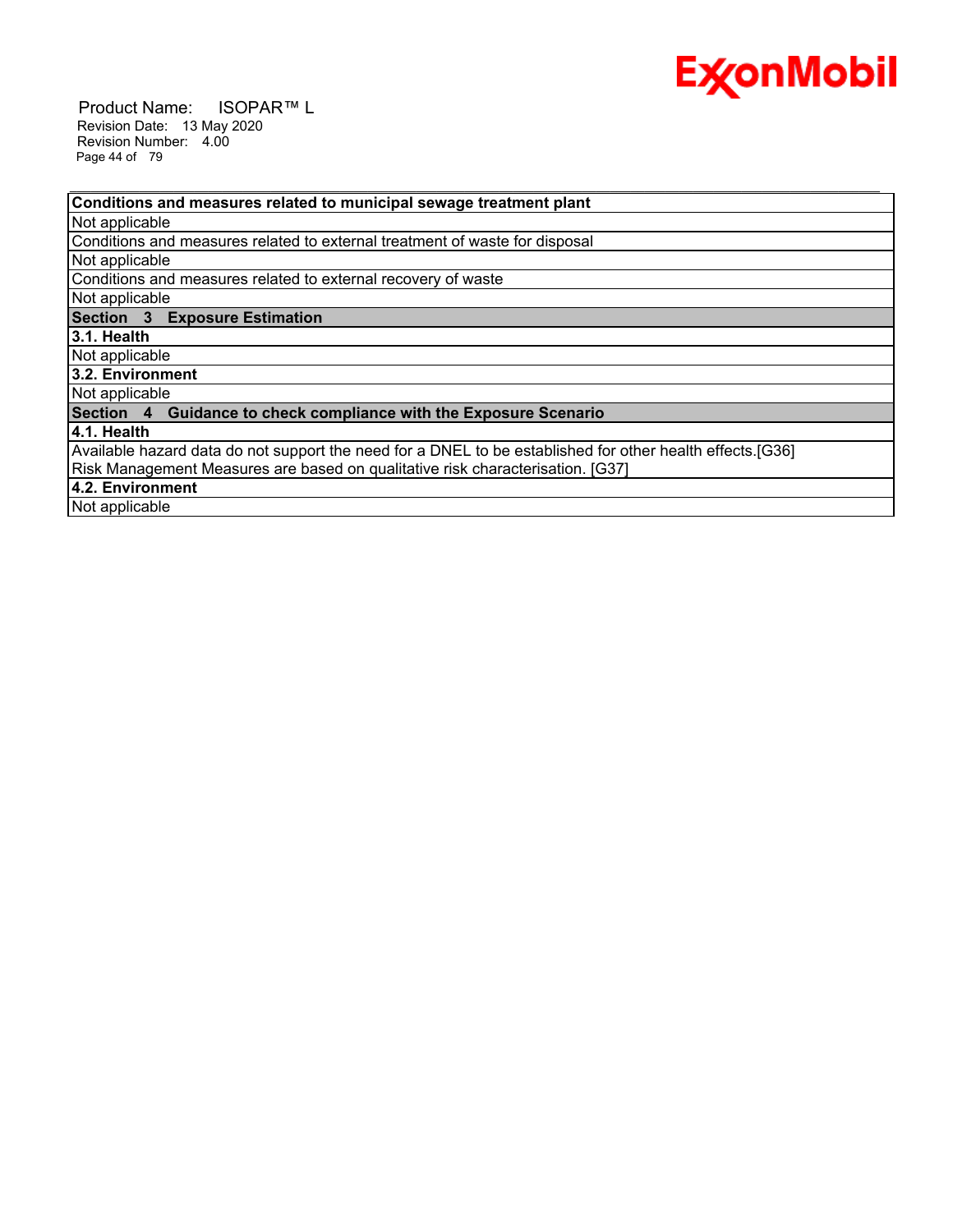

 Product Name: ISOPAR™ L Revision Date: 13 May 2020 Revision Number: 4.00 Page 45 of 79

| <b>Section 1 Exposure Scenario Title</b>                                                                                                    |                                                  |
|---------------------------------------------------------------------------------------------------------------------------------------------|--------------------------------------------------|
| Title:                                                                                                                                      |                                                  |
| Use in Cleaning Agents - Professional                                                                                                       |                                                  |
| <b>Use Descriptor</b>                                                                                                                       |                                                  |
| Sector(s) of Use                                                                                                                            | <b>SU22</b>                                      |
| <b>Process Categories</b>                                                                                                                   | PROC1, PROC10, PROC11, PROC13, PROC19, PROC2,    |
|                                                                                                                                             | PROC3, PROC4, PROC8a, PROC8b                     |
| <b>Environmental Release Categories</b>                                                                                                     | ERC8A, ERC8D                                     |
| Specific Environmental Release Category                                                                                                     |                                                  |
| Processes, tasks, activities covered                                                                                                        |                                                  |
| Covers the use as a component of cleaning products including pouring/unloading from drums or containers; and                                |                                                  |
| exposures during mixing/diluting in the preparatory phase and cleaning activities (including spraying, brushing, dipping,                   |                                                  |
| wiping, automated and by hand).                                                                                                             |                                                  |
| Section 2 Operational conditions and risk management measures                                                                               |                                                  |
| Section 2.1 Control of worker exposure                                                                                                      |                                                  |
| <b>Product Characteristic</b>                                                                                                               |                                                  |
| Liquid                                                                                                                                      |                                                  |
| Duration, frequency and amount                                                                                                              |                                                  |
| Covers daily exposures up to 8 hours (unless stated differently)[G2]                                                                        |                                                  |
| Covers percentage substance in the product up to 100 %[G13]                                                                                 |                                                  |
| Other given operational conditions affecting workers exposure                                                                               |                                                  |
| Assumes a good basic standard of occupational hygiene is implemented [G1]                                                                   |                                                  |
| <b>Contributing Scenarios/</b>                                                                                                              |                                                  |
| <b>Specific Risk Management Measures and Operating Conditions</b>                                                                           |                                                  |
| (only required controls to demonstrate safe use listed)                                                                                     |                                                  |
| <b>General measures (Aspiration Hazard)</b>                                                                                                 |                                                  |
| The H304 risk phrase (May be fatal if swallowed and enters airways) relates to potential for aspiration, a non-                             |                                                  |
| quantifiable hazard determined by physico-chemical properties (i.e. viscosity) that can occur during ingestion and also                     |                                                  |
| if it is vomited following ingestion. A DNEL cannot be derived. Risks from the physicochemical hazards of substances                        |                                                  |
| can be controlled by implementing risk management measures.                                                                                 | For substances classified as H304, the following |
| measures need to be implemented to control the aspiration hazard.                                                                           |                                                  |
| Do not ingest. If swallowed then seek immediate medical attention. Do NOT induce vomiting.<br>Section 2.2 Control of environmental exposure |                                                  |
| <b>Product characteristics</b>                                                                                                              |                                                  |
|                                                                                                                                             |                                                  |
| Not applicable                                                                                                                              |                                                  |
| Duration, frequency and amount                                                                                                              |                                                  |
| Not applicable                                                                                                                              |                                                  |
| Environmental factors not influenced by risk management                                                                                     |                                                  |
| Not applicable                                                                                                                              |                                                  |
| Other given operational conditions affecting environmental exposure                                                                         |                                                  |
| Not applicable                                                                                                                              |                                                  |
| Technical conditions and measures at process level (source) to prevent release                                                              |                                                  |
| Not applicable                                                                                                                              |                                                  |
| Technical onsite conditions and measures to reduce or limit discharges, air emissions and releases to soil                                  |                                                  |
| Not applicable                                                                                                                              |                                                  |
| Organisation measures to prevent/limit release from site                                                                                    |                                                  |
| Not applicable                                                                                                                              |                                                  |
| Conditions and measures related to municipal sewage treatment plant                                                                         |                                                  |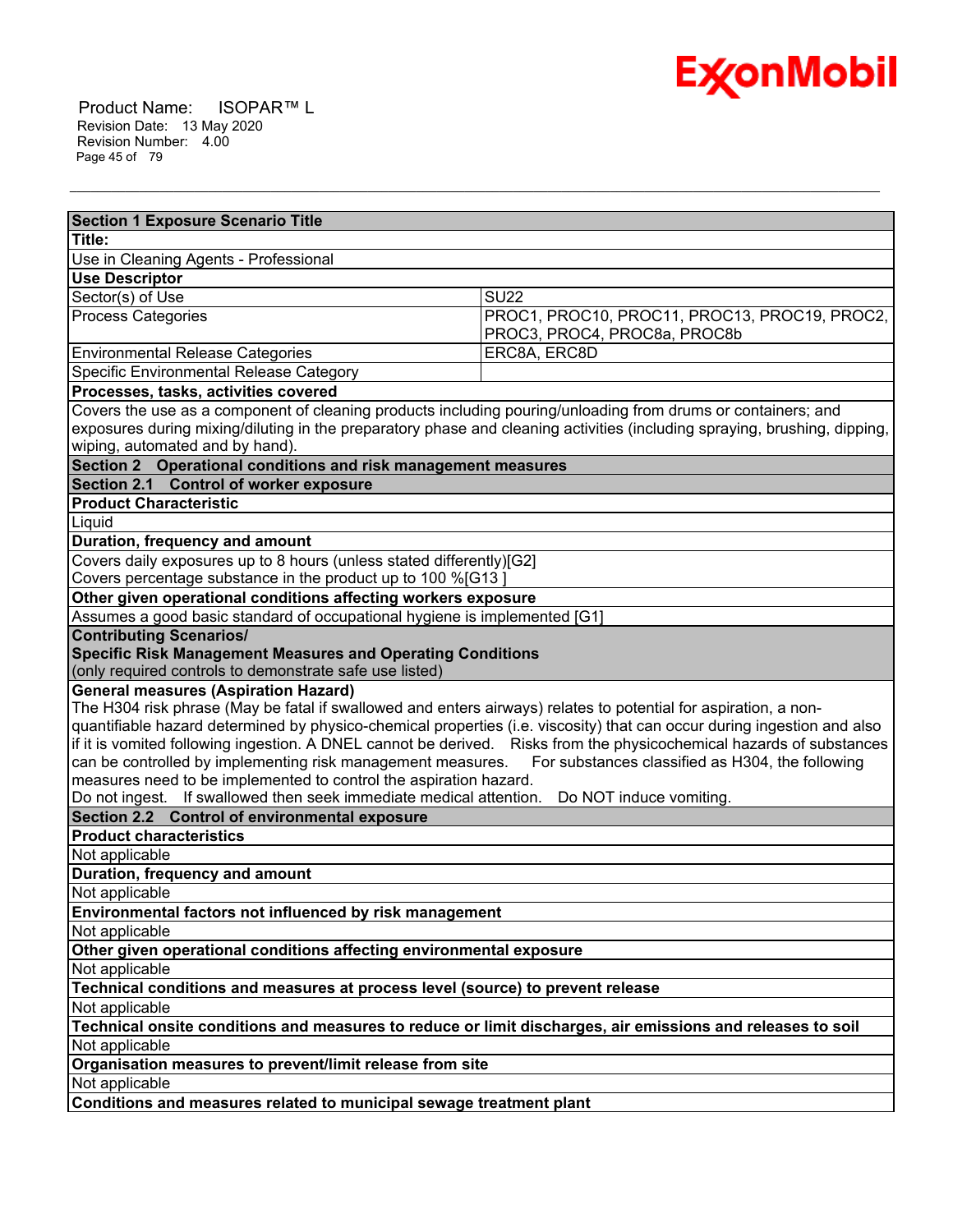

 Product Name: ISOPAR™ L Revision Date: 13 May 2020 Revision Number: 4.00 Page 46 of 79

| Not applicable                                                                                            |
|-----------------------------------------------------------------------------------------------------------|
| Conditions and measures related to external treatment of waste for disposal                               |
| Not applicable                                                                                            |
| Conditions and measures related to external recovery of waste                                             |
| Not applicable                                                                                            |
| Section 3 Exposure Estimation                                                                             |
| 3.1. Health                                                                                               |
| Not applicable                                                                                            |
| 3.2. Environment                                                                                          |
| Not applicable                                                                                            |
| Section 4 Guidance to check compliance with the Exposure Scenario                                         |
| ∣4.1. Health                                                                                              |
| Available hazard data do not support the need for a DNEL to be established for other health effects.[G36] |
| Risk Management Measures are based on qualitative risk characterisation. [G37]                            |
| 4.2. Environment                                                                                          |
| Not applicable                                                                                            |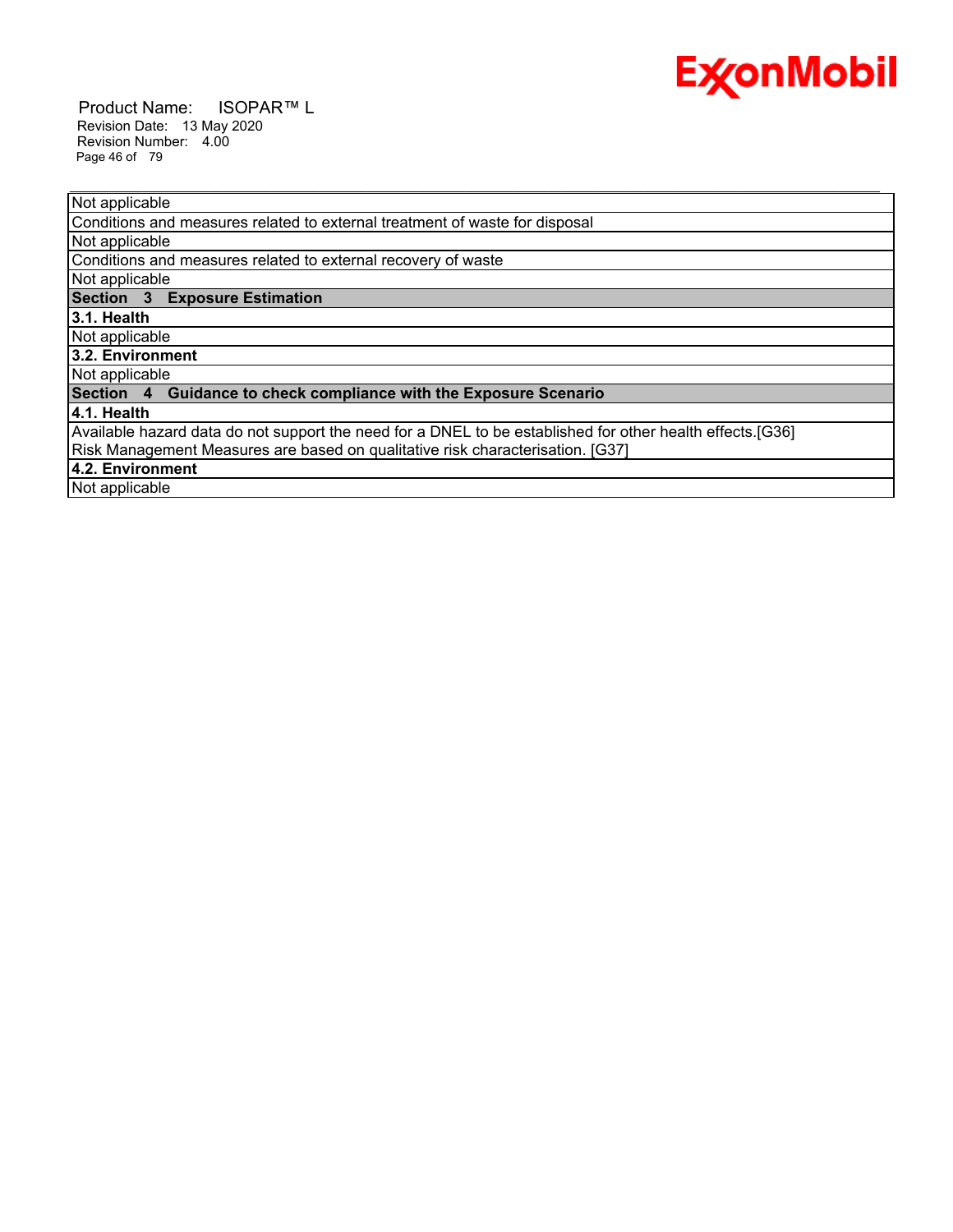

 Product Name: ISOPAR™ L Revision Date: 13 May 2020 Revision Number: 4.00 Page 47 of 79

| <b>Section 1 Exposure Scenario Title</b>                                                                                |                                                  |
|-------------------------------------------------------------------------------------------------------------------------|--------------------------------------------------|
| Title:                                                                                                                  |                                                  |
| Lubricants - Professional (Low Release)                                                                                 |                                                  |
| <b>Use Descriptor</b>                                                                                                   |                                                  |
| Sector(s) of Use                                                                                                        | <b>SU22</b>                                      |
| <b>Process Categories</b>                                                                                               | PROC1, PROC10, PROC11, PROC13, PROC17,           |
|                                                                                                                         | PROC18, PROC2, PROC20, PROC3, PROC4, PROC8a,     |
|                                                                                                                         | PROC8b, PROC9                                    |
| <b>Environmental Release Categories</b>                                                                                 | ERC9A, ERC9B                                     |
| Specific Environmental Release Category                                                                                 |                                                  |
| Processes, tasks, activities covered                                                                                    |                                                  |
| Covers the use of formulated lubricants in closed and open systems including transfer operations, operation of engines  |                                                  |
| and similar articles, reworking on reject articles, equipment maintenance and disposal of waste oil.                    |                                                  |
| Section 2 Operational conditions and risk management measures                                                           |                                                  |
| Section 2.1 Control of worker exposure                                                                                  |                                                  |
| <b>Product Characteristic</b>                                                                                           |                                                  |
| Liquid                                                                                                                  |                                                  |
| Duration, frequency and amount                                                                                          |                                                  |
| Covers daily exposures up to 8 hours (unless stated differently)[G2]                                                    |                                                  |
| Covers percentage substance in the product up to 100 %[G13]                                                             |                                                  |
| Other given operational conditions affecting workers exposure                                                           |                                                  |
| Assumes a good basic standard of occupational hygiene is implemented [G1]                                               |                                                  |
| <b>Contributing Scenarios/</b>                                                                                          |                                                  |
| <b>Specific Risk Management Measures and Operating Conditions</b>                                                       |                                                  |
| (only required controls to demonstrate safe use listed)                                                                 |                                                  |
| <b>General measures (Aspiration Hazard)</b>                                                                             |                                                  |
| The H304 risk phrase (May be fatal if swallowed and enters airways) relates to potential for aspiration, a non-         |                                                  |
| quantifiable hazard determined by physico-chemical properties (i.e. viscosity) that can occur during ingestion and also |                                                  |
| if it is vomited following ingestion. A DNEL cannot be derived. Risks from the physicochemical hazards of substances    |                                                  |
| can be controlled by implementing risk management measures.                                                             | For substances classified as H304, the following |
| measures need to be implemented to control the aspiration hazard.                                                       |                                                  |
| Do not ingest. If swallowed then seek immediate medical attention. Do NOT induce vomiting.                              |                                                  |
| Section 2.2 Control of environmental exposure                                                                           |                                                  |
| <b>Product characteristics</b>                                                                                          |                                                  |
| Not applicable                                                                                                          |                                                  |
| Duration, frequency and amount                                                                                          |                                                  |
| Not applicable                                                                                                          |                                                  |
| Environmental factors not influenced by risk management                                                                 |                                                  |
| Not applicable                                                                                                          |                                                  |
| Other given operational conditions affecting environmental exposure                                                     |                                                  |
| Not applicable                                                                                                          |                                                  |
| Technical conditions and measures at process level (source) to prevent release                                          |                                                  |
| Not applicable                                                                                                          |                                                  |
| Technical onsite conditions and measures to reduce or limit discharges, air emissions and releases to soil              |                                                  |
| Not applicable                                                                                                          |                                                  |
| Organisation measures to prevent/limit release from site                                                                |                                                  |
| Not applicable                                                                                                          |                                                  |
| Conditions and measures related to municipal sewage treatment plant                                                     |                                                  |
|                                                                                                                         |                                                  |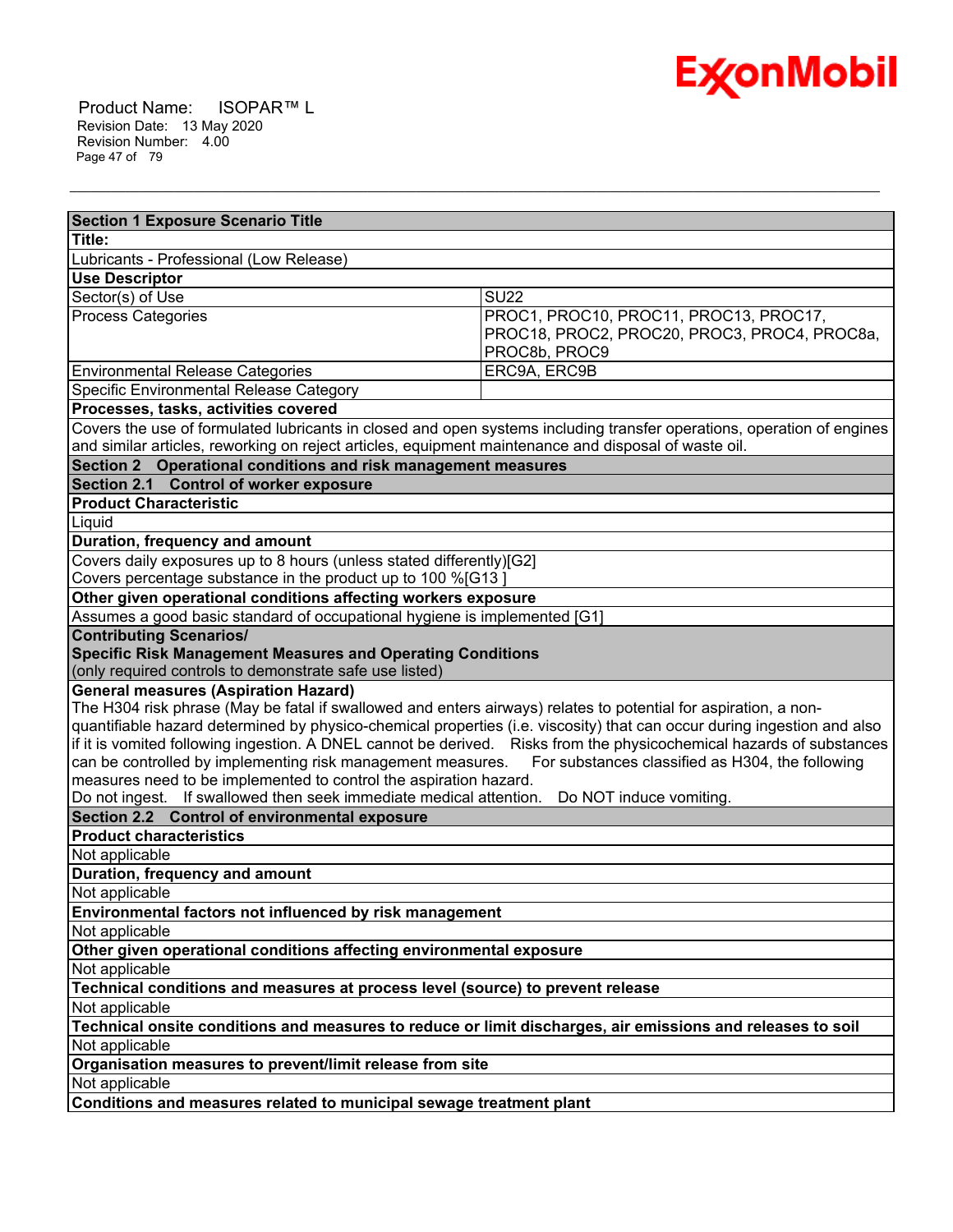

 Product Name: ISOPAR™ L Revision Date: 13 May 2020 Revision Number: 4.00 Page 48 of 79

| Not applicable                                                                                            |
|-----------------------------------------------------------------------------------------------------------|
| Conditions and measures related to external treatment of waste for disposal                               |
| Not applicable                                                                                            |
| Conditions and measures related to external recovery of waste                                             |
| Not applicable                                                                                            |
| Section 3 Exposure Estimation                                                                             |
| 3.1. Health                                                                                               |
| Not applicable                                                                                            |
| 3.2. Environment                                                                                          |
| Not applicable                                                                                            |
| Section 4 Guidance to check compliance with the Exposure Scenario                                         |
| ∣4.1. Health                                                                                              |
| Available hazard data do not support the need for a DNEL to be established for other health effects.[G36] |
| Risk Management Measures are based on qualitative risk characterisation. [G37]                            |
| 4.2. Environment                                                                                          |
| Not applicable                                                                                            |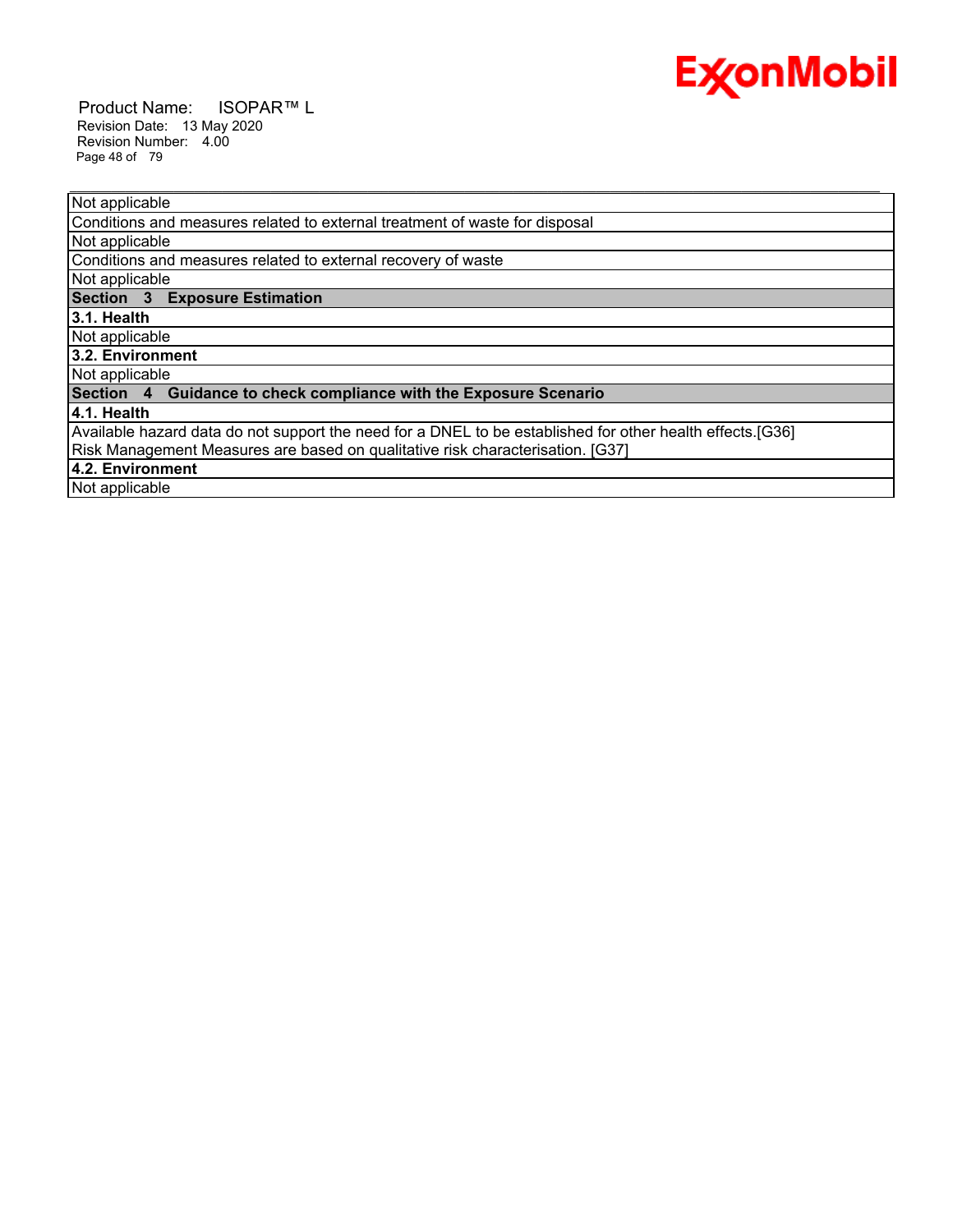

 Product Name: ISOPAR™ L Revision Date: 13 May 2020 Revision Number: 4.00 Page 49 of 79

| <b>Section 1 Exposure Scenario Title</b>                                                                                |                                                  |
|-------------------------------------------------------------------------------------------------------------------------|--------------------------------------------------|
| Title:                                                                                                                  |                                                  |
| Lubricants - Professional (High Release)                                                                                |                                                  |
| <b>Use Descriptor</b>                                                                                                   |                                                  |
| Sector(s) of Use                                                                                                        | <b>SU22</b>                                      |
| <b>Process Categories</b>                                                                                               | PROC1, PROC10, PROC11, PROC13, PROC17,           |
|                                                                                                                         | PROC18, PROC2, PROC20, PROC3, PROC4, PROC8a,     |
|                                                                                                                         | PROC8b, PROC9                                    |
| <b>Environmental Release Categories</b>                                                                                 | ERC8A, ERC8D                                     |
| Specific Environmental Release Category                                                                                 |                                                  |
| Processes, tasks, activities covered                                                                                    |                                                  |
| Covers the use of formulated lubricants in closed and open systems including transfer operations, operation of engines  |                                                  |
| and similar articles, reworking on reject articles, equipment maintenance and disposal of waste oil.                    |                                                  |
| Section 2 Operational conditions and risk management measures                                                           |                                                  |
| Section 2.1 Control of worker exposure                                                                                  |                                                  |
| <b>Product Characteristic</b>                                                                                           |                                                  |
| Liquid                                                                                                                  |                                                  |
| Duration, frequency and amount                                                                                          |                                                  |
| Covers daily exposures up to 8 hours (unless stated differently)[G2]                                                    |                                                  |
| Covers percentage substance in the product up to 100 %[G13]                                                             |                                                  |
| Other given operational conditions affecting workers exposure                                                           |                                                  |
| Assumes a good basic standard of occupational hygiene is implemented [G1]                                               |                                                  |
| <b>Contributing Scenarios/</b>                                                                                          |                                                  |
| <b>Specific Risk Management Measures and Operating Conditions</b>                                                       |                                                  |
| (only required controls to demonstrate safe use listed)                                                                 |                                                  |
| <b>General measures (Aspiration Hazard)</b>                                                                             |                                                  |
| The H304 risk phrase (May be fatal if swallowed and enters airways) relates to potential for aspiration, a non-         |                                                  |
| quantifiable hazard determined by physico-chemical properties (i.e. viscosity) that can occur during ingestion and also |                                                  |
| if it is vomited following ingestion. A DNEL cannot be derived. Risks from the physicochemical hazards of substances    |                                                  |
| can be controlled by implementing risk management measures.                                                             | For substances classified as H304, the following |
| measures need to be implemented to control the aspiration hazard.                                                       |                                                  |
| Do not ingest. If swallowed then seek immediate medical attention. Do NOT induce vomiting.                              |                                                  |
| Section 2.2 Control of environmental exposure                                                                           |                                                  |
| <b>Product characteristics</b>                                                                                          |                                                  |
| Not applicable                                                                                                          |                                                  |
| Duration, frequency and amount                                                                                          |                                                  |
| Not applicable                                                                                                          |                                                  |
| Environmental factors not influenced by risk management                                                                 |                                                  |
| Not applicable                                                                                                          |                                                  |
| Other given operational conditions affecting environmental exposure                                                     |                                                  |
| Not applicable                                                                                                          |                                                  |
| Technical conditions and measures at process level (source) to prevent release                                          |                                                  |
| Not applicable                                                                                                          |                                                  |
| Technical onsite conditions and measures to reduce or limit discharges, air emissions and releases to soil              |                                                  |
| Not applicable                                                                                                          |                                                  |
| Organisation measures to prevent/limit release from site                                                                |                                                  |
| Not applicable                                                                                                          |                                                  |
| Conditions and measures related to municipal sewage treatment plant                                                     |                                                  |
|                                                                                                                         |                                                  |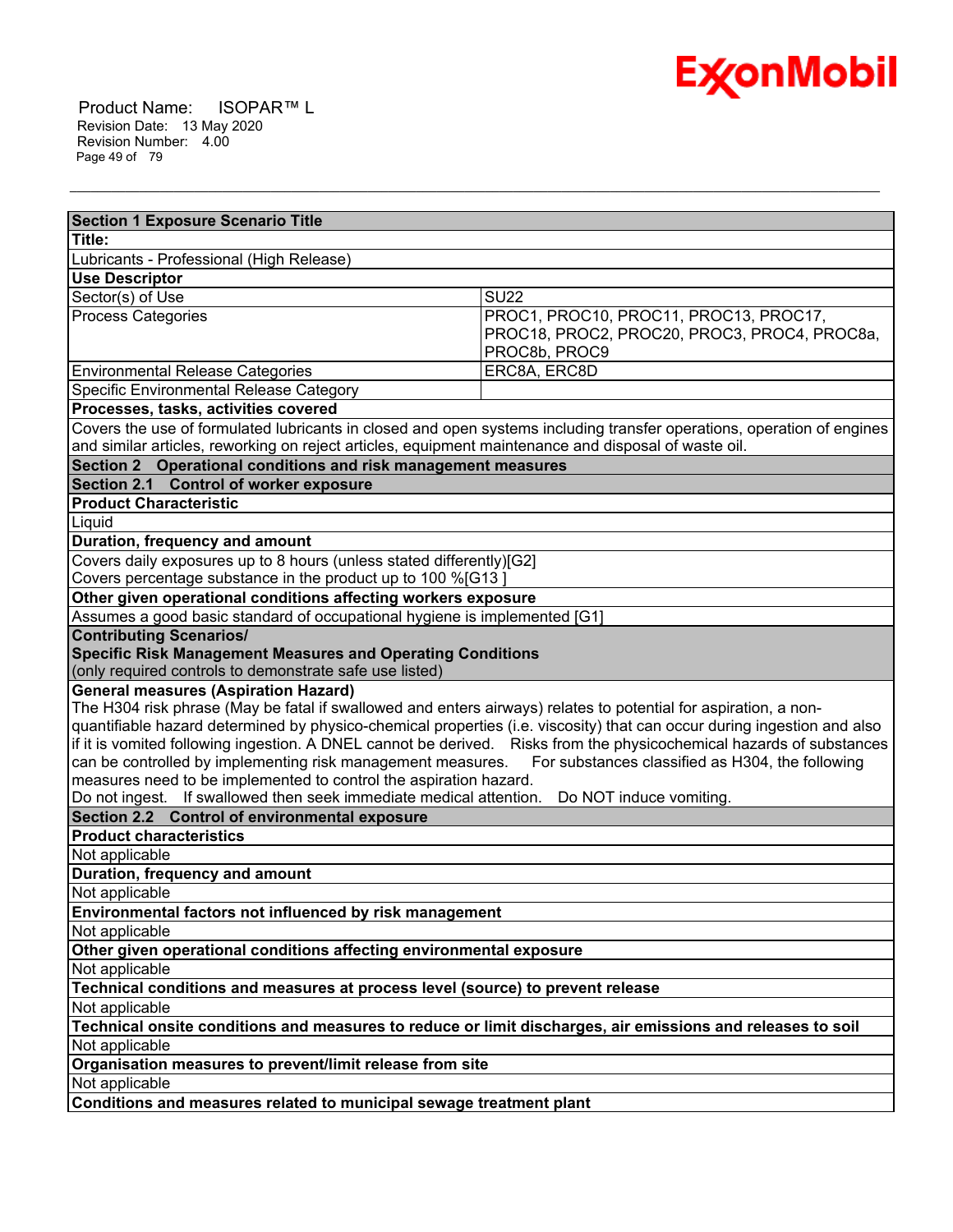

 Product Name: ISOPAR™ L Revision Date: 13 May 2020 Revision Number: 4.00 Page 50 of 79

| Not applicable                                                                                            |  |
|-----------------------------------------------------------------------------------------------------------|--|
| Conditions and measures related to external treatment of waste for disposal                               |  |
| Not applicable                                                                                            |  |
| Conditions and measures related to external recovery of waste                                             |  |
| Not applicable                                                                                            |  |
| Section 3 Exposure Estimation                                                                             |  |
| 3.1. Health                                                                                               |  |
| Not applicable                                                                                            |  |
| 3.2. Environment                                                                                          |  |
| Not applicable                                                                                            |  |
| Section 4 Guidance to check compliance with the Exposure Scenario                                         |  |
| ∣4.1. Health                                                                                              |  |
| Available hazard data do not support the need for a DNEL to be established for other health effects.[G36] |  |
| Risk Management Measures are based on qualitative risk characterisation. [G37]                            |  |
| 4.2. Environment                                                                                          |  |
| Not applicable                                                                                            |  |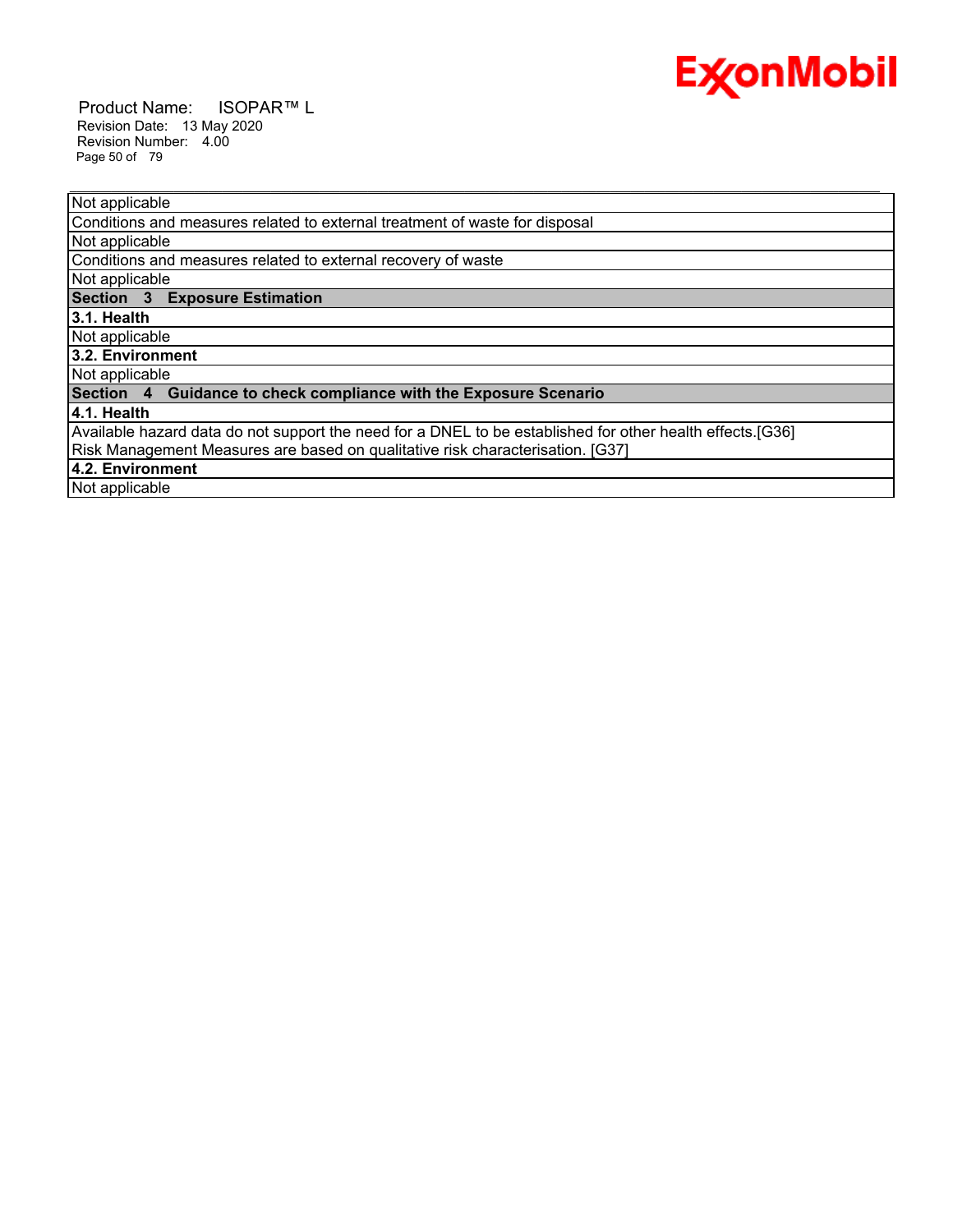

 Product Name: ISOPAR™ L Revision Date: 13 May 2020 Revision Number: 4.00 Page 51 of 79

| <b>Section 1 Exposure Scenario Title</b>                                                                                |                                                  |
|-------------------------------------------------------------------------------------------------------------------------|--------------------------------------------------|
| Title:                                                                                                                  |                                                  |
| Metal working fluids / rolling oils - Professional                                                                      |                                                  |
| <b>Use Descriptor</b>                                                                                                   |                                                  |
| Sector(s) of Use                                                                                                        | <b>SU22</b>                                      |
| <b>Process Categories</b>                                                                                               | PROC1, PROC10, PROC11, PROC13, PROC17, PROC2,    |
|                                                                                                                         | PROC3, PROC5, PROC8a, PROC8b, PROC9              |
| <b>Environmental Release Categories</b>                                                                                 | ERC8A, ERC8D                                     |
| Specific Environmental Release Category                                                                                 |                                                  |
| Processes, tasks, activities covered                                                                                    |                                                  |
| Covers the use in formulated MWFs (MWFs) including transfer operations, open and contained cutting/machining            |                                                  |
| activities, automated and manual application of corrosion protections, draining and working on contaminated/reject      |                                                  |
| articles, and disposal of waste oils.                                                                                   |                                                  |
| Section 2 Operational conditions and risk management measures                                                           |                                                  |
| Section 2.1 Control of worker exposure                                                                                  |                                                  |
| <b>Product Characteristic</b>                                                                                           |                                                  |
| Liquid                                                                                                                  |                                                  |
| Duration, frequency and amount                                                                                          |                                                  |
| Covers daily exposures up to 8 hours (unless stated differently)[G2]                                                    |                                                  |
| Covers percentage substance in the product up to 100 %[G13]                                                             |                                                  |
| Other given operational conditions affecting workers exposure                                                           |                                                  |
| Assumes a good basic standard of occupational hygiene is implemented [G1]                                               |                                                  |
| <b>Contributing Scenarios/</b>                                                                                          |                                                  |
| <b>Specific Risk Management Measures and Operating Conditions</b>                                                       |                                                  |
| (only required controls to demonstrate safe use listed)                                                                 |                                                  |
| <b>General measures (Aspiration Hazard)</b>                                                                             |                                                  |
| The H304 risk phrase (May be fatal if swallowed and enters airways) relates to potential for aspiration, a non-         |                                                  |
| quantifiable hazard determined by physico-chemical properties (i.e. viscosity) that can occur during ingestion and also |                                                  |
| if it is vomited following ingestion. A DNEL cannot be derived. Risks from the physicochemical hazards of substances    |                                                  |
| can be controlled by implementing risk management measures.                                                             | For substances classified as H304, the following |
| measures need to be implemented to control the aspiration hazard.                                                       |                                                  |
| Do not ingest. If swallowed then seek immediate medical attention. Do NOT induce vomiting.                              |                                                  |
| Section 2.2 Control of environmental exposure                                                                           |                                                  |
| <b>Product characteristics</b>                                                                                          |                                                  |
| Not applicable                                                                                                          |                                                  |
| Duration, frequency and amount                                                                                          |                                                  |
| Not applicable                                                                                                          |                                                  |
| Environmental factors not influenced by risk management                                                                 |                                                  |
| Not applicable                                                                                                          |                                                  |
| Other given operational conditions affecting environmental exposure                                                     |                                                  |
| Not applicable                                                                                                          |                                                  |
| Technical conditions and measures at process level (source) to prevent release                                          |                                                  |
| Not applicable                                                                                                          |                                                  |
| Technical onsite conditions and measures to reduce or limit discharges, air emissions and releases to soil              |                                                  |
| Not applicable                                                                                                          |                                                  |
| Organisation measures to prevent/limit release from site                                                                |                                                  |
| Not applicable                                                                                                          |                                                  |
| Conditions and measures related to municipal sewage treatment plant                                                     |                                                  |
|                                                                                                                         |                                                  |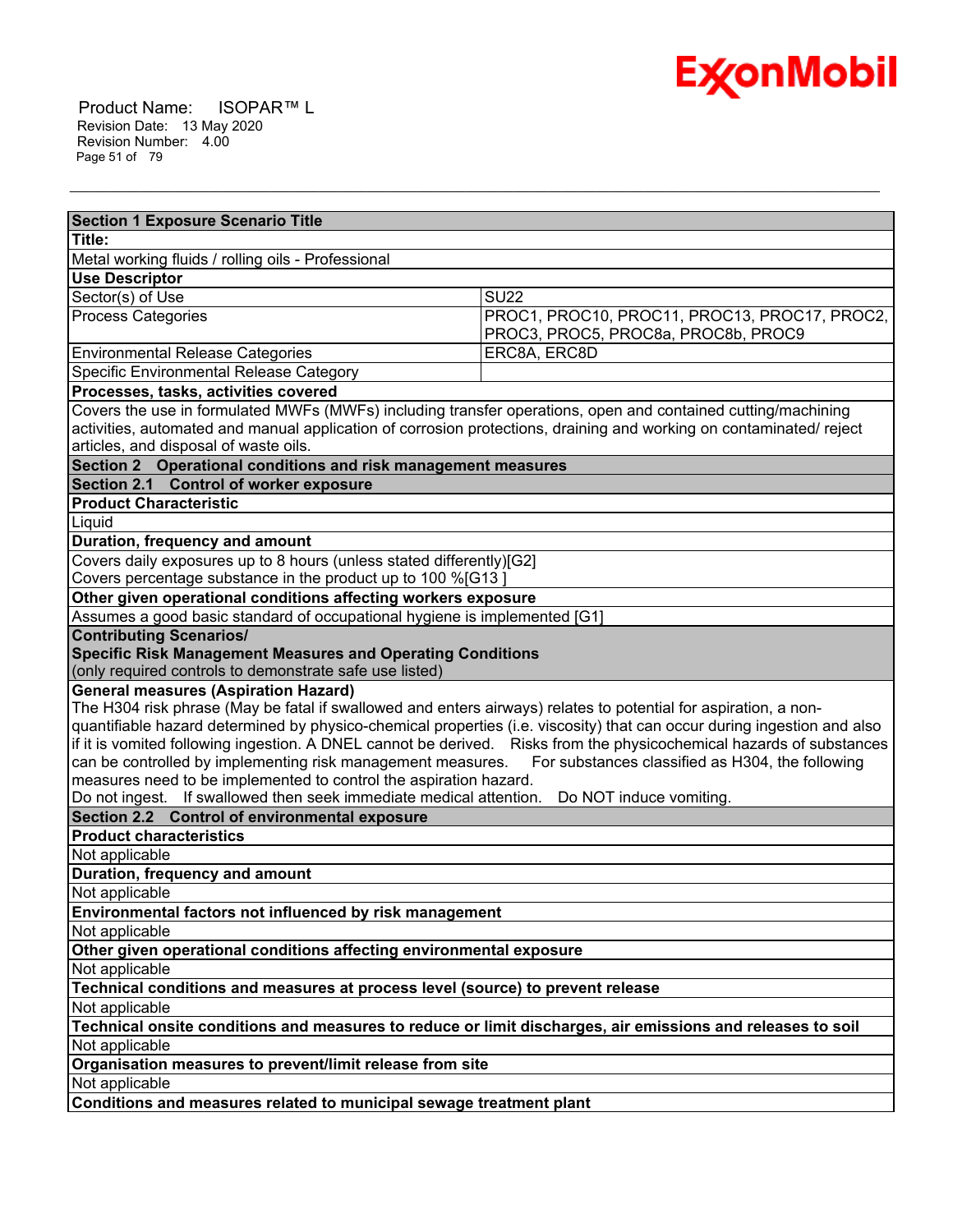

 Product Name: ISOPAR™ L Revision Date: 13 May 2020 Revision Number: 4.00 Page 52 of 79

| Not applicable                                                                                            |  |
|-----------------------------------------------------------------------------------------------------------|--|
| Conditions and measures related to external treatment of waste for disposal                               |  |
| Not applicable                                                                                            |  |
| Conditions and measures related to external recovery of waste                                             |  |
| Not applicable                                                                                            |  |
| Section 3 Exposure Estimation                                                                             |  |
| 3.1. Health                                                                                               |  |
| Not applicable                                                                                            |  |
| 3.2. Environment                                                                                          |  |
| Not applicable                                                                                            |  |
| Section 4 Guidance to check compliance with the Exposure Scenario                                         |  |
| ∣4.1. Health                                                                                              |  |
| Available hazard data do not support the need for a DNEL to be established for other health effects.[G36] |  |
| Risk Management Measures are based on qualitative risk characterisation. [G37]                            |  |
| 4.2. Environment                                                                                          |  |
| Not applicable                                                                                            |  |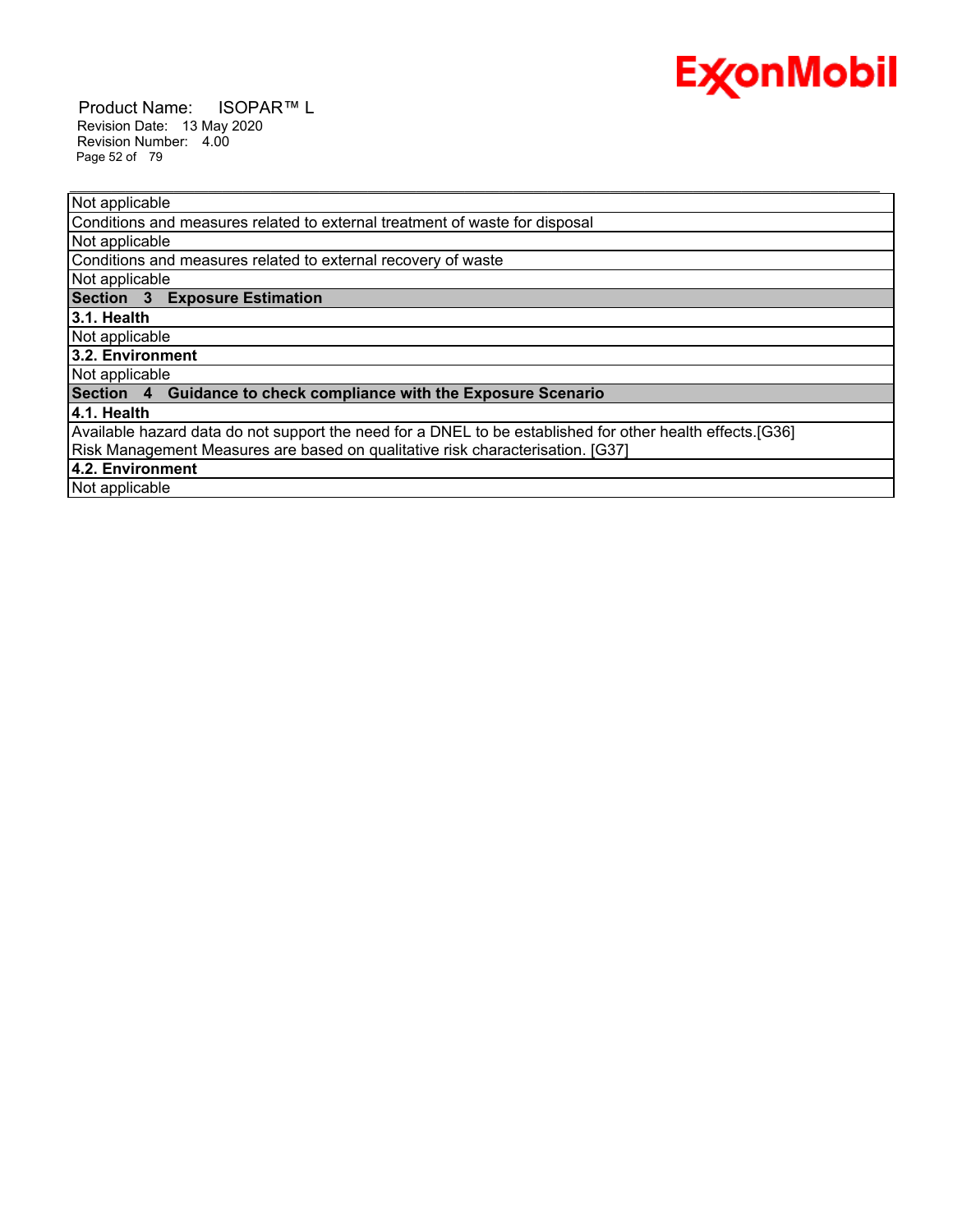

 Product Name: ISOPAR™ L Revision Date: 13 May 2020 Revision Number: 4.00 Page 53 of 79

| <b>Section 1 Exposure Scenario Title</b>                                                                                |                                                  |
|-------------------------------------------------------------------------------------------------------------------------|--------------------------------------------------|
| Title:                                                                                                                  |                                                  |
| Agrochemical uses - Professional                                                                                        |                                                  |
| <b>Use Descriptor</b>                                                                                                   |                                                  |
| Sector(s) of Use                                                                                                        | <b>SU22</b>                                      |
| <b>Process Categories</b>                                                                                               | PROC1, PROC11, PROC13, PROC2, PROC4, PROC8a,     |
|                                                                                                                         | PROC8b                                           |
| <b>Environmental Release Categories</b>                                                                                 | ERC8A, ERC8D                                     |
| Specific Environmental Release Category                                                                                 |                                                  |
| Processes, tasks, activities covered                                                                                    |                                                  |
| Use as an agrochemical excipient for application by manual or machine spraying, smokes and fogging; including           |                                                  |
| equipment clean-downs and disposal.                                                                                     |                                                  |
| Section 2 Operational conditions and risk management measures                                                           |                                                  |
| Section 2.1 Control of worker exposure                                                                                  |                                                  |
| <b>Product Characteristic</b>                                                                                           |                                                  |
| Liquid                                                                                                                  |                                                  |
| Duration, frequency and amount                                                                                          |                                                  |
| Covers daily exposures up to 8 hours (unless stated differently)[G2]                                                    |                                                  |
| Covers percentage substance in the product up to 100 %[G13]                                                             |                                                  |
| Other given operational conditions affecting workers exposure                                                           |                                                  |
| Assumes a good basic standard of occupational hygiene is implemented [G1]                                               |                                                  |
| <b>Contributing Scenarios/</b>                                                                                          |                                                  |
| <b>Specific Risk Management Measures and Operating Conditions</b>                                                       |                                                  |
| (only required controls to demonstrate safe use listed)                                                                 |                                                  |
| <b>General measures (Aspiration Hazard)</b>                                                                             |                                                  |
| The H304 risk phrase (May be fatal if swallowed and enters airways) relates to potential for aspiration, a non-         |                                                  |
| quantifiable hazard determined by physico-chemical properties (i.e. viscosity) that can occur during ingestion and also |                                                  |
| if it is vomited following ingestion. A DNEL cannot be derived. Risks from the physicochemical hazards of substances    |                                                  |
| can be controlled by implementing risk management measures.                                                             | For substances classified as H304, the following |
| measures need to be implemented to control the aspiration hazard.                                                       |                                                  |
| Do not ingest. If swallowed then seek immediate medical attention.                                                      | Do NOT induce vomiting.                          |
| Section 2.2 Control of environmental exposure                                                                           |                                                  |
| <b>Product characteristics</b>                                                                                          |                                                  |
| Not applicable                                                                                                          |                                                  |
| Duration, frequency and amount                                                                                          |                                                  |
| Not applicable                                                                                                          |                                                  |
| Environmental factors not influenced by risk management                                                                 |                                                  |
| Not applicable                                                                                                          |                                                  |
| Other given operational conditions affecting environmental exposure                                                     |                                                  |
| Not applicable                                                                                                          |                                                  |
| Technical conditions and measures at process level (source) to prevent release                                          |                                                  |
| Not applicable                                                                                                          |                                                  |
| Technical onsite conditions and measures to reduce or limit discharges, air emissions and releases to soil              |                                                  |
| Not applicable                                                                                                          |                                                  |
| Organisation measures to prevent/limit release from site                                                                |                                                  |
| Not applicable                                                                                                          |                                                  |
| Conditions and measures related to municipal sewage treatment plant                                                     |                                                  |
| Not applicable                                                                                                          |                                                  |
|                                                                                                                         |                                                  |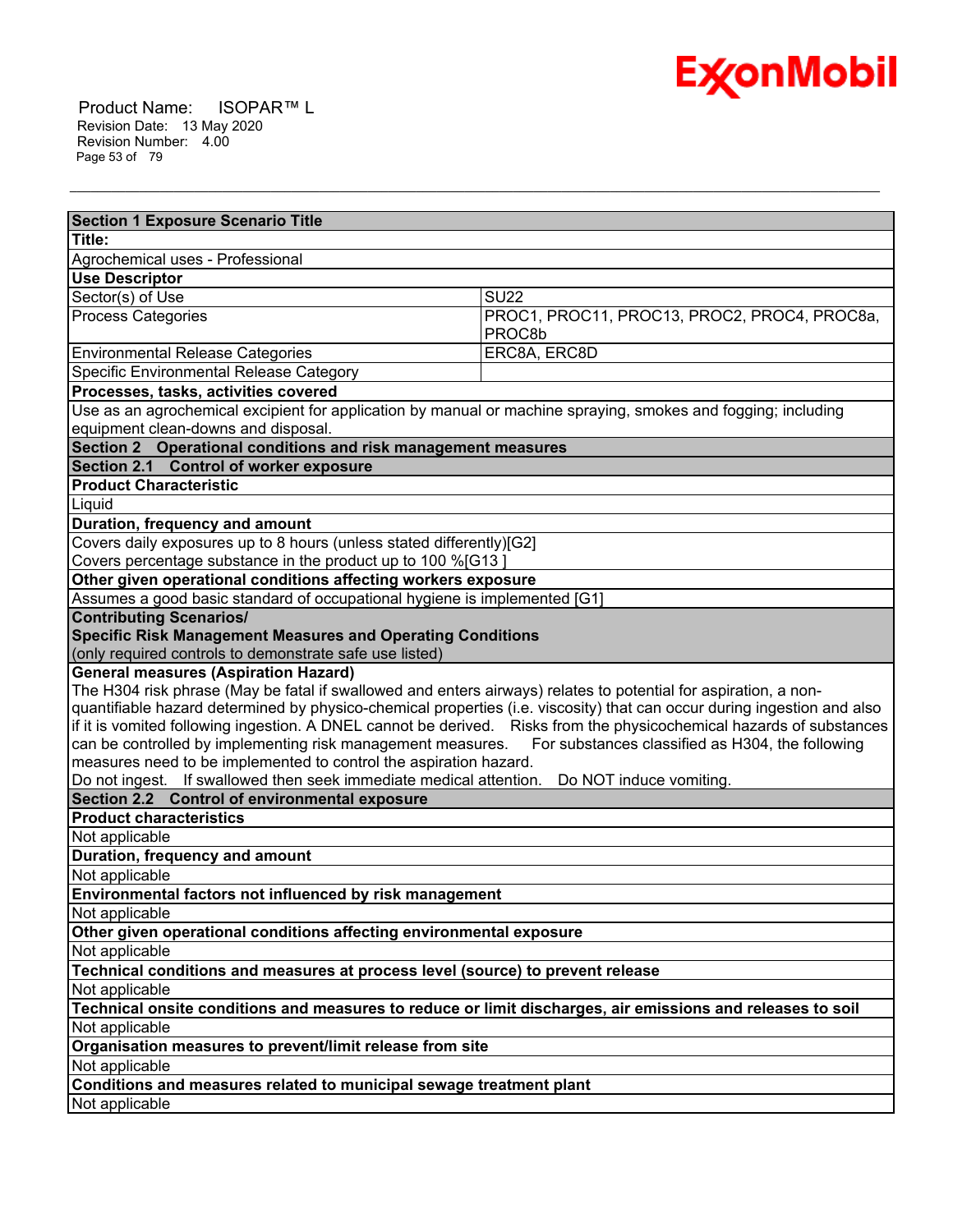

 Product Name: ISOPAR™ L Revision Date: 13 May 2020 Revision Number: 4.00 Page 54 of 79

## \_\_\_\_\_\_\_\_\_\_\_\_\_\_\_\_\_\_\_\_\_\_\_\_\_\_\_\_\_\_\_\_\_\_\_\_\_\_\_\_\_\_\_\_\_\_\_\_\_\_\_\_\_\_\_\_\_\_\_\_\_\_\_\_\_\_\_\_\_\_\_\_\_\_\_\_\_\_\_\_\_\_\_\_\_\_\_\_\_\_\_\_\_\_\_\_\_\_\_\_\_\_\_\_\_\_\_\_\_\_\_\_\_\_\_\_\_ Conditions and measures related to external treatment of waste for disposal Not applicable Conditions and measures related to external recovery of waste Not applicable **Section 3 Exposure Estimation 3.1. Health** Not applicable **3.2. Environment** Not applicable **Section 4 Guidance to check compliance with the Exposure Scenario 4.1. Health** Available hazard data do not support the need for a DNEL to be established for other health effects.[G36] Risk Management Measures are based on qualitative risk characterisation. [G37] **4.2. Environment**

Not applicable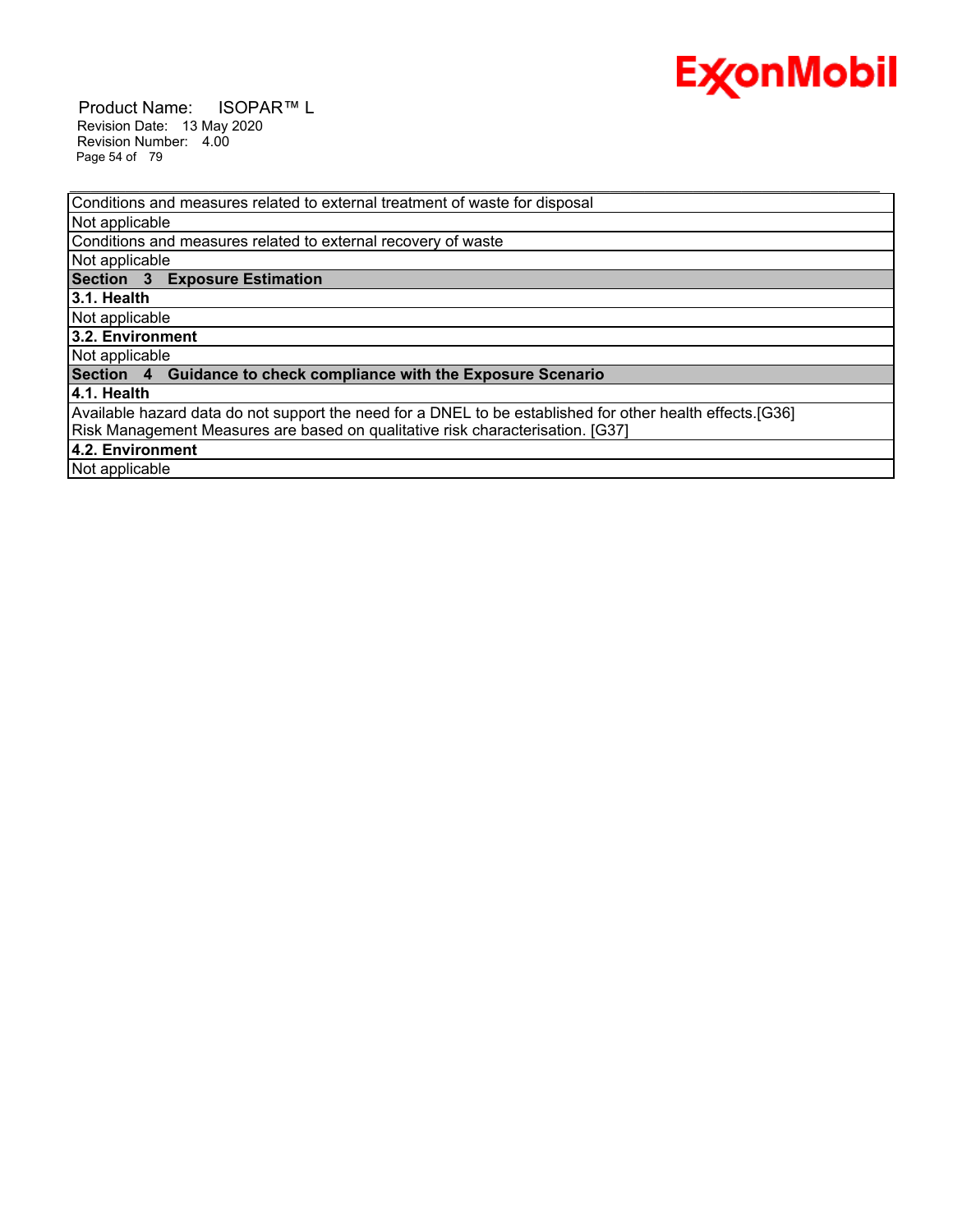

 Product Name: ISOPAR™ L Revision Date: 13 May 2020 Revision Number: 4.00 Page 55 of 79

| <b>Section 1 Exposure Scenario Title</b>                                                                                         |                                                  |
|----------------------------------------------------------------------------------------------------------------------------------|--------------------------------------------------|
| Title:                                                                                                                           |                                                  |
| Use as a fuel - Professional                                                                                                     |                                                  |
| <b>Use Descriptor</b>                                                                                                            |                                                  |
| Sector(s) of Use                                                                                                                 | <b>SU22</b>                                      |
| Process Categories                                                                                                               | PROC1, PROC16, PROC2, PROC3, PROC8a, PROC8b      |
| <b>Environmental Release Categories</b>                                                                                          | ERC9A, ERC9B                                     |
| Specific Environmental Release Category                                                                                          |                                                  |
| Processes, tasks, activities covered                                                                                             |                                                  |
| Covers the use as a fuel (or fuel additive), and includes activities associated with its transfer, use, equipment                |                                                  |
| maintenance and handling of waste.                                                                                               |                                                  |
| Section 2 Operational conditions and risk management measures                                                                    |                                                  |
| Section 2.1 Control of worker exposure                                                                                           |                                                  |
| <b>Product Characteristic</b>                                                                                                    |                                                  |
| Liquid                                                                                                                           |                                                  |
| Duration, frequency and amount                                                                                                   |                                                  |
| Covers daily exposures up to 8 hours (unless stated differently)[G2]                                                             |                                                  |
| Covers percentage substance in the product up to 100 %[G13]                                                                      |                                                  |
| Other given operational conditions affecting workers exposure                                                                    |                                                  |
| Assumes a good basic standard of occupational hygiene is implemented [G1]                                                        |                                                  |
| <b>Contributing Scenarios/</b>                                                                                                   |                                                  |
| <b>Specific Risk Management Measures and Operating Conditions</b>                                                                |                                                  |
| (only required controls to demonstrate safe use listed)                                                                          |                                                  |
| <b>General measures (Aspiration Hazard)</b>                                                                                      |                                                  |
| The H304 risk phrase (May be fatal if swallowed and enters airways) relates to potential for aspiration, a non-                  |                                                  |
| quantifiable hazard determined by physico-chemical properties (i.e. viscosity) that can occur during ingestion and also          |                                                  |
| if it is vomited following ingestion. A DNEL cannot be derived. Risks from the physicochemical hazards of substances             |                                                  |
| can be controlled by implementing risk management measures.<br>measures need to be implemented to control the aspiration hazard. | For substances classified as H304, the following |
| Do not ingest. If swallowed then seek immediate medical attention.                                                               | Do NOT induce vomiting.                          |
| Section 2.2 Control of environmental exposure                                                                                    |                                                  |
| <b>Product characteristics</b>                                                                                                   |                                                  |
| Not applicable                                                                                                                   |                                                  |
| Duration, frequency and amount                                                                                                   |                                                  |
| Not applicable                                                                                                                   |                                                  |
| Environmental factors not influenced by risk management                                                                          |                                                  |
| Not applicable                                                                                                                   |                                                  |
| Other given operational conditions affecting environmental exposure                                                              |                                                  |
| Not applicable                                                                                                                   |                                                  |
| Technical conditions and measures at process level (source) to prevent release                                                   |                                                  |
| Not applicable                                                                                                                   |                                                  |
| Technical onsite conditions and measures to reduce or limit discharges, air emissions and releases to soil                       |                                                  |
| Not applicable                                                                                                                   |                                                  |
| Organisation measures to prevent/limit release from site                                                                         |                                                  |
| Not applicable                                                                                                                   |                                                  |
| Conditions and measures related to municipal sewage treatment plant                                                              |                                                  |
| Not applicable                                                                                                                   |                                                  |
| Conditions and measures related to external treatment of waste for disposal                                                      |                                                  |
|                                                                                                                                  |                                                  |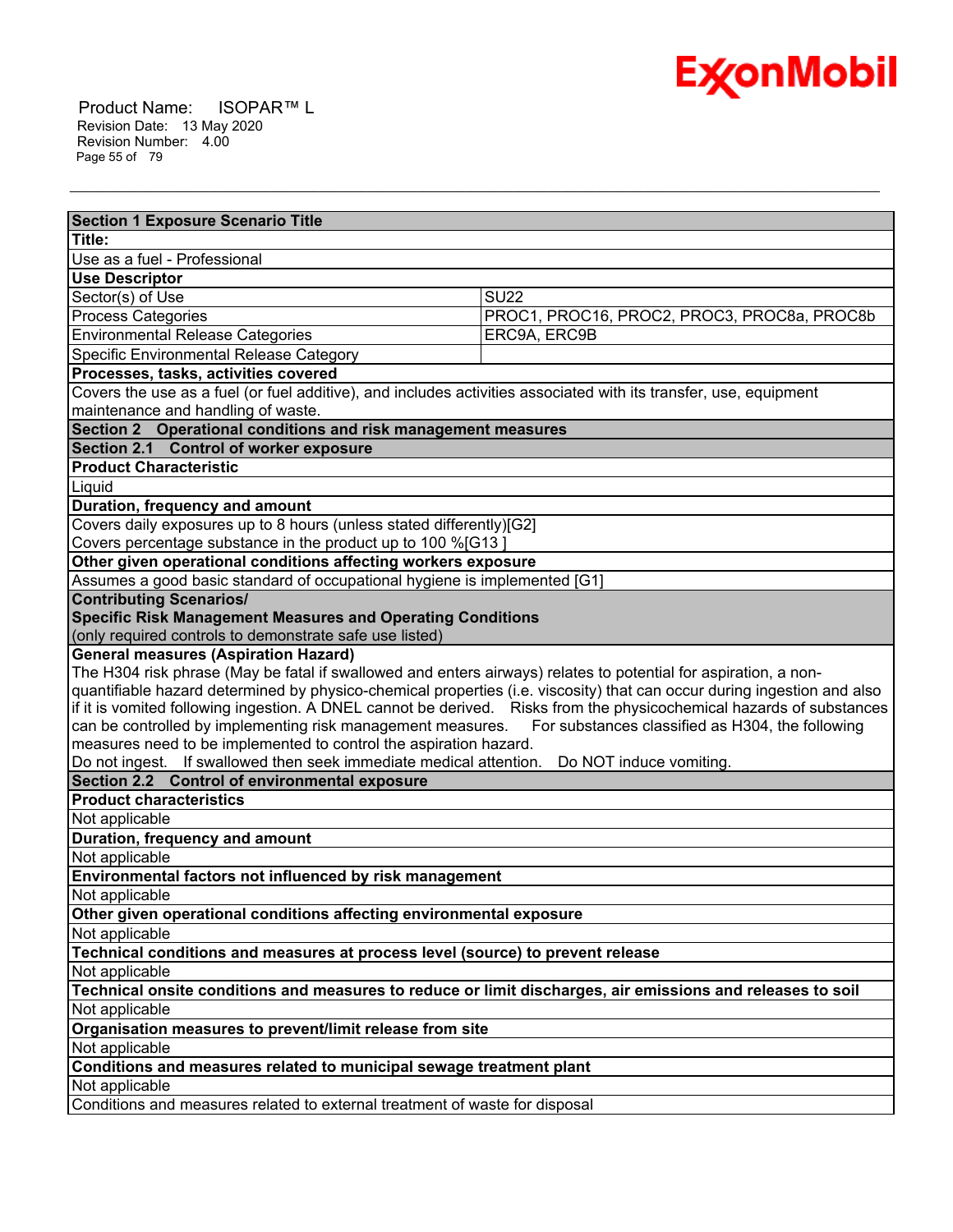

 Product Name: ISOPAR™ L Revision Date: 13 May 2020 Revision Number: 4.00 Page 56 of 79

| Not applicable                                                                                            |
|-----------------------------------------------------------------------------------------------------------|
| Conditions and measures related to external recovery of waste                                             |
| Not applicable                                                                                            |
| Section 3 Exposure Estimation                                                                             |
| 3.1. Health                                                                                               |
| Not applicable                                                                                            |
| 3.2. Environment                                                                                          |
| Not applicable                                                                                            |
| Section 4 Guidance to check compliance with the Exposure Scenario                                         |
| <b>4.1. Health</b>                                                                                        |
| Available hazard data do not support the need for a DNEL to be established for other health effects.[G36] |
| Risk Management Measures are based on qualitative risk characterisation. [G37]                            |
| 4.2. Environment                                                                                          |
| Not applicable                                                                                            |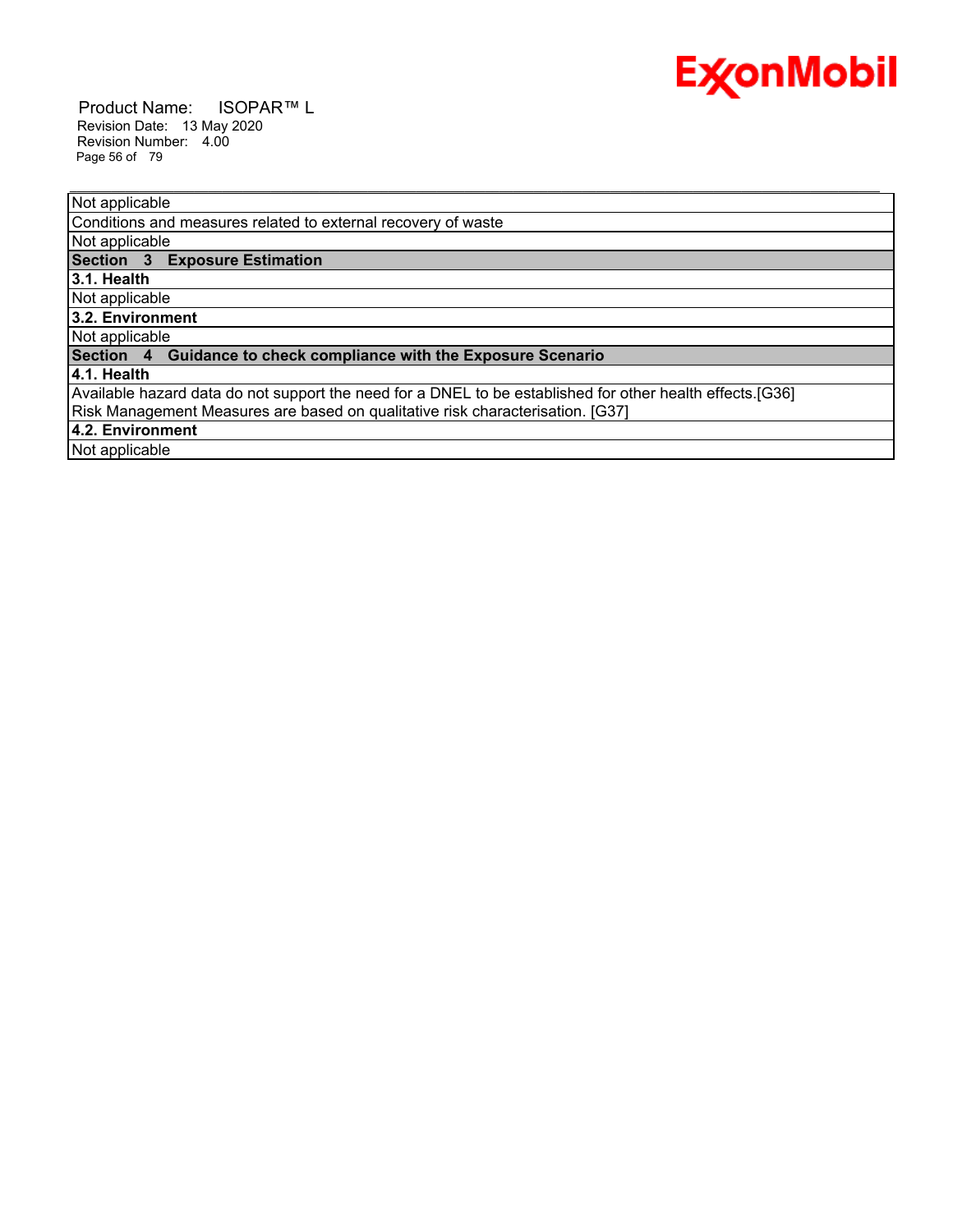

 Product Name: ISOPAR™ L Revision Date: 13 May 2020 Revision Number: 4.00 Page 57 of 79

| <b>Section 1 Exposure Scenario Title</b>                                                                                                |                                                  |
|-----------------------------------------------------------------------------------------------------------------------------------------|--------------------------------------------------|
| Title:                                                                                                                                  |                                                  |
| Functional Fluids - Professional                                                                                                        |                                                  |
| <b>Use Descriptor</b>                                                                                                                   |                                                  |
| Sector(s) of Use                                                                                                                        | <b>SU22</b>                                      |
| Process Categories                                                                                                                      | PROC1, PROC2, PROC20, PROC3, PROC8a, PROC9       |
| <b>Environmental Release Categories</b>                                                                                                 | ERC9A, ERC9B                                     |
| Specific Environmental Release Category                                                                                                 |                                                  |
| Processes, tasks, activities covered                                                                                                    |                                                  |
| Use as functional fluids e.g. cable oils, transfer oils, insulators, refrigerants, hydraulic fluids in closed professional              |                                                  |
| equipment including incidental exposures during maintenance and related material transfers.                                             |                                                  |
| Section 2 Operational conditions and risk management measures                                                                           |                                                  |
| Section 2.1 Control of worker exposure                                                                                                  |                                                  |
| <b>Product Characteristic</b>                                                                                                           |                                                  |
| Liquid                                                                                                                                  |                                                  |
| Duration, frequency and amount                                                                                                          |                                                  |
| Covers daily exposures up to 8 hours (unless stated differently)[G2]                                                                    |                                                  |
| Covers percentage substance in the product up to 100 %[G13]                                                                             |                                                  |
| Other given operational conditions affecting workers exposure                                                                           |                                                  |
| Assumes a good basic standard of occupational hygiene is implemented [G1]                                                               |                                                  |
| <b>Contributing Scenarios/</b>                                                                                                          |                                                  |
| <b>Specific Risk Management Measures and Operating Conditions</b>                                                                       |                                                  |
| (only required controls to demonstrate safe use listed)                                                                                 |                                                  |
| <b>General measures (Aspiration Hazard)</b>                                                                                             |                                                  |
| The H304 risk phrase (May be fatal if swallowed and enters airways) relates to potential for aspiration, a non-                         |                                                  |
| quantifiable hazard determined by physico-chemical properties (i.e. viscosity) that can occur during ingestion and also                 |                                                  |
| if it is vomited following ingestion. A DNEL cannot be derived. Risks from the physicochemical hazards of substances                    |                                                  |
| can be controlled by implementing risk management measures.                                                                             | For substances classified as H304, the following |
| measures need to be implemented to control the aspiration hazard.<br>Do not ingest. If swallowed then seek immediate medical attention. |                                                  |
|                                                                                                                                         | Do NOT induce vomiting.                          |
| Section 2.2 Control of environmental exposure                                                                                           |                                                  |
| <b>Product characteristics</b><br>Not applicable                                                                                        |                                                  |
|                                                                                                                                         |                                                  |
| Duration, frequency and amount                                                                                                          |                                                  |
| Not applicable                                                                                                                          |                                                  |
| Environmental factors not influenced by risk management                                                                                 |                                                  |
| Not applicable                                                                                                                          |                                                  |
| Other given operational conditions affecting environmental exposure                                                                     |                                                  |
| Not applicable                                                                                                                          |                                                  |
| Technical conditions and measures at process level (source) to prevent release                                                          |                                                  |
| Not applicable                                                                                                                          |                                                  |
| Technical onsite conditions and measures to reduce or limit discharges, air emissions and releases to soil                              |                                                  |
| Not applicable                                                                                                                          |                                                  |
| Organisation measures to prevent/limit release from site                                                                                |                                                  |
| Not applicable<br>Conditions and measures related to municipal sewage treatment plant                                                   |                                                  |
|                                                                                                                                         |                                                  |
| Not applicable                                                                                                                          |                                                  |
| Conditions and measures related to external treatment of waste for disposal                                                             |                                                  |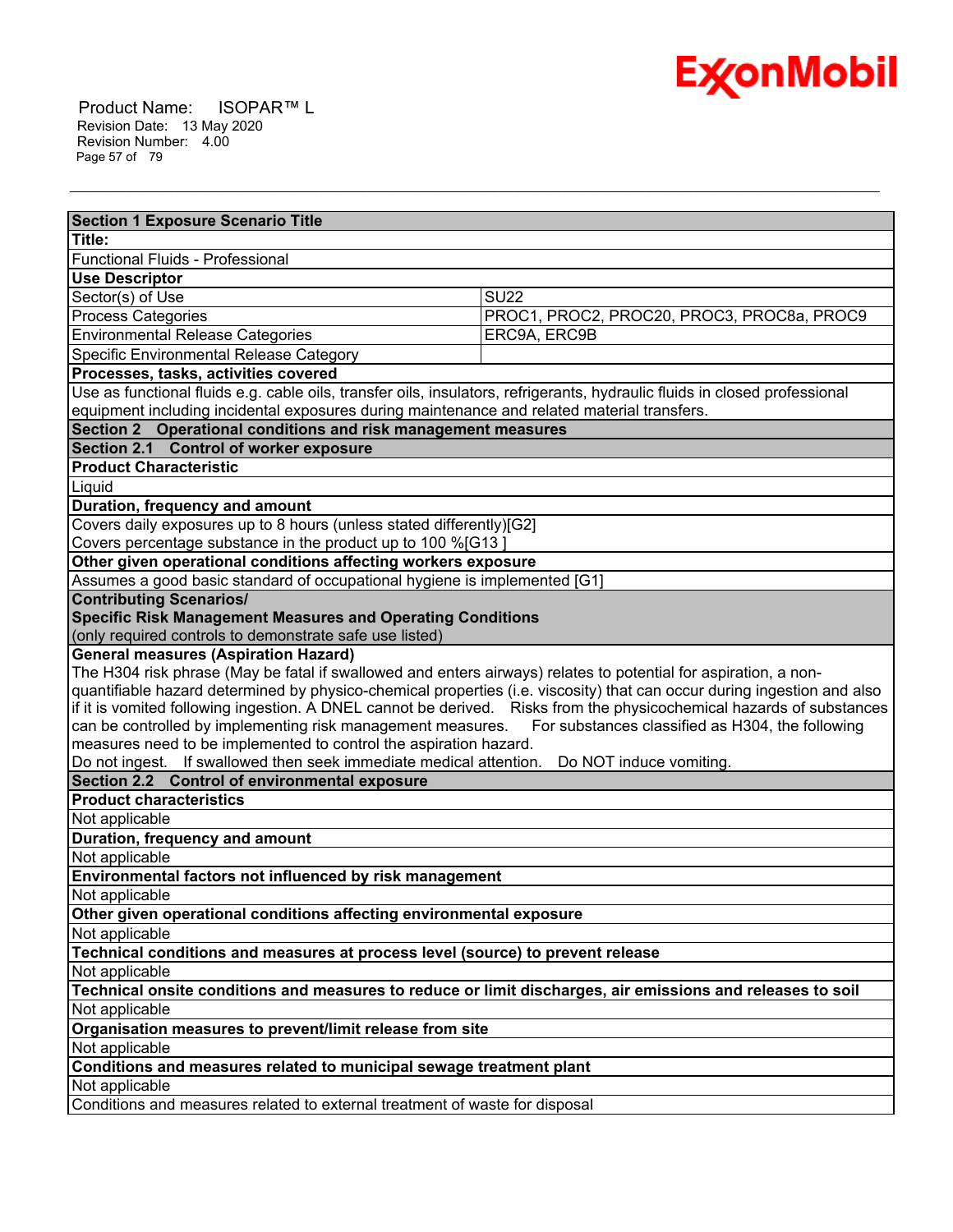

 Product Name: ISOPAR™ L Revision Date: 13 May 2020 Revision Number: 4.00 Page 58 of 79

| Not applicable                                                                                            |
|-----------------------------------------------------------------------------------------------------------|
| Conditions and measures related to external recovery of waste                                             |
| Not applicable                                                                                            |
| Section 3 Exposure Estimation                                                                             |
| 3.1. Health                                                                                               |
| Not applicable                                                                                            |
| 3.2. Environment                                                                                          |
| Not applicable                                                                                            |
| Section 4 Guidance to check compliance with the Exposure Scenario                                         |
| <b>4.1. Health</b>                                                                                        |
| Available hazard data do not support the need for a DNEL to be established for other health effects.[G36] |
| Risk Management Measures are based on qualitative risk characterisation. [G37]                            |
| 4.2. Environment                                                                                          |
| Not applicable                                                                                            |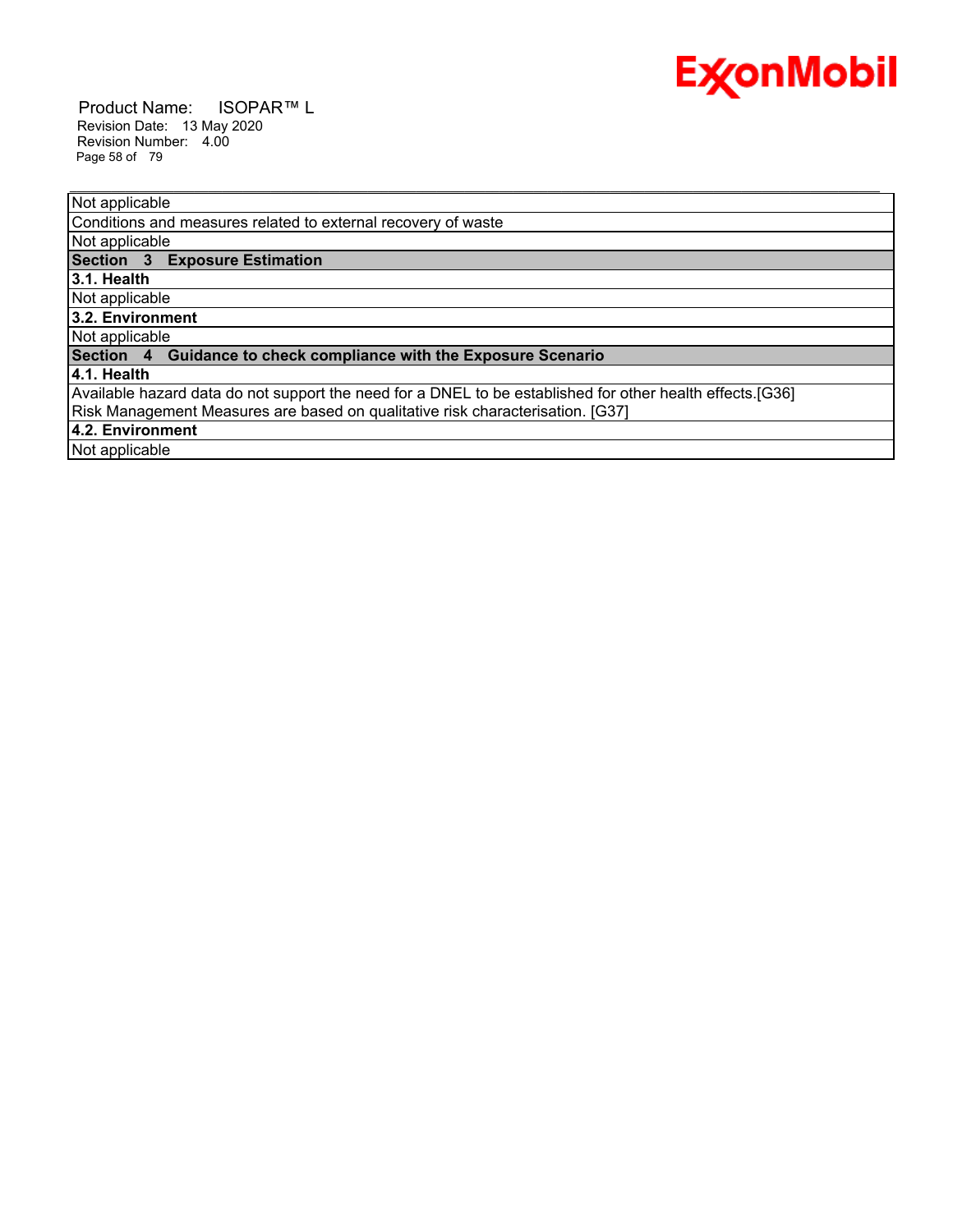

 Product Name: ISOPAR™ L Revision Date: 13 May 2020 Revision Number: 4.00 Page 59 of 79

| <b>Section 1 Exposure Scenario Title</b>                                                                                                                                                                                                   |                                                                |
|--------------------------------------------------------------------------------------------------------------------------------------------------------------------------------------------------------------------------------------------|----------------------------------------------------------------|
| Title:                                                                                                                                                                                                                                     |                                                                |
| Road and construction applications                                                                                                                                                                                                         |                                                                |
| <b>Use Descriptor</b>                                                                                                                                                                                                                      |                                                                |
| Sector(s) of Use                                                                                                                                                                                                                           | <b>SU22</b>                                                    |
| <b>Process Categories</b>                                                                                                                                                                                                                  | PROC1, PROC10, PROC11, PROC13, PROC2, PROC8a,<br>PROC8b, PROC9 |
| <b>Environmental Release Categories</b>                                                                                                                                                                                                    | ERC8D, ERC8F                                                   |
| Specific Environmental Release Category                                                                                                                                                                                                    |                                                                |
| Processes, tasks, activities covered                                                                                                                                                                                                       |                                                                |
| Bulk loading (including marine vessel/barge, rail/road car and IBC loading)                                                                                                                                                                |                                                                |
| Section 2 Operational conditions and risk management measures                                                                                                                                                                              |                                                                |
| Section 2.1 Control of worker exposure                                                                                                                                                                                                     |                                                                |
| <b>Product Characteristic</b>                                                                                                                                                                                                              |                                                                |
| Liquid                                                                                                                                                                                                                                     |                                                                |
| Duration, frequency and amount                                                                                                                                                                                                             |                                                                |
| Covers daily exposures up to 8 hours (unless stated differently)[G2]                                                                                                                                                                       |                                                                |
| Covers percentage substance in the product up to 100 %[G13]                                                                                                                                                                                |                                                                |
| Other given operational conditions affecting workers exposure                                                                                                                                                                              |                                                                |
| Assumes a good basic standard of occupational hygiene is implemented [G1]                                                                                                                                                                  |                                                                |
| <b>Contributing Scenarios/</b>                                                                                                                                                                                                             |                                                                |
| <b>Specific Risk Management Measures and Operating Conditions</b>                                                                                                                                                                          |                                                                |
| (only required controls to demonstrate safe use listed)                                                                                                                                                                                    |                                                                |
| <b>General measures (Aspiration Hazard)</b>                                                                                                                                                                                                |                                                                |
| The H304 risk phrase (May be fatal if swallowed and enters airways) relates to potential for aspiration, a non-<br>quantifiable hazard determined by physico-chemical properties (i.e. viscosity) that can occur during ingestion and also |                                                                |
| if it is vomited following ingestion. A DNEL cannot be derived. Risks from the physicochemical hazards of substances<br>can be controlled by implementing risk management measures.<br>For substances classified as H304, the following    |                                                                |
| measures need to be implemented to control the aspiration hazard.                                                                                                                                                                          |                                                                |
| Do not ingest. If swallowed then seek immediate medical attention.                                                                                                                                                                         | Do NOT induce vomiting.                                        |
| Section 2.2 Control of environmental exposure                                                                                                                                                                                              |                                                                |
| <b>Product characteristics</b>                                                                                                                                                                                                             |                                                                |
| Not applicable                                                                                                                                                                                                                             |                                                                |
| Duration, frequency and amount                                                                                                                                                                                                             |                                                                |
| Not applicable                                                                                                                                                                                                                             |                                                                |
| Environmental factors not influenced by risk management                                                                                                                                                                                    |                                                                |
| Not applicable                                                                                                                                                                                                                             |                                                                |
| Other given operational conditions affecting environmental exposure                                                                                                                                                                        |                                                                |
| Not applicable                                                                                                                                                                                                                             |                                                                |
| Technical conditions and measures at process level (source) to prevent release                                                                                                                                                             |                                                                |
| Not applicable                                                                                                                                                                                                                             |                                                                |
| Technical onsite conditions and measures to reduce or limit discharges, air emissions and releases to soil                                                                                                                                 |                                                                |
| Not applicable                                                                                                                                                                                                                             |                                                                |
| Organisation measures to prevent/limit release from site                                                                                                                                                                                   |                                                                |
| Not applicable                                                                                                                                                                                                                             |                                                                |
| Conditions and measures related to municipal sewage treatment plant                                                                                                                                                                        |                                                                |
| Not applicable                                                                                                                                                                                                                             |                                                                |
| Conditions and measures related to external treatment of waste for disposal                                                                                                                                                                |                                                                |
|                                                                                                                                                                                                                                            |                                                                |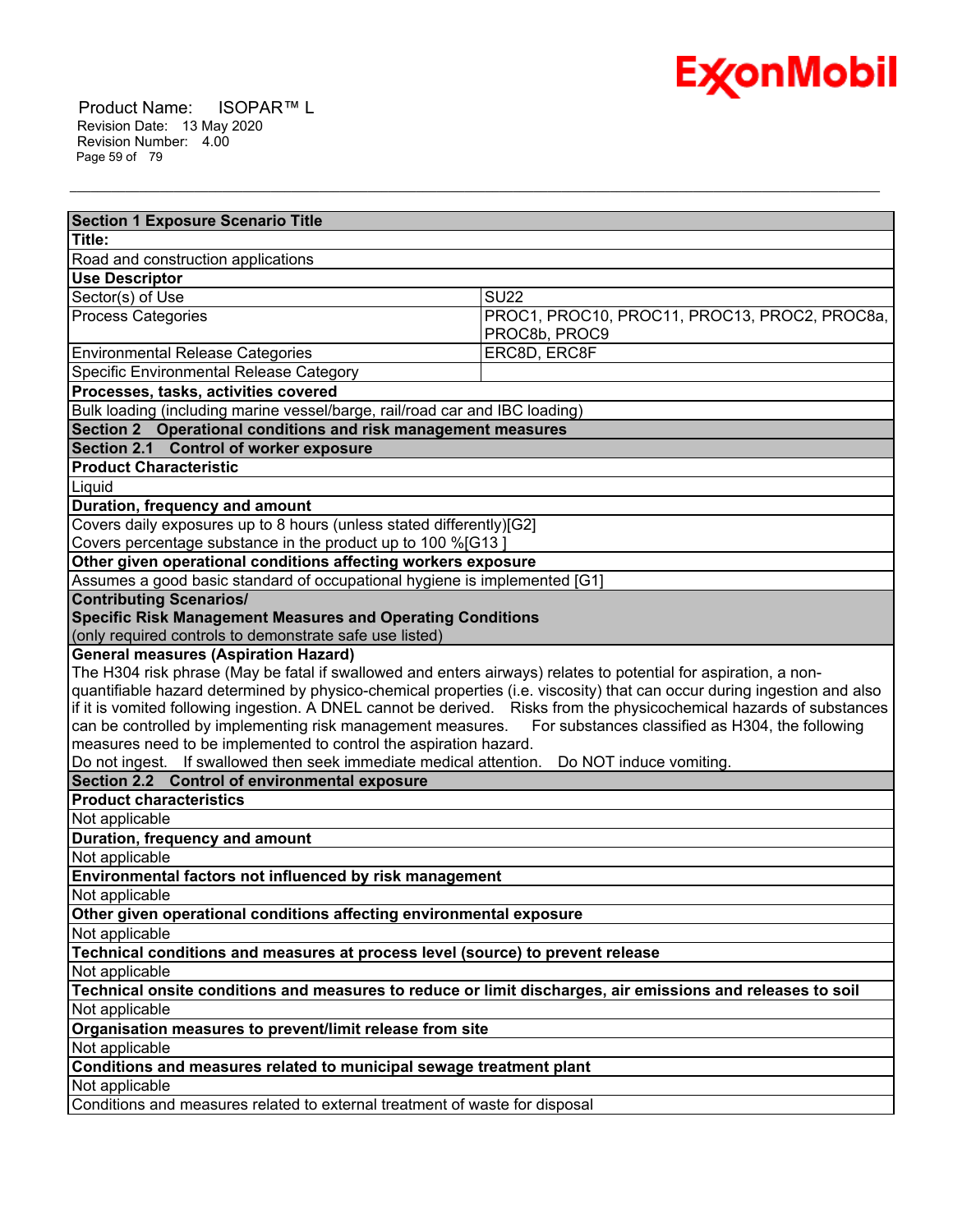

 Product Name: ISOPAR™ L Revision Date: 13 May 2020 Revision Number: 4.00 Page 60 of 79

| Not applicable                                                                                            |
|-----------------------------------------------------------------------------------------------------------|
| Conditions and measures related to external recovery of waste                                             |
| Not applicable                                                                                            |
| Section 3 Exposure Estimation                                                                             |
| 3.1. Health                                                                                               |
| Not applicable                                                                                            |
| 3.2. Environment                                                                                          |
| Not applicable                                                                                            |
| Section 4 Guidance to check compliance with the Exposure Scenario                                         |
| <b>4.1. Health</b>                                                                                        |
| Available hazard data do not support the need for a DNEL to be established for other health effects.[G36] |
| Risk Management Measures are based on qualitative risk characterisation. [G37]                            |
| 4.2. Environment                                                                                          |
| Not applicable                                                                                            |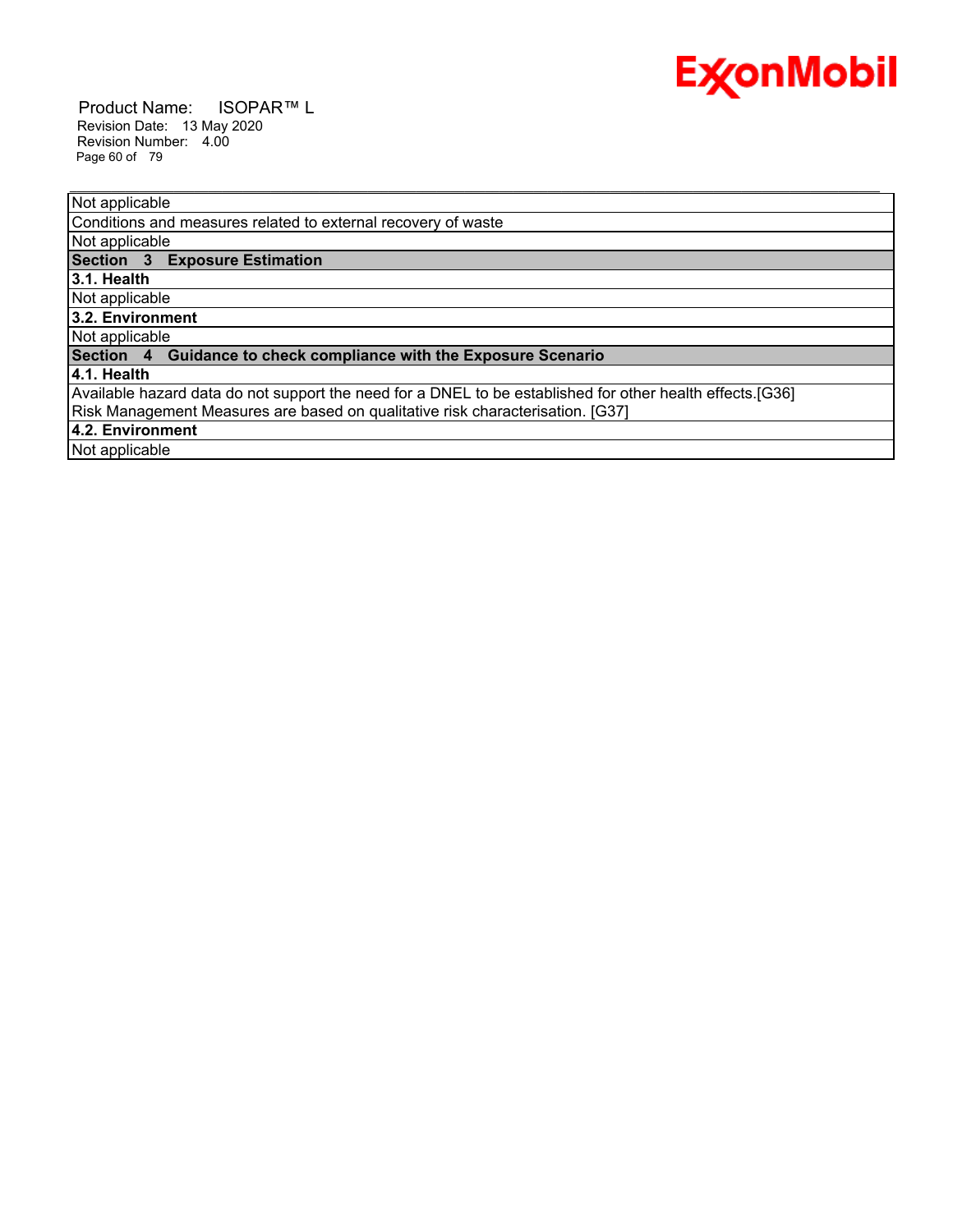

 Product Name: ISOPAR™ L Revision Date: 13 May 2020 Revision Number: 4.00 Page 61 of 79

| <b>Section 1 Exposure Scenario Title</b>                                                                                |                                                                                                                      |
|-------------------------------------------------------------------------------------------------------------------------|----------------------------------------------------------------------------------------------------------------------|
| Title:                                                                                                                  |                                                                                                                      |
| Use in laboratories - Professional                                                                                      |                                                                                                                      |
| <b>Use Descriptor</b>                                                                                                   |                                                                                                                      |
| Sector(s) of Use                                                                                                        | <b>SU22</b>                                                                                                          |
| <b>Process Categories</b>                                                                                               | PROC15                                                                                                               |
| <b>Environmental Release Categories</b>                                                                                 |                                                                                                                      |
| Specific Environmental Release Category                                                                                 |                                                                                                                      |
| Processes, tasks, activities covered                                                                                    |                                                                                                                      |
| Use of small quantities within laboratory settings, including material transfers and equipment cleaning.                |                                                                                                                      |
| Section 2 Operational conditions and risk management measures                                                           |                                                                                                                      |
| Section 2.1 Control of worker exposure                                                                                  |                                                                                                                      |
| <b>Product Characteristic</b>                                                                                           |                                                                                                                      |
| Liquid                                                                                                                  |                                                                                                                      |
| Duration, frequency and amount                                                                                          |                                                                                                                      |
| Covers daily exposures up to 8 hours (unless stated differently)[G2]                                                    |                                                                                                                      |
| Covers percentage substance in the product up to 100 %[G13]                                                             |                                                                                                                      |
| Other given operational conditions affecting workers exposure                                                           |                                                                                                                      |
| Assumes a good basic standard of occupational hygiene is implemented [G1]                                               |                                                                                                                      |
| <b>Contributing Scenarios/</b>                                                                                          |                                                                                                                      |
| <b>Specific Risk Management Measures and Operating Conditions</b>                                                       |                                                                                                                      |
| (only required controls to demonstrate safe use listed)                                                                 |                                                                                                                      |
| <b>General measures (Aspiration Hazard)</b>                                                                             |                                                                                                                      |
| The H304 risk phrase (May be fatal if swallowed and enters airways) relates to potential for aspiration, a non-         |                                                                                                                      |
| quantifiable hazard determined by physico-chemical properties (i.e. viscosity) that can occur during ingestion and also | if it is vomited following ingestion. A DNEL cannot be derived. Risks from the physicochemical hazards of substances |
| can be controlled by implementing risk management measures. For substances classified as H304, the following            |                                                                                                                      |
| measures need to be implemented to control the aspiration hazard.                                                       |                                                                                                                      |
| Do not ingest. If swallowed then seek immediate medical attention.                                                      | Do NOT induce vomiting.                                                                                              |
| Section 2.2 Control of environmental exposure                                                                           |                                                                                                                      |
| <b>Product characteristics</b>                                                                                          |                                                                                                                      |
| Not applicable                                                                                                          |                                                                                                                      |
| Duration, frequency and amount                                                                                          |                                                                                                                      |
| Not applicable                                                                                                          |                                                                                                                      |
| Environmental factors not influenced by risk management                                                                 |                                                                                                                      |
| Not applicable                                                                                                          |                                                                                                                      |
| Other given operational conditions affecting environmental exposure                                                     |                                                                                                                      |
| Not applicable                                                                                                          |                                                                                                                      |
| Technical conditions and measures at process level (source) to prevent release                                          |                                                                                                                      |
| Not applicable                                                                                                          |                                                                                                                      |
| Technical onsite conditions and measures to reduce or limit discharges, air emissions and releases to soil              |                                                                                                                      |
| Not applicable                                                                                                          |                                                                                                                      |
| Organisation measures to prevent/limit release from site                                                                |                                                                                                                      |
| Not applicable                                                                                                          |                                                                                                                      |
| Conditions and measures related to municipal sewage treatment plant                                                     |                                                                                                                      |
| Not applicable                                                                                                          |                                                                                                                      |
| Conditions and measures related to external treatment of waste for disposal                                             |                                                                                                                      |
| Not applicable                                                                                                          |                                                                                                                      |
|                                                                                                                         |                                                                                                                      |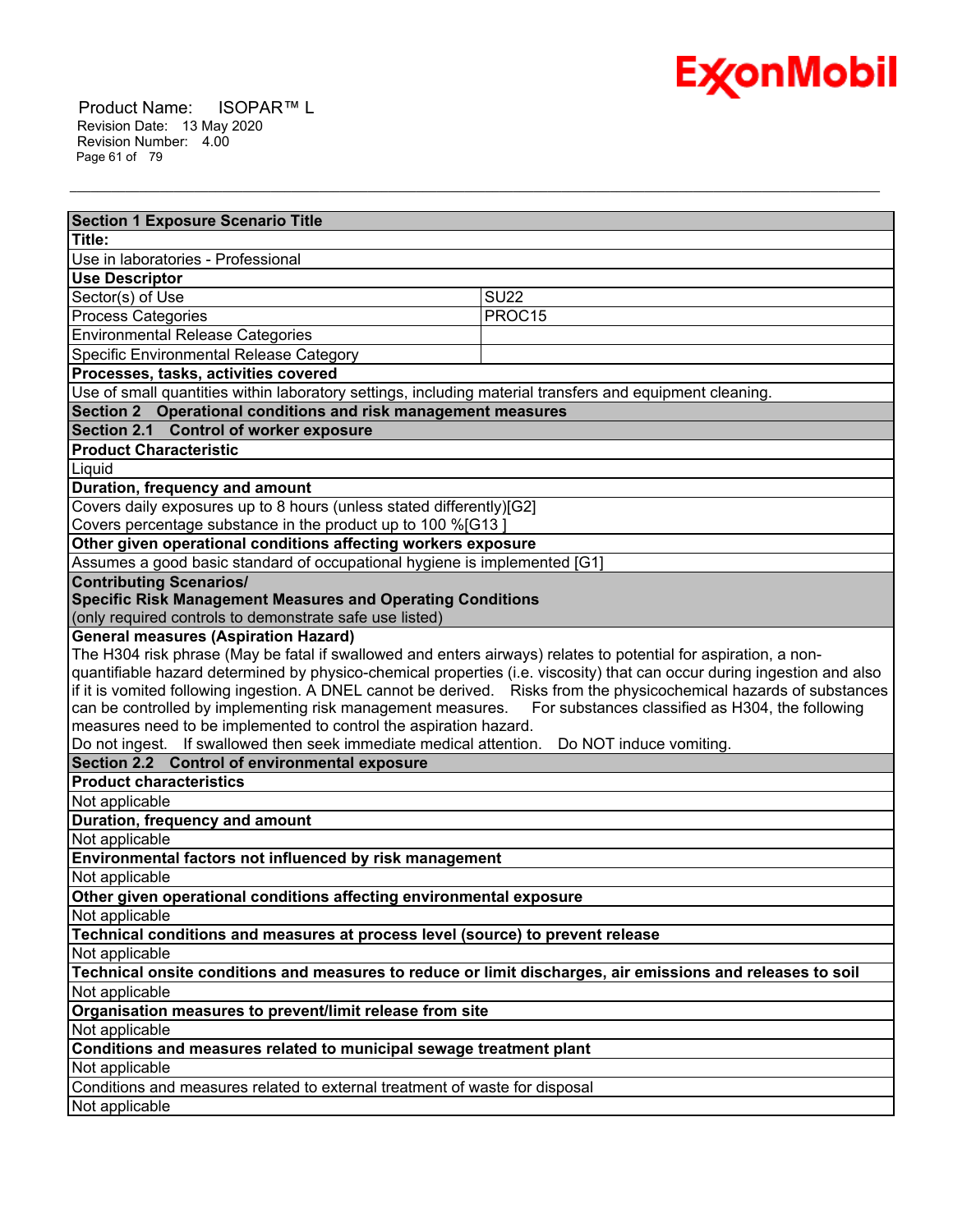

 Product Name: ISOPAR™ L Revision Date: 13 May 2020 Revision Number: 4.00 Page 62 of 79

| Conditions and measures related to external recovery of waste                                             |  |  |
|-----------------------------------------------------------------------------------------------------------|--|--|
| Not applicable                                                                                            |  |  |
| <b>Section 3 Exposure Estimation</b>                                                                      |  |  |
| <b>3.1. Health</b>                                                                                        |  |  |
| Not applicable                                                                                            |  |  |
| 3.2. Environment                                                                                          |  |  |
| Not applicable                                                                                            |  |  |
| Section 4 Guidance to check compliance with the Exposure Scenario                                         |  |  |
| 4.1. Health                                                                                               |  |  |
| Available hazard data do not support the need for a DNEL to be established for other health effects.[G36] |  |  |
| Risk Management Measures are based on qualitative risk characterisation. [G37]                            |  |  |
| 4.2. Environment                                                                                          |  |  |
| Not applicable                                                                                            |  |  |
|                                                                                                           |  |  |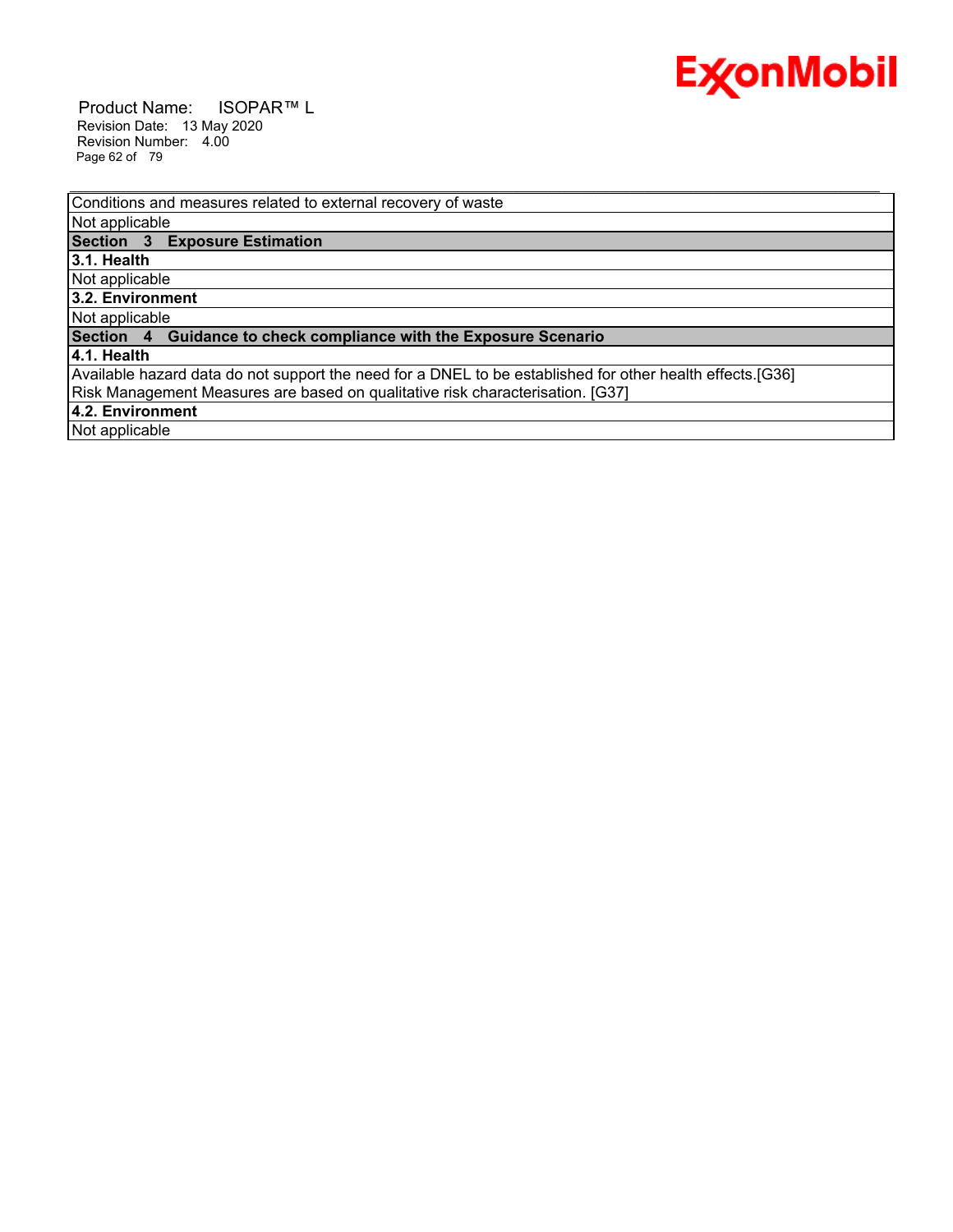

 Product Name: ISOPAR™ L Revision Date: 13 May 2020 Revision Number: 4.00 Page 63 of 79

| <b>Section 1 Exposure Scenario Title</b>                                                                                |                                                  |  |
|-------------------------------------------------------------------------------------------------------------------------|--------------------------------------------------|--|
| Title:                                                                                                                  |                                                  |  |
| Polymer processing - Professional                                                                                       |                                                  |  |
| <b>Use Descriptor</b>                                                                                                   |                                                  |  |
| Sector(s) of Use                                                                                                        | <b>SU22</b>                                      |  |
| <b>Process Categories</b>                                                                                               | PROC1, PROC14, PROC2, PROC21, PROC6, PROC8a,     |  |
|                                                                                                                         | PROC8b                                           |  |
| <b>Environmental Release Categories</b>                                                                                 | ERC8A, ERC8D                                     |  |
| Specific Environmental Release Category                                                                                 |                                                  |  |
| Processes, tasks, activities covered                                                                                    |                                                  |  |
| Processing of formulated polymers including material transfers, moulding and forming activities, material re-works and  |                                                  |  |
| associated maintenance.                                                                                                 |                                                  |  |
| Section 2 Operational conditions and risk management measures                                                           |                                                  |  |
| Section 2.1 Control of worker exposure                                                                                  |                                                  |  |
| <b>Product Characteristic</b>                                                                                           |                                                  |  |
| Liquid                                                                                                                  |                                                  |  |
| Duration, frequency and amount                                                                                          |                                                  |  |
| Covers daily exposures up to 8 hours (unless stated differently)[G2]                                                    |                                                  |  |
| Covers percentage substance in the product up to 100 %[G13]                                                             |                                                  |  |
| Other given operational conditions affecting workers exposure                                                           |                                                  |  |
| Assumes a good basic standard of occupational hygiene is implemented [G1]                                               |                                                  |  |
| <b>Contributing Scenarios/</b>                                                                                          |                                                  |  |
| <b>Specific Risk Management Measures and Operating Conditions</b>                                                       |                                                  |  |
| (only required controls to demonstrate safe use listed)                                                                 |                                                  |  |
| <b>General measures (Aspiration Hazard)</b>                                                                             |                                                  |  |
| The H304 risk phrase (May be fatal if swallowed and enters airways) relates to potential for aspiration, a non-         |                                                  |  |
| quantifiable hazard determined by physico-chemical properties (i.e. viscosity) that can occur during ingestion and also |                                                  |  |
| if it is vomited following ingestion. A DNEL cannot be derived. Risks from the physicochemical hazards of substances    |                                                  |  |
| can be controlled by implementing risk management measures.                                                             | For substances classified as H304, the following |  |
| measures need to be implemented to control the aspiration hazard.                                                       |                                                  |  |
| Do not ingest. If swallowed then seek immediate medical attention.                                                      | Do NOT induce vomiting.                          |  |
| Section 2.2 Control of environmental exposure                                                                           |                                                  |  |
| <b>Product characteristics</b>                                                                                          |                                                  |  |
| Not applicable                                                                                                          |                                                  |  |
| Duration, frequency and amount                                                                                          |                                                  |  |
| Not applicable                                                                                                          |                                                  |  |
| Environmental factors not influenced by risk management                                                                 |                                                  |  |
| Not applicable                                                                                                          |                                                  |  |
| Other given operational conditions affecting environmental exposure                                                     |                                                  |  |
| Not applicable                                                                                                          |                                                  |  |
| Technical conditions and measures at process level (source) to prevent release                                          |                                                  |  |
| Not applicable                                                                                                          |                                                  |  |
| Technical onsite conditions and measures to reduce or limit discharges, air emissions and releases to soil              |                                                  |  |
| Not applicable                                                                                                          |                                                  |  |
| Organisation measures to prevent/limit release from site                                                                |                                                  |  |
| Not applicable                                                                                                          |                                                  |  |
| Conditions and measures related to municipal sewage treatment plant                                                     |                                                  |  |
| Not applicable                                                                                                          |                                                  |  |
|                                                                                                                         |                                                  |  |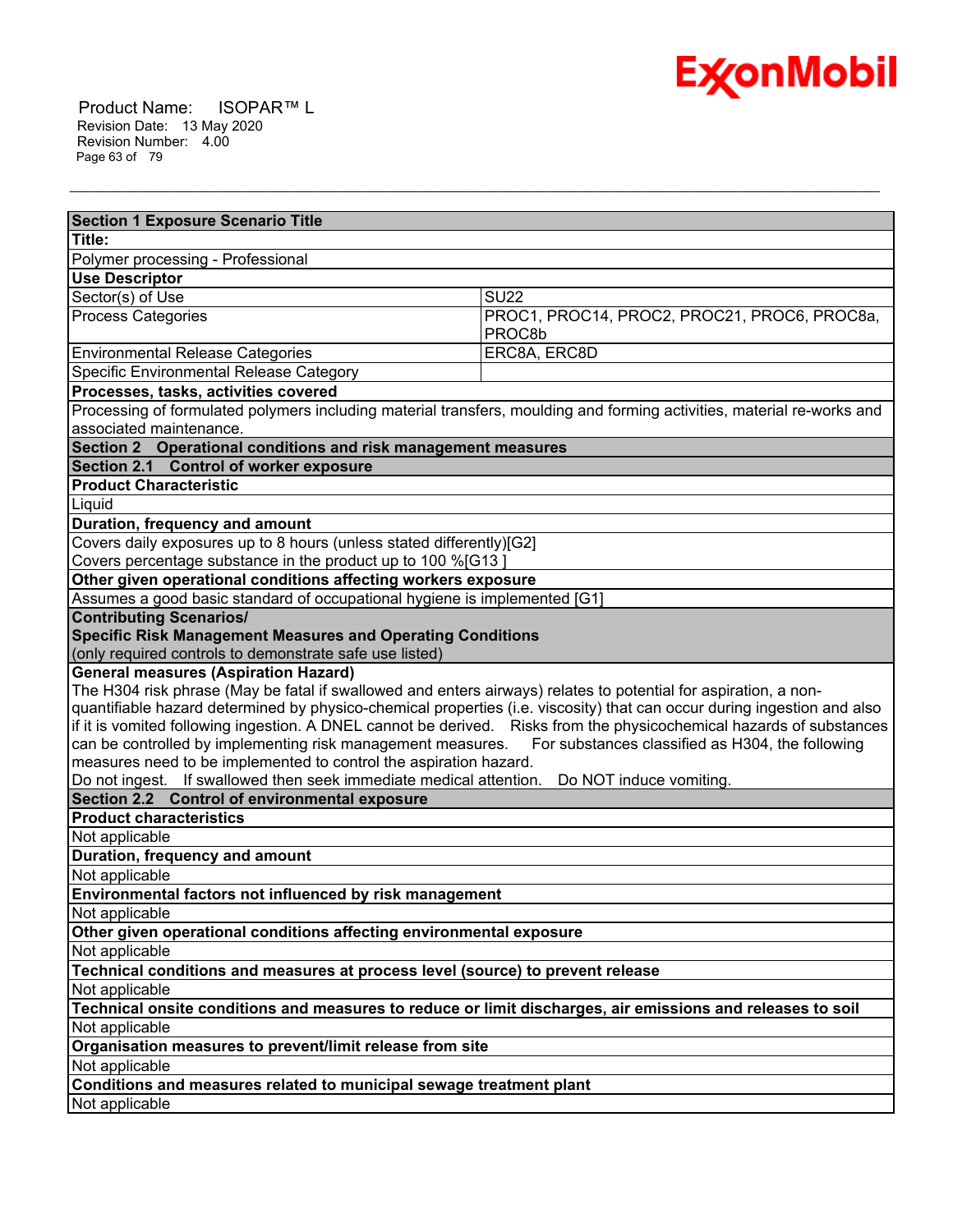

 Product Name: ISOPAR™ L Revision Date: 13 May 2020 Revision Number: 4.00 Page 64 of 79

## \_\_\_\_\_\_\_\_\_\_\_\_\_\_\_\_\_\_\_\_\_\_\_\_\_\_\_\_\_\_\_\_\_\_\_\_\_\_\_\_\_\_\_\_\_\_\_\_\_\_\_\_\_\_\_\_\_\_\_\_\_\_\_\_\_\_\_\_\_\_\_\_\_\_\_\_\_\_\_\_\_\_\_\_\_\_\_\_\_\_\_\_\_\_\_\_\_\_\_\_\_\_\_\_\_\_\_\_\_\_\_\_\_\_\_\_\_ Conditions and measures related to external treatment of waste for disposal Not applicable Conditions and measures related to external recovery of waste Not applicable **Section 3 Exposure Estimation 3.1. Health** Not applicable **3.2. Environment** Not applicable **Section 4 Guidance to check compliance with the Exposure Scenario 4.1. Health** Available hazard data do not support the need for a DNEL to be established for other health effects.[G36] Risk Management Measures are based on qualitative risk characterisation. [G37] **4.2. Environment**

Not applicable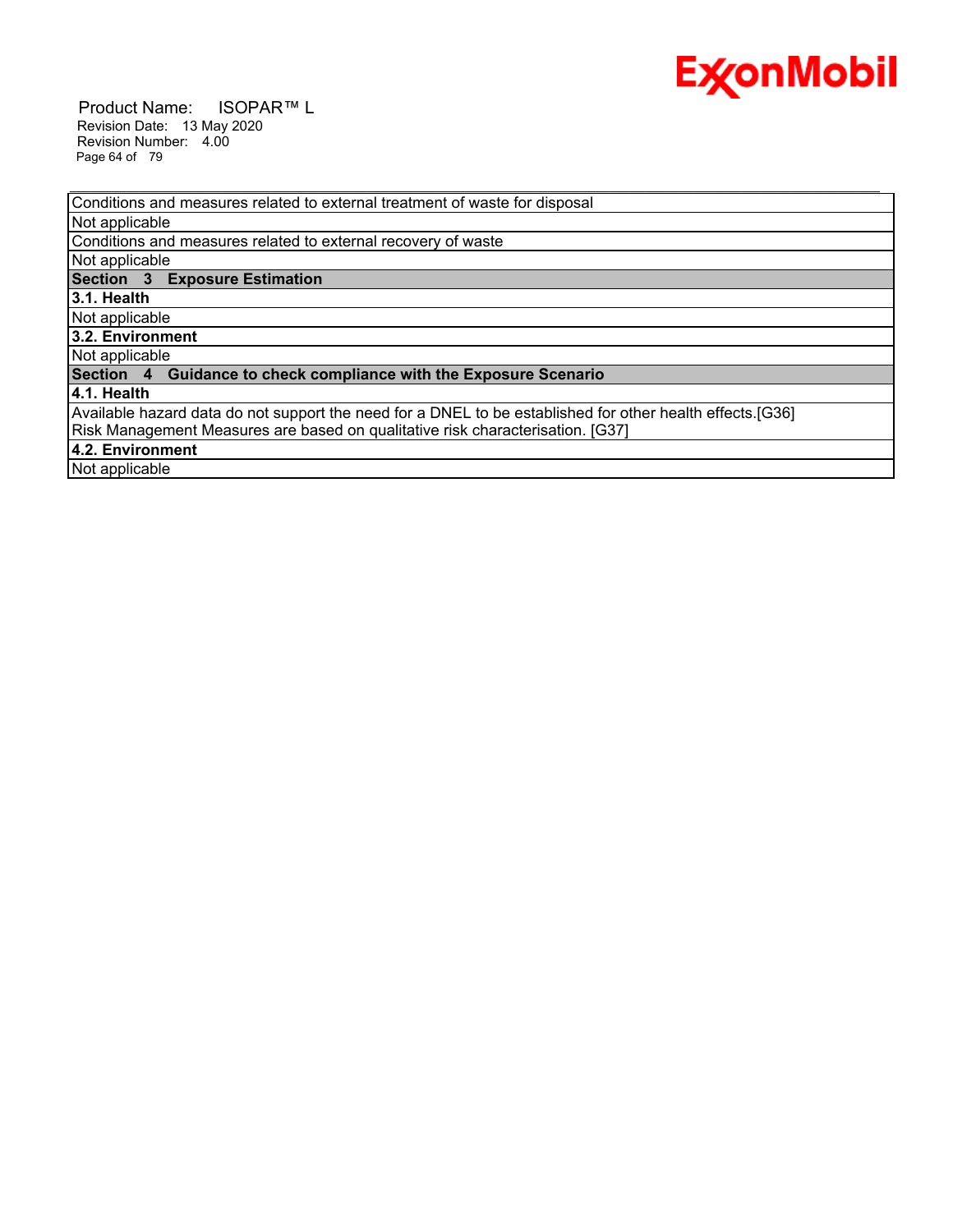

 Product Name: ISOPAR™ L Revision Date: 13 May 2020 Revision Number: 4.00 Page 65 of 79

| <b>Section 1 Exposure Scenario Title</b>                                                                                                                                                                                                                                                                                                                                                                                                                                                                                                                                                                                                                 |                                                       |  |
|----------------------------------------------------------------------------------------------------------------------------------------------------------------------------------------------------------------------------------------------------------------------------------------------------------------------------------------------------------------------------------------------------------------------------------------------------------------------------------------------------------------------------------------------------------------------------------------------------------------------------------------------------------|-------------------------------------------------------|--|
| Title:                                                                                                                                                                                                                                                                                                                                                                                                                                                                                                                                                                                                                                                   |                                                       |  |
| Water treatment chemicals - Professional                                                                                                                                                                                                                                                                                                                                                                                                                                                                                                                                                                                                                 |                                                       |  |
| <b>Use Descriptor</b>                                                                                                                                                                                                                                                                                                                                                                                                                                                                                                                                                                                                                                    |                                                       |  |
| Sector(s) of Use                                                                                                                                                                                                                                                                                                                                                                                                                                                                                                                                                                                                                                         | <b>SU22</b>                                           |  |
| Process Categories                                                                                                                                                                                                                                                                                                                                                                                                                                                                                                                                                                                                                                       | PROC1, PROC13, PROC2, PROC3, PROC4, PROC8a,<br>PROC8b |  |
| <b>Environmental Release Categories</b>                                                                                                                                                                                                                                                                                                                                                                                                                                                                                                                                                                                                                  | ERC8F                                                 |  |
| Specific Environmental Release Category                                                                                                                                                                                                                                                                                                                                                                                                                                                                                                                                                                                                                  |                                                       |  |
| Processes, tasks, activities covered                                                                                                                                                                                                                                                                                                                                                                                                                                                                                                                                                                                                                     |                                                       |  |
| Covers the use of the substance for the treatment of water in open and closed systems.                                                                                                                                                                                                                                                                                                                                                                                                                                                                                                                                                                   |                                                       |  |
| Section 2 Operational conditions and risk management measures                                                                                                                                                                                                                                                                                                                                                                                                                                                                                                                                                                                            |                                                       |  |
| Section 2.1 Control of worker exposure                                                                                                                                                                                                                                                                                                                                                                                                                                                                                                                                                                                                                   |                                                       |  |
| <b>Product Characteristic</b>                                                                                                                                                                                                                                                                                                                                                                                                                                                                                                                                                                                                                            |                                                       |  |
| Liquid                                                                                                                                                                                                                                                                                                                                                                                                                                                                                                                                                                                                                                                   |                                                       |  |
| Duration, frequency and amount                                                                                                                                                                                                                                                                                                                                                                                                                                                                                                                                                                                                                           |                                                       |  |
| Covers daily exposures up to 8 hours (unless stated differently)[G2]                                                                                                                                                                                                                                                                                                                                                                                                                                                                                                                                                                                     |                                                       |  |
| Covers percentage substance in the product up to 100 %[G13]                                                                                                                                                                                                                                                                                                                                                                                                                                                                                                                                                                                              |                                                       |  |
| Other given operational conditions affecting workers exposure                                                                                                                                                                                                                                                                                                                                                                                                                                                                                                                                                                                            |                                                       |  |
| Assumes a good basic standard of occupational hygiene is implemented [G1]                                                                                                                                                                                                                                                                                                                                                                                                                                                                                                                                                                                |                                                       |  |
| <b>Contributing Scenarios/</b>                                                                                                                                                                                                                                                                                                                                                                                                                                                                                                                                                                                                                           |                                                       |  |
| <b>Specific Risk Management Measures and Operating Conditions</b>                                                                                                                                                                                                                                                                                                                                                                                                                                                                                                                                                                                        |                                                       |  |
| (only required controls to demonstrate safe use listed)                                                                                                                                                                                                                                                                                                                                                                                                                                                                                                                                                                                                  |                                                       |  |
| <b>General measures (Aspiration Hazard)</b>                                                                                                                                                                                                                                                                                                                                                                                                                                                                                                                                                                                                              |                                                       |  |
| The H304 risk phrase (May be fatal if swallowed and enters airways) relates to potential for aspiration, a non-<br>quantifiable hazard determined by physico-chemical properties (i.e. viscosity) that can occur during ingestion and also<br>if it is vomited following ingestion. A DNEL cannot be derived. Risks from the physicochemical hazards of substances<br>can be controlled by implementing risk management measures. For substances classified as H304, the following<br>measures need to be implemented to control the aspiration hazard.<br>Do not ingest. If swallowed then seek immediate medical attention.<br>Do NOT induce vomiting. |                                                       |  |
| Section 2.2 Control of environmental exposure                                                                                                                                                                                                                                                                                                                                                                                                                                                                                                                                                                                                            |                                                       |  |
| <b>Product characteristics</b>                                                                                                                                                                                                                                                                                                                                                                                                                                                                                                                                                                                                                           |                                                       |  |
| Not applicable                                                                                                                                                                                                                                                                                                                                                                                                                                                                                                                                                                                                                                           |                                                       |  |
| Duration, frequency and amount                                                                                                                                                                                                                                                                                                                                                                                                                                                                                                                                                                                                                           |                                                       |  |
| Not applicable                                                                                                                                                                                                                                                                                                                                                                                                                                                                                                                                                                                                                                           |                                                       |  |
| Environmental factors not influenced by risk management                                                                                                                                                                                                                                                                                                                                                                                                                                                                                                                                                                                                  |                                                       |  |
| Not applicable                                                                                                                                                                                                                                                                                                                                                                                                                                                                                                                                                                                                                                           |                                                       |  |
| Other given operational conditions affecting environmental exposure                                                                                                                                                                                                                                                                                                                                                                                                                                                                                                                                                                                      |                                                       |  |
| Not applicable                                                                                                                                                                                                                                                                                                                                                                                                                                                                                                                                                                                                                                           |                                                       |  |
| Technical conditions and measures at process level (source) to prevent release                                                                                                                                                                                                                                                                                                                                                                                                                                                                                                                                                                           |                                                       |  |
| Not applicable                                                                                                                                                                                                                                                                                                                                                                                                                                                                                                                                                                                                                                           |                                                       |  |
| Technical onsite conditions and measures to reduce or limit discharges, air emissions and releases to soil                                                                                                                                                                                                                                                                                                                                                                                                                                                                                                                                               |                                                       |  |
| Not applicable                                                                                                                                                                                                                                                                                                                                                                                                                                                                                                                                                                                                                                           |                                                       |  |
| Organisation measures to prevent/limit release from site                                                                                                                                                                                                                                                                                                                                                                                                                                                                                                                                                                                                 |                                                       |  |
| Not applicable                                                                                                                                                                                                                                                                                                                                                                                                                                                                                                                                                                                                                                           |                                                       |  |
| Conditions and measures related to municipal sewage treatment plant                                                                                                                                                                                                                                                                                                                                                                                                                                                                                                                                                                                      |                                                       |  |
| Not applicable                                                                                                                                                                                                                                                                                                                                                                                                                                                                                                                                                                                                                                           |                                                       |  |
|                                                                                                                                                                                                                                                                                                                                                                                                                                                                                                                                                                                                                                                          |                                                       |  |
| Conditions and measures related to external treatment of waste for disposal                                                                                                                                                                                                                                                                                                                                                                                                                                                                                                                                                                              |                                                       |  |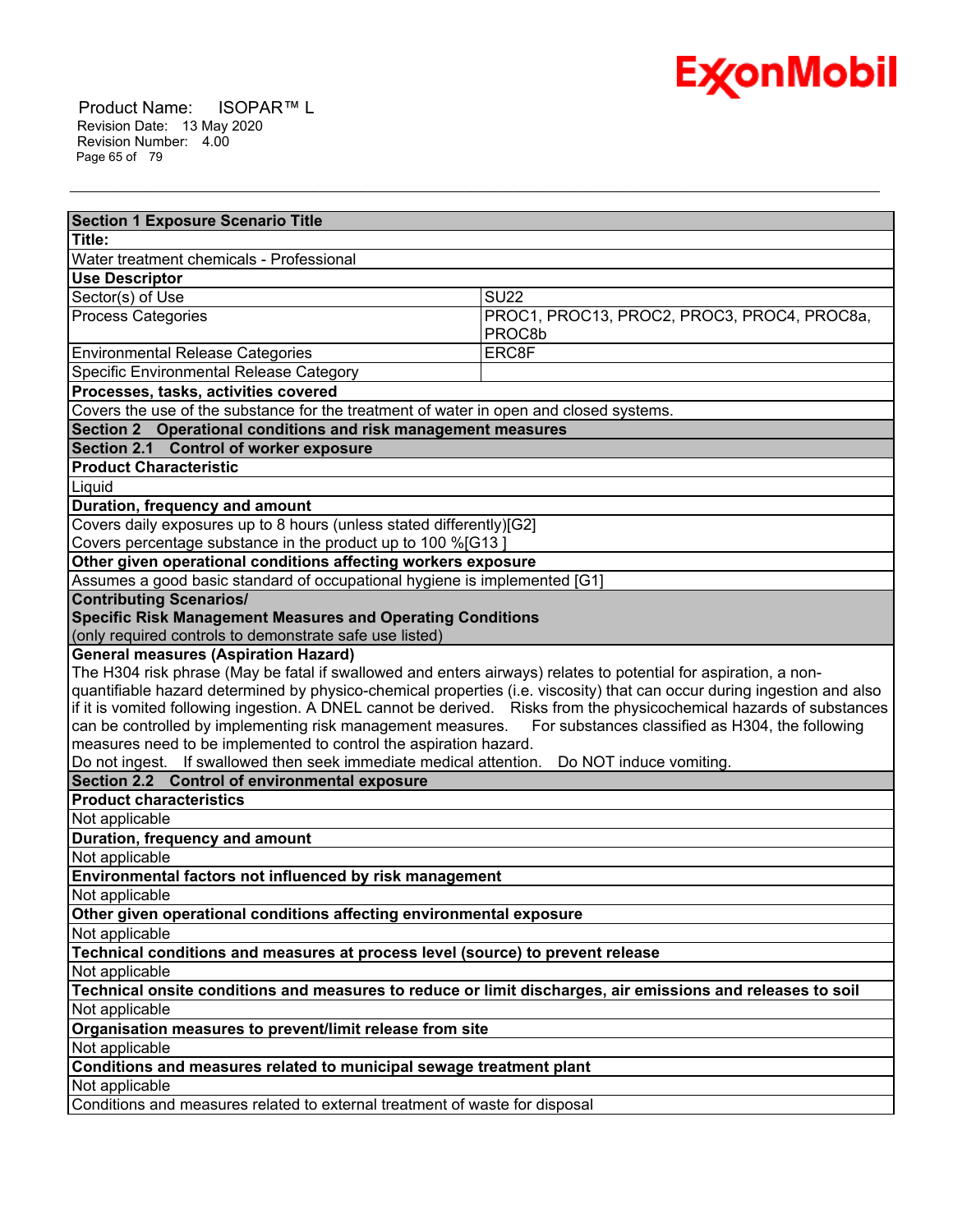

 Product Name: ISOPAR™ L Revision Date: 13 May 2020 Revision Number: 4.00 Page 66 of 79

| Not applicable                                                                                            |  |  |
|-----------------------------------------------------------------------------------------------------------|--|--|
| Conditions and measures related to external recovery of waste                                             |  |  |
| Not applicable                                                                                            |  |  |
| Section 3 Exposure Estimation                                                                             |  |  |
| 3.1. Health                                                                                               |  |  |
| Not applicable                                                                                            |  |  |
| 3.2. Environment                                                                                          |  |  |
| Not applicable                                                                                            |  |  |
| Section 4 Guidance to check compliance with the Exposure Scenario                                         |  |  |
| <b>4.1. Health</b>                                                                                        |  |  |
| Available hazard data do not support the need for a DNEL to be established for other health effects.[G36] |  |  |
| Risk Management Measures are based on qualitative risk characterisation. [G37]                            |  |  |
| 4.2. Environment                                                                                          |  |  |
| Not applicable                                                                                            |  |  |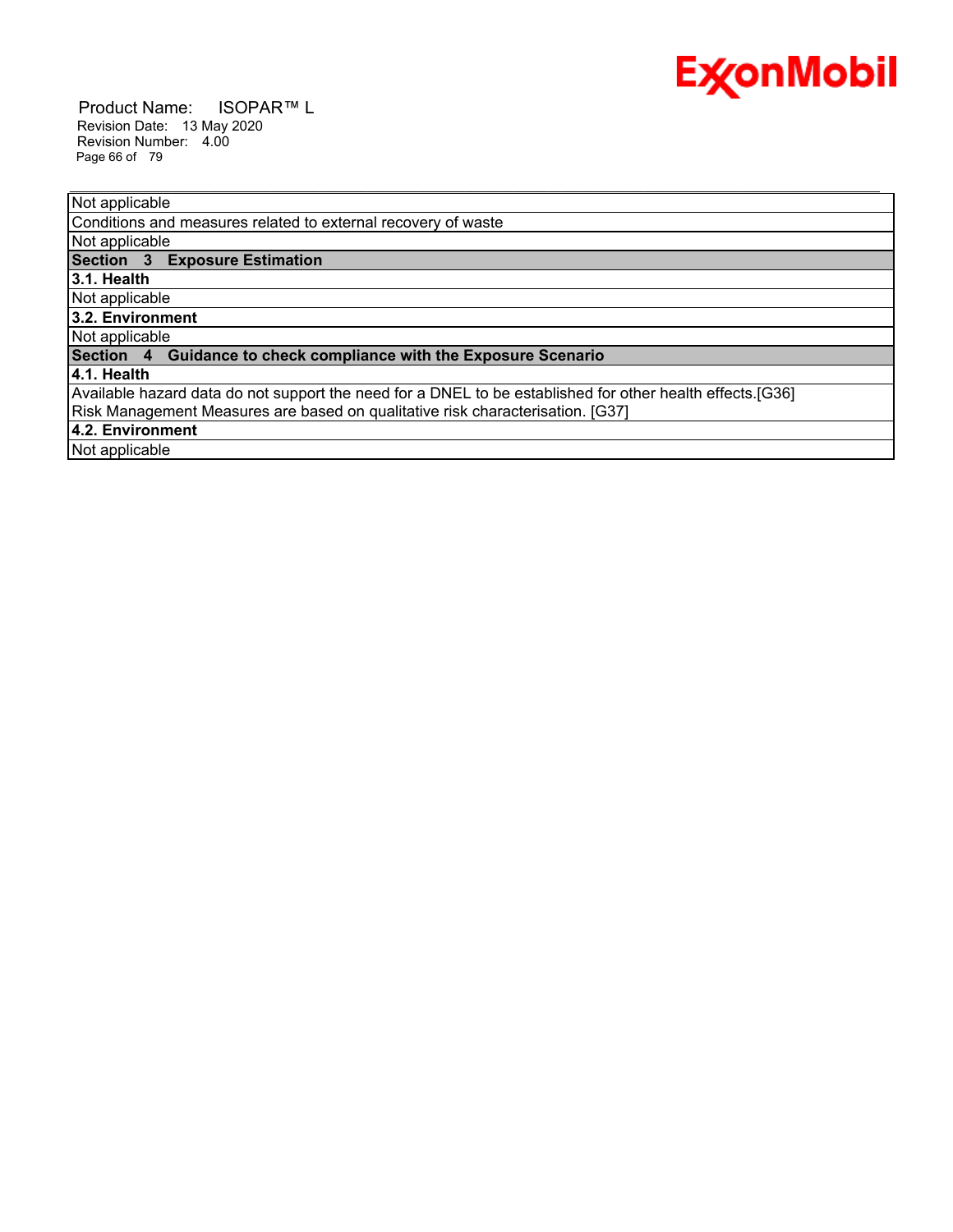

 Product Name: ISOPAR™ L Revision Date: 13 May 2020 Revision Number: 4.00 Page 67 of 79

| <b>Section 1 Exposure Scenario Title</b>                                                                                 |                                              |  |
|--------------------------------------------------------------------------------------------------------------------------|----------------------------------------------|--|
| Title:                                                                                                                   |                                              |  |
| Use in Coatings - Consumer                                                                                               |                                              |  |
| <b>Use Descriptor</b>                                                                                                    |                                              |  |
| Sector(s) of Use                                                                                                         | <b>SU21</b>                                  |  |
| <b>Product Categories</b>                                                                                                | PC01, PC04, PC08, PC09A, PC09B, PC09C, PC15, |  |
|                                                                                                                          | PC18, PC23, PC24, PC31, PC34                 |  |
| <b>Environmental Release Categories</b>                                                                                  | ERC8A, ERC8D                                 |  |
| Specific Environmental Release Category                                                                                  |                                              |  |
| Processes, tasks, activities covered                                                                                     |                                              |  |
| Covers the use in coatings (paints, inks, adhesives, etc) including exposures during use (including product transfer and |                                              |  |
| preparation, application by brush, spray by hand or similar methods) and equipment cleaning.                             |                                              |  |
| Section 2 Operational conditions and risk management measures                                                            |                                              |  |
| Section 2.1 Control of consumer exposure                                                                                 |                                              |  |
| <b>Product Characteristic</b>                                                                                            |                                              |  |
| Liquid                                                                                                                   |                                              |  |
| Duration, frequency and amount                                                                                           |                                              |  |
| Not applicable                                                                                                           |                                              |  |
| Other given operational conditions affecting consumer exposure                                                           |                                              |  |
| General measures (Aspiration Hazard) The H304 risk phrase (May be fatal if swallowed and enters airways) relates to      |                                              |  |
| potential for aspiration, a non-quantifiable hazard determined by physico-chemical properties (i.e. viscosity) that can  |                                              |  |
| occur during ingestion and also if it is vomited following ingestion. A DNEL cannot be derived. Risks from the           |                                              |  |
| physicochemical hazards of substances can be controlled by implementing risk management measures.                        | For                                          |  |
| substances classified as H304, the following measures need to be implemented to control the aspiration hazard. Do        |                                              |  |
| not ingest. If swallowed then seek immediate medical attention. Do NOT induce                                            |                                              |  |
| vomiting. Just a sip of lamp oil - or even sucking the wick of lamps may lead to life threatening lung damage.           | Keep                                         |  |
| lamps filled with this liquid out of the reach of children.                                                              |                                              |  |
| <b>Contributing Scenarios/</b>                                                                                           |                                              |  |
| <b>Specific Risk Management Measures and Operating Conditions</b>                                                        |                                              |  |
| (only required controls to demonstrate safe use listed)                                                                  |                                              |  |
|                                                                                                                          |                                              |  |
| Section 2.2 Control of environmental exposure                                                                            |                                              |  |
| <b>Product characteristics</b>                                                                                           |                                              |  |
| Not applicable                                                                                                           |                                              |  |
| Duration, frequency and amount<br>Not applicable                                                                         |                                              |  |
|                                                                                                                          |                                              |  |
| Environmental factors not influenced by risk management                                                                  |                                              |  |
| Not applicable                                                                                                           |                                              |  |
| Other given operational conditions affecting environmental exposure                                                      |                                              |  |
| Not applicable                                                                                                           |                                              |  |
| Conditions and measures related to municipal sewage treatment plant                                                      |                                              |  |
| Not applicable                                                                                                           |                                              |  |
| Conditions and measures related to external treatment of waste for disposal                                              |                                              |  |
| Not applicable                                                                                                           |                                              |  |
| Conditions and measures related to external recovery of waste                                                            |                                              |  |
| Not applicable                                                                                                           |                                              |  |
| Section 3 Exposure Estimation                                                                                            |                                              |  |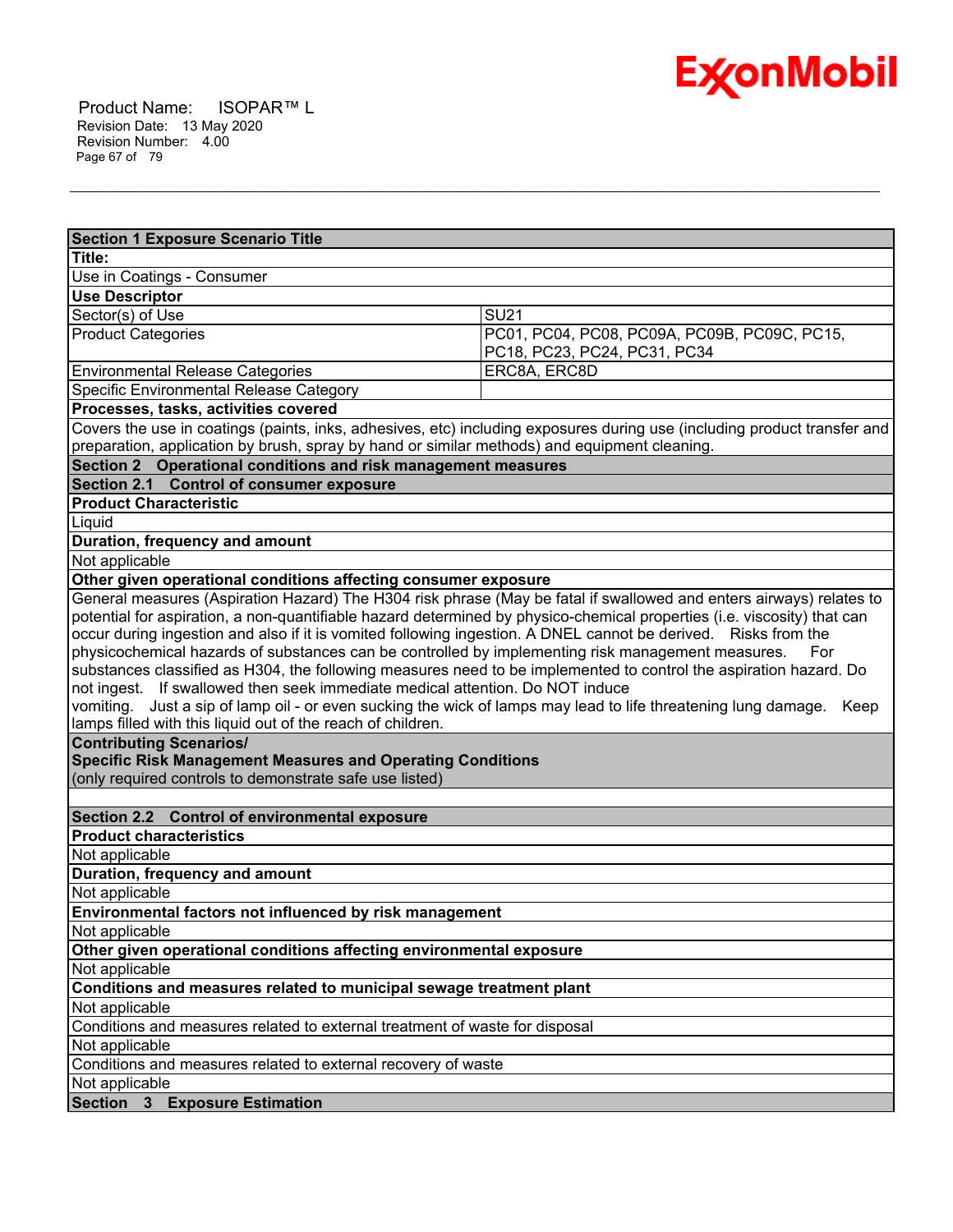

 Product Name: ISOPAR™ L Revision Date: 13 May 2020 Revision Number: 4.00 Page 68 of 79

| $3.1.$ Health                                                                                             |  |  |
|-----------------------------------------------------------------------------------------------------------|--|--|
| Not applicable                                                                                            |  |  |
| 3.2. Environment                                                                                          |  |  |
| Not applicable                                                                                            |  |  |
| Section 4 Guidance to check compliance with the Exposure Scenario                                         |  |  |
| <b>4.1. Health</b>                                                                                        |  |  |
| Available hazard data do not support the need for a DNEL to be established for other health effects.[G36] |  |  |
| Risk Management Measures are based on qualitative risk characterisation. [G37]                            |  |  |
| 4.2. Environment                                                                                          |  |  |
| Not applicable                                                                                            |  |  |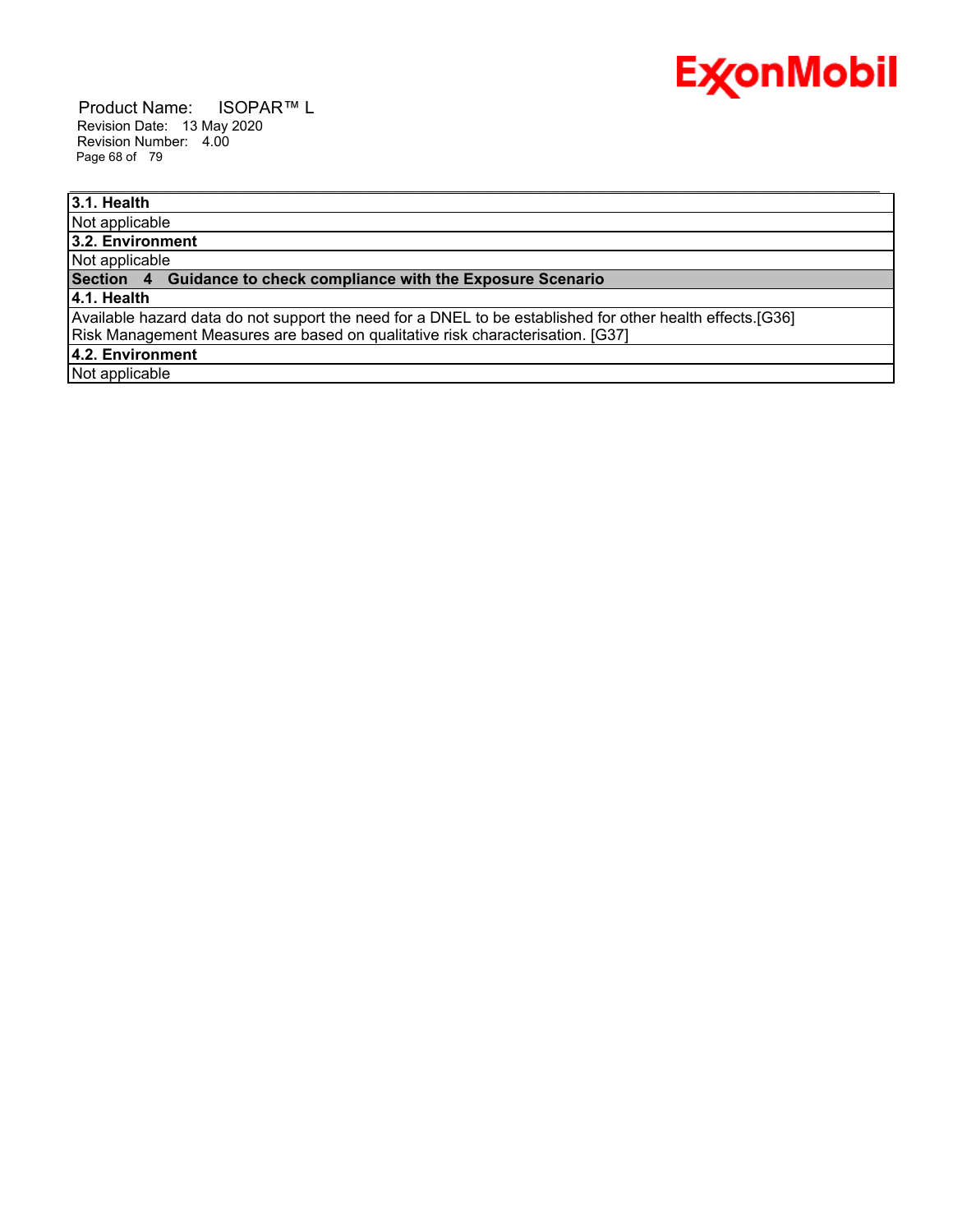

 Product Name: ISOPAR™ L Revision Date: 13 May 2020 Revision Number: 4.00 Page 69 of 79

| <b>Section 1 Exposure Scenario Title</b>                                                                                |                                              |  |
|-------------------------------------------------------------------------------------------------------------------------|----------------------------------------------|--|
| Title:                                                                                                                  |                                              |  |
| Use in Cleaning Agents - Consumer                                                                                       |                                              |  |
| <b>Use Descriptor</b>                                                                                                   |                                              |  |
| Sector(s) of Use                                                                                                        | <b>SU21</b>                                  |  |
| <b>Product Categories</b>                                                                                               | PC03, PC04, PC08, PC09A, PC09B, PC09C, PC24, |  |
|                                                                                                                         | PC35, PC38                                   |  |
| <b>Environmental Release Categories</b>                                                                                 | ERC8A, ERC8D                                 |  |
| Specific Environmental Release Category                                                                                 |                                              |  |
| Processes, tasks, activities covered                                                                                    |                                              |  |
|                                                                                                                         |                                              |  |
| Covers general exposures to consumers arising from the use of household products sold as washing and cleaning           |                                              |  |
| products, aerosols, coatings, de-icers, lubricants and air care products.                                               |                                              |  |
| Section 2 Operational conditions and risk management measures                                                           |                                              |  |
| Section 2.1 Control of consumer exposure                                                                                |                                              |  |
| <b>Product Characteristic</b>                                                                                           |                                              |  |
| Liquid                                                                                                                  |                                              |  |
| Duration, frequency and amount                                                                                          |                                              |  |
| Not applicable                                                                                                          |                                              |  |
| Other given operational conditions affecting consumer exposure                                                          |                                              |  |
| General measures (Aspiration Hazard) The H304 risk phrase (May be fatal if swallowed and enters airways) relates to     |                                              |  |
| potential for aspiration, a non-quantifiable hazard determined by physico-chemical properties (i.e. viscosity) that can |                                              |  |
| occur during ingestion and also if it is vomited following ingestion. A DNEL cannot be derived. Risks from the          |                                              |  |
| physicochemical hazards of substances can be controlled by implementing risk management measures.                       | For                                          |  |
| substances classified as H304, the following measures need to be implemented to control the aspiration hazard. Do       |                                              |  |
| not ingest. If swallowed then seek immediate medical attention. Do NOT induce                                           |                                              |  |
| vomiting. Just a sip of lamp oil - or even sucking the wick of lamps may lead to life threatening lung damage. Keep     |                                              |  |
| lamps filled with this liquid out of the reach of children.                                                             |                                              |  |
| <b>Contributing Scenarios/</b>                                                                                          |                                              |  |
| <b>Specific Risk Management Measures and Operating Conditions</b>                                                       |                                              |  |
| (only required controls to demonstrate safe use listed)                                                                 |                                              |  |
|                                                                                                                         |                                              |  |
| Section 2.2 Control of environmental exposure                                                                           |                                              |  |
| <b>Product characteristics</b>                                                                                          |                                              |  |
| Not applicable                                                                                                          |                                              |  |
|                                                                                                                         |                                              |  |
| Duration, frequency and amount                                                                                          |                                              |  |
| Not applicable                                                                                                          |                                              |  |
| Environmental factors not influenced by risk management                                                                 |                                              |  |
| Not applicable                                                                                                          |                                              |  |
| Other given operational conditions affecting environmental exposure                                                     |                                              |  |
| Not applicable                                                                                                          |                                              |  |
| Conditions and measures related to municipal sewage treatment plant                                                     |                                              |  |
| Not applicable                                                                                                          |                                              |  |
| Conditions and measures related to external treatment of waste for disposal                                             |                                              |  |
| Not applicable                                                                                                          |                                              |  |
| Conditions and measures related to external recovery of waste                                                           |                                              |  |
| Not applicable                                                                                                          |                                              |  |
| <b>Section 3 Exposure Estimation</b>                                                                                    |                                              |  |
| 3.1. Health                                                                                                             |                                              |  |
|                                                                                                                         |                                              |  |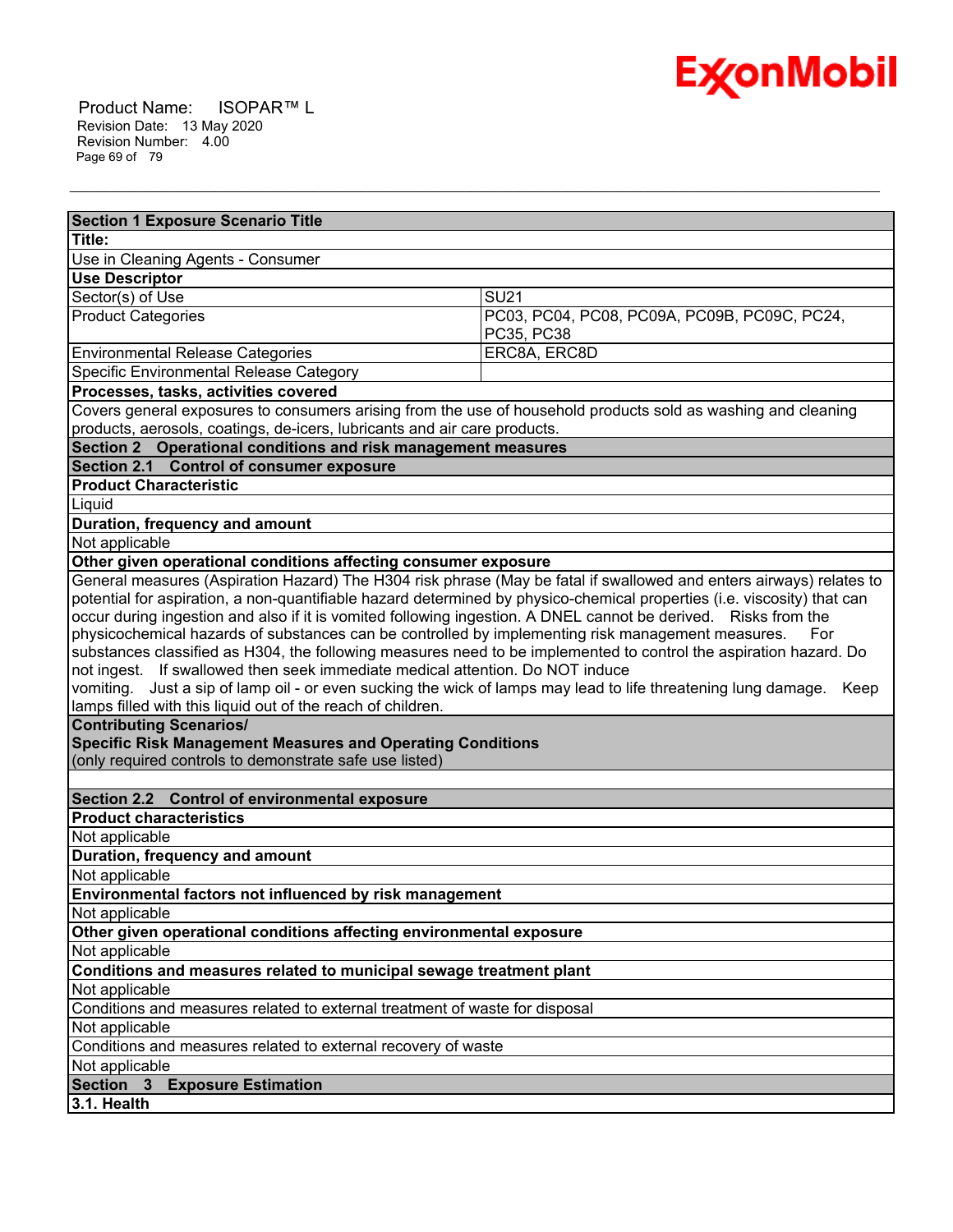

 Product Name: ISOPAR™ L Revision Date: 13 May 2020 Revision Number: 4.00 Page 70 of 79

| Not applicable                                                                                             |  |  |
|------------------------------------------------------------------------------------------------------------|--|--|
| 3.2. Environment                                                                                           |  |  |
| Not applicable                                                                                             |  |  |
| Section 4 Guidance to check compliance with the Exposure Scenario                                          |  |  |
| <b>4.1. Health</b>                                                                                         |  |  |
| Available hazard data do not support the need for a DNEL to be established for other health effects. [G36] |  |  |
| Risk Management Measures are based on qualitative risk characterisation. [G37]                             |  |  |
| 4.2. Environment                                                                                           |  |  |
| Not applicable                                                                                             |  |  |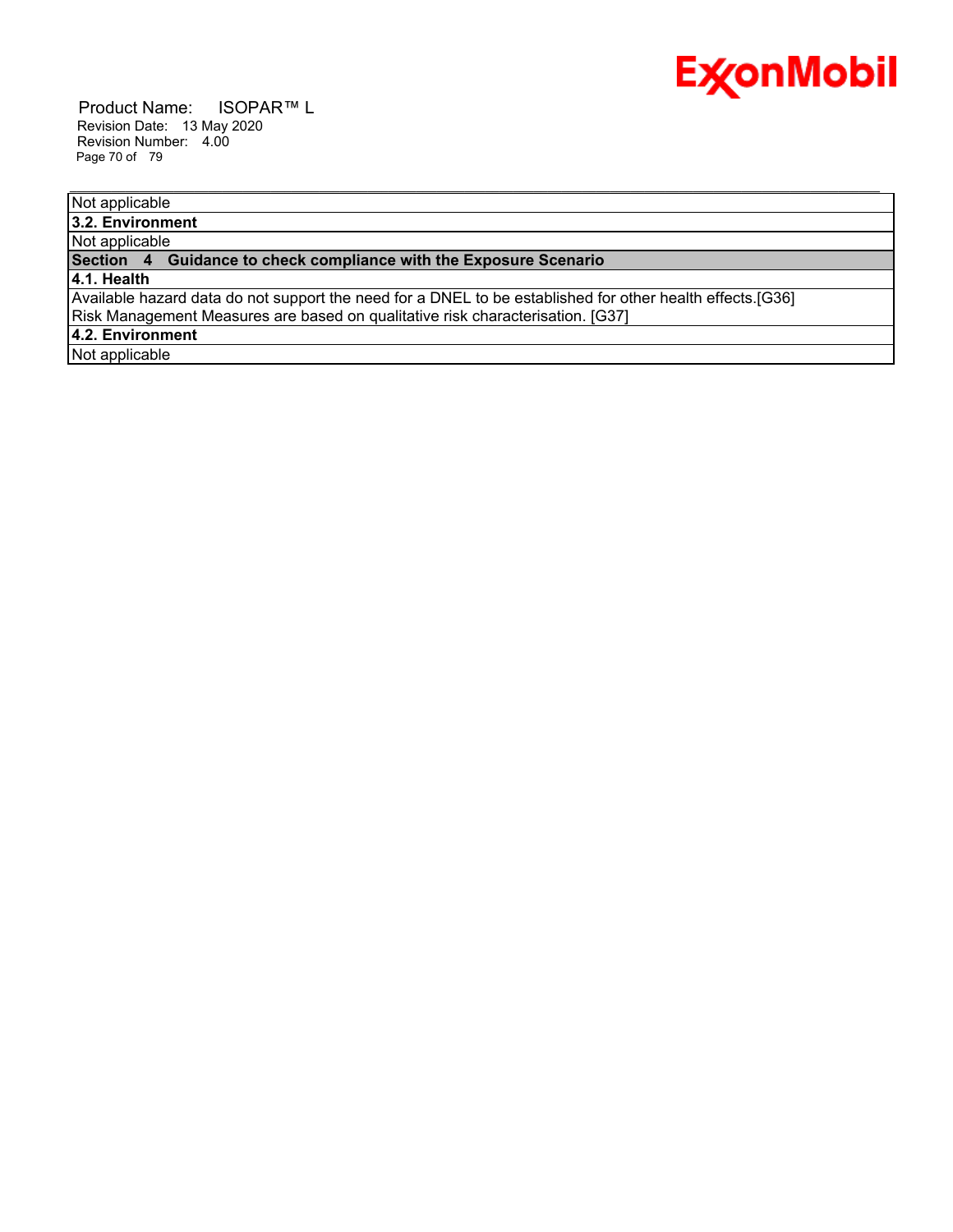

 Product Name: ISOPAR™ L Revision Date: 13 May 2020 Revision Number: 4.00 Page 71 of 79

| <b>Section 1 Exposure Scenario Title</b>                                                                                |              |  |
|-------------------------------------------------------------------------------------------------------------------------|--------------|--|
| Title:                                                                                                                  |              |  |
| Agrochemical uses - Consumer                                                                                            |              |  |
| <b>Use Descriptor</b>                                                                                                   |              |  |
| Sector(s) of Use                                                                                                        | <b>SU21</b>  |  |
| <b>Product Categories</b>                                                                                               | PC12, PC27   |  |
| <b>Environmental Release Categories</b>                                                                                 | ERC8A, ERC8D |  |
| Specific Environmental Release Category                                                                                 |              |  |
| Processes, tasks, activities covered                                                                                    |              |  |
| Covers the consumer use of agrochemicals in liquid and solid forms.                                                     |              |  |
| Section 2 Operational conditions and risk management measures                                                           |              |  |
| Section 2.1 Control of consumer exposure                                                                                |              |  |
| <b>Product Characteristic</b>                                                                                           |              |  |
| Liquid                                                                                                                  |              |  |
| Duration, frequency and amount                                                                                          |              |  |
| Not applicable                                                                                                          |              |  |
| Other given operational conditions affecting consumer exposure                                                          |              |  |
| General measures (Aspiration Hazard) The H304 risk phrase (May be fatal if swallowed and enters airways) relates to     |              |  |
| potential for aspiration, a non-quantifiable hazard determined by physico-chemical properties (i.e. viscosity) that can |              |  |
| occur during ingestion and also if it is vomited following ingestion. A DNEL cannot be derived. Risks from the          |              |  |
| physicochemical hazards of substances can be controlled by implementing risk management measures.                       | For          |  |
| substances classified as H304, the following measures need to be implemented to control the aspiration hazard. Do       |              |  |
| not ingest. If swallowed then seek immediate medical attention. Do NOT induce                                           |              |  |
| vomiting. Just a sip of lamp oil - or even sucking the wick of lamps may lead to life threatening lung damage.          | Keep         |  |
| lamps filled with this liquid out of the reach of children.                                                             |              |  |
| <b>Contributing Scenarios/</b>                                                                                          |              |  |
| <b>Specific Risk Management Measures and Operating Conditions</b>                                                       |              |  |
| (only required controls to demonstrate safe use listed)                                                                 |              |  |
|                                                                                                                         |              |  |
| Section 2.2 Control of environmental exposure                                                                           |              |  |
| <b>Product characteristics</b>                                                                                          |              |  |
| Not applicable                                                                                                          |              |  |
| Duration, frequency and amount                                                                                          |              |  |
| Not applicable                                                                                                          |              |  |
| Environmental factors not influenced by risk management                                                                 |              |  |
| Not applicable                                                                                                          |              |  |
| Other given operational conditions affecting environmental exposure                                                     |              |  |
| Not applicable                                                                                                          |              |  |
| Conditions and measures related to municipal sewage treatment plant                                                     |              |  |
| Not applicable                                                                                                          |              |  |
| Conditions and measures related to external treatment of waste for disposal                                             |              |  |
| Not applicable                                                                                                          |              |  |
| Conditions and measures related to external recovery of waste                                                           |              |  |
| Not applicable                                                                                                          |              |  |
| <b>Section 3 Exposure Estimation</b>                                                                                    |              |  |
| 3.1. Health                                                                                                             |              |  |
| Not applicable                                                                                                          |              |  |
| 3.2. Environment                                                                                                        |              |  |
|                                                                                                                         |              |  |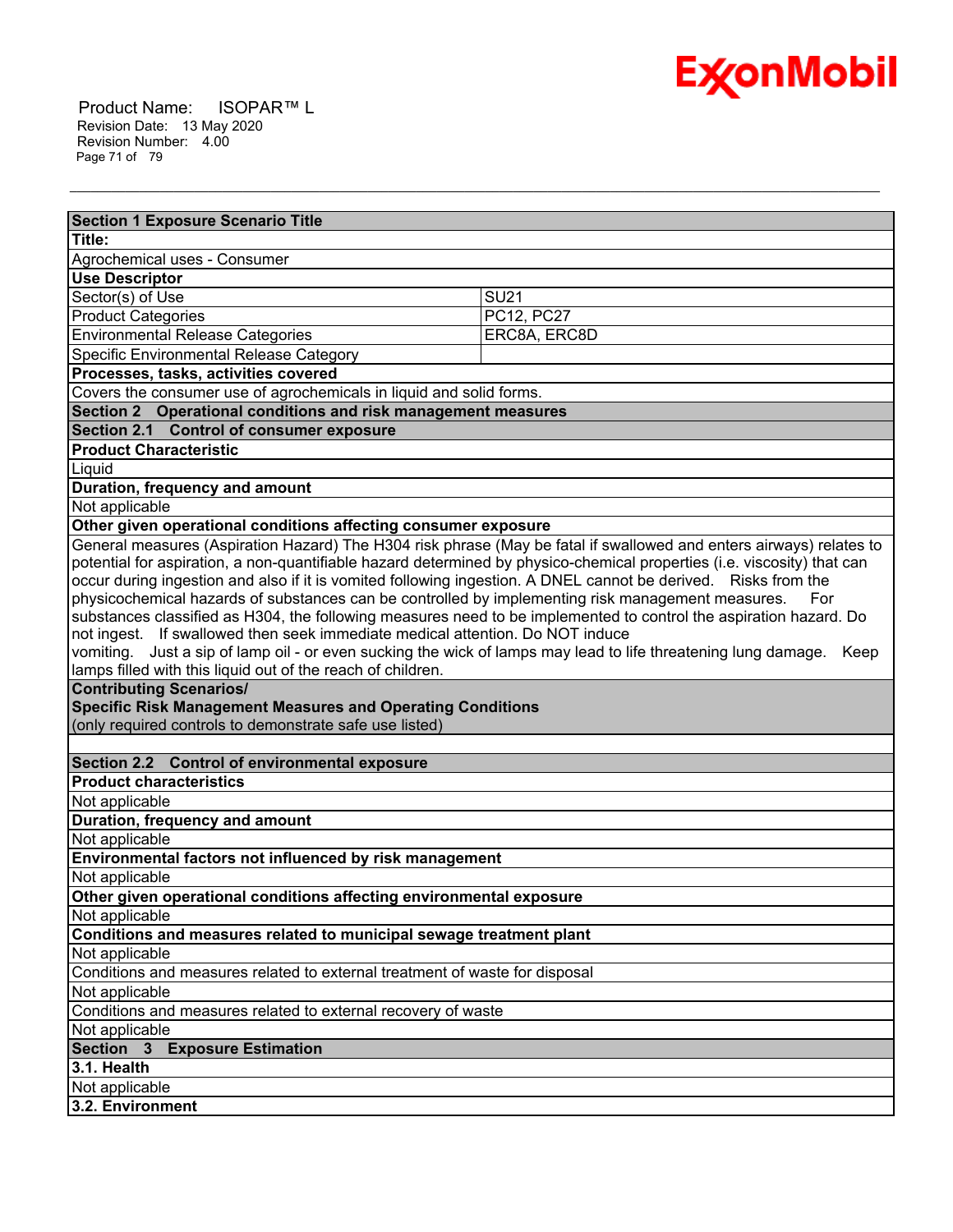

 Product Name: ISOPAR™ L Revision Date: 13 May 2020 Revision Number: 4.00 Page 72 of 79

## Not applicable **Section 4 Guidance to check compliance with the Exposure Scenario**

**4.1. Health**

Available hazard data do not support the need for a DNEL to be established for other health effects.[G36] Risk Management Measures are based on qualitative risk characterisation. [G37]

\_\_\_\_\_\_\_\_\_\_\_\_\_\_\_\_\_\_\_\_\_\_\_\_\_\_\_\_\_\_\_\_\_\_\_\_\_\_\_\_\_\_\_\_\_\_\_\_\_\_\_\_\_\_\_\_\_\_\_\_\_\_\_\_\_\_\_\_\_\_\_\_\_\_\_\_\_\_\_\_\_\_\_\_\_\_\_\_\_\_\_\_\_\_\_\_\_\_\_\_\_\_\_\_\_\_\_\_\_\_\_\_\_\_\_\_\_

# **4.2. Environment**

Not applicable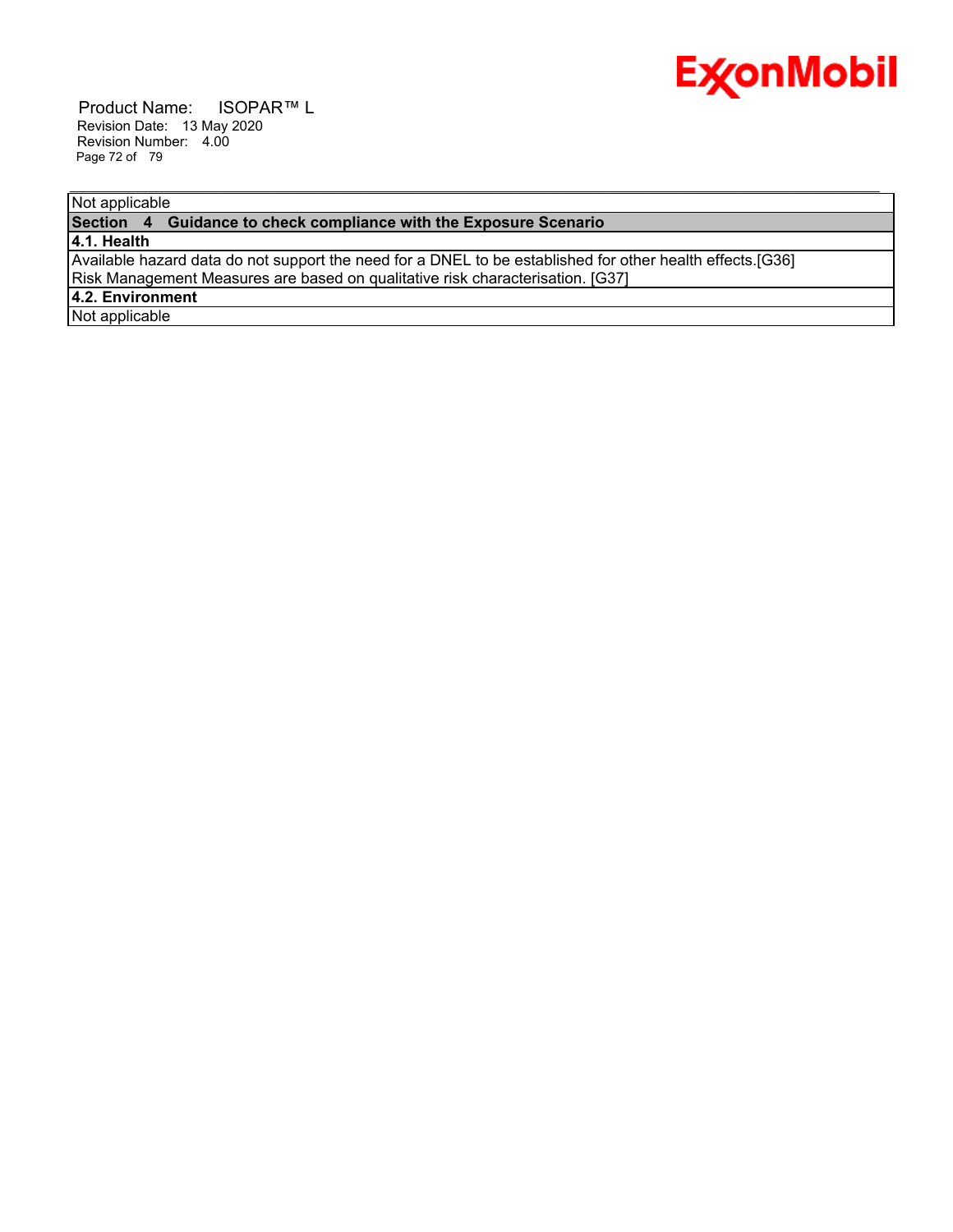

 Product Name: ISOPAR™ L Revision Date: 13 May 2020 Revision Number: 4.00 Page 73 of 79

| Title:<br>Use as a fuel - Consumer<br><b>Use Descriptor</b><br>Sector(s) of Use<br><b>SU21</b><br><b>PC13</b><br><b>Product Categories</b><br><b>Environmental Release Categories</b><br>ERC9A, ERC9B<br>Specific Environmental Release Category<br>Processes, tasks, activities covered<br>Covers consumer uses in liquid fuels.<br>Section 2 Operational conditions and risk management measures<br>Section 2.1 Control of consumer exposure<br><b>Product Characteristic</b><br>Liquid<br>Duration, frequency and amount<br>Not applicable<br>Other given operational conditions affecting consumer exposure<br>General measures (Aspiration Hazard) The H304 risk phrase (May be fatal if swallowed and enters airways) relates to<br>potential for aspiration, a non-quantifiable hazard determined by physico-chemical properties (i.e. viscosity) that can<br>occur during ingestion and also if it is vomited following ingestion. A DNEL cannot be derived. Risks from the<br>physicochemical hazards of substances can be controlled by implementing risk management measures.<br>For<br>substances classified as H304, the following measures need to be implemented to control the aspiration hazard. Do<br>not ingest. If swallowed then seek immediate medical attention. Do NOT induce<br>vomiting. Just a sip of lamp oil - or even sucking the wick of lamps may lead to life threatening lung damage. Keep<br>lamps filled with this liquid out of the reach of children.<br><b>Contributing Scenarios/</b><br><b>Specific Risk Management Measures and Operating Conditions</b><br>(only required controls to demonstrate safe use listed)<br>Section 2.2 Control of environmental exposure<br><b>Product characteristics</b><br>Not applicable<br>Duration, frequency and amount<br>Not applicable<br>Environmental factors not influenced by risk management<br>Not applicable<br>Other given operational conditions affecting environmental exposure<br>Not applicable<br>Conditions and measures related to municipal sewage treatment plant<br>Not applicable<br>Conditions and measures related to external treatment of waste for disposal<br>Not applicable<br>Conditions and measures related to external recovery of waste<br>Not applicable<br><b>Section 3 Exposure Estimation</b><br>3.1. Health<br>Not applicable<br>3.2. Environment | <b>Section 1 Exposure Scenario Title</b> |  |  |  |  |
|------------------------------------------------------------------------------------------------------------------------------------------------------------------------------------------------------------------------------------------------------------------------------------------------------------------------------------------------------------------------------------------------------------------------------------------------------------------------------------------------------------------------------------------------------------------------------------------------------------------------------------------------------------------------------------------------------------------------------------------------------------------------------------------------------------------------------------------------------------------------------------------------------------------------------------------------------------------------------------------------------------------------------------------------------------------------------------------------------------------------------------------------------------------------------------------------------------------------------------------------------------------------------------------------------------------------------------------------------------------------------------------------------------------------------------------------------------------------------------------------------------------------------------------------------------------------------------------------------------------------------------------------------------------------------------------------------------------------------------------------------------------------------------------------------------------------------------------------------------------------------------------------------------------------------------------------------------------------------------------------------------------------------------------------------------------------------------------------------------------------------------------------------------------------------------------------------------------------------------------------------------------------------------------------------------------------------------------------------------------------|------------------------------------------|--|--|--|--|
|                                                                                                                                                                                                                                                                                                                                                                                                                                                                                                                                                                                                                                                                                                                                                                                                                                                                                                                                                                                                                                                                                                                                                                                                                                                                                                                                                                                                                                                                                                                                                                                                                                                                                                                                                                                                                                                                                                                                                                                                                                                                                                                                                                                                                                                                                                                                                                        |                                          |  |  |  |  |
|                                                                                                                                                                                                                                                                                                                                                                                                                                                                                                                                                                                                                                                                                                                                                                                                                                                                                                                                                                                                                                                                                                                                                                                                                                                                                                                                                                                                                                                                                                                                                                                                                                                                                                                                                                                                                                                                                                                                                                                                                                                                                                                                                                                                                                                                                                                                                                        |                                          |  |  |  |  |
|                                                                                                                                                                                                                                                                                                                                                                                                                                                                                                                                                                                                                                                                                                                                                                                                                                                                                                                                                                                                                                                                                                                                                                                                                                                                                                                                                                                                                                                                                                                                                                                                                                                                                                                                                                                                                                                                                                                                                                                                                                                                                                                                                                                                                                                                                                                                                                        |                                          |  |  |  |  |
|                                                                                                                                                                                                                                                                                                                                                                                                                                                                                                                                                                                                                                                                                                                                                                                                                                                                                                                                                                                                                                                                                                                                                                                                                                                                                                                                                                                                                                                                                                                                                                                                                                                                                                                                                                                                                                                                                                                                                                                                                                                                                                                                                                                                                                                                                                                                                                        |                                          |  |  |  |  |
|                                                                                                                                                                                                                                                                                                                                                                                                                                                                                                                                                                                                                                                                                                                                                                                                                                                                                                                                                                                                                                                                                                                                                                                                                                                                                                                                                                                                                                                                                                                                                                                                                                                                                                                                                                                                                                                                                                                                                                                                                                                                                                                                                                                                                                                                                                                                                                        |                                          |  |  |  |  |
|                                                                                                                                                                                                                                                                                                                                                                                                                                                                                                                                                                                                                                                                                                                                                                                                                                                                                                                                                                                                                                                                                                                                                                                                                                                                                                                                                                                                                                                                                                                                                                                                                                                                                                                                                                                                                                                                                                                                                                                                                                                                                                                                                                                                                                                                                                                                                                        |                                          |  |  |  |  |
|                                                                                                                                                                                                                                                                                                                                                                                                                                                                                                                                                                                                                                                                                                                                                                                                                                                                                                                                                                                                                                                                                                                                                                                                                                                                                                                                                                                                                                                                                                                                                                                                                                                                                                                                                                                                                                                                                                                                                                                                                                                                                                                                                                                                                                                                                                                                                                        |                                          |  |  |  |  |
|                                                                                                                                                                                                                                                                                                                                                                                                                                                                                                                                                                                                                                                                                                                                                                                                                                                                                                                                                                                                                                                                                                                                                                                                                                                                                                                                                                                                                                                                                                                                                                                                                                                                                                                                                                                                                                                                                                                                                                                                                                                                                                                                                                                                                                                                                                                                                                        |                                          |  |  |  |  |
|                                                                                                                                                                                                                                                                                                                                                                                                                                                                                                                                                                                                                                                                                                                                                                                                                                                                                                                                                                                                                                                                                                                                                                                                                                                                                                                                                                                                                                                                                                                                                                                                                                                                                                                                                                                                                                                                                                                                                                                                                                                                                                                                                                                                                                                                                                                                                                        |                                          |  |  |  |  |
|                                                                                                                                                                                                                                                                                                                                                                                                                                                                                                                                                                                                                                                                                                                                                                                                                                                                                                                                                                                                                                                                                                                                                                                                                                                                                                                                                                                                                                                                                                                                                                                                                                                                                                                                                                                                                                                                                                                                                                                                                                                                                                                                                                                                                                                                                                                                                                        |                                          |  |  |  |  |
|                                                                                                                                                                                                                                                                                                                                                                                                                                                                                                                                                                                                                                                                                                                                                                                                                                                                                                                                                                                                                                                                                                                                                                                                                                                                                                                                                                                                                                                                                                                                                                                                                                                                                                                                                                                                                                                                                                                                                                                                                                                                                                                                                                                                                                                                                                                                                                        |                                          |  |  |  |  |
|                                                                                                                                                                                                                                                                                                                                                                                                                                                                                                                                                                                                                                                                                                                                                                                                                                                                                                                                                                                                                                                                                                                                                                                                                                                                                                                                                                                                                                                                                                                                                                                                                                                                                                                                                                                                                                                                                                                                                                                                                                                                                                                                                                                                                                                                                                                                                                        |                                          |  |  |  |  |
|                                                                                                                                                                                                                                                                                                                                                                                                                                                                                                                                                                                                                                                                                                                                                                                                                                                                                                                                                                                                                                                                                                                                                                                                                                                                                                                                                                                                                                                                                                                                                                                                                                                                                                                                                                                                                                                                                                                                                                                                                                                                                                                                                                                                                                                                                                                                                                        |                                          |  |  |  |  |
|                                                                                                                                                                                                                                                                                                                                                                                                                                                                                                                                                                                                                                                                                                                                                                                                                                                                                                                                                                                                                                                                                                                                                                                                                                                                                                                                                                                                                                                                                                                                                                                                                                                                                                                                                                                                                                                                                                                                                                                                                                                                                                                                                                                                                                                                                                                                                                        |                                          |  |  |  |  |
|                                                                                                                                                                                                                                                                                                                                                                                                                                                                                                                                                                                                                                                                                                                                                                                                                                                                                                                                                                                                                                                                                                                                                                                                                                                                                                                                                                                                                                                                                                                                                                                                                                                                                                                                                                                                                                                                                                                                                                                                                                                                                                                                                                                                                                                                                                                                                                        |                                          |  |  |  |  |
|                                                                                                                                                                                                                                                                                                                                                                                                                                                                                                                                                                                                                                                                                                                                                                                                                                                                                                                                                                                                                                                                                                                                                                                                                                                                                                                                                                                                                                                                                                                                                                                                                                                                                                                                                                                                                                                                                                                                                                                                                                                                                                                                                                                                                                                                                                                                                                        |                                          |  |  |  |  |
|                                                                                                                                                                                                                                                                                                                                                                                                                                                                                                                                                                                                                                                                                                                                                                                                                                                                                                                                                                                                                                                                                                                                                                                                                                                                                                                                                                                                                                                                                                                                                                                                                                                                                                                                                                                                                                                                                                                                                                                                                                                                                                                                                                                                                                                                                                                                                                        |                                          |  |  |  |  |
|                                                                                                                                                                                                                                                                                                                                                                                                                                                                                                                                                                                                                                                                                                                                                                                                                                                                                                                                                                                                                                                                                                                                                                                                                                                                                                                                                                                                                                                                                                                                                                                                                                                                                                                                                                                                                                                                                                                                                                                                                                                                                                                                                                                                                                                                                                                                                                        |                                          |  |  |  |  |
|                                                                                                                                                                                                                                                                                                                                                                                                                                                                                                                                                                                                                                                                                                                                                                                                                                                                                                                                                                                                                                                                                                                                                                                                                                                                                                                                                                                                                                                                                                                                                                                                                                                                                                                                                                                                                                                                                                                                                                                                                                                                                                                                                                                                                                                                                                                                                                        |                                          |  |  |  |  |
|                                                                                                                                                                                                                                                                                                                                                                                                                                                                                                                                                                                                                                                                                                                                                                                                                                                                                                                                                                                                                                                                                                                                                                                                                                                                                                                                                                                                                                                                                                                                                                                                                                                                                                                                                                                                                                                                                                                                                                                                                                                                                                                                                                                                                                                                                                                                                                        |                                          |  |  |  |  |
|                                                                                                                                                                                                                                                                                                                                                                                                                                                                                                                                                                                                                                                                                                                                                                                                                                                                                                                                                                                                                                                                                                                                                                                                                                                                                                                                                                                                                                                                                                                                                                                                                                                                                                                                                                                                                                                                                                                                                                                                                                                                                                                                                                                                                                                                                                                                                                        |                                          |  |  |  |  |
|                                                                                                                                                                                                                                                                                                                                                                                                                                                                                                                                                                                                                                                                                                                                                                                                                                                                                                                                                                                                                                                                                                                                                                                                                                                                                                                                                                                                                                                                                                                                                                                                                                                                                                                                                                                                                                                                                                                                                                                                                                                                                                                                                                                                                                                                                                                                                                        |                                          |  |  |  |  |
|                                                                                                                                                                                                                                                                                                                                                                                                                                                                                                                                                                                                                                                                                                                                                                                                                                                                                                                                                                                                                                                                                                                                                                                                                                                                                                                                                                                                                                                                                                                                                                                                                                                                                                                                                                                                                                                                                                                                                                                                                                                                                                                                                                                                                                                                                                                                                                        |                                          |  |  |  |  |
|                                                                                                                                                                                                                                                                                                                                                                                                                                                                                                                                                                                                                                                                                                                                                                                                                                                                                                                                                                                                                                                                                                                                                                                                                                                                                                                                                                                                                                                                                                                                                                                                                                                                                                                                                                                                                                                                                                                                                                                                                                                                                                                                                                                                                                                                                                                                                                        |                                          |  |  |  |  |
|                                                                                                                                                                                                                                                                                                                                                                                                                                                                                                                                                                                                                                                                                                                                                                                                                                                                                                                                                                                                                                                                                                                                                                                                                                                                                                                                                                                                                                                                                                                                                                                                                                                                                                                                                                                                                                                                                                                                                                                                                                                                                                                                                                                                                                                                                                                                                                        |                                          |  |  |  |  |
|                                                                                                                                                                                                                                                                                                                                                                                                                                                                                                                                                                                                                                                                                                                                                                                                                                                                                                                                                                                                                                                                                                                                                                                                                                                                                                                                                                                                                                                                                                                                                                                                                                                                                                                                                                                                                                                                                                                                                                                                                                                                                                                                                                                                                                                                                                                                                                        |                                          |  |  |  |  |
|                                                                                                                                                                                                                                                                                                                                                                                                                                                                                                                                                                                                                                                                                                                                                                                                                                                                                                                                                                                                                                                                                                                                                                                                                                                                                                                                                                                                                                                                                                                                                                                                                                                                                                                                                                                                                                                                                                                                                                                                                                                                                                                                                                                                                                                                                                                                                                        |                                          |  |  |  |  |
|                                                                                                                                                                                                                                                                                                                                                                                                                                                                                                                                                                                                                                                                                                                                                                                                                                                                                                                                                                                                                                                                                                                                                                                                                                                                                                                                                                                                                                                                                                                                                                                                                                                                                                                                                                                                                                                                                                                                                                                                                                                                                                                                                                                                                                                                                                                                                                        |                                          |  |  |  |  |
|                                                                                                                                                                                                                                                                                                                                                                                                                                                                                                                                                                                                                                                                                                                                                                                                                                                                                                                                                                                                                                                                                                                                                                                                                                                                                                                                                                                                                                                                                                                                                                                                                                                                                                                                                                                                                                                                                                                                                                                                                                                                                                                                                                                                                                                                                                                                                                        |                                          |  |  |  |  |
|                                                                                                                                                                                                                                                                                                                                                                                                                                                                                                                                                                                                                                                                                                                                                                                                                                                                                                                                                                                                                                                                                                                                                                                                                                                                                                                                                                                                                                                                                                                                                                                                                                                                                                                                                                                                                                                                                                                                                                                                                                                                                                                                                                                                                                                                                                                                                                        |                                          |  |  |  |  |
|                                                                                                                                                                                                                                                                                                                                                                                                                                                                                                                                                                                                                                                                                                                                                                                                                                                                                                                                                                                                                                                                                                                                                                                                                                                                                                                                                                                                                                                                                                                                                                                                                                                                                                                                                                                                                                                                                                                                                                                                                                                                                                                                                                                                                                                                                                                                                                        |                                          |  |  |  |  |
|                                                                                                                                                                                                                                                                                                                                                                                                                                                                                                                                                                                                                                                                                                                                                                                                                                                                                                                                                                                                                                                                                                                                                                                                                                                                                                                                                                                                                                                                                                                                                                                                                                                                                                                                                                                                                                                                                                                                                                                                                                                                                                                                                                                                                                                                                                                                                                        |                                          |  |  |  |  |
|                                                                                                                                                                                                                                                                                                                                                                                                                                                                                                                                                                                                                                                                                                                                                                                                                                                                                                                                                                                                                                                                                                                                                                                                                                                                                                                                                                                                                                                                                                                                                                                                                                                                                                                                                                                                                                                                                                                                                                                                                                                                                                                                                                                                                                                                                                                                                                        |                                          |  |  |  |  |
|                                                                                                                                                                                                                                                                                                                                                                                                                                                                                                                                                                                                                                                                                                                                                                                                                                                                                                                                                                                                                                                                                                                                                                                                                                                                                                                                                                                                                                                                                                                                                                                                                                                                                                                                                                                                                                                                                                                                                                                                                                                                                                                                                                                                                                                                                                                                                                        |                                          |  |  |  |  |
|                                                                                                                                                                                                                                                                                                                                                                                                                                                                                                                                                                                                                                                                                                                                                                                                                                                                                                                                                                                                                                                                                                                                                                                                                                                                                                                                                                                                                                                                                                                                                                                                                                                                                                                                                                                                                                                                                                                                                                                                                                                                                                                                                                                                                                                                                                                                                                        |                                          |  |  |  |  |
|                                                                                                                                                                                                                                                                                                                                                                                                                                                                                                                                                                                                                                                                                                                                                                                                                                                                                                                                                                                                                                                                                                                                                                                                                                                                                                                                                                                                                                                                                                                                                                                                                                                                                                                                                                                                                                                                                                                                                                                                                                                                                                                                                                                                                                                                                                                                                                        |                                          |  |  |  |  |
|                                                                                                                                                                                                                                                                                                                                                                                                                                                                                                                                                                                                                                                                                                                                                                                                                                                                                                                                                                                                                                                                                                                                                                                                                                                                                                                                                                                                                                                                                                                                                                                                                                                                                                                                                                                                                                                                                                                                                                                                                                                                                                                                                                                                                                                                                                                                                                        |                                          |  |  |  |  |
|                                                                                                                                                                                                                                                                                                                                                                                                                                                                                                                                                                                                                                                                                                                                                                                                                                                                                                                                                                                                                                                                                                                                                                                                                                                                                                                                                                                                                                                                                                                                                                                                                                                                                                                                                                                                                                                                                                                                                                                                                                                                                                                                                                                                                                                                                                                                                                        |                                          |  |  |  |  |
|                                                                                                                                                                                                                                                                                                                                                                                                                                                                                                                                                                                                                                                                                                                                                                                                                                                                                                                                                                                                                                                                                                                                                                                                                                                                                                                                                                                                                                                                                                                                                                                                                                                                                                                                                                                                                                                                                                                                                                                                                                                                                                                                                                                                                                                                                                                                                                        |                                          |  |  |  |  |
|                                                                                                                                                                                                                                                                                                                                                                                                                                                                                                                                                                                                                                                                                                                                                                                                                                                                                                                                                                                                                                                                                                                                                                                                                                                                                                                                                                                                                                                                                                                                                                                                                                                                                                                                                                                                                                                                                                                                                                                                                                                                                                                                                                                                                                                                                                                                                                        |                                          |  |  |  |  |
|                                                                                                                                                                                                                                                                                                                                                                                                                                                                                                                                                                                                                                                                                                                                                                                                                                                                                                                                                                                                                                                                                                                                                                                                                                                                                                                                                                                                                                                                                                                                                                                                                                                                                                                                                                                                                                                                                                                                                                                                                                                                                                                                                                                                                                                                                                                                                                        |                                          |  |  |  |  |
|                                                                                                                                                                                                                                                                                                                                                                                                                                                                                                                                                                                                                                                                                                                                                                                                                                                                                                                                                                                                                                                                                                                                                                                                                                                                                                                                                                                                                                                                                                                                                                                                                                                                                                                                                                                                                                                                                                                                                                                                                                                                                                                                                                                                                                                                                                                                                                        |                                          |  |  |  |  |
|                                                                                                                                                                                                                                                                                                                                                                                                                                                                                                                                                                                                                                                                                                                                                                                                                                                                                                                                                                                                                                                                                                                                                                                                                                                                                                                                                                                                                                                                                                                                                                                                                                                                                                                                                                                                                                                                                                                                                                                                                                                                                                                                                                                                                                                                                                                                                                        |                                          |  |  |  |  |
|                                                                                                                                                                                                                                                                                                                                                                                                                                                                                                                                                                                                                                                                                                                                                                                                                                                                                                                                                                                                                                                                                                                                                                                                                                                                                                                                                                                                                                                                                                                                                                                                                                                                                                                                                                                                                                                                                                                                                                                                                                                                                                                                                                                                                                                                                                                                                                        |                                          |  |  |  |  |
|                                                                                                                                                                                                                                                                                                                                                                                                                                                                                                                                                                                                                                                                                                                                                                                                                                                                                                                                                                                                                                                                                                                                                                                                                                                                                                                                                                                                                                                                                                                                                                                                                                                                                                                                                                                                                                                                                                                                                                                                                                                                                                                                                                                                                                                                                                                                                                        |                                          |  |  |  |  |
|                                                                                                                                                                                                                                                                                                                                                                                                                                                                                                                                                                                                                                                                                                                                                                                                                                                                                                                                                                                                                                                                                                                                                                                                                                                                                                                                                                                                                                                                                                                                                                                                                                                                                                                                                                                                                                                                                                                                                                                                                                                                                                                                                                                                                                                                                                                                                                        |                                          |  |  |  |  |
|                                                                                                                                                                                                                                                                                                                                                                                                                                                                                                                                                                                                                                                                                                                                                                                                                                                                                                                                                                                                                                                                                                                                                                                                                                                                                                                                                                                                                                                                                                                                                                                                                                                                                                                                                                                                                                                                                                                                                                                                                                                                                                                                                                                                                                                                                                                                                                        |                                          |  |  |  |  |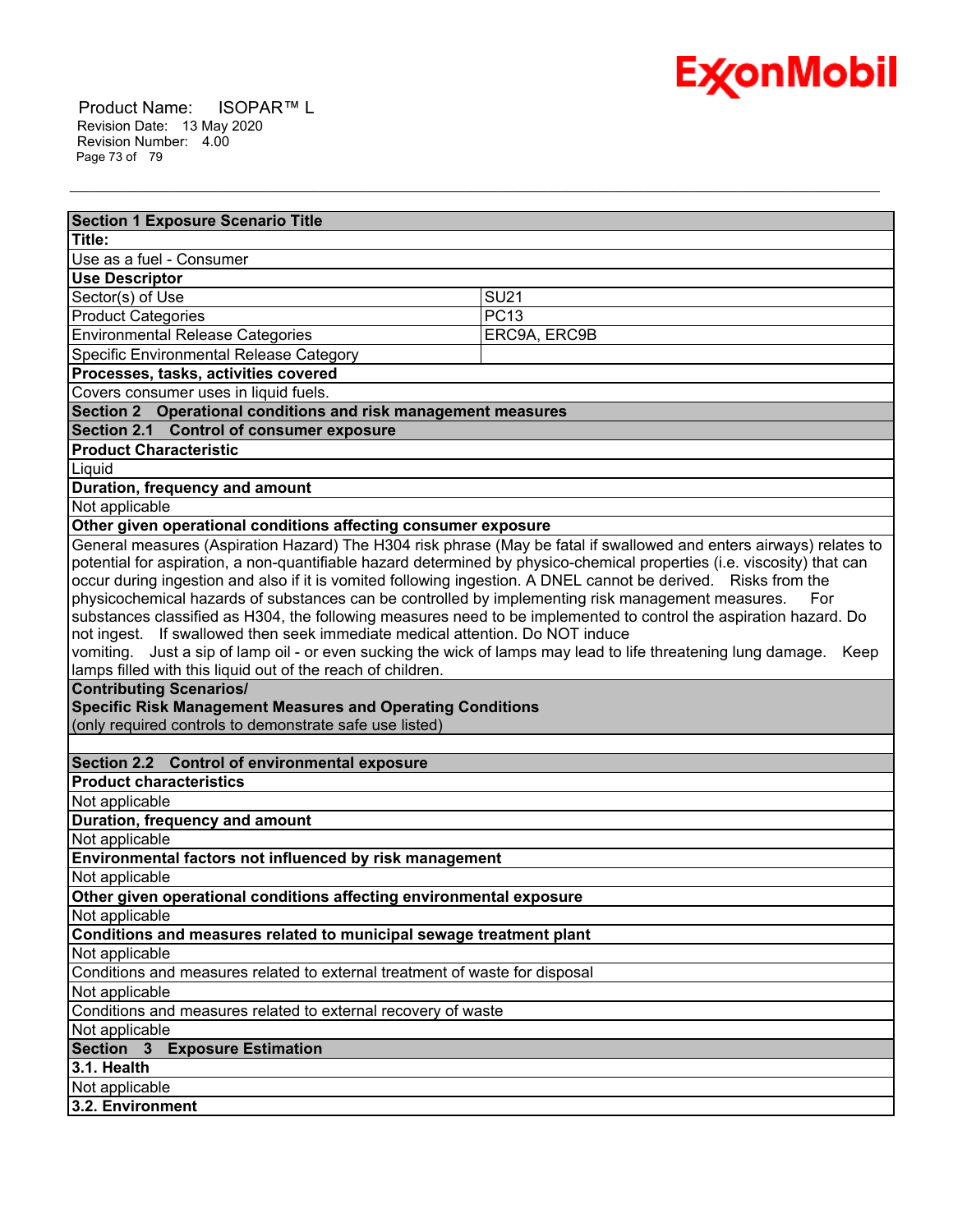

 Product Name: ISOPAR™ L Revision Date: 13 May 2020 Revision Number: 4.00 Page 74 of 79

## Not applicable **Section 4 Guidance to check compliance with the Exposure Scenario**

**4.1. Health**

Available hazard data do not support the need for a DNEL to be established for other health effects.[G36] Risk Management Measures are based on qualitative risk characterisation. [G37]

\_\_\_\_\_\_\_\_\_\_\_\_\_\_\_\_\_\_\_\_\_\_\_\_\_\_\_\_\_\_\_\_\_\_\_\_\_\_\_\_\_\_\_\_\_\_\_\_\_\_\_\_\_\_\_\_\_\_\_\_\_\_\_\_\_\_\_\_\_\_\_\_\_\_\_\_\_\_\_\_\_\_\_\_\_\_\_\_\_\_\_\_\_\_\_\_\_\_\_\_\_\_\_\_\_\_\_\_\_\_\_\_\_\_\_\_\_

# **4.2. Environment**

Not applicable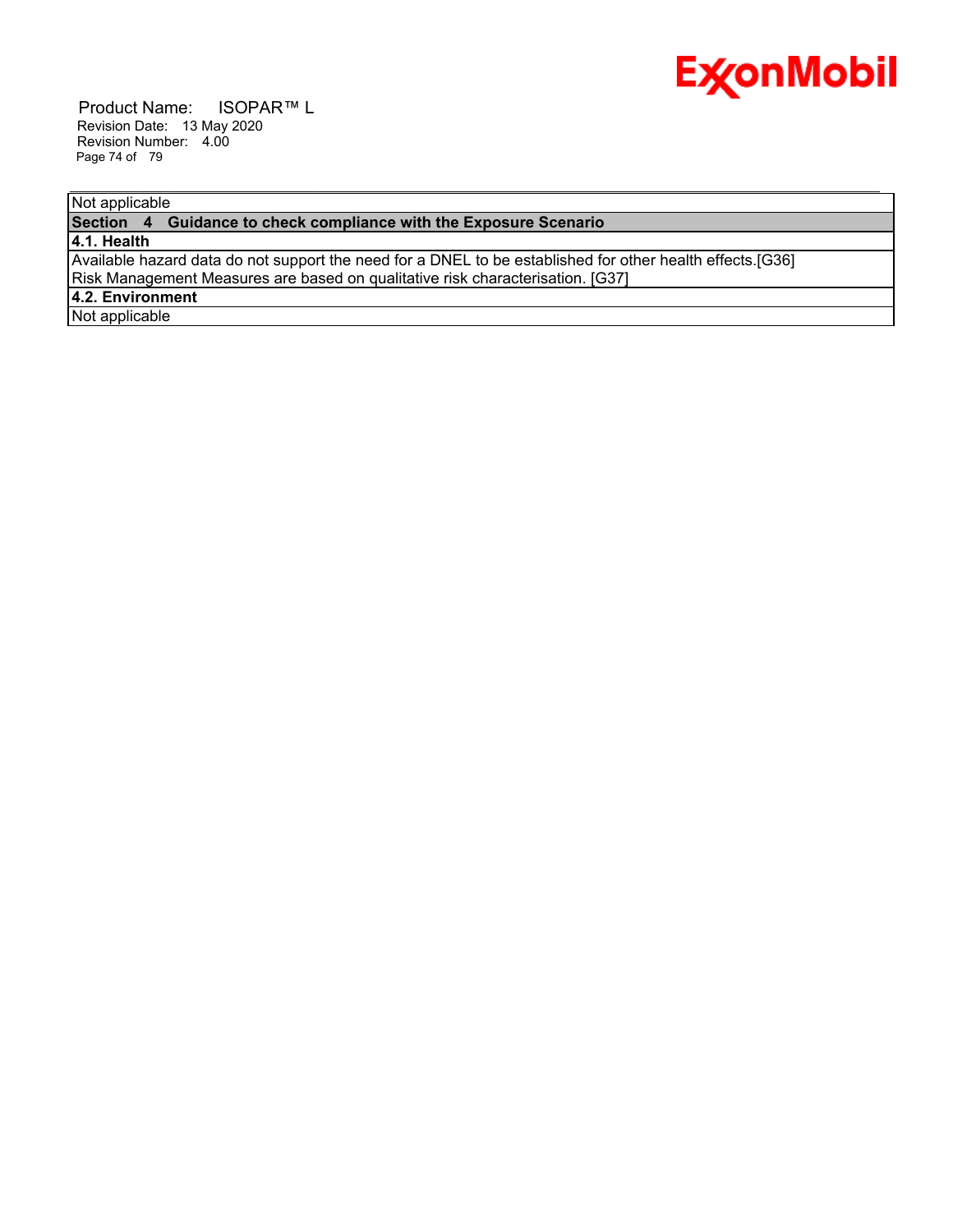

 Product Name: ISOPAR™ L Revision Date: 13 May 2020 Revision Number: 4.00 Page 75 of 79

| <b>Section 1 Exposure Scenario Title</b>                                                                                |              |  |  |  |
|-------------------------------------------------------------------------------------------------------------------------|--------------|--|--|--|
| Title:                                                                                                                  |              |  |  |  |
| Functional Fluids - Consumer                                                                                            |              |  |  |  |
| <b>Use Descriptor</b>                                                                                                   |              |  |  |  |
| Sector(s) of Use                                                                                                        | <b>SU21</b>  |  |  |  |
| <b>Product Categories</b>                                                                                               | PC16, PC17   |  |  |  |
| <b>Environmental Release Categories</b>                                                                                 | ERC9A, ERC9B |  |  |  |
| Specific Environmental Release Category                                                                                 |              |  |  |  |
| Processes, tasks, activities covered                                                                                    |              |  |  |  |
| Use of sealed items containing functional fluids e.g. transfer oils, hydraulic fluids, refrigerants.                    |              |  |  |  |
| Section 2 Operational conditions and risk management measures                                                           |              |  |  |  |
| Section 2.1 Control of consumer exposure                                                                                |              |  |  |  |
| <b>Product Characteristic</b>                                                                                           |              |  |  |  |
| Liquid                                                                                                                  |              |  |  |  |
| Duration, frequency and amount                                                                                          |              |  |  |  |
| Not applicable                                                                                                          |              |  |  |  |
| Other given operational conditions affecting consumer exposure                                                          |              |  |  |  |
| General measures (Aspiration Hazard) The H304 risk phrase (May be fatal if swallowed and enters airways) relates to     |              |  |  |  |
| potential for aspiration, a non-quantifiable hazard determined by physico-chemical properties (i.e. viscosity) that can |              |  |  |  |
| occur during ingestion and also if it is vomited following ingestion. A DNEL cannot be derived. Risks from the          |              |  |  |  |
| physicochemical hazards of substances can be controlled by implementing risk management measures.                       | For          |  |  |  |
| substances classified as H304, the following measures need to be implemented to control the aspiration hazard. Do       |              |  |  |  |
| not ingest. If swallowed then seek immediate medical attention. Do NOT induce                                           |              |  |  |  |
| vomiting. Just a sip of lamp oil - or even sucking the wick of lamps may lead to life threatening lung damage. Keep     |              |  |  |  |
| lamps filled with this liquid out of the reach of children.                                                             |              |  |  |  |
| <b>Contributing Scenarios/</b>                                                                                          |              |  |  |  |
| <b>Specific Risk Management Measures and Operating Conditions</b>                                                       |              |  |  |  |
| (only required controls to demonstrate safe use listed)                                                                 |              |  |  |  |
|                                                                                                                         |              |  |  |  |
| Section 2.2 Control of environmental exposure                                                                           |              |  |  |  |
| <b>Product characteristics</b>                                                                                          |              |  |  |  |
| Not applicable                                                                                                          |              |  |  |  |
| Duration, frequency and amount                                                                                          |              |  |  |  |
| Not applicable                                                                                                          |              |  |  |  |
| Environmental factors not influenced by risk management                                                                 |              |  |  |  |
| Not applicable                                                                                                          |              |  |  |  |
| Other given operational conditions affecting environmental exposure                                                     |              |  |  |  |
| Not applicable                                                                                                          |              |  |  |  |
| Conditions and measures related to municipal sewage treatment plant                                                     |              |  |  |  |
| Not applicable                                                                                                          |              |  |  |  |
| Conditions and measures related to external treatment of waste for disposal                                             |              |  |  |  |
| Not applicable                                                                                                          |              |  |  |  |
| Conditions and measures related to external recovery of waste                                                           |              |  |  |  |
| Not applicable                                                                                                          |              |  |  |  |
| Section 3<br><b>Exposure Estimation</b>                                                                                 |              |  |  |  |
| 3.1. Health                                                                                                             |              |  |  |  |
| Not applicable                                                                                                          |              |  |  |  |
| 3.2. Environment                                                                                                        |              |  |  |  |
|                                                                                                                         |              |  |  |  |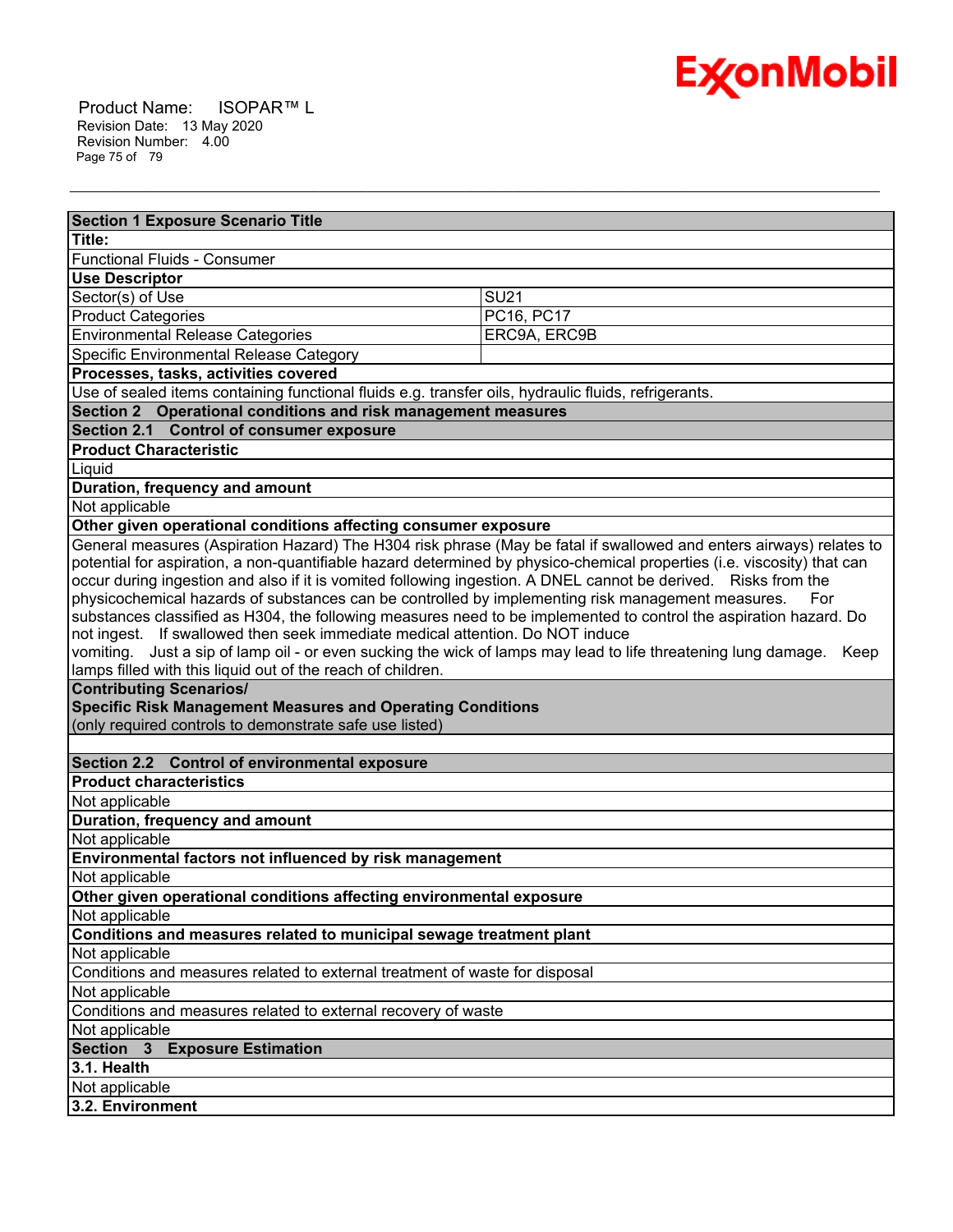

 Product Name: ISOPAR™ L Revision Date: 13 May 2020 Revision Number: 4.00 Page 76 of 79

## Not applicable **Section 4 Guidance to check compliance with the Exposure Scenario**

**4.1. Health**

Available hazard data do not support the need for a DNEL to be established for other health effects.[G36] Risk Management Measures are based on qualitative risk characterisation. [G37]

\_\_\_\_\_\_\_\_\_\_\_\_\_\_\_\_\_\_\_\_\_\_\_\_\_\_\_\_\_\_\_\_\_\_\_\_\_\_\_\_\_\_\_\_\_\_\_\_\_\_\_\_\_\_\_\_\_\_\_\_\_\_\_\_\_\_\_\_\_\_\_\_\_\_\_\_\_\_\_\_\_\_\_\_\_\_\_\_\_\_\_\_\_\_\_\_\_\_\_\_\_\_\_\_\_\_\_\_\_\_\_\_\_\_\_\_\_

# **4.2. Environment**

Not applicable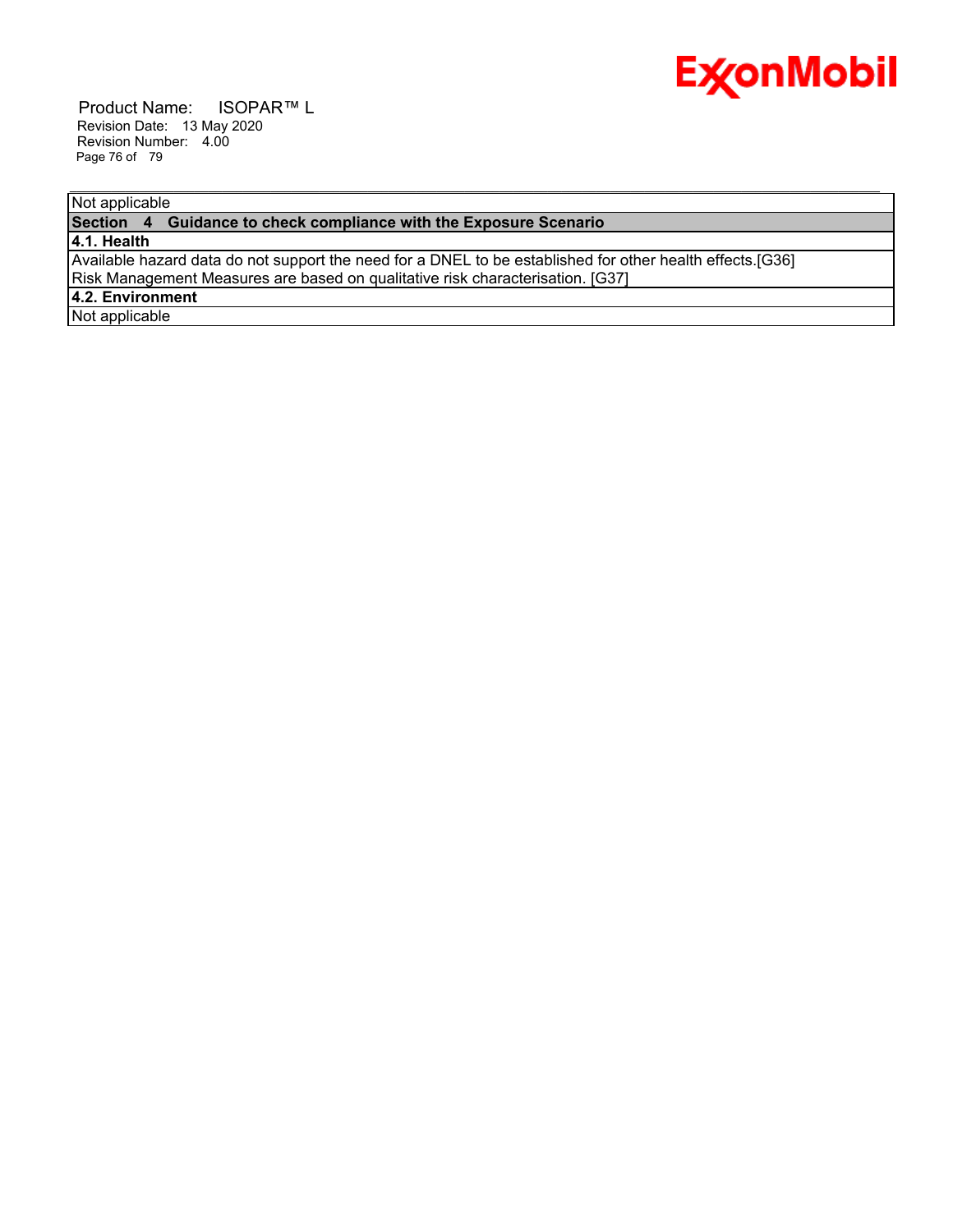

 Product Name: ISOPAR™ L Revision Date: 13 May 2020 Revision Number: 4.00 Page 77 of 79

| <b>Section 1 Exposure Scenario Title</b>                                                                                |              |  |  |  |
|-------------------------------------------------------------------------------------------------------------------------|--------------|--|--|--|
| Title:                                                                                                                  |              |  |  |  |
| Uses in cosmetics/personal care products, perfumes and fragrances - Consumer                                            |              |  |  |  |
| <b>Use Descriptor</b>                                                                                                   |              |  |  |  |
| Sector(s) of Use                                                                                                        | <b>SU21</b>  |  |  |  |
| <b>Product Categories</b>                                                                                               | PC28, PC39   |  |  |  |
| <b>Environmental Release Categories</b>                                                                                 | ERC8A, ERC8D |  |  |  |
| Specific Environmental Release Category                                                                                 |              |  |  |  |
| Processes, tasks, activities covered                                                                                    |              |  |  |  |
| Consumer uses e.g. as a carrier in cosmetics/personal care products, perfumes and fragrances. Note: For cosmetic        |              |  |  |  |
| and personal care products, risk assessment only required for the environment under REACH as human health is            |              |  |  |  |
| covered by alternative legislation.                                                                                     |              |  |  |  |
| Section 2 Operational conditions and risk management measures                                                           |              |  |  |  |
| Section 2.1 Control of consumer exposure                                                                                |              |  |  |  |
| <b>Product Characteristic</b>                                                                                           |              |  |  |  |
| Liquid                                                                                                                  |              |  |  |  |
| Duration, frequency and amount                                                                                          |              |  |  |  |
| Not applicable                                                                                                          |              |  |  |  |
| Other given operational conditions affecting consumer exposure                                                          |              |  |  |  |
| General measures (Aspiration Hazard) The H304 risk phrase (May be fatal if swallowed and enters airways) relates to     |              |  |  |  |
| potential for aspiration, a non-quantifiable hazard determined by physico-chemical properties (i.e. viscosity) that can |              |  |  |  |
| occur during ingestion and also if it is vomited following ingestion. A DNEL cannot be derived. Risks from the          |              |  |  |  |
| physicochemical hazards of substances can be controlled by implementing risk management measures.                       | For          |  |  |  |
| substances classified as H304, the following measures need to be implemented to control the aspiration hazard. Do       |              |  |  |  |
| not ingest. If swallowed then seek immediate medical attention. Do NOT induce                                           |              |  |  |  |
| vomiting. Just a sip of lamp oil - or even sucking the wick of lamps may lead to life threatening lung damage. Keep     |              |  |  |  |
| lamps filled with this liquid out of the reach of children.                                                             |              |  |  |  |
| <b>Contributing Scenarios/</b>                                                                                          |              |  |  |  |
| <b>Specific Risk Management Measures and Operating Conditions</b>                                                       |              |  |  |  |
| (only required controls to demonstrate safe use listed)                                                                 |              |  |  |  |
|                                                                                                                         |              |  |  |  |
| Section 2.2 Control of environmental exposure<br><b>Product characteristics</b>                                         |              |  |  |  |
|                                                                                                                         |              |  |  |  |
| Not applicable                                                                                                          |              |  |  |  |
| Duration, frequency and amount                                                                                          |              |  |  |  |
| Not applicable                                                                                                          |              |  |  |  |
| Environmental factors not influenced by risk management                                                                 |              |  |  |  |
| Not applicable                                                                                                          |              |  |  |  |
| Other given operational conditions affecting environmental exposure                                                     |              |  |  |  |
| Not applicable                                                                                                          |              |  |  |  |
| Conditions and measures related to municipal sewage treatment plant                                                     |              |  |  |  |
| Not applicable                                                                                                          |              |  |  |  |
| Conditions and measures related to external treatment of waste for disposal                                             |              |  |  |  |
| Not applicable                                                                                                          |              |  |  |  |
| Conditions and measures related to external recovery of waste                                                           |              |  |  |  |
| Not applicable                                                                                                          |              |  |  |  |
| <b>Section 3 Exposure Estimation</b>                                                                                    |              |  |  |  |
| 3.1. Health                                                                                                             |              |  |  |  |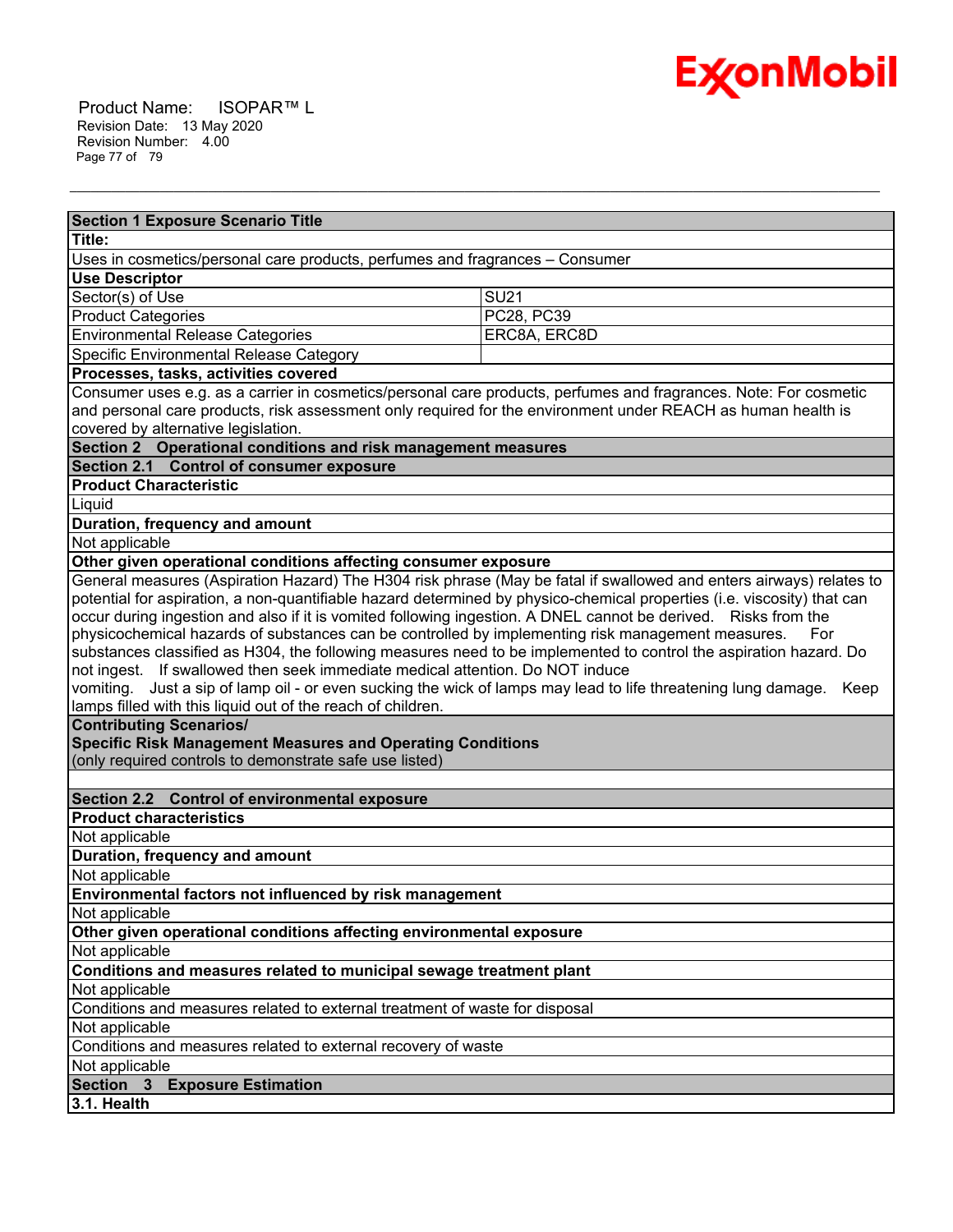

 Product Name: ISOPAR™ L Revision Date: 13 May 2020 Revision Number: 4.00 Page 78 of 79

| Not applicable                                                                                             |  |  |  |  |
|------------------------------------------------------------------------------------------------------------|--|--|--|--|
| 3.2. Environment                                                                                           |  |  |  |  |
| Not applicable                                                                                             |  |  |  |  |
| Section 4 Guidance to check compliance with the Exposure Scenario                                          |  |  |  |  |
| <b>4.1. Health</b>                                                                                         |  |  |  |  |
| Available hazard data do not support the need for a DNEL to be established for other health effects. [G36] |  |  |  |  |
| Risk Management Measures are based on qualitative risk characterisation. [G37]                             |  |  |  |  |
| 4.2. Environment                                                                                           |  |  |  |  |
| Not applicable                                                                                             |  |  |  |  |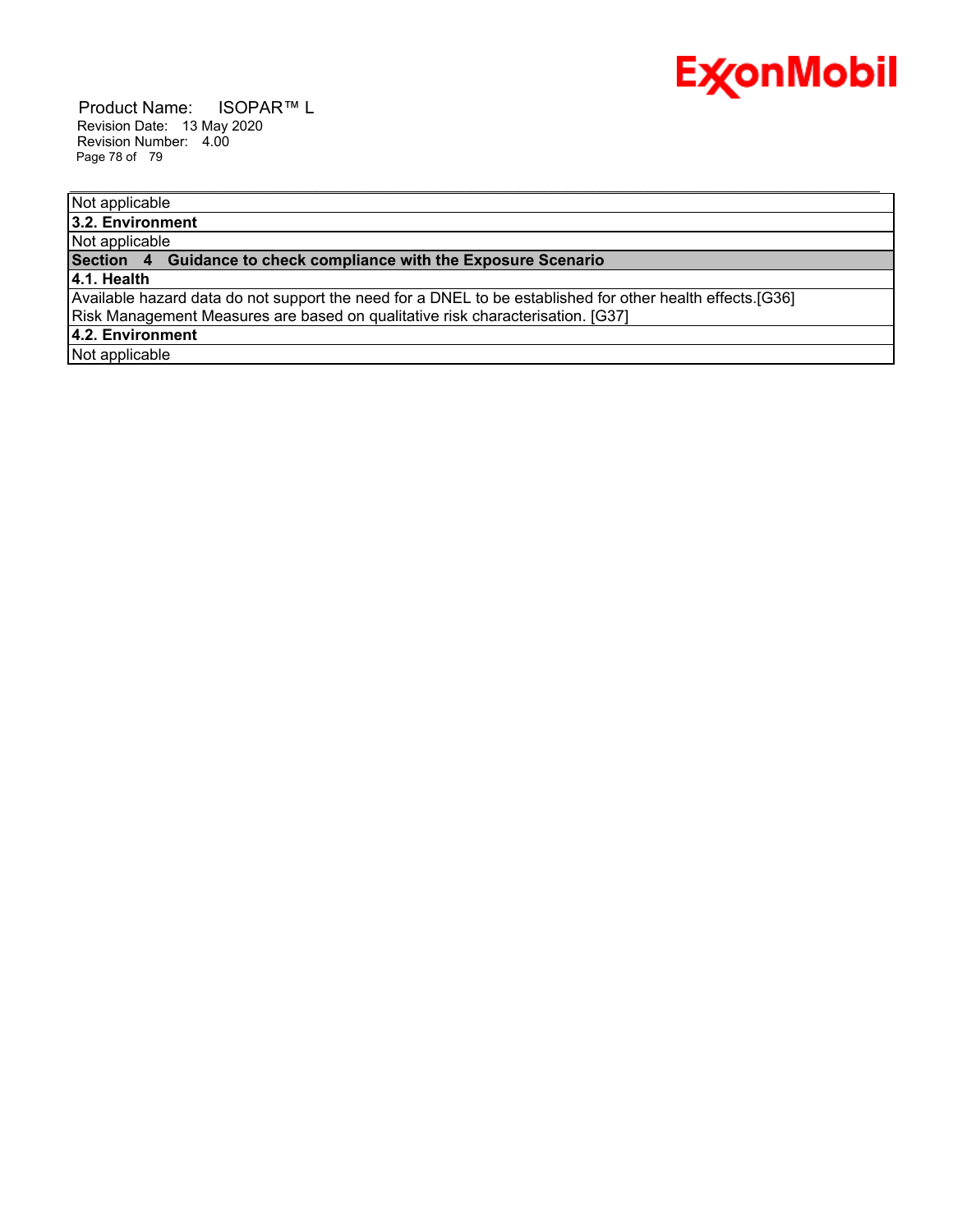

 Product Name: ISOPAR™ L Revision Date: 13 May 2020 Revision Number: 4.00 Page 79 of 79